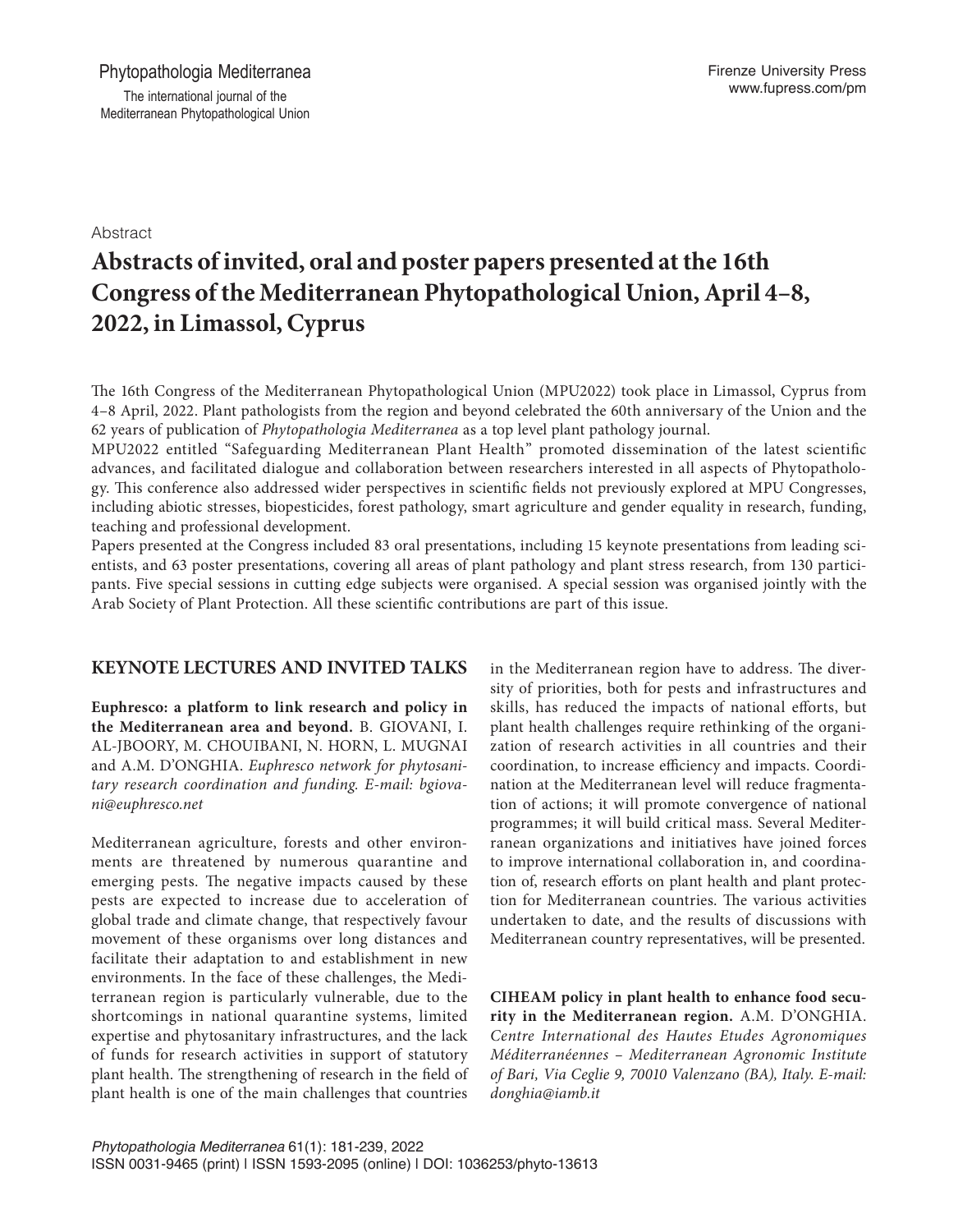Most pests and diseases affecting Mediterranean crops are seriously compromising food security, and the sustainability of rural populations in several countries in the Mediterranean region. The importance of Plant Health has been clearly highlighted by the United Nations, that declared 2020 as the International Year of Plant Health. CIHEAM, an intergovernmental Organization of 13 Member States, has a long experience in plant health, which is one of the main pillars of the CIHEAM Strategic Agenda 2025 – adopted in 2016 by the Ministries of Agriculture of CIHEAM Member States. This is approached through: training of researchers, officers, professionals; applied research linking local scientists with the international research communities; participatory governance that encourages discussions and interactions among scientific, institutional and private stakeholders; and cooperational development of programmes enhancing country capacity building and raising of awareness. The CIHEAM Institute of Bari, in particular, has more than 30 years of experience in plant health, implementing and financing numerous international research initiatives in the Mediterranean region and neighbouring countries (e.g. Iran, Sultanate of Oman, Iraq). It is also engaged in initiatives funded by the Italian Cooperation, addressing plant health in several countries (in the Mediterranean, Balkan, African, Near eastern and Middle eastern regions). These initiatives have delivered institutional capacity building and technical assistance to many officials of national and local entities. Furthermore, in line with the statutory mission of CIHEAM Bari (higher education, research and development cooperation), since 1985 the Institute has delivered specialized and post-graduate diplomas on Integrated Pest Management to thousands of trainees, from over 50 countries. Particular attention of CIHEAM is on early surveillance, detection and control of transboundary pests and diseases which may seriously threaten crops, environments and sustainability of rural populations (e.g. *Xylella fastidiosa*). The achieved results have demonstrated that it is possible to ensure movement towards sustainable production if quarantine measures are strengthened and comprehensive phytosanitary management is applied. CIHEAM initiatives are therefore focusing on harmonizing national rules with the EU technical/ phytosanitary/legal standards, in order to safeguard agriculture and promote improvement in domestic and export trading of safer food in conformity with Governments' strategic plans.

**Plant biology and climate emergency.** D. INZE. *VIB-UGent Center for Plant Systems Biology, Belgium. E-mail: dirk.inze@psb.vib-ugent.be*

The world is experiencing an unprecedented climate crisis that requires urgent action at all fronts. Plant biology offers great opportunities for adapting to climate change and to mitigate accumulation of greenhouse gasses. Higher temperatures and longer drought episodes will greatly reduce crop productivity in many areas, including the Mediterranean basin. Understanding how plants adjust their growth and development in response of environmental cues such as drought is the first step towards breeding and/or engineering stress tolerant crops. This paper illustrated the challenges of achieving this ambitious goal, by research on drought responses in maize. The molecular and phenotypic comparison of drought response of maize plants cultivated in growth chamber, greenhouse and field conditions highlighted the importance of applying an experimental 'lab to field to lab' approach. Furthermore, drought responses involve many interacting genes. Genome editing offers new perspectives to tackle complex multi-genic traits such as drought and to engineer drought tolerant crops. Plants have evolved to efficiently use  $CO<sub>2</sub>$  for growth and development. Selection of plants with improved  $CO<sub>2</sub>$  sequestration capabilities above ground and below ground is likely to become a valuable tool to combat climate change. These plants should also be resilient to other environmental stresses, and show a low dependency on fertilizers. Various approaches to develop such plants for climate emergency were outlined.

**Gender in plant health and pathology: Exploring the research agenda.** M. VAN DER BURG. *Gender Studies, Social Sciences, Wageningen University, NL. E-mail: [mar](mailto:margreet.vanderburg@wur.nl)[greet.vanderburg@wur.nl](mailto:margreet.vanderburg@wur.nl)*

This presentation takes the audience on a short journey to explore gender in the plant health and pathology research agenda. First explained is the importance of the EU efforts to promote gender integration in research organisations in both their operational functioning (culture, recruitment and career, work-life balance, and governance) as well as their research and educational content. Since 2022 the EU made having a Gender Equality Plan (GEP) conditional to EU funding. Second, it is illustrated with historical and contemporary examples how gender differences are deeply engrained in plant health and pathology. These examples clearly under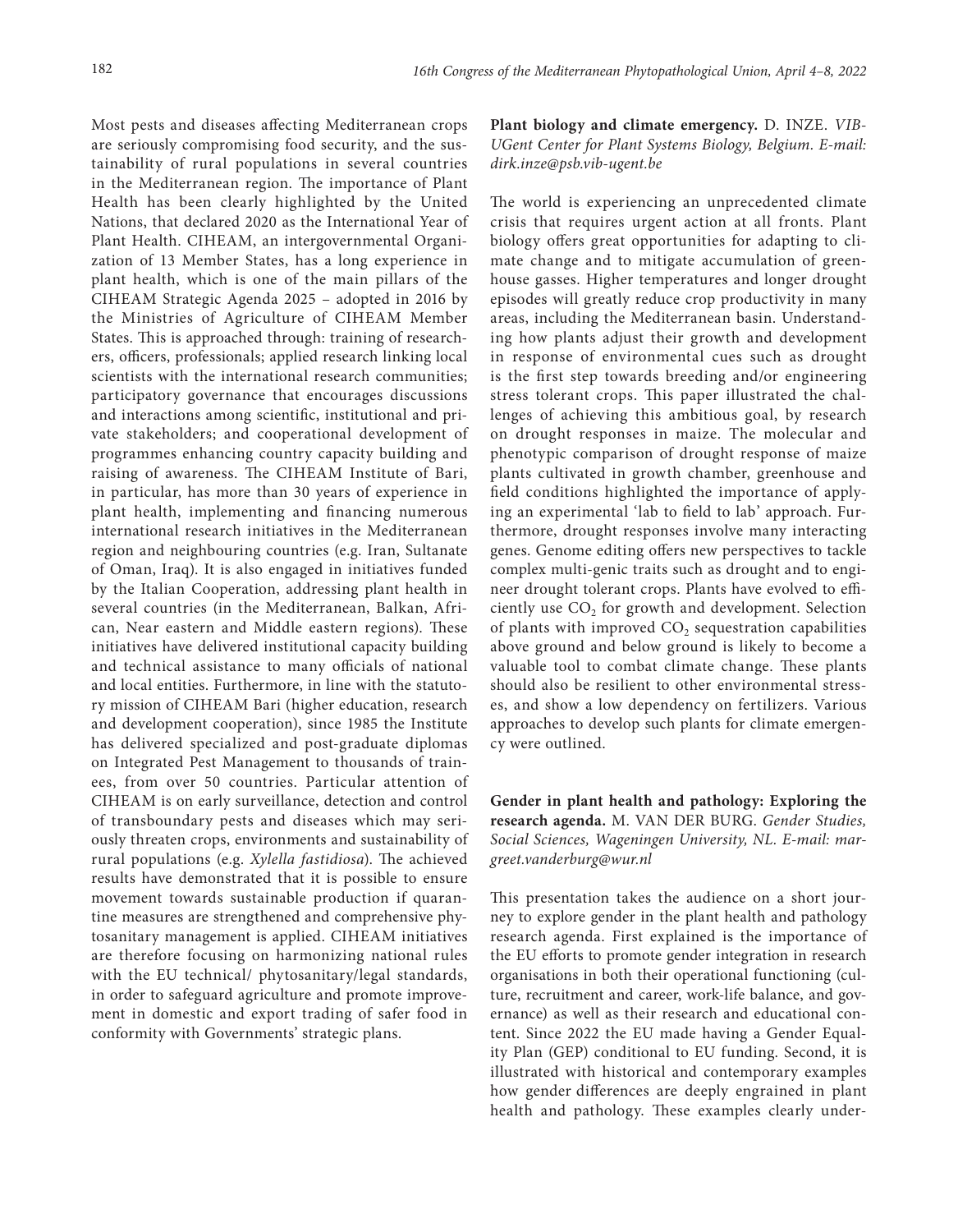line the awareness of the societal importance of this research. Though, it also has traditionally overlooked its bias in campaigns which unconsciously reflected and reinforced stereotypes of gender behaviour and white supremacy; it also did not anticipate in preventing harmful social impacts. Third, a transgression from sole component approaches to socially connected system approaches (e.g., pest and weed integrated management) are providing opportunities to include social context and impacts into the research design and research circle. It helps to reckon with that wherever interventions on farm or natural resources environment are suggested, all other parts in the system from the micro to the macro level will be influenced. This certainly includes the people who are directly or indirectly affected, often differently according to gender or other social axes of inequality. To contribute to equality is definitely mandatory to address social impact and people as actors to anticipate on contributing to inequality and transform research accordingly.

This presentation was financially supported by the *[Gender-](https://www.wur.nl/en/project/Gender-SMART-1.htm)[SMART](https://www.wur.nl/en/project/Gender-SMART-1.htm)* project, EU-Horizon 2020-no 824546

**Molecular host-microbe interactions in plants: from microbes to host innate immunity.** P.F. SARRIS. *Department of Biology, University of Crete, 714 09 Heraklion, Crete, Greece; Institute of Molecular Biology and Biotechnology, Foundation for Research and Technology-Hellas, Heraklion, Crete, Greece; Biosciences, University of Exeter, Exeter, United Kingdom. E-mail: p.sarris@imbb.forth.gr*

In their long history of interspecific interaction, plants and invading microorganisms – beneficial or pathogenic – are constantly involved in complex co-evolutionary dynamics. Several plant-associated microorganisms have acquired sophisticated colonization mechanisms to manipulate the physiological processes of their hosts. These mechanisms also include specialised proteins, known as "effectors", that are utilized by microbes to promote colonization. However, their molecular function(s) and their targets in host cells, are largely unknown for many of these effectors. This is a major question in Molecular Plant-Microbe Interactions (MPMI) research. However, effector activities/functions can be used as tools to identify important components of plant innate immunity and physiology, that could lead to innovative strategies for crop improvement. Plants have also evolved well-organized and complex innate immunity systems, to recognize pathogen invasion. The recognition occurs through perception of microbial

structural patterns, and the secreted effector proteins, by specialized transmembrane or intracellular receptors of host cells. The microbial effectors are mainly recognised, in resistant hosts, by members of the (Nucleotide-binding Leucine-rich Repeat (NLR) receptors. The elucidation of plant NLR molecular functions will assist future development of novel and/or synthetic immune receptors with new recognition capacities in crop plants.

**Enabling genome editing for European agriculture: will scientific evidence prevail?** D. INZE. *VIB-UGent Center for Plant Systems Biology, Belgium. E-mail: dirk. inze@psb.vib-ugent.be*

Agriculture and food production must become more sustainable in a world facing growing population under changing climate conditions and environmental degradation. All possible approaches, including improved plant breeding technologies, are essential to address these challenges. To develop new crop varieties, scientists and plant breeders need to have access to the array of breeding tools. The most recent addition is precision breeding, also known as genome editing, with a preference for CRISPR. This technology allows scientists and breeders to develop desired crop varieties in rapid, relatively simple and directed ways compared to older breeding technologies. However, there are legal and procedural uncertainties regarding the status of genome edited crops in Europe. While CRISPR technology is being increasingly adopted, the current regulatory framework remains outdated. Moreover, the European Court of Justice (ECJ) ruling from 2018 (C-528/16) brought increased confusion, because of the interpretation that crops obtained by precision breeding are subject to the GMO regulatory provisions. This regulatory burden even applies to crops with small, specific CRISPR-mediated DNA alterations, that can also occur spontaneously in nature. The ruling leads to inconsistency in the legislation, because conventional mutagenesis - which results in thousands of random DNA alterations - is exempt from the GMO regulatory provisions. The legislation no longer correctly reflects the current state of scientific knowledge. Subjecting genome-edited crops to the current EU GMO regulation will also delay development of climate-resilient crops, hinder progress in sustainable agriculture, reduce the EU competitiveness and hamper global trade. The ruling hampers cultivation of genome edited crops with beneficial traits for human or environmental health, as improved nutritional composition, increased digestibility, reduced contents of anti-nutritional components, reduced allergenicity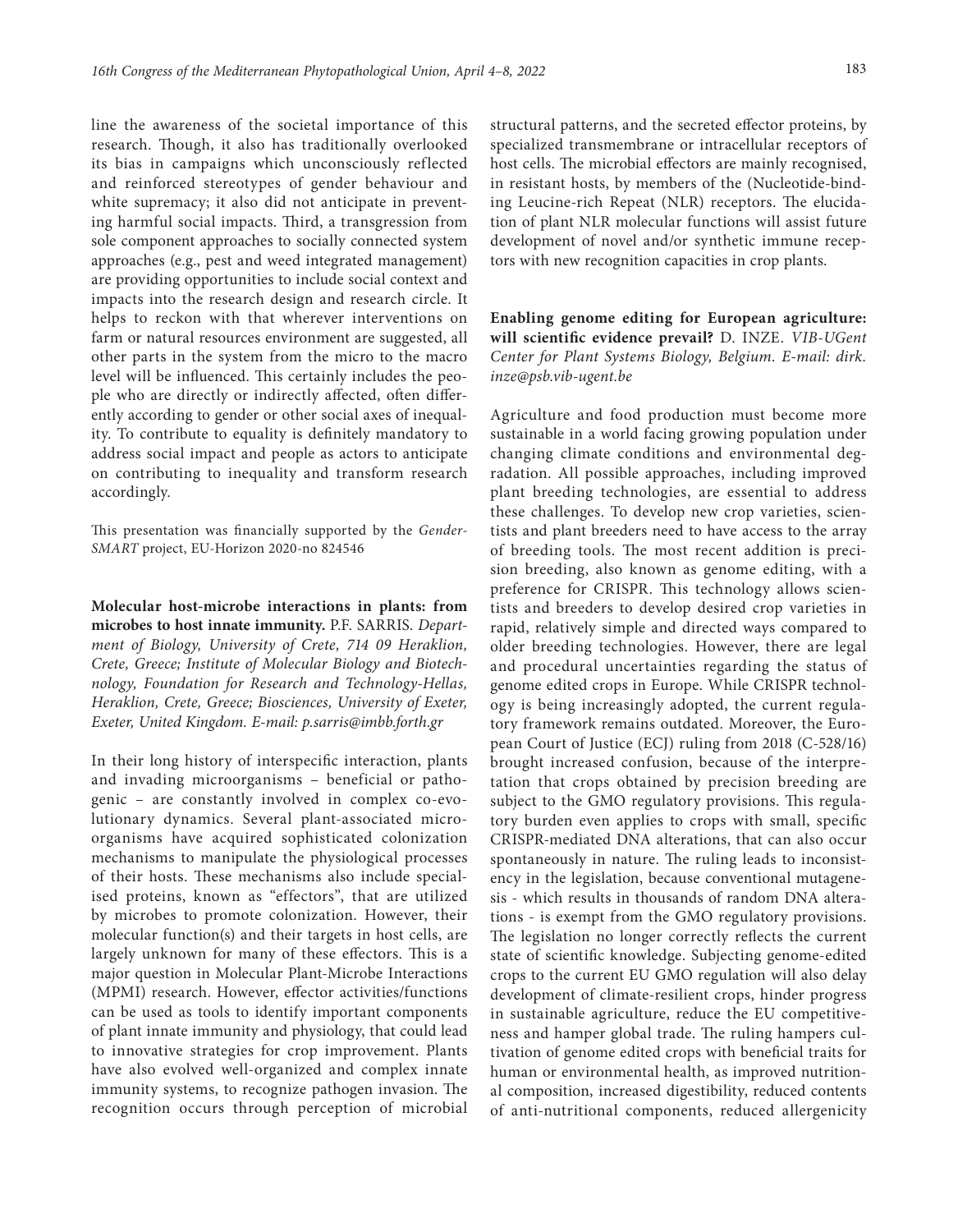or requiring reduced production inputs. The scientific community in Europe responded unitedly, and published a position paper and an open statement to call upon the European Commission and the European Parliament. With an increasing number of signatories, currently 129, European research institutions and organizations, from 21 Member States and the United Kingdom, the European Sustainable Agriculture through Genome Editing EU-SAGE network was launched. This aims to provide information about genome editing, and promote development of European and EU member state policies that enable the use of genome editing for sustainable agriculture and food production. An update of the ongoing discussions with the European Commission was presented. Hopefully, scientific evidence will prevail.

**The plant inside as a diverse microhabitat: communities, niches, colonization behaviour of beneficial endophytes and relation to plant growth and health.** S. COMPANT. *Austrian Institute of Technology, Center for Health and Bioresources, Bioresources Unit, Tulln, Austria. E-mail: [stephane.compant@ait.ac.at](mailto:stephane.compant@ait.ac.at)*

Plants host different fungi and bacteria in their roots, stems, leaves, flowers, fruits and seeds. Most of these microbes are derived from the soil and rhizosphere, as recognized since the 19th century, but other sources like the anthosphere, carposphere, phyllosphere, laimosphere and caulosphere can also provide endophytes inside plant tissues. Other microbes can also be derived from animals or from plants growing near each other. Thorough understanding of the communities, routes and colonization niches of endophytes in the phytobiome has led to a better knowledge on how to use specific microbes for stimulating plant growth and increase host health, and to increase understanding of how plants shape their microbiomes. Most of the research has been done on fungi or bacteria, but recent studies further show that some bacteria can internally colonize beneficial fungi, and increase benefits to plants, leading further to a strategy of using multipartite interactions to boost plant protection.

**Current situation of** *Xylella fastidiosa* **impacts in Spain: ongoing research initiatives to understand and tackle this pathogen.** B.B. LANDA. *Instituto de Agricultura Sostenible (IAS), Consejo Superior de Investigaciones Científicas (CSIC), Córdoba, Spain. E-mail: [blanca.](mailto:blanca.landa@ias.csic.es) [landa@ias.csic.es](mailto:blanca.landa@ias.csic.es)*

*Xylella fastidiosa* (*Xf*) was first reported in 2016 in Majorca in the Balearic Islands, and in 2017 in Alicante province, Mainland Spain. Currently, three *Xf* subspecies and four STs have been detected in the Balearic Islands (subsp. *fastidiosa* ST1, subsp. *multiplex* ST7 and ST81, and subsp. *pauca* ST80). In contrast, only *Xf* subsp. multiplex ST6 has been detected in the Valencian Community, where (as at November 2021) the Demarcated Area covered an extension of >136,200 ha, of which >1,100 ha, 12,500 orchards and 90,000 trees were eradicated. The main research initiatives in Spain were outlined, which aimed at understanding *Xf* epidemics and mitigating its impact in Spain and Europe. These initiatives have contributed to filling knowledge gaps on *Xf* in Europe, gathering fundamental information on several aspects including: i) Characterizing the genetic population structures of *Xf* in the different EU outbreaks, including Spain, and linking the genetics of the bacterium with its pathways of entry; ii) testing and developing new diagnostic tools based on molecular and proximal- and remote-sensing approaches; iii) searching for new control tools targeting *Xf* in hosts or searching for host resistance; and iv) understanding the epidemiology and modelling disease development and developing risk analyses. These results have contributed knowledge to inform Spanish and EU policy related to *Xf* management at different spatial scales (from regional to EU levels) and socio-economic contexts.

This research was financially supported by the PTI-SolXyl on *X. fastidiosa* from CSIC, Projects 727987 XF-ACTORS (H2020- UE), PID2020-114917RB-I00 (AEI-MICINN Spain and FEDER-EU), and E-RTA2017-00004-C06-02 (AEI-INIA), and by the Spanish Olive Oil Interprofessional

**The sanitary crisis caused by** *Xylella fastidiosa***, a plant pathogenic bacterium recently discovered in Europe, with a focus on the situation in France.** M-A JACQUES, E DUPAS, and S CESBRON. *University of Angers, Institut Agro, INRAE, IRHS, SFR QUASAV, F-49000 Angers, France. E-mail: [marie-agnes.jacques@](mailto:marie-agnes.jacques@inrae.fr) [inrae.fr](mailto:marie-agnes.jacques@inrae.fr)*

Emergence of plant pathogenic bacteria have important effects when they cause diseases with major socioeconomic consequences or that threaten valuable plant production and the environment. This is the case for diseases caused by *Xylella fastidiosa* recently discovered in Europe. Ability to anticipate, prevent and mitigate this type of emerging plant pathogen depends on increased understanding of current pathogen distribution over space and time, invasion routes, conditions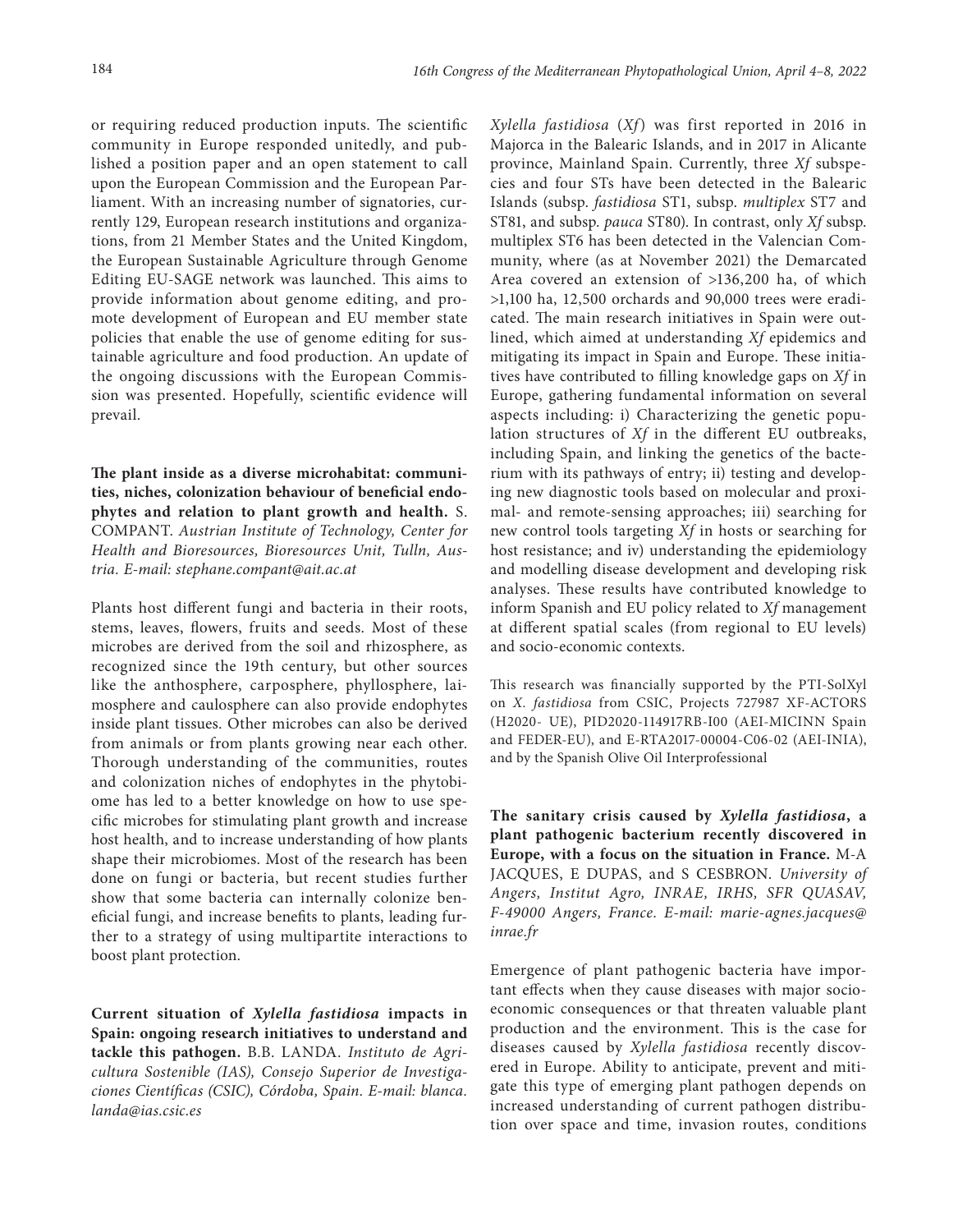favouring their emergence, and population reservoirs. Development and testing of several detection/identification methods (multiplex qPCR assays, nested MLST, metagenomics) has allowed reconstruction of the invasion scenario of *X. fastidiosa* subsp. *multiplex* ST6 and ST7 in France. These studies have relied on genome sequence analyses and tip-dating to date the divergence of French *X. fastidiosa* subsp. *multiplex* strains from their American relatives. A MultiLocus Variable Number of Tandem repeat Analysis (MLVA) on infected plant samples was developed to take advantage of both a large sample collection and the capacity of these markers to monitor recent evolutionary events. The divergence time between French strains and their American relatives suggests that previous introductions have remained unnoticed, probably because of the unspecific symptoms affecting diverse ornamental and native species in a diversified landscape. Bayesian methodologies were used to infer the number of introductions and the most probable scenario of population evolution and spread in the French regions of Corsica and PACA.

This research was financially supported by the European Union's Horizon 2020 research and innovation program under grant agreement 727987 XF-ACTORS (*Xylella fastidiosa* Active Containment Through a Multidisciplinary-Oriented Research Strategy), and INRAE SPE division and ANSES.

**Fungicide resistance in** *Botrytis cinerea* **populations from protected crops in the Mediterranean basin: Current status and implications with its management, fungicide sensitivity and genetic diversity of** *Botrytis cinerea* **populations from conventional and organic tomato and strawberry fields in Cyprus and Greece**  G.S. KARAOGLANIDIS. *Plant Pathology Laboratory, Faculty of Agriculture, Forestry and Natural Environment, Aristotelian University of Thessaloniki, POB 269, 54124, Thessaloniki, Greece. E-mail: [gkarao@agro.auth.gr](mailto:gkarao@agro.auth.gr)*

*Botrytis cinerea* is one of the most destructive pathogens infecting numerous crops, including several important crops cultivated in the Mediterranean basin such greenhouse grown vegetables or strawberries. Resistance of the pathogen to fungicides used for disease management is widespread throughout the Mediterranean basin in crops heavily treated, including those cultivated in greenhouses, and resistance is associated with reduction in product performance and control failures. The current status was reviewed of resistance to major botryticide groups, including such as SDHIs, QoIs, hydroxyanilides or anilinopyrimidines, in *Botrytis* spp. populations, and detailed information was presented on methodologies

for resistance detection, variability of mutations conferring resistance to fungicides, their effects on the fungal sensitivity to the different active ingredients, and the fitness of resistant strains. Implications of cross-resistance pattern complexity and fitness cost for the resistant mutants were discussed in relation to resistance management in greenhouse grown vegetables, taking into account the recent introduction of new active ingredients into the agricultural practice, such as new SDHI molecules. Future prospects and challenges were presented, with emphasis on the roles of alternative control methods, such as the integration of Biological Control Agents (BCAs) with conventional fungicides, for reducing fungicide selection pressure on fungal populations, and thus minimizing the risk for resistance development.

**From Myco-key to myco-twin: mycotoxin management along food/feed chains.** A.F. LOGRIECO. *Institute of Sciences of Food Production, Italian National Research Council (ISPA-CNR), Via Amendola 122/O, 70126, Bari, Italy. E-mail: antonio.logrieco@ispa.cnr.it*

Fungal diseases are important contributors to the occurrence and severity of mycotoxin contamination of crop plants. Phenotypic and metabolic plasticity has enabled mycotoxigenic fungi (MF) to colonize many agriculturally important crops, and to adapt to different environmental conditions. New mycotoxin-commodity combinations provide evidence for the ability of fungi to adapt to changing conditions, and the emergence of genotypes with enhanced aggressiveness towards plants and/or altered mycotoxin production profiles. Among diseases caused by MF, the most important are from species complexes. Examples are the Fusarium ear rot of maize, Fusarium head blight (e.g. of wheat, barley, and oat), black point of wheat kernels caused by the *Alternaria alternata* species complex and related species; and various rots caused by Aspergilli. Mycotoxins in plant products and in processed food and feed have significant economic impacts and pose serious problems for animal and human health. Good pre-harvest management practices are important for minimizing risks of mycotoxin accumulation in the crops before harvest. These practices can involve crop rotation, tillage, appropriate fertilization, and fungicide or biological controls, host variety selection, timely planting and harvests, and control of insects which facilitate infections by toxigenic fungi. It is also important to prevent post-harvest contamination, and develop practical and effective post-harvest procedures to reduce mycotoxins in food supply chains,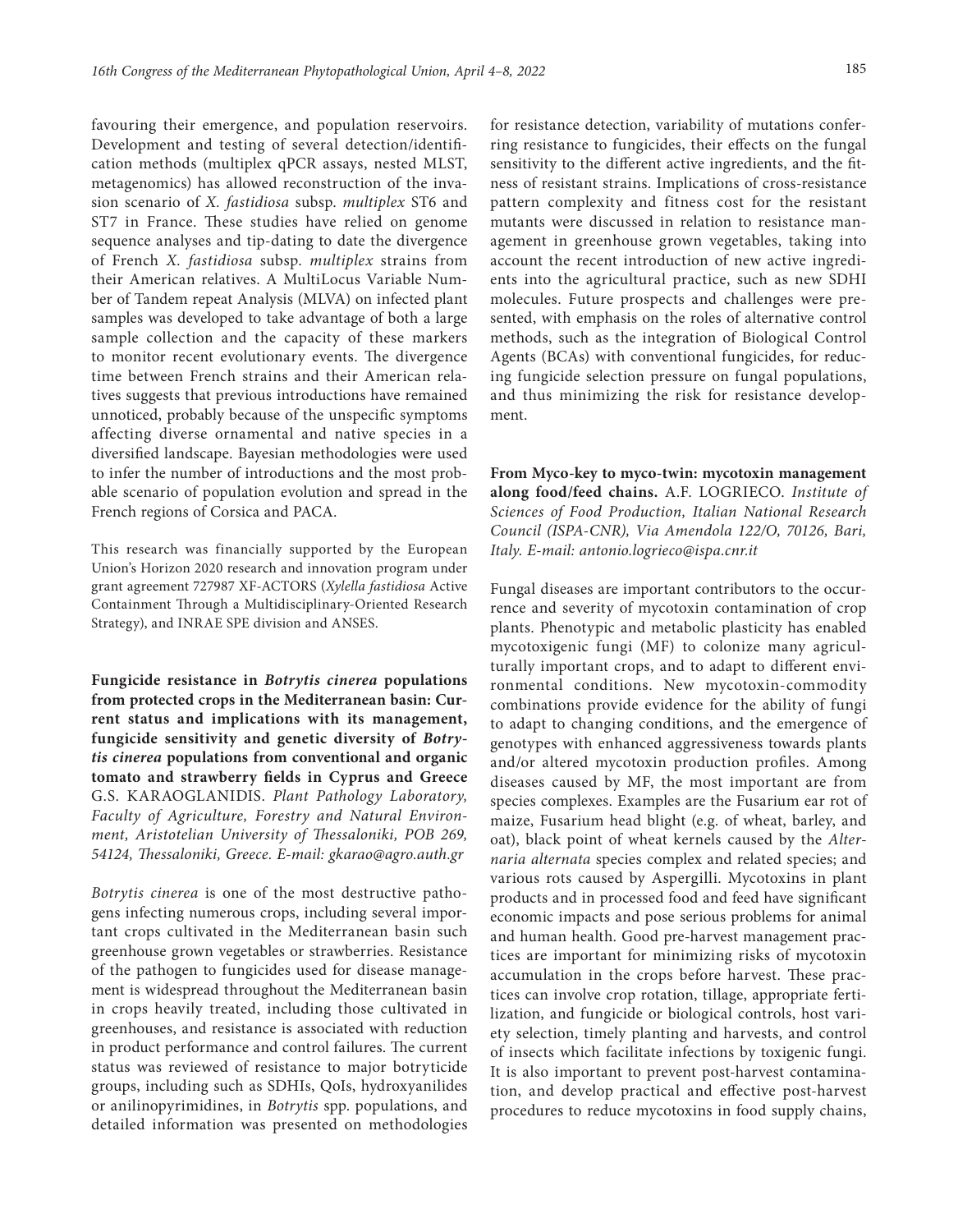and provide alternative and safe use options for contaminated products. An update review was presented on integrated management of pre- and post-harvest practices aiming to minimize risks of mycotoxin contamination along production chains, and main effective solutions developed by EU projects MycoKey (http://www. mycokey.eu/) and MycoTwin (https://www.mycotwin.eu/ project).

**Fungal pathogens of wood: are they threats to Mediterranean fruit crops?** V. GUARNACCIA. *Dept. Agricultural, Forestry and Food Sciences (DISAFA), University of Torino, Largo Braccini 2, 10095 Grugliasco (TO), Italy. E-mail: [vladimiro.guarnaccia@unito.it](mailto:vladimiro.guarnaccia@unito.it)*

Intensification, diversification and globalization cause collateral effects on agriculture. The risks of disease dissemination via trade and the movement of goods and people are increasing. Climate change is also affecting plant health by modifying interactions between host plants, pathogens and the environment. Fruit tree plantations are increasingly threatened by fungal diseases. How fruit trees share fungal pathogens with woody plants not considered as trees has also been observed. Primary and opportunistic pathogens can cause cankers, twig blight and wood rotting. *Diaporthe* and *Neofusicoccum* spp. are examples of pathogens able to infect broad ranges of fruit trees. There are also numerous latent pathogens such as *Diatrypaceae* or *Cytospora* and *Neocosmospora,* and many others. Recent knowledge of fungus/host combinations was presented, with emphasis on connections between species identification development of modern diagnostic tools. Cultivar diversity, propagation material health and rootstock selection, also should be investigated in relation to the pathogens, to provide support for producers of the economically important agriculture sector.

**Plant and seed priming for improved growth and abiotic stress protection under a changing climate.**  V. FOTOPOULOS. *Cyprus University of Technology. E-mail: vassilis.fotopoulos@cut.ac.cy*

Increased frequency of extreme environmental events resulting from global climatic changes influence plant growth and development. Examination of plant-to-plant communication in nature has revealed the development of unique strategies from plants for responding to abiotic stresses, including priming for improved defence responses. The process of priming involves prior exposure to biotic or abiotic stress factors making plants more tolerant to future exposures. Priming can also be achieved by applying natural or synthetic compounds, which act as signalling transducers 'activating' host defence systems. An up-to-date overview was presented describing research carried out at the Cyprus University of Technology, using priming agents towards induced acclimation of plants to environmental challenges. Recent findings were also presented on evaluation of chemical compounds and nanoparticles that potentially have growth promoting properties in plants. These studies were related to existing expertise and previous observations in priming against stress.

**Cypress Canker: a model pathosystem for study of**  fungal invasions. M. GARBELOTTO<sup>1</sup>, G. DELLA ROC-CA<sup>2</sup>, C. EYRE<sup>1</sup>, T. OSMUNDSON<sup>1</sup> and R. DANTI<sup>2</sup>. *1 Department of ESPM, 54 Mulford Hall, University of California, Berkeley, CA 94720, United States of America. 2 IPSP, National Research Council CNR, Via Madonna del Piano 10, 50127 Sesto Fiorentino, FI, Italy. E-mail: [mat](mailto:matteog@berkeley.edu)[teog@berkeley.edu](mailto:matteog@berkeley.edu)*

Understanding of invasions by plant pathogens lags behind that of other biological invasions. Cypress Canker Disease (CCD), caused by *Seiridium cardinale (Sc)*, is an excellent pathosystem to provide increased understanding of fungal invasions. By using a population genetics approach, *Sc* has been shown to be endemic to the interior of California, where the pathogen occurs exclusively on exotic, off-site or artificially-bred cypress species. The early 1920s outbreak in the interior of California was responsible for introductions of the pathogen into Italy and New Zealand. Coalescent analyses showed that the Italian population of *Sc* played a major role in the diffusion of the pathogen throughout the Mediterranean. Phenotypic traits in Mediterranean invasive *Sc*  populations indicate that small conidium size, high phenotypic plasticity and high sporulation potential are key traits for a successful invasion, while high virulence and high growth rate are not necessary. Comparative analyses indicate that geographically isolated *Sc* populations are now genetically and phenotypically distinct, and inoculating a range of California *Sc* genotypes on Italian cypress has shown that resistance to CCD can be eroded by Californian genotypes. A recent study has shown that this has occurred within the last 20 years. the Mediterranean and California populations, respectively, were sources for new introductions into New Zealand and Morocco, indicating that additional introductions are possible. These data show that invasive populations can-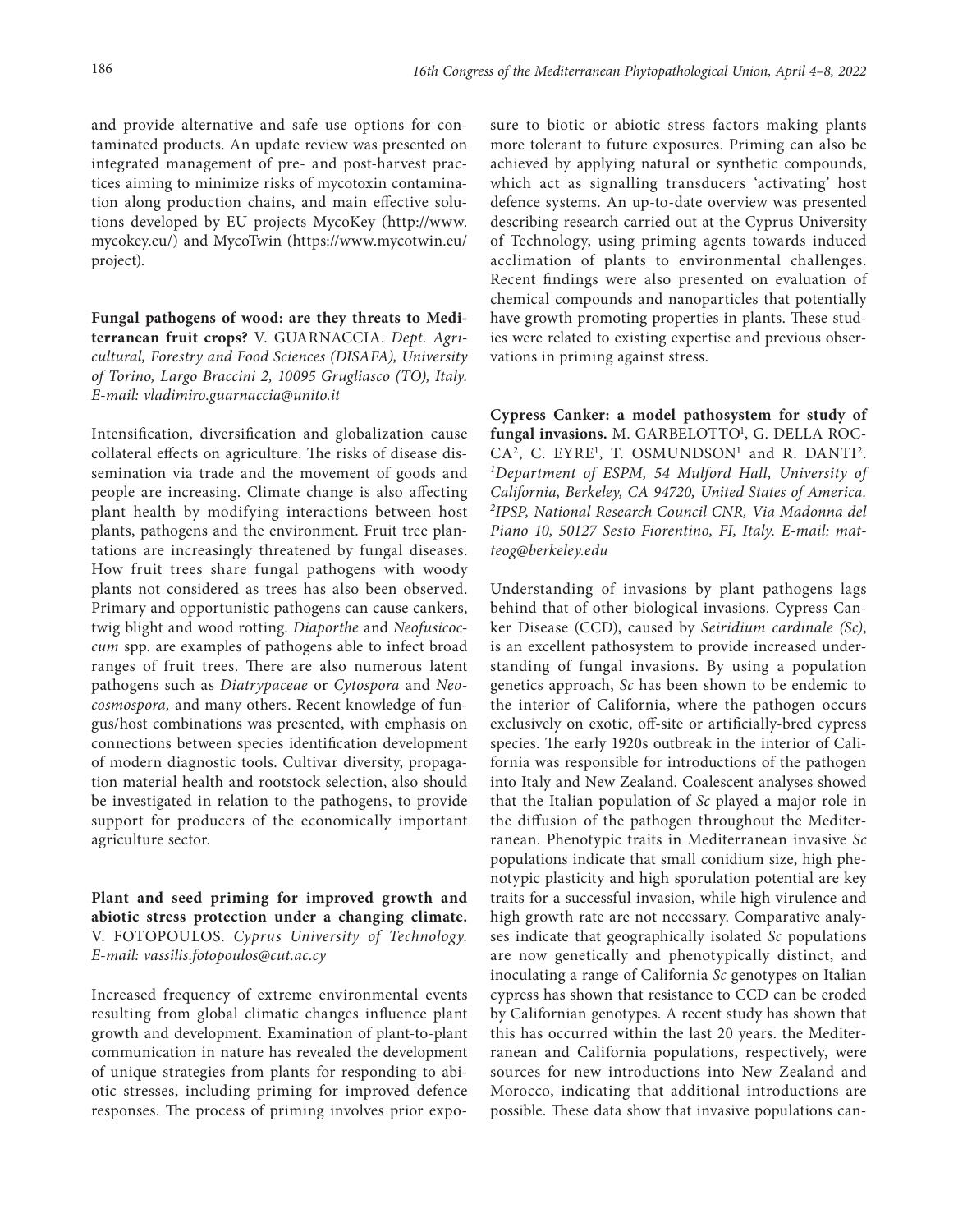not be regarded analogous to the source populations that generated them.

**Innovative smart technologies for agricultural production and plant health.** T. CAFFI. *DIPROVES - Sustainable Crop and Food Protection Facoltà di Scienze Agrarie, Alimentari e Ambientali, Università Cattolica del Sacro Cuore, via Emilia Parmense, 84, I-29122 Piacenza, Italy. E-mail: [tito.caffi@unicatt.it](mailto:tito.caffi@unicatt.it)*

Pests are defined by FAO and IPPC as "any species, strain or biotype of plant, animal or pathogenic agent injurious to plants or plant products". They can cause sever enormous crop losses with damage that can occur in the field, from sowing to harvesting, and also in the product storage. Secure food supply for future generations requires environmentally safe and sustainable production. A goal of the modern agriculture is to reduce intensive fertilizer and pesticide use and decrease heavy exploitation of natural resources (water, soil, energy). Precision agriculture (PA) includes agricultural practices that focus on specific areas of a field at particular times. The main goal of PA can be summarized in doing "the right thing, at the right time, in the right place"). With recent scientific advancements, technological innovations and legislatives tools, it is now possible to achieve these strategic goals and to increase agricultural sustainability. Use of Smart Technologies can contribute to enhance plant health, reduce hunger and poverty, protect the environment, and boost economic development, goals highlighted in 2020, the International Year of Plant Health. The actual availability of innovative tools and data management techniques, also leading to big data management and analysis requirement, allow consideration of integrated systems that provide phytosanitary monitoring for pilot crops. This is effective, rapid, objective, repeatable in the most varied environmental contexts, and suitable to provide appropriate support to the various phytosanitary control needs in particular regions or areas. It is possible to integrate this monitoring into modern decision support systems information, protocols, and guidance, to allow trained personnel to carry out surveys and data collection. This can be achieved through information, alerts and guidelines (photographic or video supported) provided by the systems. This approach could lead to complementary monitoring and enhancement to the forecast models, which will allow to optimization of the information and alerts provided to operators, guaranteeing clearaware pictures of the phytosanitary and physiological states of host plants and crops.

**Integrated pest management smart technologies to precisely detect and control plant diseases.** D.I. TSIT-SIGIANNIS. *Department of Crop Science, Laboratory of Plant Pathology, Agricultural University of Athens. E-mail: [dimtsi@aua.gr](mailto:dimtsi@aua.gr)*

The ever-increasing demands of international markets for safe food have led to development of integrated plant protection strategies for efficient and sustainable agriculture, and robust certification and control systems for agricultural products. Novel integrated management systems (IPMs) of serious plant diseases and mycotoxin contamination of plant products are being developed using innovative smart agricultural systems. The purposes are to: (a) accelerate the prognosis of disease outbreaks through prediction models; (b) develop advanced methods of artificially intelligent diagnoses using spectral imaging techniques or mass spectrometry sensors for accurate detection and assessment of disease severity; (c) evaluate novel biocontrol and chemical plant protection products to effectively control diseases; and (d) develop innovative prototype sprayers actuating different nozzle types and adopting variable rate control based on canopy characteristics, pathogen dispersal and disease development. We also develop and validate Decision Support Systems (DSS) based on computer-based knowledge systems that enable disease prediction and monitoring by combining epidemiological data, biological and chemical control strategies and precision farming tools. These systems determine the critical stages of the various plant protection spray interventions, taking into account: (a) the environmental conditions (temperature, rainfall, relative air humidity and leaf wetness obtained from local meteorological stations); (b) the developmental stage of the host; (c) the cultivation practices; and (d) the microbiological load and other parameters. The ultimate goal of the smart technologies is to reduce the European reliance on agrochemicals, resulting in reduced residues and impacts on human health.

This research received funding from the European Union's Horizon 2020 research and innovation programmes, under grant agreements No. 773718 (*OPTIMA*) and No. 778219 (*OchraVine Control*)

**Applications of remote sensing and information technology in the surveillance of quarantine diseases of fruit tree crops.** A.M. D'ONGHIA. *Centre International des Hautes Etudes Agronomiques Méditerranéennes – Mediterranean Agronomic Institute of Bari, Via Ceglie, 9 - 70010 Valenzano (BA), Italy. E-mail: [donghia@iamb.it](mailto:donghia@iamb.it)*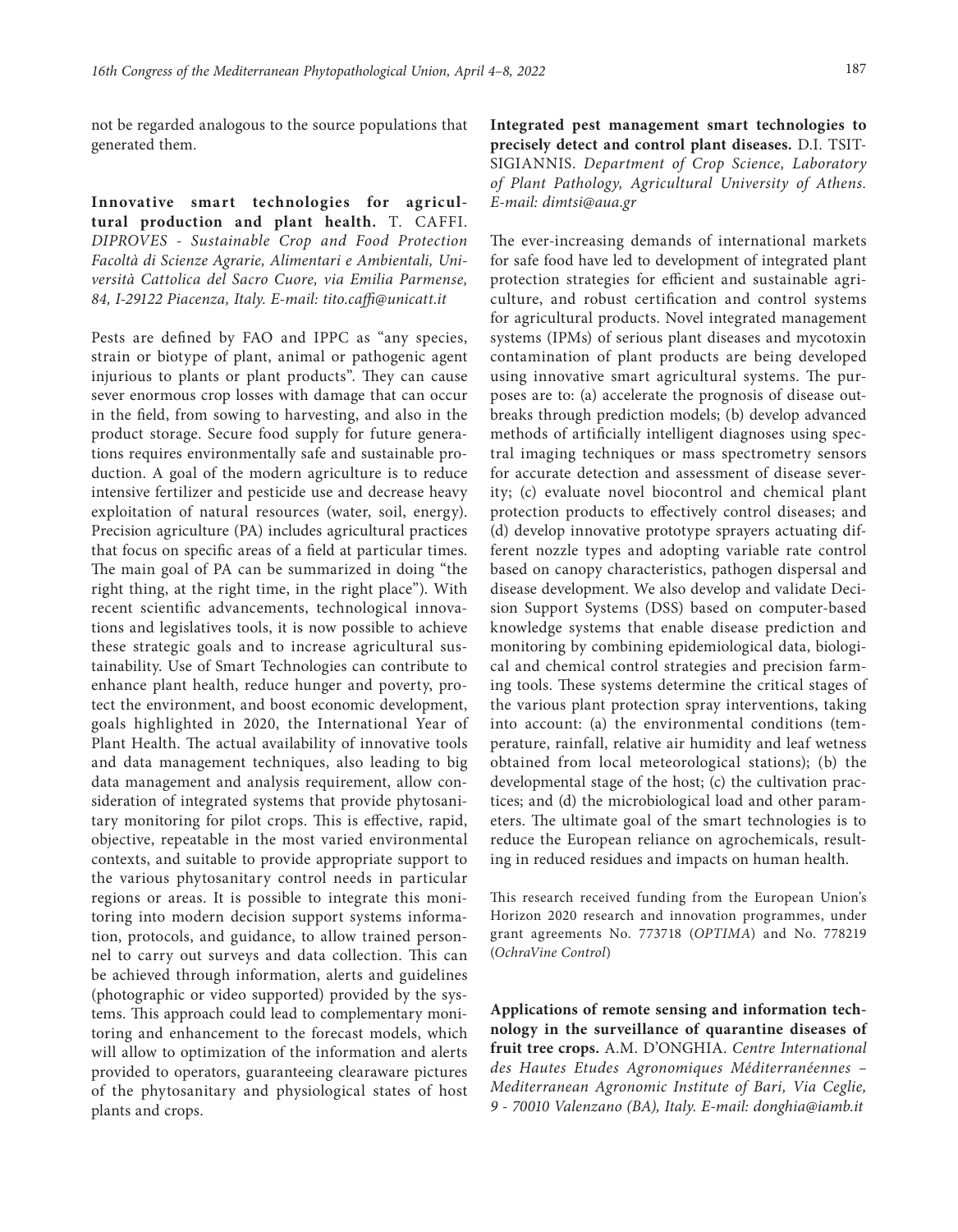Early and accurate detection systems for quarantine diseases of fruit trees are essential for efficient large-scale surveillance, rapid implementation of control measures and evaluation of their effects. New technologies can also provide solutions in plant health, facilitating operators to implement efficient, accurate, timely and cost-effective real-time and large-scale surveillance programmes. Large amounts of data are required (e.g. climatic, geographical, satellite imaging, diagnostic), accurately captured at distance and on the ground, using applications, sensors, forecasting models, and specific diagnostic methods. Remote sensing (RS) can help to identify infections on large scales, even when symptoms are not yet visible. There are many platforms and sensors designed for the acquisition of remote sensing data, including from satellites, aircraft, and, more recently, Unmanned Aircraft Systems (UAS, drones).. The availability of high-resolution time series of images, such as Sentinel-1 and Sentinel-2 introduced with the European Copernicus programme, has facilitated a scale-step in the use of Earth Observation (EO) data for agricultural and phytosanitary applications. In addition to RS, Information Technology (IT) provides other tools for plant protection programmes, allowing accurate storage, retrieval, transmission and manipulation of monitoring data. IT tools can be used for this purpose, including diagnostic devices, Applications (accurate on-site data acquisition), and DSS. An overview on RS and IT systems was provided, with particular reference to those already available and applied in official pathogen monitoring programmes (Citrus tristeza virus, *Xylella fastidiosa* in Apulia region, Italy) These systems include: (i) an automatic procedure for tree counting, using GeoEye-1 multispectral images; (ii) prediction maps using Word-View-2 satellite images in GIS environments for early detection of CTV-suspected trees; (iii) photointerpretation of high-resolution aerial images for identification of OQDS trees in the demarcated area of *X. fastidiosa*; (iv) applications for accurate field data acquisition by NPPOs (e.g. Apps for *Xylella fastidiosa*, XylApp, XylAppEU,  $XylApp<sup>NENA</sup>$  and citizens ( $XylApp<sup>citizens</sup>$ ); and (v) integrated DSS made of databases, forecasting models and users interfaces.

## **COMMUNICATIONS**

# **Session organized by the Arab Society for Plant Protection**

**Pathogenic viability of wheat rust diseases in the southern and eastern Mediterranean region: current**  **status, challenges, and regional collaboration.** K. NAZ-ARI. *ICARDA, Izmir, Turkey. E-mail K.Nazari@cgiar.org*

Wheat yellow, stem and leaf rust diseases are continued threats to wheat production in Central West Asia and North Africa (CWANA), and the Mediterranean region. The rust pathogens are capable of rapidly developing new virulence to resistance genes, following the "boom and bust" disease cycle. Considering the transboundary nature of the rust pathogens, regional monitoring of these pathogens and information exchange are key requirements in disease resistance mitigation strategies. In response to a call for regional rust research collaboration, the Turkey-ICARDA Regional Cereal Rust Research Center (RCRRC) was established in Izmir in 2013. The Center has coordinated regional rust surveillance and Trap Nurseries, and since 2018, regional race analysis of yellow rust and stem rust was carried out using a Cereal Rust Biosafety Laboratory at RCRRC. A regional precision wheat rust phenotyping platform was also established within the RCRRC, which has provided precise field phenotyping data for more than 60,000 wheat accessions from the international and national breeding programmes. The RCRRC has received more than more than 1000 yellow rust and Stem rust samples from the Middle east and Mediterranean regions and East Africa since 2018. Using differential varieties and molecular marker approaches, it was evident that most of the the samples from these regions have common virulence structures with the European races, indicating similarity of the races and free movements of the pathogens. Regional race analysis and Trap Nurseries, and regional collaboration for precision phenotyping capacity were described.

**Epidemiology and management of legume and cereal viruses in Arab and Mediterranean regions.** S.G. KUMARI<sup>1</sup>, A. NAJAR<sup>2</sup>, N. ASAAD<sup>3</sup> and A. RAHMAN MOUKAHEL1 . *1International Center for Agricultural Research in the Dry Areas (ICARDA), Terbol Station, Zahle, Lebanon. 2 National Agricultural Research Institute of Tunisia (INRAT), Ariana, Tunisia. 3General Commission for Scientific Agricultural Research (GCSAR), Al-Ghab, Hama, Syria. E-mail: [s.kumari@cgiar.org](mailto:s.kumari@cgiar.org)*

In the Arab and Mediterranean regions, cool-season food legumes (chickpea, faba bean, lentil and pea) are infected naturally by many viruses, and the number of viruses involved continues to increase. However, at any specific location only a few of these pathogens are of economic concern. Yield losses resulting from virus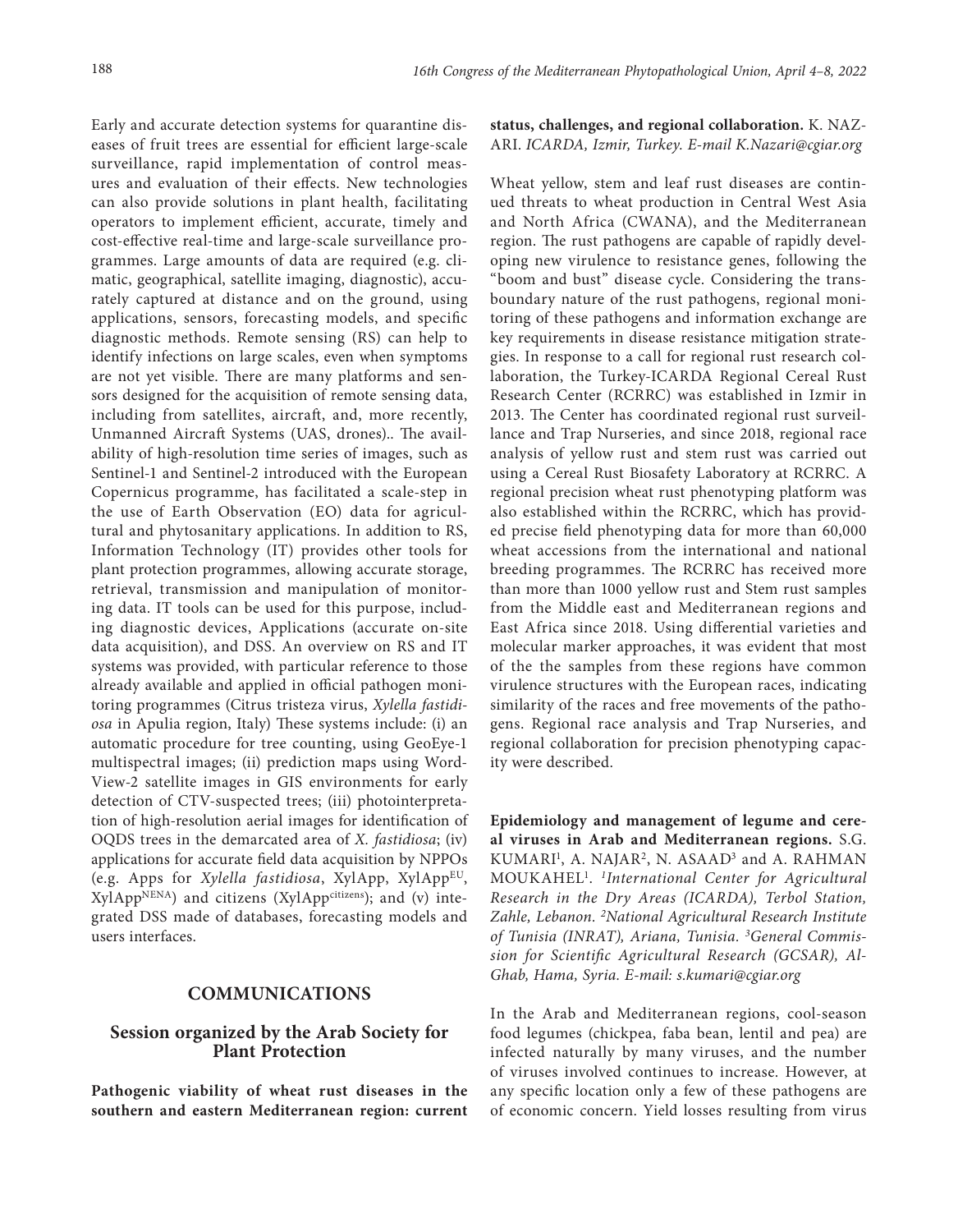attack vary widely, from little, as in the case of *Broad bean mottle virus* in Tunisia and Morocco, to complete crop failure when conditions permit widespread virus infection at the vulnerable early plant growth stage, as with *Faba bean necrotic yellows virus* in Egypt and Syria. Cereal crops (wheat, barley and oat) in Arab and Mediterranean regions are also affected by viruses, mainly *Barley yellow dwarf virus-PAV*, and this virus is reported to occur at epidemic levels in only Algeria, Morocco and Tunisia. Epidemic spread of most viral diseases was always associated with high vector populations and activity. Although virus disease management can be achieved through the combined effects of several approaches, development of resistant genotypes is one of the most promising control components. Experience over the last few decades has clearly showed that no single method of virus disease control reduces yield losses in legume crops. Some progress was made on the disease management of some legume and cereal viruses using combinations of healthy seed, host resistance, cultural practices (such as adjustments of planting date and plant density, and roguing of infected plants early in the season) and chemical control virus vectors.

**Phytoplasma and virus diseases of fruit crops in East Mediterranean countries.** E. CHOUEIRI. *Department of Plant Protection, Lebanese Agricultural Research Institute, Tal Amara, P.O. Box 287, Zahlé, Lebanon. E-mail: echoueiri@lari.gov.lb*

Crops of stone and pome fruits and grapes are important in the eastern Mediterranean region. Quality and quantity losses in these crops due to virus and phytoplasma infections are reported from these countries. Almond witches' broom associated with '*Candidatus*  Phytoplasma phoenicium' is responsible for death of >100,000 almond and peach trees in Lebanon. In Egypt, serious economic losses due to infections with European stone fruit yellows (ESFY) on apricots and peaches have been reported. In Turkey, ESFY was mostly detected in symptomatic apricot and plum. In Jordan, aster yellows phytoplasma (16SrI) affecting peach trees was reported, in addition to recent incidence of '*Candidatus* Phytoplasma solani' infecting plum. On pome fruits, pear decline induced by *Ca* P. pyri has been observed on pear cultivars in Lebanon and in pear and quince orchards in Turkey. Some apple varieties were infected with apple proliferation disease in Turkey. *Ca.* Phytoplasma solani, the causal agent of bois noir in grapevine has been recorded in Lebanon, Syria, Turkey and Jordan associated with typical grapevine yellows, whereas *Ca.* Phy-

toplasma omanense' was detected in a grapevine sample from cultivar Syrah in Lebanon. Many viruses were recorded on fruit trees such as Prunus necrotic ringspot virus, Prune dwarf virus, Apple mosaic virus in several countries, while American plum line pattern virus and plum pox virus were detected only in some countries. On grapes, grapevine leafroll associated viruses, vitiviruses and nepoviruses (GLRaV-1, GLRaV-2, GLRaV-3, GVA, GVB, GFLV) were the most common virus pathogens.

**Rapid risk appraisal for potential entry, establishment and spread of** *Xylella fastidiosa* **in NENA countries.** M. DIGIARO<sup>1</sup>, K. DJELOUAH<sup>1</sup>, M. FREM<sup>2</sup>, H. EL BILA-LI<sup>1</sup>, G. CARDONE<sup>1</sup> and T. YASEEN<sup>3</sup>. *<sup>1</sup>International Centre for Advanced Mediterranean Agronomic Studies (CIHEAM-Bari), Via Ceglie 9, 70010 Valenzano (Bari), Italy. 2External consultant of CIHEAM-Bari. 3 Food and Agriculture Organization of the United Nations (FAO)/ Regional Office for the Near East and North Africa Region (RNE) 11 Al Eslah El Zerai St., Dokki, Cairo, Egypt. E-mail: [Thaer.Yaseen@fao.org;](mailto:Thaer.Yaseen@fao.org) [digiaro@iamb.it](mailto:digiaro@iamb.it)*

Potential risks were assessed of introduction, establishment and spread of *Xylella fastidiosa* (*Xf*) on the host crops olive, vine, citrus, stone fruit and ornamental plants in NENA countries, by examining the cases of Algeria, Egypt, Jordan, Lebanon, Libya, Morocco, Palestine, Syria and Tunisia. The study was based on data retrieved directly from official public sources and questions to experts. Questions aimed to assess the risk of entry of *Xf* (volume of potential host commodities imported from officially infected countries, number of entry points, existing technical readiness, legislation for prevention), or the risks of *Xf* establishment and spread (existing surveillance programmes and certification programmes of plant propagation material, presence of vectors, favourable climatic conditions, abundance of main crops and alternative hosts). For each parameter, scores ranged from 1 (low risk) to 6 (high risk). Results showed levels of *Xf* entry risk from medium to high. Morocco resulted in the most vulnerable country, followed by Palestine, Lebanon, Syria and Egypt. The risks of *Xf*-establishment and spread were instead greatest for Syria and Lebanon, followed by Palestine, Morocco and Jordan. Combining these results, Morocco, Lebanon, Palestine and Syria were the most exposed to *Xf* entry and establishment risks, with scores (from 2 to 12) between 6.95 and 7.75, above 6.0 set as a high-risk threshold. Other countries were in intermediate and low risk classes. The prompt and effective implementation of legislative,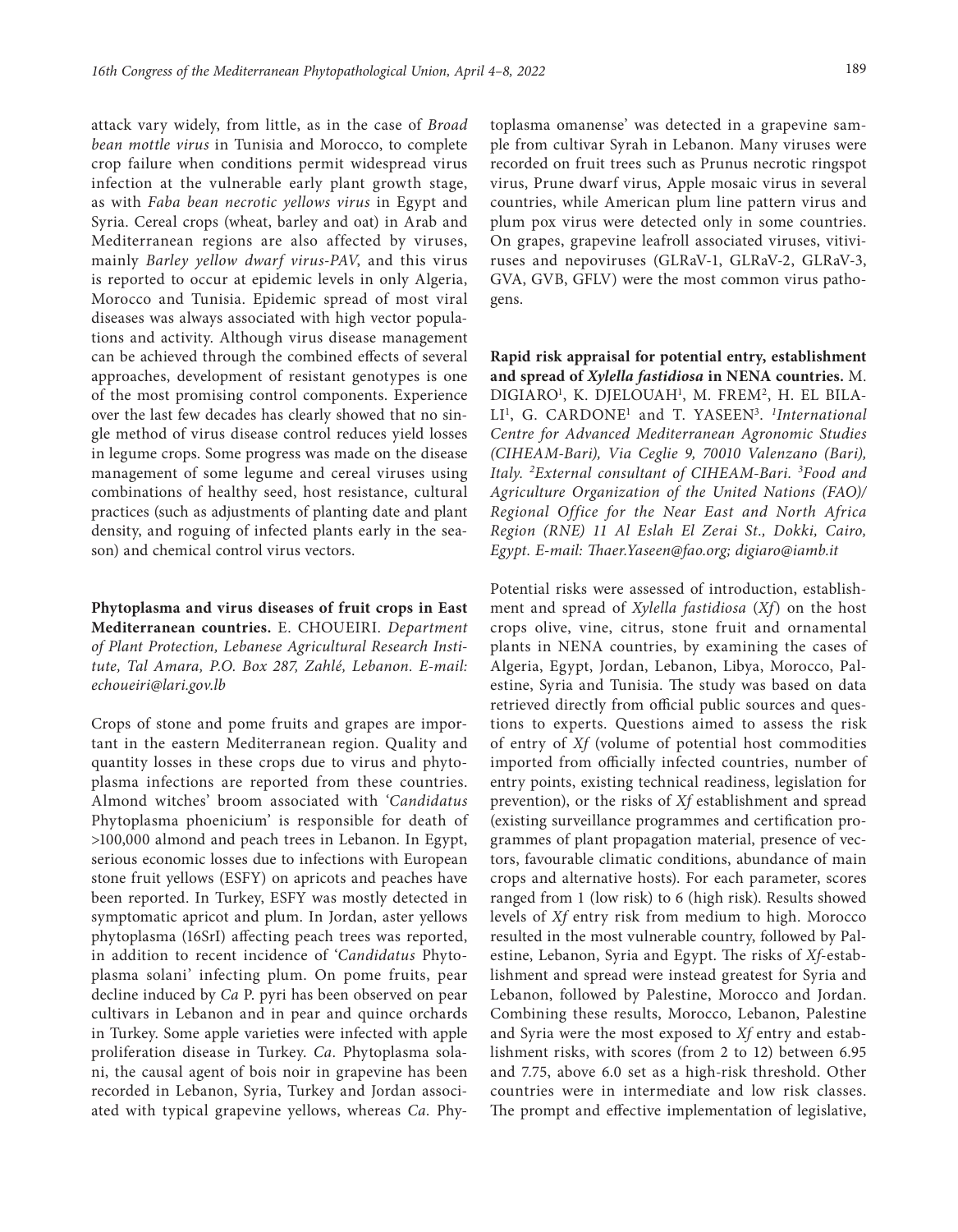financial, technical and scientific measures against *Xf* is necessary in each country.

This research was financially supported by the Food and Agriculture Organization of the United Nations (FAO) Regional Office for the Near East and North Africa Region.

**Fusarium head blight and crown rot of wheat in Algeria and other southern Mediterranean countries: distribution, identification and pathogenicity of associated species.** H. BOUREGHDA. *Laboratory of Phytopathology and Molecular Biology, Department of Botany, The National Higher School of Agronomy (ENSA), El Harrach, Algiers, Algeria. E- mail: [hou.boureghda@gmail.com](mailto:hou.boureghda@gmail.com)*

Fusarium head blight (FHB) and crown rot (CR) of wheat are serious diseases which may affect yields and grain contamination by mycotoxins. FHB occurs when prolonged wet weather coincides with host anthesis. CR is a chronic problem in dry climatic conditions and where continuous wheat cropping is adopted. In the southern Mediterranean countries, climatic conditions are conducive for both diseases, that can coexist. In Algeria, CR is more widespread because wheat is commonly grown in arid and semi-arid regions, whereas FHB is restricted to humid and sub-humid areas where CR is also present. In Tunisia, FHB was reported only in the sub-humid and semi- arid upper areas. Based on published data, in Algeria, *Fusarium culmorum* was reported as the dominant species associated with both diseases, with *F. pseudograminearum* as the second causal agent. In Tunisia, *F. culmorum* was the main pathogen causing CR, but for FHB, the dominant species was *Microdochium nivale* followed by *F. culmorum.*  In Morroco and Egypt, *F. culmorum* and *Bipolaris sorokiniana* were reported as majors species associated with CR. In addition, *Rhizoctonia oryzea* was also associated with CR and *F. graminearum* with FHB in Egypt. Pathogenicity assessments have shown that in Algeria, *F. culmorum* was the most aggressive on wheat seedlings and heads, while *F. pseudograminearum* was the most aggressive on host crowns. In Tunisia*, F. culmorum*  and *F. pseudograminearum* were the most aggressive on crowns, and in Egypt *F. culmorum* was the most aggressive pathogen.

**Evaluation of the susceptibility of improved and landrace durum wheat genotypes to** *Zymoseptoria tritici*  **under nitrogen supply.** M. HASSINE and S. AYADI. *University of Carthage, National Agronomic Institute of* 

*Tunisia, LR14AGR01, Laboratory of Genetics and Cereal Breeding, Avenue Charles Nicolle 43, 1082 Tunis, Tunisia. [E-mail: marwa.hassine1@gmail.com](mailto:E-mail:%20marwa.hassine1@gmail.com)*

Appropriate nitrogen nutrition is a limiting factor for durum wheat production. This nutrient is important in agriculture practices and causes significant environmental and production costs. The fungal pathogen *Zymoseptoria tritici* is responsible for significant yield losses on durum wheat (*Triticum turgidum* ssp. *durum*) in Tunisia. The present study was conducted to evaluate effects of different nitrogen rates on development of Septoria leaf blotch (STB) and durum wheat yield components. Different levels of nitrogen (0, 50, 75, 150, 200 and 250 kg N ha-1) were applied under field conditions, to evaluate the degree of susceptibility of the improved wheat varieties Karim and Salim,) and the landrace genotypes Chili and Mahmoudi. Disease severity increased from 9% without nitrogen supply to 40% under the high rate (250  $kg \text{ N}$  ha<sup>-1</sup>). The iImproved genotypes were more sensitive to STB (Karim 35% and Salim 51%) than the landrace genotypes (Mahmoudi 17% and Chili 12%). Decreases in thousand kernel weights (TKW) were measured with the increasing disease severity and nitrogen rates, from means of 48.58 g from 0N to 41.66 g from 250 kg N ha<sup>-1</sup>. These results provide new insights into the implications and efficiency of the use of different sources of nitrogen fertilizers in field performance of durum wheat and disease control.

This research was financially supported by National Institute of Field Crops (INGC) Boussalem, Tunisia.

**Determination of antibiotic residues in the endemic spurge honey (***Euphorbia resinifera* **O. Berg) from Morocco, using biochip multi array technology and**  LC-MS/MS. R. BENJAMAA<sup>1</sup>, A.K. ESSAMADI<sup>1</sup>, A. MOUJANNI2, B. NASSER1 . *1 Hassan First University of Settat, Faculty of Sciences and Technologies, Laboratory of Biochemistry, Neurosciences, Natural Resources and Environment. 2National Office of Food Safety (ONSSA), Avenue Hadj Ahmed Cherkaoui, Agdal, Rabat, Maroc. E-mail: [essamadi@uhp.ac.ma](mailto:essamadi@uhp.ac.ma)*

Antibiotic residues in honey present risk to the health of consumers, because they could be sources of allergic reactions and can lead to obtaining bacterial resistant strains to antibiotics after consumption of honey. Screening methods are the first step in controlling antibiotic residues in foods. These procedures can detect the presence of an antibiotic or group of antibiotics,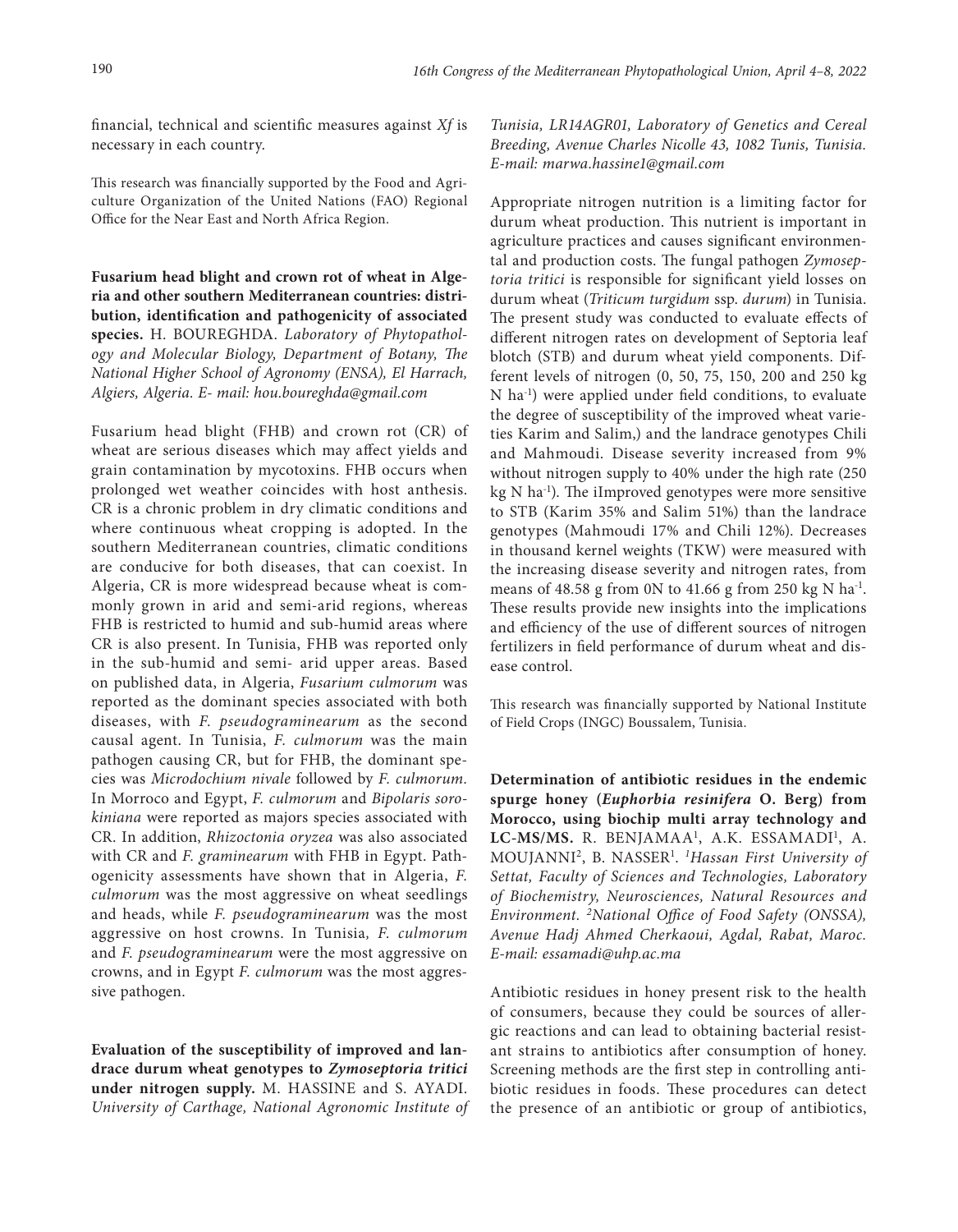and usually provide qualitative results. A second step includes testing of positive samples for quantification, mostly by quantitative confirmation methods such as high performance liquid chromatography associated with a mass detector (HPLC-MS/MS). In this study, a total of 37 *Euphorbia resinifera* honey samples were analysed, using a screening test: Evidence Investigator™, an immuno-enzymatic method for detection of 27 antibiotic residues; followed by liquid chromatography-tandem mass spectrometry (LC- MS/MS) for confirmation of suspect samples. In all tested samples, no antibiotic residues were detected, except for one showing Trimethoprim at  $6.48 \mu$ g kg<sup>-1</sup>.

# **Molecular host-microbe interactions in plants: from microbes to host innate immunity**

**Uncovering the mechanisms involved in** *Pinus pinaster* **resistance to pine wilt, by analysis of coding**  and non-coding transcriptomes .I. MODESTO<sup>1,2,3</sup>, L. STERCK<sup>3,4</sup>, V. ARBONA<sup>5</sup>, A. GÓMEZ-CADENAS<sup>5</sup>, I. CARRASQUINHO<sup>6,7</sup>, Y. VAN DE PEER<sup>3,4,8</sup> and C.M. MIGUEL2,9. *1ITQB NOVA, Universidade Nova de Lisboa, Oeiras, Portugal. 2iBET, Oeiras, Portugal. 3 Department of Plant Biotechnology and Bioinformatics, Ghent University, Ghent, Belgium. 4 VIB-UGent Center for Plant Systems Biology, Ghent, Belgium. 5 Departament de Ciències Agràries i del Medi Natural. Universitat Jaume I, Castelló de la Plana, Spain. 6INIAV, Oeiras, Portugal. 7LEAF – Linking Landscape, Environment, Agriculture and Food, Instituto Superior de Agronomia, Universidade de Lisboa. 8Department of Biochemistry, Genetics and Microbiology, University of Pretoria, Pretoria, South Africa. 9 Biosystems & Integrative Sciences Institute, Faculdade de Ciências, Universidade de Lisboa, Lisboa, Portugal. E-mail: [cmmiguel@fc.ul.pt](mailto:cmmiguel@fc.ul.pt)*

Pine wilt disease (PWD), caused by the nematode *Bursaphelenchus xylophilus* (pinewood nematode (PWN)), is a threat to conifer forests in Europe and Asia. *Pinus pinaster* is one of the most affected hosts due to its high susceptibility to PWN. Heritable resistance has been reported in *P. pinaster* trees, opening the possibility for host selection and breeding for this trait. To uncover the mechanisms underlying resistance, transcriptional responses were analysed after inoculation with PWN to plants showing resistant and susceptible phenotypes. Strong reprograming of gene expression was demonstrated, particularly in resistant plants. Differential gene expression analysis indicated roles for lignin synthesis and jasmonic acid defence pathways in resistant phenotypes, confirmed by biochemical analyses of cell wall composition and hormone pathways. Additionally, secondary metabolism, oxidative stress response and resistance genes were also probably relevant to overcome PWD. Approximately 100 miRNAs were responsive to PWN inoculation, some of which had predicted targets associated with roles in the jasmonate-response pathway, ROS detoxification and terpenoid biosynthesis. Several *P. pinaster* genes putatively targeted by PWN miRNAs were also identified, which was supported by degradome analysis. Targets for *P. pinaster* miRNAs were also predicted in PWN, suggesting a role for trans-kingdom miRNA transfer and gene silencing, both in PWN parasitism and in *P. pinaster* resistance to PWD. These results provide novel insights into transcriptional and post-transcriptional regulatory mechanisms which may be useful for the development of new strategies to protect *P. pinaster* forests from PWD.

This research was financially supported by Fundação para a Ciência e a Tecnologia (FCT, Portugal) through Project PTDC/ BAA-MOL/28379/2017 - LISBOA-01-0145-FEDER-028379, BioISI (UIDB/04046/2020 and UIDP/04046/2020), GREEN-it (UID/Multi/04551/2013) and fellowship SFRH/BD/111687/2015

**The necrosis and ethylene inducing gene** *VdNEP* **as a molecular marker for differentiation between** *Verticillium dahliae* **pathotypes.** A. TRIANTAFYLLOPOU-LOU<sup>1</sup>, A.K. TZIMA<sup>1</sup>, A. TZANAKI<sup>1</sup>, O.I. BALOME-NOU<sup>1</sup>, I. TSOUTSOS<sup>1</sup>, R.M. JIMÉNEZ-DÍAZ<sup>2</sup> and E.J. PAPLOMATAS<sup>1</sup>. <sup>1</sup>Laboratory of Phytopathology, Agricul*tural University of Athens, Iera Odos 75, Athens, Greece. 2 Universidad de Córdoba, College of Agriculture and Forestry (ETSIAM), Departamento de Agronomía, Campus de Excelencia Internacional Agroalimentario, Edificio C-4 Celestino Mutis, Campus Rabanales, Córdoba, 14071, Spain. E-mail: [epaplom@aua.gr](mailto:epaplom@aua.gr)*

*Verticillium dahliae* is a cosmopolitan soilborne pathogen with a wide host range, leading to major agricultural loses. Isolates of the pathogen are categorized as defoliating (D) and non- defoliating (ND) pathotypes, with the former being highly virulent causing distinct defoliation in cotton, okra and olive. To differentiate isolates, a new molecular marker based on the necrosis and ethylene inducing *VdNEP* gene has been developed. Southern blots probed with *VdNEP* showed fragment polymorphisms between isolates of the two pathotypes. To isolate regions flanking the gene, inverse PCR was performed on genomic DNA from D and ND reference strains of *V. dahliae*. Sequencing detected differences between the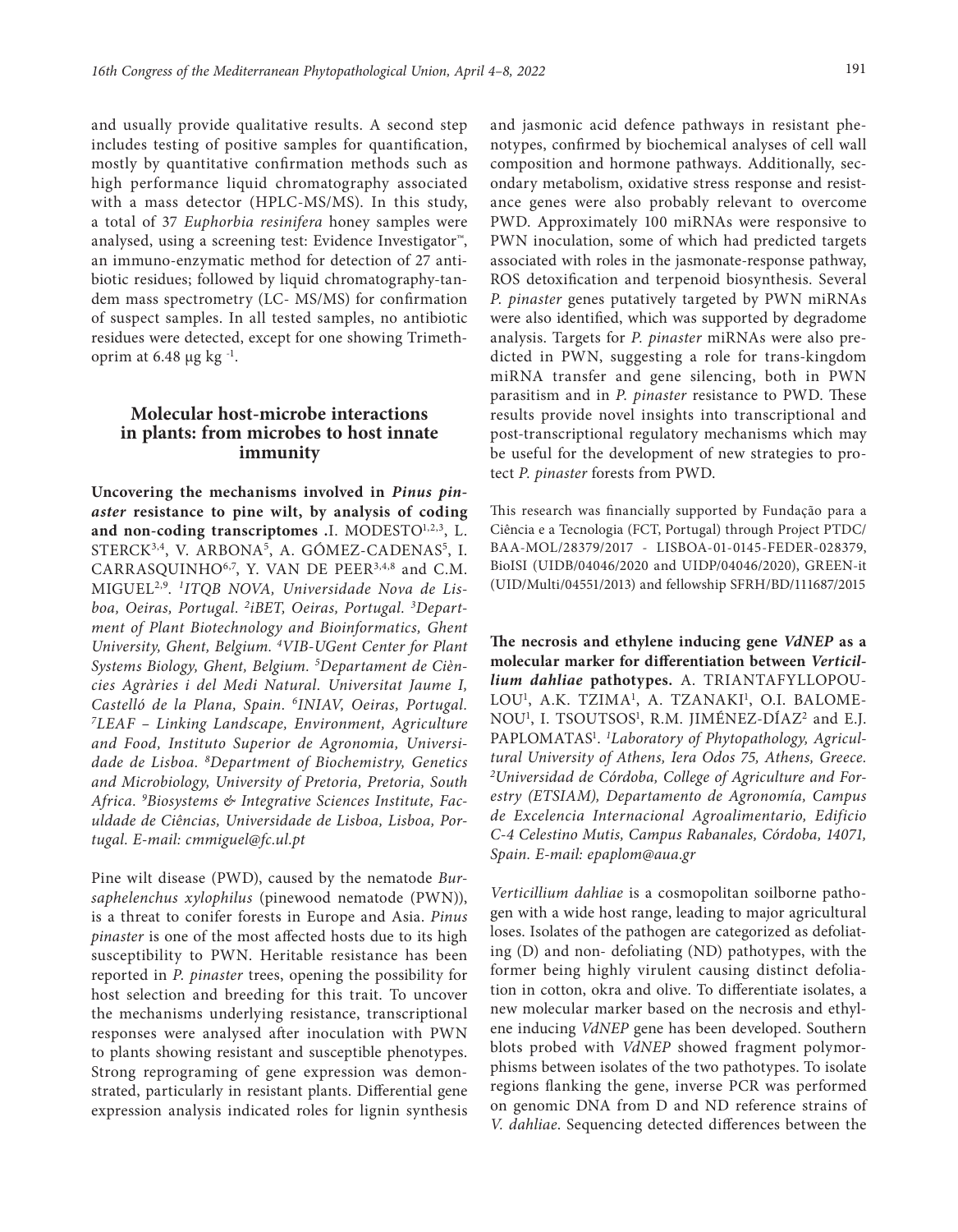two pathotypes in the 3΄ untranslated region of *VdNEP*. Based on these findings, specific primers were designed for PCR detection. The primers were evaluated by screening of a collection of *V. dahliae* isolates from olive and cotton from Greece, as well as a limited number of isolates from different parts of the world. Primer efficiency was compared with already available markers. For the D isolates, pathogenicity experiments were conducted with cotton plants to verify the molecular findings. The results indicated that the new primers are a robust and reliable tool for the differentiation of pathotypes, leading to subsequent increased chances for successful management of the pathogen.

Τhis research work was supported by the Hellenic Foundation for Research and Innovation (HFRI) and the General Secretariat for Research and Technology (GSRT), under the HFRI PhD Fellowship grant (GA. no. 1953).

**Biological control of** *Aspergillus carbonarius* **and** *Botrytis cinerea* **in grapevine berries, and transcriptomic changes of genes encoding pathogenesis-related (PR)**  proteins. D. GKIZI<sup>1</sup>, E. POULAKI<sup>2</sup> and S.E. TJAMOS<sup>2</sup>. *1 School of Food Sciences, University of West Attica, Ag. Spyridonos str Egaleo, 12243, Athens, Greece. 2School of Plant Sciences, Laboratory of Plant Pathology, Agricultural University of Athens, 75 Iera Odos Str., 11855, Athens, Greece. E-mail: [dgkizi@uniwa.gr](mailto:dgkizi@uniwa.gr)*

*Botrytis cinerea* and *Aspergillus carbonarius* are among the most important widespread pathogens causing bunch rot of grapevine berries, resulting in significant economic losses. Additionally, *A. carbonarius*, although a secondary invader, is the main source of ochratoxin A in grapes. The plant protective activity of the biological control agents, *Bacillus velezensis* (previously *Paenibacillus alvei*) K165, *Blastobotrys* sp. FP12 and *Arthrobacter*  sp. FP15 was examined against *B. cinerea* and *A. carbonarius* on grapes. Preliminary dual culture experiments showed reductions of fungus growth by K165, while FP15 restricted only the growth of *A. carbonarius*, and FP12 was ineffective. *Ex vivo* experiments on grape berries showed that K165, FP12 and FP15 reduced *A. carbonarius* rot severity by, respectively, 81%, 57% and 37%, compared to controls. Growth of *B. cinerea* in berries was reduced only by K165 (by 75%). Gene expression analyses of pathogenesis-related proteins PR2, PR3, PR4 and PR5, using real-time PCR, indicated activation of multiple defence responses involved in the biocontrol activity of the assessed biocontrol agents.

**Comparative proteome analysis provides new insights into the complex responses of** *Citrus aurantium* **grafted with** *C. sinensis* **and infected with Citrus tristeza virus.** M. TRINDADE<sup>1,§</sup>, S.A. DANDLEN<sup>2,§</sup>, L. ANJOS<sup>1</sup>, A. DUARTE<sup>2</sup>, D.M. POWER<sup>1</sup>, N.T. MARQUES<sup>3</sup>. <sup>1</sup>Com*parative Molecular and Integrative Biology, Centro de Ciências do Mar, Universidade do Algarve, Campus de Gambelas, 8005-139 Faro, Portugal. 2Mediterranean Institute for Agriculture, Environment and Development (MED), Faculdade de Ciências e Tecnologia, Universidade do Algarve, Campus de Gambelas, 8005-139 Faro, Portugal. 3Center for Electronics, Optoelectronics and Telecommunications (CEOT), Universidade do Algarve, Campus de Gambelas, 8005-139 Faro, Portugal. E-mail: [nmarques@ualg.pt;](mailto:nmarques@ualg.pt) [nmarques@ualg.pt](mailto:nmarques@ualg.pt). § Both authors contributed equally to this work*

Sour orange (*Citrus aurantium* L.; CA) has low susceptibility to Citrus tristeza virus (CTV). When sweet orange is grafted onto CA and is infected with a quick decline CTV isolate, a quick decline syndrome may develop*.*  This syndrome is related to obliteration and necrosis of the sieve tubes in rootstocks close to the bud unions, which culminate in dieback symptoms. To investigate the molecular response of CA to CTV, CA stem tissues below bud unions were analysed by SWATH-MS in 2-year-old plants, infected or uninfected with the quick decline isolate T36, in the following conditions: i) CA grafted with CA infected or not; or ii) CA grafted with sweet orange [*C. sinensis* 'Valencia Late' (VL)] infected or not. A Library of 2689 proteins was generated for CA. Differentially expressed proteins (DEPs, for a *P*  $< 0.05$  and FD = 1.5x) between CA infected and uninfected were 352, from which 31 were modified in common with VL infected and uninfected. Enriched terms (KEGG pathways) of modified proteins common to CA grafted with uninfected or infected CA and CA grafted with uninfected or infected VL, were mainly assigned to glycolysis and glyoxylate and dicarboxylate metabolism. Specific modified terms in CA grafted with VL, infected and uninfected, were mainly in alpha-linolenic acid metabolism, tyrosine and carbon fixation metabolism. In summary, VL grafted scions promote considerable modifications in the stem CA proteomes. Furthermore, CTV infection differently affects the CA stem proteome when the grafted scion is CA or VL.

*Bacillus velezensis* **K165 mediated resistance against**  *Verticillium dahliae***,** *Botrytis cinerea* **and** *Hyaloperonospora arabidopsidis***, and the role of histone acetyl**transferases in biocontrol. D. GKIZI<sup>1</sup>, M. MALAI<sup>2</sup>, K.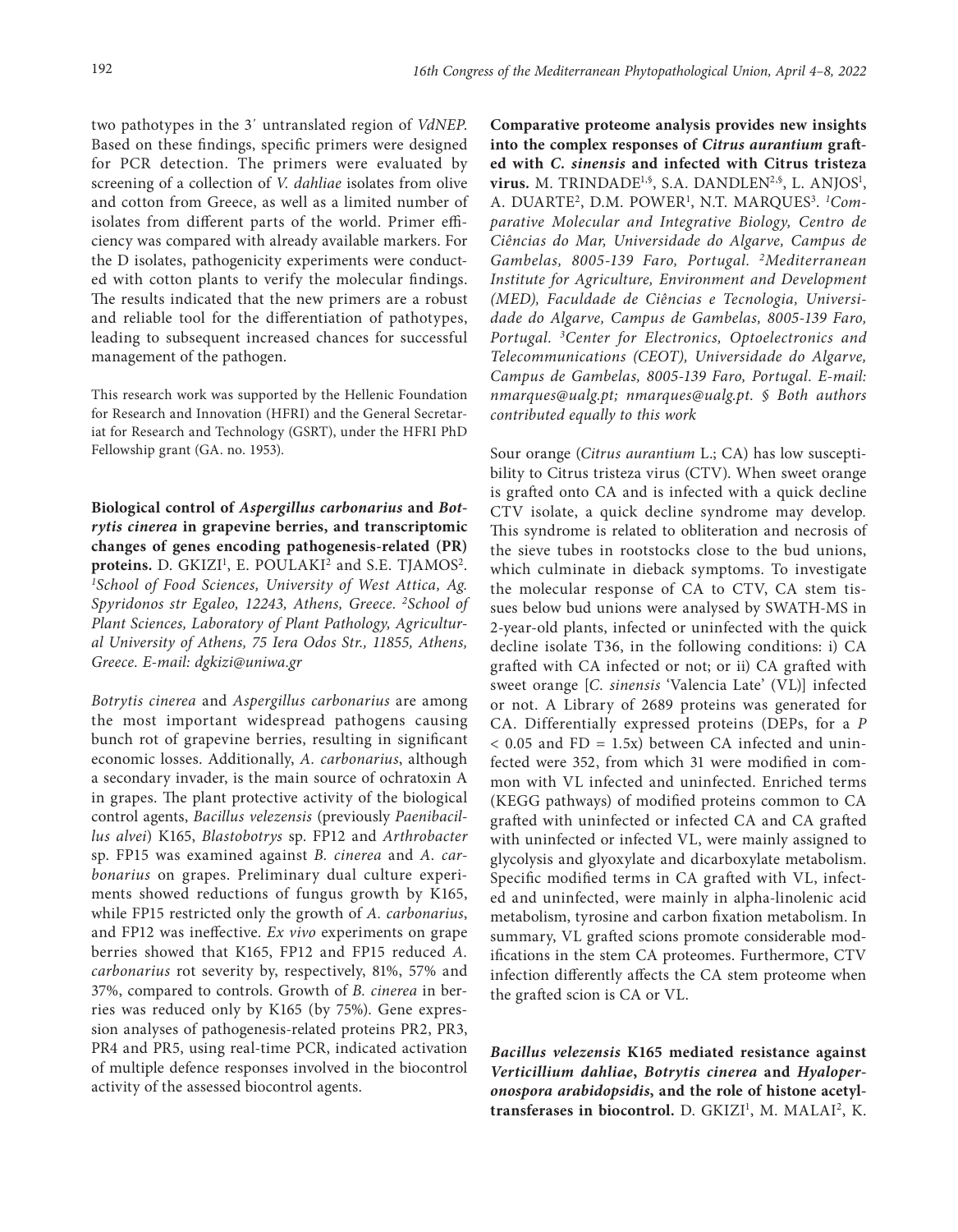DOUKA<sup>2</sup>, E. POULAKI<sup>2</sup>, V. NTOUKAKIS<sup>3,5</sup> and S.E. TJAMOS2. *<sup>1</sup> School of Food Sciences University of West Attica, Ag. Spyridonos str, Egaleo, 12243, Athens, Greece. 2Agricultural University of Athens, School of Crop Science, Laboratory of Plant Pathology. Iera Odos 75, 11855, Athens, Greece. 3School of Life Sciences University of Warwick, Coventry, CV4 7AL, UK. 4 Warwick Integrative Synthetic Biology Centre, University of Warwick, Coventry CV47AL, UK. E-mail: [danai\\_gkizi@aua.gr](mailto:danai_gkizi@aua.gr)*

The use of microbes for the biological control of plant diseases has been well studied, along with the molecular aspects of plant-biocontrol agent (BCA) interactions. Nevertheless, epigenetic effects of the BCAs on plants is a relatively new research field. We have shown that treatment of *Arabidopsis thaliana* with the BCA *Bacillus velezensis* (previously *Paenibacillus alvei*) K165 confers inherited resistance to the soilborne pathogen *Verticillium dahliae* in K165-treated plants and their offspring. The observed plant protection was attributed to histone acetylation of genes participating in lignin biosynthesis and immune responses, resulting in lignin accumulation and induction of the jasmonate/ethylene pathway. In the present study, the role was examined of K165 in the *Arabidopsis-Botrytis cinerea/Hyaloperonospora arabidopsidis/Pseudomonas syringae* pv. *tomato* (Pst) interactions, in K165-treated wild type plants and their offspring. This showed that K165 protected the plants against *B. cinerea* and *H. arabidopsidis*; while the offspring of the K165-treated plants were as susceptible as the controls. Pathogenicity experiments with *Arabidopsis* mutants showed the role of histone acetyltrasferases (HAT) of GNAT-MYST (HAG) and CBP (HAC) families in the K165 mediated disease resistance.

Research work in the Laboratory of Plant Pathology (Agricultural University of Athens) is supported by the Hellenic Foundation for Research and Innovation (H.F.R.I.) under the '1st Call for H.F.R.I. Research Projects to support Faculty Members & Researchers and the Procurement of High-Cost Research Equipment Grant' (project number: 125)

**Enriched epigenetic marks at Pm-0 locus genes prime courgette and induce SAR responses against pow**dery mildew. T. MARGARITOPOULOU<sup>1</sup>, D. KIZIS<sup>1</sup>, D. KOTOPOULIS<sup>1</sup>, I.E. PAPADAKIS<sup>2</sup>, C. ANAG-NOSTOPOULOS<sup>3</sup>, E. BAIRA<sup>3</sup>, A. TERMENTZI<sup>3</sup>, A.-E. VICHOU1 , C. LEIFERT4,5 and E. MARKELLOU1 . *1 Scientific Directorate of Phytopathology, Benaki Phytopathological Institute, Athens, 14561, Greece. 2Faculty of Crop Science, Agricultural University of Athens, Athens, 11855, Greece. 3Scientific Directorate of Pesticides' Assessment* 

*& Phytopharmacy, Benaki Phytopathological Institute, 14561, Greece. 4SCU Plant Science, Southern Cross University, Military Rd., Lismore, NSW, Australia. 5 Department of Nutrition, IMB, University of Oslo, 0372 Oslo, Norway. E-mail: th.margaritopoulou@bpi.gr*

Powdery mildew, caused by *Podosphaera xanthii*, is an important disease of cultivated *Cucurbita* species. Recently, the appearance of highly aggressive *P. xanthii* strains has led to powdery mildew outbreaks even in resistant crops, making disease management difficult. Plant breeders rely on host genetic characteristics for powdery mildew control. Analysis of commercially available intermediate resistance courgette varieties, using cytological, molecular, and biochemical approaches, showed that the plants were under a primed state and an induced Systemic Acquired Resistance status. Plants exhibited enhanced callose production, upregulation of Salicylic Acid (SA) defence signalling pathway genes and accumulation of SA and defence metabolites. The intermediate resistant varieties also showed an altered epigenetic landscape in histone marks that affect transcriptional activation. Courgette plants were shown to have enriched H3K4me3 marks on SALICYLIC ACID-BIND-ING PROTEIN 2 (SABP2) and YODA (YDA) genes of the Pm-0 interval introgression, a genomic region that confers resistance in Cucurbits against *P. xanthii*. The open chromatin state of SABP2 and YDA genes was consistent with gene differential expression, induced SA pathway, altered stomata characteristics and activated SAR responses. These results indicate that the Pm-0 SABP2 and YDA genes modulate resistance against *P. xanthii* by setting plants in a primed state, and that the epigenetic background of courgette varieties has an important regulatory role in defence and induced SAR responses. This background could be further explored for production of varieties with enhanced resistance to the pathogen.

#### **Invasive pathogens and emerging diseases**

**Potential insect vectors of** *Xylella fastidiosa* **in**  Morocco: the case of spittlebug. N. HADDAD<sup>1,2</sup>, I. MRABTI<sup>1,2</sup>, M. AFECHTAL<sup>1</sup>, K. EL HANDI<sup>3</sup>, R. BEN-KIRANE<sup>2</sup> and M.C. SMAILI<sup>1</sup>. <sup>1</sup>National Institute for *Agricultural Research (INRA), Regional Center for Agricultural Research of Kenitra, Box: 257, Kenitra, Morocco. 2Faculty of Sciences, Laboratory of Plant, Animal, and Agro-Industry Productions, University Ibn Toufail, Kenitra, Morocco.* <sup>3</sup>*Laboratoire de Biotechnologie Végétale et Valorisation des Bio-Ressources, Faculté des Sciences,*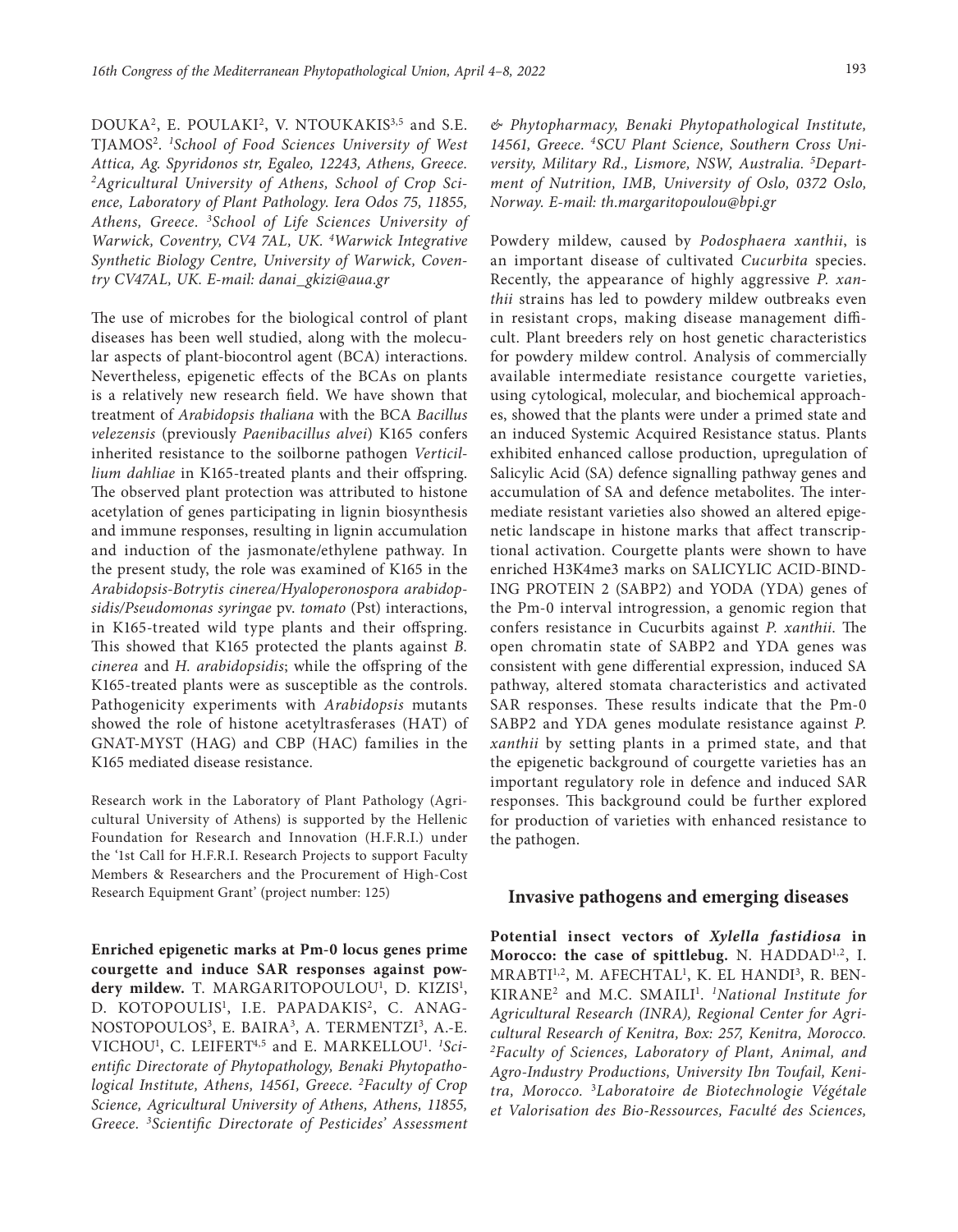*Université Moulay Ismail, Meknès B.P. 11201, Morocco. E-mail: [najat.haddad@uit.ac.ma](mailto:najat.haddad@uit.ac.ma)*

*Xylella fastidiosa* is a potential risk to the Moroccan flora. Thorough understanding of the distribution and ecology of potential vectors in wine-producing systems in Morocco is important for development of successful control of this pathogen. A sweeping net was used to collect insects (2604 specimens), and to assess *X. fastidiosa* occurrence, and to establish its potential insect vectors during 2019 and 2020. Five potential vectors were recorded, and these were mainly located in the northern part of Morocco. The vectors were; *Philaenus tesselatus*, *P. maghresignus*, *Philaenus* sp., *Neophilaenus campestris* and *N. lineatus*. *Philaenus tesselatus* was the most important spittlebug recorded, with uneven occurrence throughout the country. *Philaenus spumarius* was not found in the surveys, which indicates that it has been replaced by *P. tesselatus*. Therefore, *P. tesselatus* is probably the main potential insect vector of *X. fastidiosa* in Morocco.

**Modelling temperature response of** *Xylella fastidiosa* **strains, and xylem vessel temperature in woody plants** M. ROMÁN-ÉCIJA, B.B. LANDA, L. TESTI and J.A. NAVAS-CORTÉS. *Instituto de Agricultura Sostenible (IAS), Consejo Superior de Investigaciones Científicas (CSIC), Córdoba, Spain. E-mail: [mromanecija@ias.csic.es](mailto:mromanecija@ias.csic.es)*

Temperature is a key factor affecting *Xylella fastidiosa* (*Xf*) biology and epidemiology. Knowledge of the response of *Xf* to temperature is needed to assess the potential establishment of *Xf* strains occurring in the European outbreaks of the pathogen, and to develop regionalised risk models. Furthermore, as this is a xylem-inhabiting microorganism, it is relevant to determine whether air temperature, used to develop these models, is related to that in xylem vessels of host plants. This study aimed to determine the effects of temperature on *in vitro* cell cultures of *Xf* strains, and to determine xylem vessel temperature dynamics in an olive orchard. growth, biofilm formation and survival were determined of 37 *Xf* strains representative of five subspecies and 13 STs from a wide geographic origin, and host plants were evaluated in a temperature range from 4 to 40°C. Several thermocouples were installed within plant branches and trunks at 1 and 4 cm depths, to measure air, soil and xylem temperature at 10-min intervals for 31 months. Results indicated that *Xf* strains showed differential responses to temperature. When grouped by subspecies, the widest optimal growth range was estimated for *Xf*  subsp. *fastidiosa* (19 to 33°C) and subsp. *multiplex* (20 to 31°C), while *Xf* subsp. *pauca* strains had lower optimal ranges (19 to 27°C). Similarly, extreme temperatures differentially affected cell survival*.* Temperatures between 4 to 10°C did not affect cell survival, while incubation at 36 and 40°C were lethal. The relationship between air and xylem or soil temperatures estimated by regression models indicated buffer effects of trunk tissues and soil, especially for maximum temperatures occurring during summer.

This study was supported by Projects: 727987 XF-ACTORS (H2020-UE), ITS2017-095 (Consejería de Medio Ambiente, Agricultura y Pesca de las Islas Baleares), E-RTA2017- 00004-C06-02 (AEI-INIA Spain and FEDER) and the Spanish Olive Oil Interprofessional

**Spread and current situation of** *Fusarium oxysporum*  **f. sp.** *cubense* **tropical race 4 affecting banana in Isra**el and the Middle East. M. MAYMON<sup>1</sup>, N. SELA<sup>1</sup>, U. SHPATZ<sup>1,2</sup>, N. GALPAZ<sup>2</sup> and S. FREEMAN<sup>1</sup>. <sup>1</sup>Depart*ment of Plant Pathology and Weed Research, ARO, The Volcani Institute, Rishon LeZion, 7505101 Israel. 2 R & D, Kiryat Shmona 11016, Israel. E-mail: [freeman@volcani.](mailto:freeman@volcani.agri.gov.il) [agri.gov.il](mailto:freeman@volcani.agri.gov.il)*

*Fusarium oxysporum* f. sp. *cubense* tropical race 4 (TR4) is an important soilborne pathogen of banana, causing mortality to Cavendish group bananas. The pathogen was first detected in South East Asia, spread to the greater Mekong subregion, Australia and was disseminated to India, Pakistan, Oman, Turkey and Mozambique (Africa), and recently was identified in Colombia and Peru. TR4 was discovered in the Middle East (Jordan and Lebanon in 2014, and Israel in 2016). In Israel, typical TR4 symptoms of leaf-yellowing and wilting, accompanied by internal vascular discolorations of rhizomes and pseudostems, were observed in mature 'Grand Naine' Cavendish plants from Shfeya, the Carmel coastal plain and locations along the eastern shores of Lake Galilee. TR4 representative isolates from symptomatic plants were tested for pathogenicity, and identification was reconfirmed by PCR. Sequenced genomes of five representative TR4 isolates (two from Israel, and one each from Jordan, the Philippines, and Indonesia), and 11 additional isolates from other countries, were compared by single nucleotide polymorphisms (SNPs) analysis, to determine the origin of the Israeli isolates. SNP detection and phylogeographical analyses indicated that the Middle Eastern isolates are closely related, implying that Jordan was the origin of the pathogen in Israel, while isolates from Colombia were related to a representative isolate from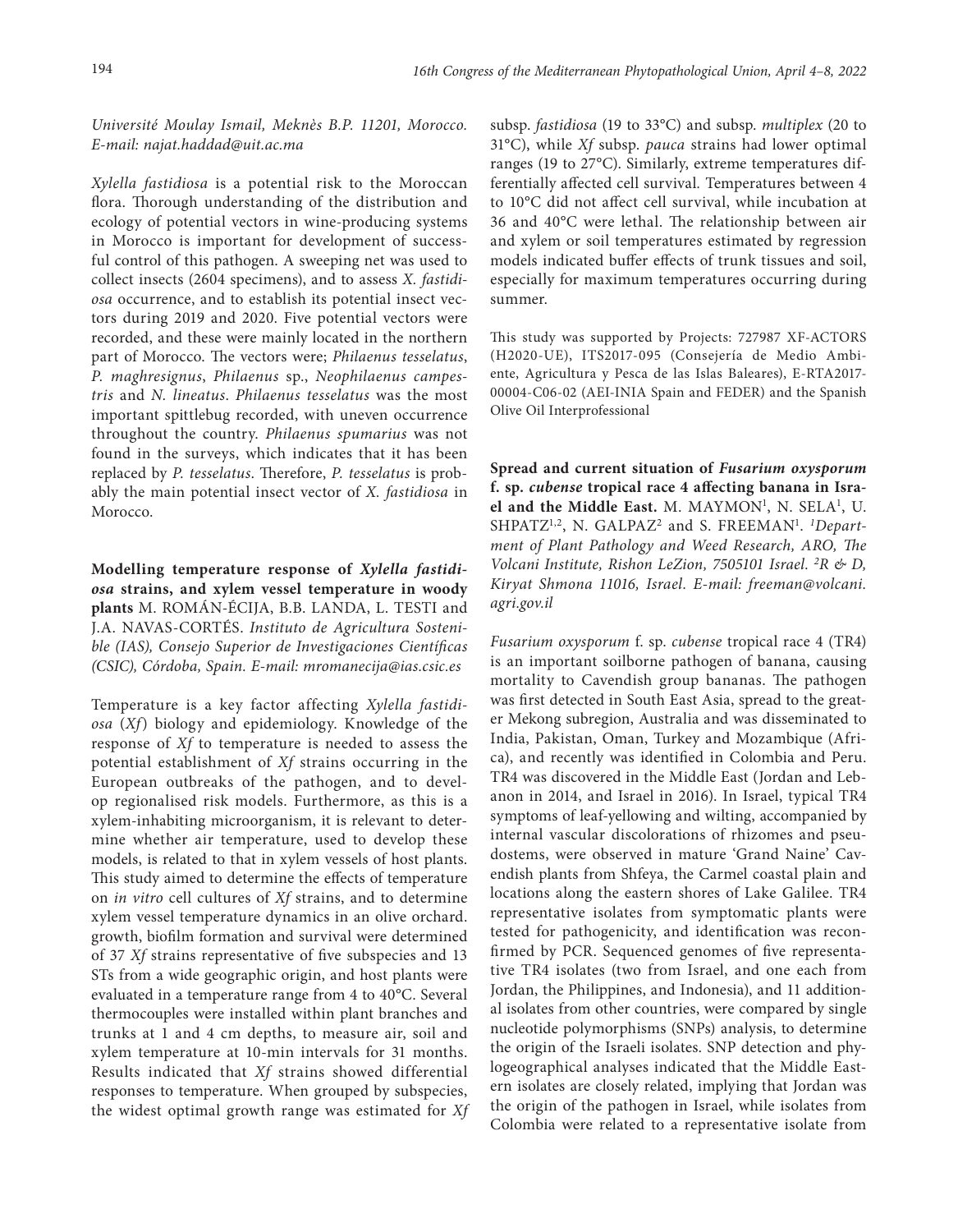Indonesia. Host range, susceptibility/tolerance of germplasm to TR4, and epidemiological studies and survival of the pathogen are currently being investigated.

This research was financially supported by the Chief Scientist of the Israeli Ministry of Agriculture and the Banana Growers Board, project number 0029-01-21

**New and emerging fungal diseases of super-high-density olive trees in California.** F.P. TROUILLAS, M.T NOURI, R. TRAVADON and D.P. LAWRENCE. *Department of Plant Pathology, University of California, Davis, 95616 Davis, CA, USA. E-mail: [flotrouillas@ucanr.edu](mailto:flotrouillas@ucanr.edu)*

California produces 95 percent of the olives grown in the United States with a production area of approx. 14,700 ha. During the winter of 2016, Neofabraea leaf and twig lesions were first detected in super-high-density (SHD) oil olive orchards in California. Affected trees showed leaf and shoot lesions, and cankers in branches, which developed at wounds caused by mechanical harvesters. *Phlyctema vagabunda* and *Neofabraea kienholzii* were consistently associated with the disease, and Koch's postulates for these fungi were completed. The cultivar 'Arbosana' was very susceptible to the disease, whereas 'Arbequina' and 'Koroneiki' were tolerant. Field trials indicated that several fungicides can reduce disease incidence, and management strategy guidelines were implemented to limit further spread of the disease. Pleurostoma decline of olive trees caused by *Pleurostoma richardsiae* was also recently detected in SHD olive orchards. Symptoms of Pleurostoma decline in olive trees included leaf yellowing and browning, leaf drop, and wilting and dieback of twigs and branches, and brown to dark discolouration of the wood, while severely affected trees died. Field observations suggested that infections by *P. richardsiae* initiate at wounds caused by field equipment in trunks and branches. Following a California -wide survey of olive orchards, olive anthracnose was not detected in SHD orchards. However, the disease was observed in an orchard of Gordal-Sevillana olives, located at the Kearney Agricultural Research and Extension Center. Fungal isolates obtained from olive fruits in this orchard were identified as *Colletotrichum fioriniae*.

This research was financially supported by the Olive Oil Commission of California (OOCC).

**A new disease complex threatening fig (***Ficus carica* **L.)**  in Southern Italy. W. HABIB<sup>1</sup>, CAVALIERI<sup>1,2</sup>, M. CAR-

LUCCI3, C. DONGIOVANNI1 and F. NIGRO1,3. *<sup>1</sup> Centro di Ricerca, Sperimentazione e Formazione in Agricoltura – Basile Caramia (CRSFA), Via Cisternino 281, Locorotondo, 70010 Bari, Italy. 2 Istituto per la Protezione Sostenibile delle Piante – CNR, Via Amendola 122/D, 70126, Bari, Italy. 3 Dipartimento di Scienze del Suolo, della Pianta e degli Alimenti, Università degli Studi di Bari - Aldo Moro, Via Amendola 165A, 70126 Bari, Italy. E-mail: whabib@lari.gov.lb*

Symptoms of severe decline of fig (*Ficus carica*) have been recently detected in Salento area of the Apulia region (southeastern Italy). Symptoms begin with leaf chlorosis and evolve into necroses, twig defoliation and death of lateral branches. Cankers are often observed, associated with extensive wood discolouration under the dead bark and together with bark beetle galleries. In September 2021, wood sections and adult insect specimens were collected from symptomatic trees in several orchards. Bark beetles were morphologically and molecularly identified as *Cryphalus dilutus* (*Curculionidae*, *Scolytinae*). Fungal isolations were performed on PDA amended with 0.5 g  $L^{-1}$  streptomycin sulfate, from 200 wood fragments and 52 *C. dilutus* adults. Three groups of potential pathogens were recovered from the plant tissues and insects, including *Botryosphaeriaceae* (38.5%), *Fusarium solani* species complex FSSC (36.9%), and Ophiostomatoid fungi (6.7%). Mixed infections with at least two pathogens were common (67%). A set of 47 single spore isolates were identified using multilocus phylogenetic analyses based on the sequences of three informative genes. Preliminary results showed that almost 50% of the FSSC isolates belong to the newly described species *Neocosmospora perseae* causing trunk cankers on avocado in Sicily. At least three species of *Botryosphaeriaceae* (*Neofusicoccum parvum*, *Lasiodiplodia theobromae*, *Botryosphaeria dothidea*) and two genera of Ophiostomatoid fungi (*Graphium* and *Ceratocystis*) were also identified. Phylogenetic analyses and pathogenicity tests are ongoing to determine the role of each fungus in the aetiology of the observed decline syndrome, and verify the potential role of the *C. dilutus* as a pathogen vector.

**Changes in the xylem microbiota associated to infection by** *Xylella fastidiosa* **in Brazilian olive groves.**  M. ANGUITA-MAESO<sup>1</sup>, J.A. NAVAS-CORTÉS<sup>1</sup>, H.D. COLETTA-FILHO2 and B.B. LANDA1 . *1 Institute for Sustainable Agriculture (IAS), Spanish National Research Council (CSIC), Avenida Menéndez Pidal s/n, 14080, Córdoba, Spain. 2Centro de Citricultura Sylvio Moreira, Instituto Agronômico-IAC, Rod. Anhanguera, km 158 -*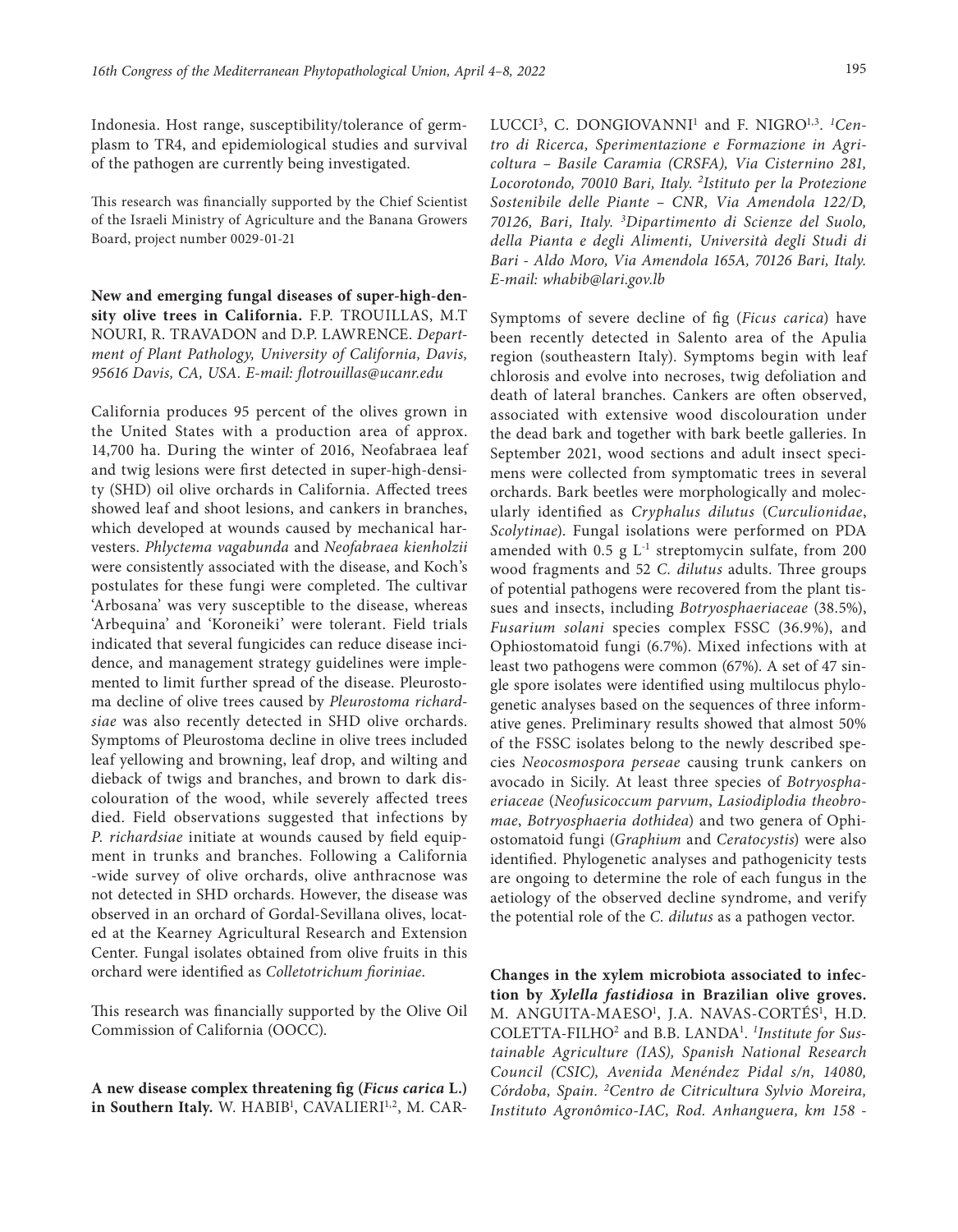## *Cascalho, 13490-000, Cordeirópolis - SP, Brasil. E-mail: [manguita@ias.csic.es](mailto:manguita@ias.csic.es)*

The health of olive groves is under threat due to an increase of diseases caused by vascular pathogens, including *Xylella fastidiosa* and soil-borne *Verticillium dahliae*. Both pathogens may compromise olive production due to their capacity to reduce olive plant growth by colonizing and blocking host xylem vessels causing desiccation of leaves and branches and ultimately death of trees. Knowledge of the xylem-inhabiting microbiota is important to provide understanding of the resistance response observed in some olive cultivars under high inoculum pressure, and to select potential biocontrol microorganisms. Xylem-inhabiting bacterial communities were investigated in stem and root tissues of "Grappolo" olive trees at five field locations (two in the state of Sao Paulo and three in Minas Gerais State) in Brazil. Changes occurring on trees infected and non-infected by *Xylella fastidiosa* were also compared. Sequencing data resulted in a total of 925 bacteria ASVs, distributed in 15 phyla and 421 genera. Proteobacteria was the most abundant bacterial phylum (91.4%) followed by Firmicutes (4.2%), whereas *Pseudomonas* (31.2%) and *Methylobacterium* (24.2%) were the dominant genera. Microbial diversity was firstly determined by field location, followed by ecological niche and in a lesser extent by *X. fastidiosa* infection. Network analysis identified 32 keystone species with positive and negative associations with *X. fastidiosa*. *1174-901-12* and *Pseudomonas* showed the greatest number of negative ASVs associated with *X. fastidiosa*, whereas *Acidiphilium* and *Corynebacterium*  co-occurred with the pathogen. This research increases understanding of the contribution of the plant microbiome to host health status, to promote and maintain sustainable olive agroecosystems.

This research was financially supported by Projects XF-ACTORS 727987 (EU-H2020), AGL2016-75606-R and PID2020-114917RB-I00 (AEI-MICINN Spain and FEDER-EU) and SEGIB – Carolina Foundation.

**Etiology and management of Phytophthora crown and root rot of pistachio in California.** F.P. TROUIL-LAS, A.I. HERNANDEZ, M.T NOURI, R.J FRIAS and T.B. BOURRET. *Department of Plant Pathology, University of California, Davis, 95616 Davis, CA, USA. E-mail: [flotrouillas@ucanr.edu](mailto:flotrouillas@ucanr.edu)*

Pistachio is a widely cultivated nut crop in California, with approx. 115,000 ha of bearing pistachio trees. Several orchards have been identified with declining trees leading to substantial tree losses. Symptoms included trees with poor vigour, yellowing and wilting of leaves, crown rot and profuse gumming on the lower portions of trunks. Thirty-seven *Phytophthora*-like isolates were obtained from crown rot tissues of rootstocks of grafted pistachio trees, and were characterized using multilocus phylogeny comprising ITS rDNA, beta- tubulin and mt cox1 sequence data. This identified *Phytophthora niederhauserii, P. mediterranea* and *P.* taxon walnut associated with declining pistachio trees. Pathogenicity studies in potted UCBI rootstocks confirmed that all three *Phytophthora* species can cause crown and root rot of pistachio, thus fulfilling Koch's postulates. The widespread occurrence of Phytophthora crown rot in recently planted pistachio orchards and the susceptibility of UCBI rootstocks suggest this disease is an emerging threat to the Californian industry. Experiments have been conducted to determine the relative tolerance of UCBI (*P. atlantica* × *P. integerrima*), PGI (*P. integerrima*) and Platinum (*P. integerrima* × *P. atlantica*) commercial rootstocks to Phytophthora, and identify tolerant/resistant rootstocks that can be used to sustainably managed this soil-borne disease. Experiments using mycelium plugs for stem inoculation, or inoculated rice grain or zoospores for soil/root inoculations, of the various commercial rootstocks have indicated that Platinum is the most tolerant rootstock to crown rot diseases, compared to PGI and clonal UCBI rootstocks.

This research was financially supported by the California Pistachio Research Board (CPRB).

**First report of Glomerella leaf spot in South Tyrolean**  (Italy) apple orchards. E. DELTEDESCO<sup>1</sup>, J. CHRIS-TANELL2 and S. OETTL1 . *1 Research Centre Laimburg, Laimburg 6, 39040 Auer/Ora (BZ), Italy. 2South Tyrolean Extension Service for Fruit and Wine Growing, Andreas-Hofer- Str. 9/1, 39011 Lana (BZ), Italy. E-mail: [evi.delt](mailto:evi.deltedesco@laimburg.it)[edesco@laimburg.it](mailto:evi.deltedesco@laimburg.it)*

Glomerella leaf spot (GLS) of apple is an emerging disease, caused by several *Colletotrichum* spp. GLS was restricted to apple growing areas with humid and subtropical climates, but had not been reported from European apple growing areas. Extreme weather conditions, including heavy rainfall and warm temperatures at the end of August 2020, led to an unknown symptomatology in South Tyrolean (Italy) apple orchards. This included leaves with necrotic lesions, proceeding rapidly to extended chloroses. Affected leaves dropped prematurely and resulted in complete defoliation after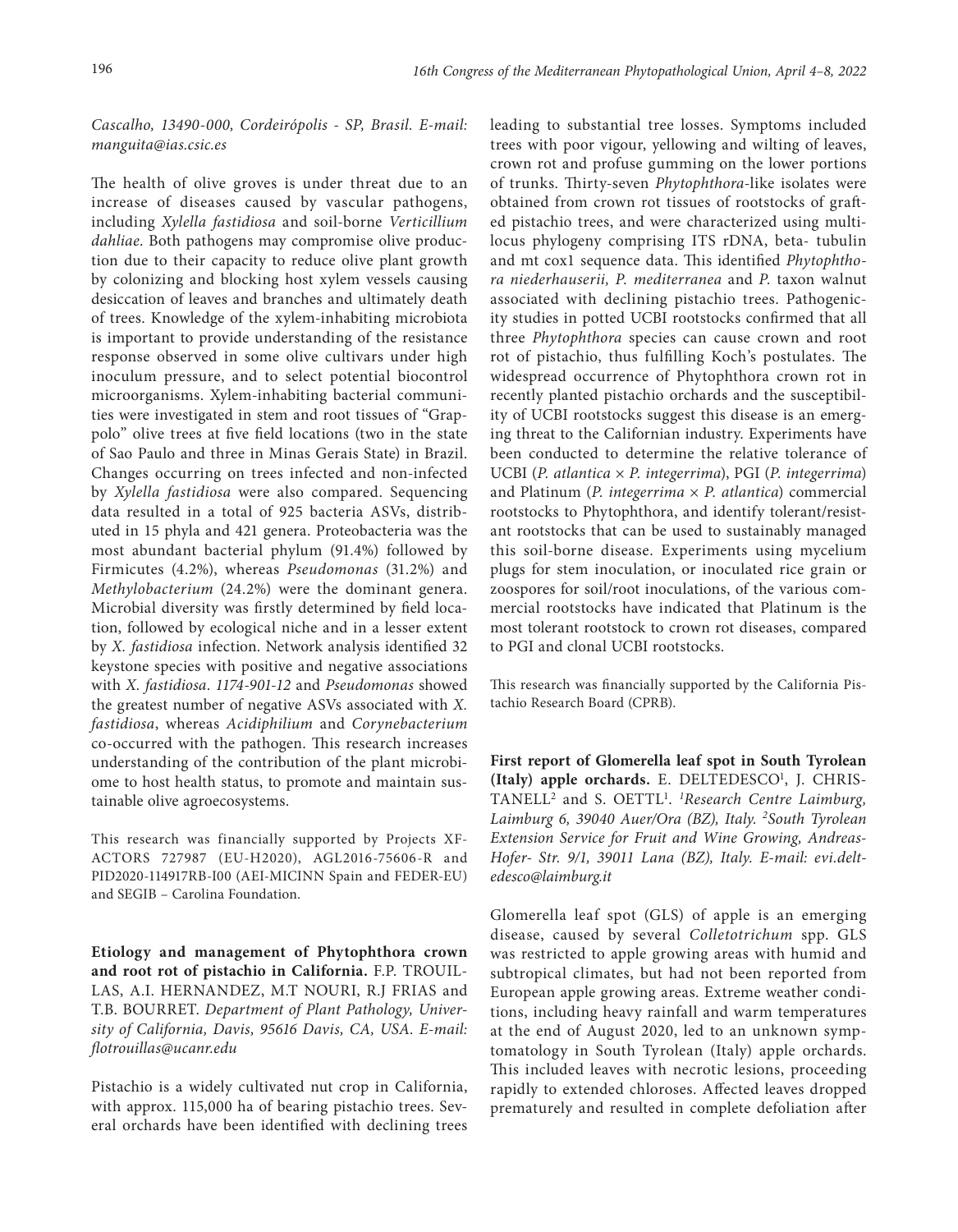approx. 1 month. A few days after the appearance of the first leaf lesions, brownish spots, often surrounded by purple halos, started to develop on fruit, progressing to affect up to 100% of individual crops. Fungal isolates were recovered from symptomatic leaves and fruit spots, and morphological analysis identified these isolates as *Colletotrichum*. A multi-locus sequence analysis based on the ITS region and fragments of the glyceraldehyde-3-phosphate dehydrogenase (GAPDH), actin (ACT) and beta-tubulin (TUB2) genes, assigned all isolates to *Colletotrichum fructicola*. Pathogenicity assays on apples were carried out, and Koch's postulates were confirmed for this pathogen. Climatic conditions, such as increasing air temperatures and frequency and intensity of precipitation, may lead to a further spread of this pathogen, resulting in notable yield losses in commercially managed orchards. Targeted plant protection procedures and containment strategies should be implemented to control and prevent the spread of this disease.

*Sclerotinia sclerotiorum***: a new pathogen of sugar beet**  in the USA. M.F.R.  $KHAN^{1,2}$  and M.Z.R. BHUIYAN<sup>1</sup>. *1 Department of Plant Pathology, North Dakota State University, Fargo, ND 58108. 2 University of Minnesota, St. Paul, MN, USA. E-mail: [Mohamed.khan@ndsu.edu](mailto:Mohamed.khan@ndsu.edu)*

*Sclerotinia sclerotiorum* (Lib.) DeBary adversely affects a wide range of crops. This fungus may exist as mycelia and survive as resting sclerotia. The pathogen was reported for the first time on sugar beet (*Beta vulgaris*) in North Dakota, USA in 2019, and was confirmed in several beet producing states areas in 2020, causing foliar blight and root rot. Radial growth of mycelium and development of sclerotia was evaluated on PDA media. Co-cultivation experiments with commercial sugar beet seeds with mycelium plugs and sclerotia of the pathogen were carried out to determine the pathogenicity of inocula. Inoculated seeds showed partial emergence and/or complete seedling death, whereas non-inoculated controls produced well-developed seedlings. The sensitivity of *S. sclerotiorum* was determined on PDA amended with 0, 0.01, 0.1, 1, or 10 ppm of Proline® (prothioconazole, DMI), Priaxor® (pyraclostrobin, QoI + fluxapyroxad, SDHI), or triphenyltin hydroxide. Priaxor® gave the greatest reductions of radial mycelium growth. Commercial varieties from three seed companies were evaluated for sensitivity to *S. sclerotiorum*. All the varieties were susceptible to the pathogen, indicating no resistance to the pathogen. Presence of this new pathogen is important for the

sugar beet industry which is economically important in sugar beet producing states. Field research will be implemented to develop strategies for managing disease caused by *S. sclerotiorum*.

# **Biocontrol, natural compounds and plant defence stimulants**

**Physiological, cellular, and molecular responses of**  *Cucurbita pepo* **genotypes infected by** *Podosphaera xanthii* **and treated with** *Reynoutria sachalinensis*  plant extract. T. MARGARITOPOULOU<sup>1</sup>, D. KIZIS<sup>1</sup>, I. THEOLOGIDIS<sup>2</sup>, A. TERMENTZI<sup>2</sup>, E. BAIRA<sup>2</sup>, M. MAKRIDAKIS<sup>3</sup>, J. ZOIDAKIS<sup>3</sup>, N. VAKIRLIS<sup>2</sup>, E. TOUFEXI<sup>1</sup>, G. BALAYIANNIS<sup>4</sup>, C. ANAGNOSTO-POULOS<sup>5</sup>, A.-E. VICHOU<sup>1</sup>, L. REMPELOS<sup>6</sup>, C. LEIF-ERT<sup>7</sup> and E. MARKELLOU<sup>1</sup>. <sup>1</sup>Laboratory of Mycology, *Scientific Directorate of Phytopathology, Benaki Phytopathological Institute, 8 Stefanou Delta Street, 14561, Kifissia, Athens, Greece. 2Laboratory of Toxicological Control of Pesticides, Scientific Directorate of Pesticides' Control & Phytopharmacy, Benaki Phytopathological Institute. 3 Proteomics Laboratory, Foundation of Biomedical Research of the Academy of Athens, 4 Soranou Ephessiou Street, 11527, Athens, Greece. 4Laboratory of Chemical Control of Pesticides, Scientific Directorate of Pesticides' Control & Phytopharmacy, Benaki Phytopathological Institute. 5 Laboratory of Pesticides Residues, Scientific Directorate of Pesticides' Control & Phytopharmacy, Benaki Phytopathological Institute. 6School of Natural and Environmental Sciences, Newcastle University, Newcastle upon Tyne, NE1 7RU, UK. 7 Centre for Organics Research, Southern Cross University, Military Rd., Lismore, NSW, Australia. E-mail: [e.markellou@bpi.gr](mailto:e.markellou@bpi.gr); [d.kizis@bpi.gr](mailto:d.kizis@bpi.gr)*

Powdery mildew (PM), caused by *Podosphaera xanthii*, is an important courgette disease, causing high yield losses. The diseases and is mainly controlled using fungicides, biocontrol agents, botanicals, and sulphur applications in conventional and organic courgetti production. Giant knotweed (*Reynoutria sachalinensis*; RS) extract is a known elicitor of plant defences, but its mode of action remains unknown. This study investigated the mechanisms of foliar RS applications and how these affect PM severity and crop performance when used alone or in combination with genetic resistance. Physiological, cellular, and molecular approaches showed that RS can have lasting effects on PM progress on courgette leaves, by enhancing plant defence responses at different levels. RS foliar treatments reduced PM severity on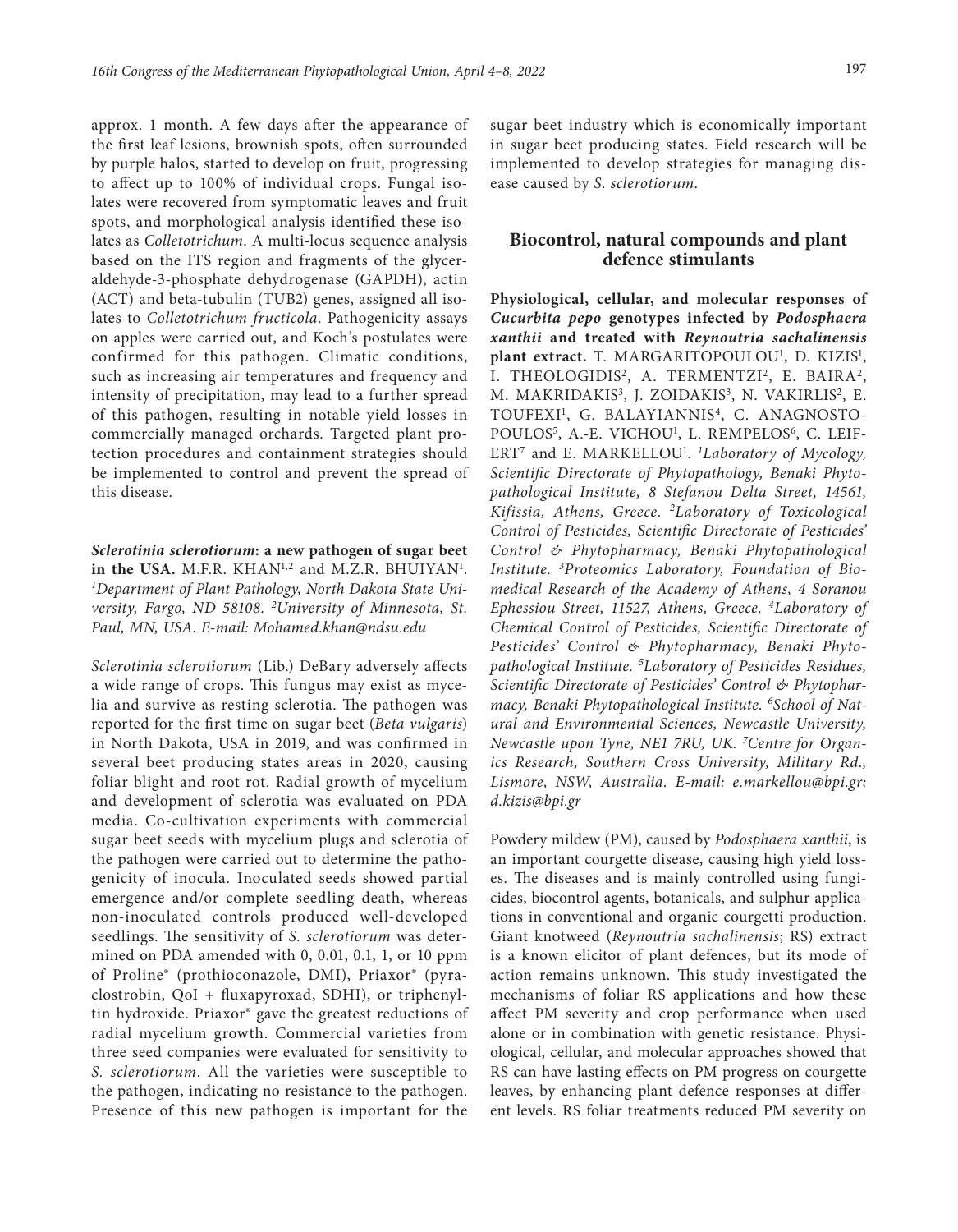both an intermediate resistance (IR) and a susceptible (S) host genotype. RS induced the formation of callose papillae, hydrogen peroxide accumulation, and expression of the Salicylic Acid (SA)-regulated *NPR1*, *PR1*, *PR2*  and *PAL* genes, which corelated with callose deposits and ROS production. Increased SA production was also detected, along with increased p-coumaric and caffeic acid concentrations. These results show that RS elicits plant defences through the SA pathway. To gain molecular level insights, transcriptomic (Illumina sequencing), proteomic (nanoHPLC-HRMS/MS) and metabolomic (UHPLC-HRMS/MS) analyses were carried out on the S genotype inoculated with *P. xanthii* and treated with *R. sachalinensis* prior to inoculation. Functional classifications of the DEGs showed enriched GO-terms, including hormone-mediated responses, oxidation-reduction processes, lipid biosynthesis and metabolism, and defence responses. Glycerophospholipids were also detected, which are chemical signals facilitating signalling during defence responses.

Funding for this research was provided by the project PlantUp ("Upgrading the Plant Capital", MIS 5002803), BPI, and UNEW.

**Bacterium mixtures; combining compatible endophytic** *Bacillus* **strains with strong biological control potential** *in vitro* **and** *ex vivo***.** P.C. TSALGATIDOU1,2, E.-E. THOMLOUDI<sup>1</sup>, E. BAIRA<sup>3</sup>, P. KATINAKIS<sup>1</sup> and A. VENIERAKI4. 1*Laboratory of General and Agricultural Microbiology, Crop Science Department, Agricultural University of Athens, Iera Odos 75, 11855 Athens, Greece.*  <sup>2</sup>*Department of Food Science and Technology, University of the Peloponnese, 24100 Kalamata, Greece. 3 Laboratory of Toxicological Control of Pesticides, Scientific Directorate of Pesticides' Control and Phyto-pharmacy, Benaki Phytopathological Institute (BPI), Kifissia, 14561 Athens, Greece. 4Laboratory of Plant Pathology, Crop Science Department, Agricultural University of Athens, Iera Odos 75, 11855 Athens, Greece. E-mail: [venieraki@aua.gr](mailto:venieraki@aua.gr)*

Excessive use of chemical plant protection products has caused significant adverse effects on the environment. In agriculture, Use of selective beneficial bacterial biological control agents (BCAs) in agriculture can effectively support plant protection. Due to their characteristic compositions, medicinal plants from the Mediterranean basin are potential sources of efficient endophytic bacterial BCA candidates. Bacterial endophytes occur within host plant without causing visible pathogenic symptoms. Endophytic *Bacillus* isolated from the native medicinal

plants *Calendula officinalis* and *Hypericum hircinum*  showed strong antagonism to phytopathogenic fungi, including *Botrytis cinerea* and *Colletotrichum acutatum*  under *in vitro* and *ex vivo* conditions. All the *Bacillus*  strains studied successfully colonized plant tissues and competed with the phytopathogenic fungi for nutrients and space. An integrative approach was applied, coupling genome mining and metabolic profiling to indicate potential of these endophytes as BCAs against pathogenic fungi. Chemical analyses of the bacterium extracts indicated that these *Bacillus* endophytes secreted several bioactive secondary metabolites, and the bacteria were investigated for fungal growth suppression, either as individual strains or as bacterium mixtures. Formulation of compatible bacterial strains resulted in some mixtures with strong BCA ability.

This research was partially supported by the project «The foremost flagship in Greece 'vineyards roads'» (Code number 2018ΣΕ01300000/Public Investments Program General Secretariat for Research and Technology), Greek Ministry of Education and Religious Affairs.

**Effects of volatile organic compounds emitted by the biocontrol agent** *Paenibacillus alvei* **K165 against** *Ver*ticillium dahliae. E.G. POULAKI<sup>1</sup>, F. L'HARIDON<sup>2</sup>, R. CARRON<sup>2</sup>, L. WEISSKOPF<sup>2</sup> and S.E. TJAMOS<sup>1</sup>. <sup>1</sup>Agri*cultural University of Athens, Crop Science Department, Lab of Phytopathology. 2Department of Biology, University of Fribourg, Fribourg, Switzerland. E-mail: [sotiris@](mailto:sotiris@aua.gr) [aua.gr](mailto:sotiris@aua.gr)*

Effect of the volatile organic compounds (VOCs) emitted by *Paenibacillus alvei* K165 grown on Luria Broth (LB) medium were assessed against *Verticillium dahliae*, under *in vitro* and *in planta* conditions. GC/MS analysis showed that K165 grown on LB produced several volatile compounds, including 2,3 butanediol and tropone. Pure 2,3 butanediol and tropone inhibited the growth of *in vitro V. dahliae* by, respectively, 10 and 20 %. The *in planta* VOC emitting effect of the K165 against *V. dahliae* was examined in a dual compartment device, where the plants were placed in soil in the upper part of the device and the bacterial cells are applied in the lower part, ensuring spatial separation of plant roots from K165 cells. K165 was inoculated on LB medium in the lower part of the devise. The endophytic presence of *V. dahliae* was examined in the plants of the different treatments at 3 and 7 dpi, by Real Time PCR analyses. The K165 treated plants were less colonized by *V. dahliae* compared to controls, at both sampling time points. In agreement with the Real Time PCR results, disease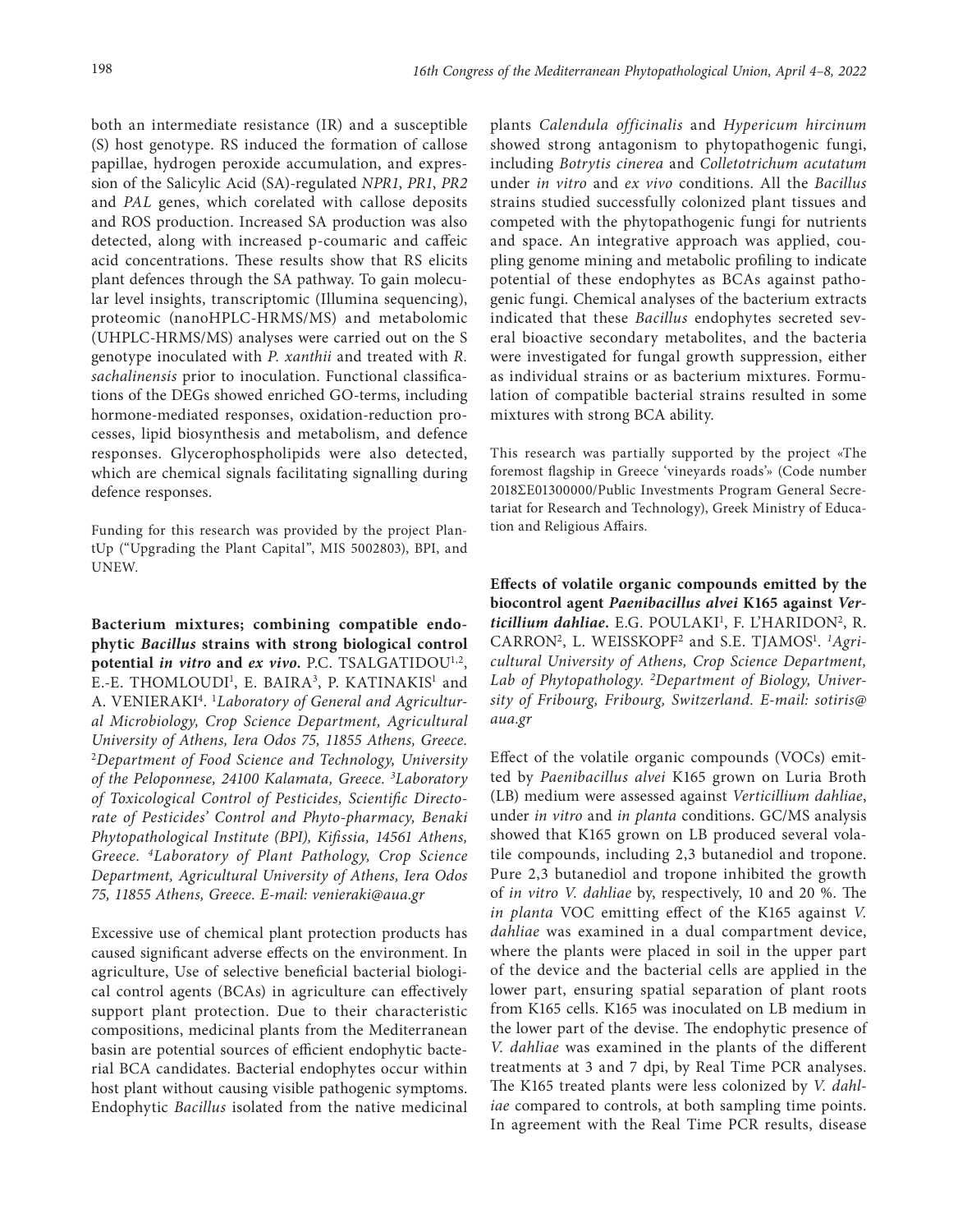assessments showed that the symptoms, mainly wilting, were less in the plants exposed to the K165 VOCs compared to controls.

This research was supported by the Swiss National Science Foundation, Switzerland - Grant number: IZK0Z3\_175388

**Valorization of** *Gelidium sesquipedale* **residue in the control of Ascochyta blight of chickpea.** H. ERRA- $TI^{1,2,3}$ [,](https://www.researchgate.net/scientific-contributions/Khadija-Dari-2181310016) S. LEBBAR<sup>3</sup>, K. DARI<sup>1</sup>, L. HILALI<sup>1</sup> and S. KRI-MI BENCHEQROUN2. *<sup>1</sup> University Hassan 1st, Faculty of Science and Techniques, Laboratory of Agro Alimentary & Health, P.O. Box 577, Settat, Morocco. 2National Institute of Agriculture Research (INRA, CRRA-Settat), P.O. Box 589, Settat, Morocco. 3Setexam Company for the Study and Exploitation of Algae and Maritime Products, Kenitra - 14000 Morocco*. *E-mail: [sanae.](mailto:sanae.krimibencheqroun@inra.ma) [krimibencheqroun@inra.ma](mailto:sanae.krimibencheqroun@inra.ma)*

The use of biological products as alternatives to chemical fungicides has become important due to potentially adverse health and environmental impacts. The red alga *Gelidium sesquipedale* is mainly used for extraction of Agar-Agar. However, large amounts of by- product residues are also produced and are unused. Bioactive compounds in *G. sesquipedale* residues were evaluated for their antifungal activity against *Ascochyta rabiei* which causes Ascochyta blight of chickpea. The alga residues extraction were carried out using water, dichloromethane, or 1:1 (v:v) dichloromethane:ethanol as solvents. Antifungal activity against the pathogen was first tested *in vitro* on PDA medium amended with different extracts, using seven concentrations from 0 to 8 mg mL-1. Phytotoxicity of these products was also evaluated on chickpea seeds. *In vivo* experiments were carried out in a greenhouse to evaluate the efficacy of aqueous residue extracts (as seed of foliar treatments) for control of Ascochyta blight. The chemical fungicide azoxystrobin (at  $250g$  L<sup>-1</sup>) was used for comparison. Aqueous residue extract at 8 mg  $L^{-1}$  was the most effective at inhibiting mycelium growth of *A. rabiei* by 80%. No phytotoxic effects of aqueous extract was observed on chickpea seed germination at all tested concentrations. Applications of aqueous residue extract as foliar treatments controlled the disease, reducing disease severity by 73%, similar to azoxystrobin. However, no effect was observed from the seed treatments. Aqueous extract from *G. sesquipedale*  residues, used as foliar treatments, could be further investigated as a potential a biological antifungal product.

*Trichoderma atroviride* **SC1: a biocontrol solution for pathogens of grapevine and other important crops.**  M. KAIAFA, A. NESLER, J. GOOSSENS and A. VER-MAETE. *Bi-PA nv* (*Biological Products for Agriculture), Technologielaan, 7. 1840 Londerzeel, Belgium. E-mail: [maria.kaiafa@bi-pa.com](mailto:maria.kaiafa@bi-pa.com)*

Biological Products for Agriculture (Bi-PA nv) is working to develop and register biological plant protection products. A success for the company is Vintec®, a biofungicide based on active conidia of *Trichoderma atroviride* strain SC1. Vintec® was initially developed and registered for protection of grapevines against trunk diseases (Esca, *Eutypa lata)*. The product is applied preventively on pruning wounds. The mode of action is mainly based on prevention of pathogen colonization of pruning wounds, through creation of barrier against the pathogens and competition for space and nutrients. After registration of Vintec®, Bi-PA nv has continued to develop the product. Vintec® has obtained label extensions for the use against *Botrytis cinerea* on grapes and tomatoes, and against the fungal pathogens of stone fruit, *Coryneum beijerinckii, Monilinia laxa* and *Taphrina deformans*. Protection of tomato plants against *Botrytis cinerea* was confirmed by efficacy trials in protected conditions in the Netherlands, Italy and Spain. Greatest efficacy resulted from Vintec® applied at 5 to 10 g 100 L-1. Efficacy was greater than, or comparable to, the reference products, when applied as preventive applications. For protection of stone fruits against major pathogens, Vintec® performed well in efficacy trials in open field conditions in Italy, Spain, Greece and Portugal. Optimal dose was 200 g ha<sup>-1</sup>, which gave greater than or comparable efficacy to reference fungicide products.

**Evaluation of the biocontrol capabilities of** *Clonostachys rosea* **against grapevine trunk diseases.** A. GEI-GER<sup>1,2</sup>, Z. KARÁCSONY<sup>1</sup>, J. GEML<sup>3</sup>, K.Z. VÁCZY<sup>1</sup>. *1 Eszterházy Károly Catholic University, Food and Wine Research Center, Leányka utca 6, H-3300, Eger, Hungary. 2Doctoral School of Environmental Sciences, Hungarian University of Agriculture and Life Sciences, Páter Károly u. 1. H-2100, Gödöllő, Hungary. 3 ELKH-EKKE Lendület Environmental Microbiome Research Group, Eszterhazy Károly Catholic University, Leányka u. 6. H-3300, Eger, Hungary. E-mail: geiger.adrienn@uni-eszterhazy.hu*

The biocontrol agent *Clonostachys rosea* is asoil borne, and is known for its antagonistic abilities against numerous plant pathogenic fungi, nematodes and insects. This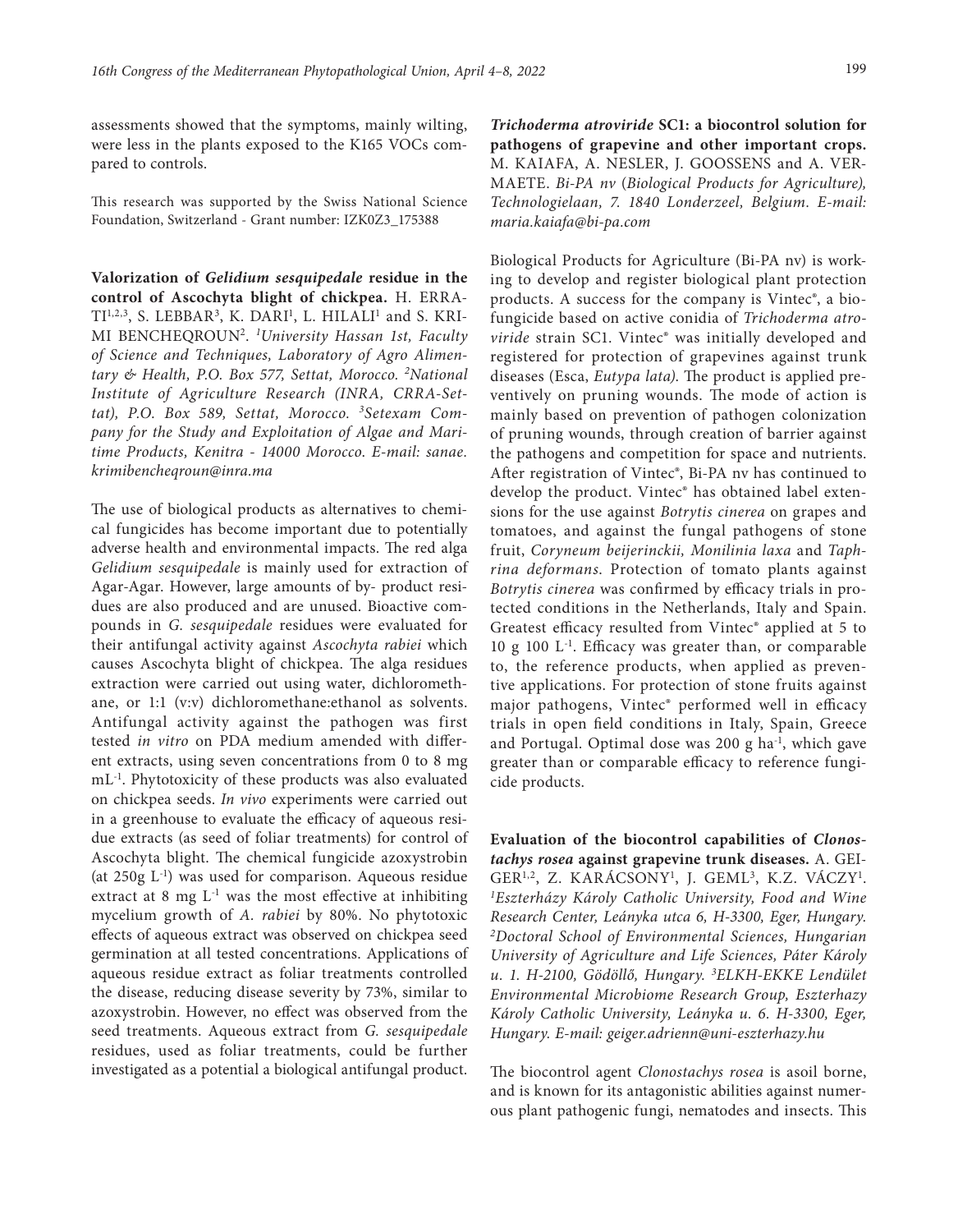fungus has not been investigated for antagonism to grapevine trunk disease pathogens. This study characterized the biocontrol capabilites of *C. rosea* against the pathogens causing GTDs. Confrontation tests were carried out with five *C. rosea* isolates and six GTD pathogens. The greatest growth inhibition was against the *Phaeomoniella chlamydospora* (50% reduction) and *Eutypa lata* (30%). Mycoparasitism was observed against *Botryosphaeria* and *Phomopsis* species. Elicitor and biomass production and the sporulation of the *C. rosea* isolates were also compared. The 19b1 of *C rosea* was selected for *in planta* assessments. Cabernet sauvignon cuttings were grown under greenhouse conditions, and inoculated with the patoghens *P. chlamydospora, E. lata and Botryosphaeria dothidea.* Plants were further grown in untreated soil or a soil amended with  $10^4$  spores  $\rm g^{\text{-}l}$ of isolate 19b1. After 3 months incubation, symptom development was assessed. Lesion lengths caused by *P. chlamydospora* and *E. lata* were decreased in the presence of the isolate, while virulence of *B. dothidea* was unaffected. The biocontrol fungus was frequently re-isolated from the cutting bases, colony forming units were increased from  $10^4$  to  $10^5$   $g^{-1}$  of treated soil. These results indicate that *C. rosea* can be used as a biocontrol agent against GTDs.

This research was financially supported by the European Union and the Hungarian Government (project ID: GINOP-2.3.2-15-2016-00061).

**Evaluation of biological and synthetic plant protection products for the management of downy mildew in grapevines.** C.K. KAVROUMATZI, M.K. ILIADI, M. VARVERI, D. AKRIVOPOULOU and D.I. TSIT-SIGIANNIS. *Department of Crop Science, Laboratory of Plant Pathology, Agricultural University of Athens, Greece. E-mail: [dimtsi@aua.gr](mailto:dimtsi@aua.gr)*

Downy mildew, caused by *Plasmopara viticola*, is the most serious threat to grapevines in most viticulture regions where rainfall occurs regularly during the late spring and summer. The pathogen can destroy a vineyard if no control measures are taken. The main strategies to restrict the pathogen are have been based on fungicides that result in soil accumulation and potential environmental hazards. Large amounts of fungicides must be applied many times through each production season to keep the pathogen under control. Present strategies for grapevine downy mildew control mainly use preventive copper or mancozeb treatments, from the beginning of periods when plants are susceptible to infections. The efficacy of different plant protection products (PPPs) was assessed in grapevine leaves after artificial infection with *P. viticola* zoosporangia. Nine commercial bio-PPPs and five synthetic PPPs were tested against the pathogen, using susceptible host cultivars Moschato and Agiorgitiko. The most effective bio-PPPs for both cultivars were Amylo-X®, Remedier®, Trianum® and Vacciplant®, but these were not as effective as copper formulations. All the tested synthetic PPPs controlled the disease, The most efficient was Bion-MX® which combines the biostimulant acibenzolar-S-methyl and a chemical metalaxyl.

This project received funding from the European Union's Horizon 2020 Research and Innovation Program under grant agreement No 773718. Further information: [http://optima](http://optima-h2020.eu/)[h2020.eu/.](http://optima-h2020.eu/)

**Evaluation of biological control agents for the protection of almond pruning wounds against fungal canker pathogens.** R. TRAVADON, D.P. LAWRENCE, S. LI and F.P. TROUILLAS. *Department of Plant Pathology, University of California, Davis, 95616 Davis, CA, USA. E-mail[: rtravadon@ucdavis.edu](mailto:rtravadon@ucdavis.edu)*

Fungal cankers are ubiquitous in perennial crops grown for fruit and nut production in regions with a Mediterranean climate. In almond, these diseases decrease yields and severely limit the productive lifespan of orchards. The fungal pathogens infect almond trees through pruning wounds, as pruning is a commonly used to establish tree architecture and invigorate fruitwood. Biological control agents (BCAs) have gained increased interests for pruning wound protection because of increasing restrictions for pesticide use. The present study evaluated the biocontrol potential of commercial and experimental BCAs against common fungal canker pathogens of almond. Initial screening of nine BCAs in dual cultures with seven pathogens allowed the selection of the four most promising BCAs for further testing of their antagonistic activities *in planta*. The four BCAs were evaluated against a subset of four pathogens (*Cytospora plurivora*, *Eutypa lata*, *Neofusicoccum parvum* and *Neoscytalidium dimidiatum*). This showed that some BCAs reduced almond pruning wound infections by canker pathogens. The four BCAs were further evaluated in the field in two almond orchards planted with two distinct cultivars, Sonora and Nonpareil. Based on 2 years of field data, two BCAs provided levels of disease control similar to those reached with thiophanate-methyl). These BCAs are promising candidates for use in integrated pest management strategies for almond production.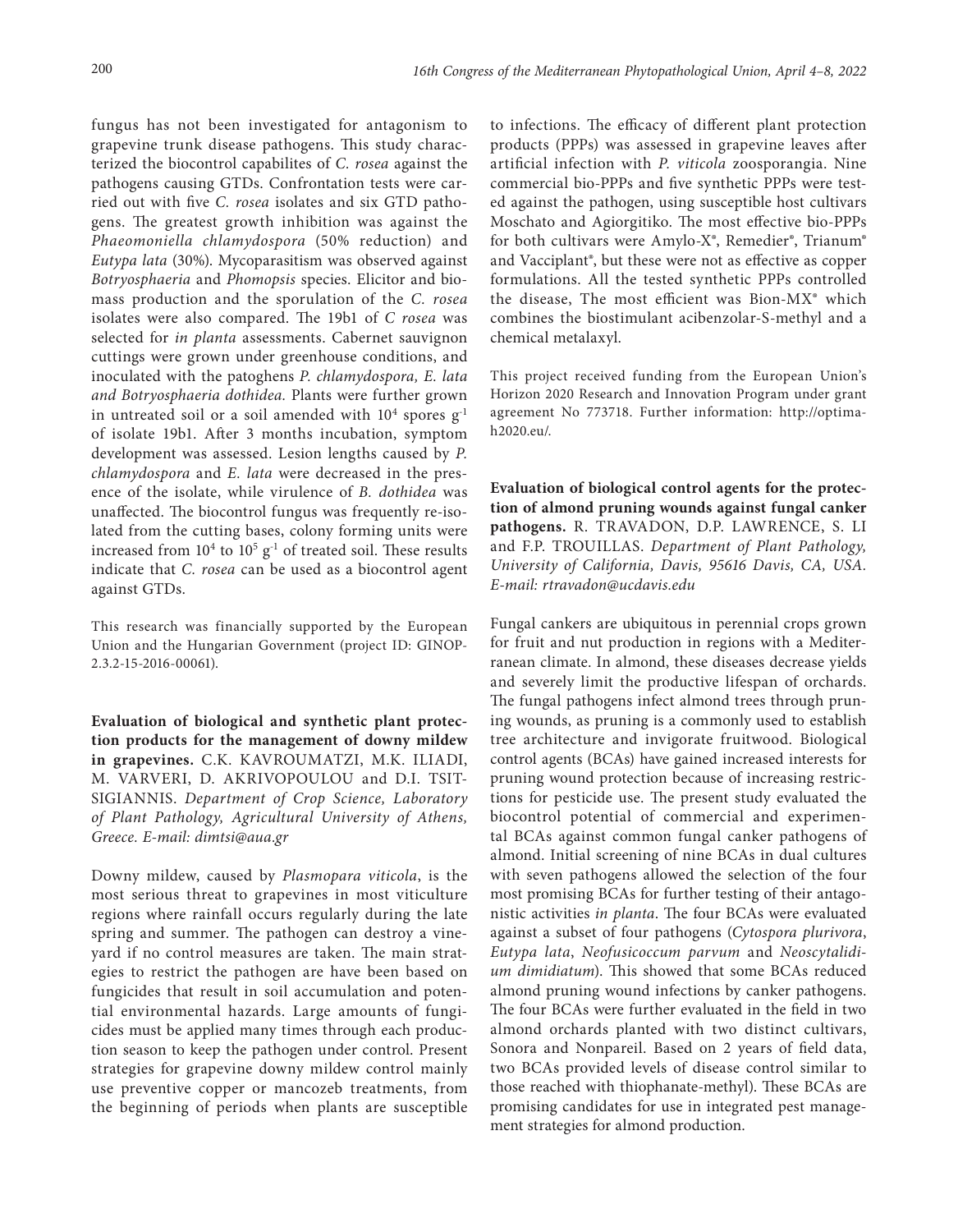**Mineral oils against powdery mildew: paraffin oil induces resistance in grapevine against** *Erysiphe necator***, and is applicable in disease management.**  X. PÁLFI<sup>1</sup>, M. LOVAS<sup>1</sup>, Z. KARÁCSONY<sup>1</sup>, J. KÁTAI<sup>3</sup>, K.Z. VÁCZY1 and ZS. ZSÓFI2. *<sup>1</sup> Food and Wine Research Institute, Eszterházy Károly Catholic University, H3300 Eger, Hungary. 2Institute for Viticulture and Enology, Centre for Research and Development, Eszterházy Károly Catholic University, H3300 Eger, Hungary. 3 Faculty of Agricultural and Food Sciences and Environmental Management Institute of Agrochemie and Soil Sciences, University of Debrecen, H4032, Debrecen, Hungary. E-mail: [palfi.xenia@uni-eszterhazy.hu](mailto:palfi.xenia@uni-eszterhazy.hu)*

Petroleum-derived spray oils (PDSOs) have been used widely and for a long time in pest management of several crops. They are mostly used as washing sprays and adjuvants, but they also have antifungal effects. Good results with these oils were observed in field experiments against powdery mildew (GPM) of grapevine (*Vitis vinifera* L.), although the mode of action of the antifungal property is poorly understood. The possible direct fungicidal activity against GPM and the stress-inducing capability of 2% v:v paraffin oil (PFO) on grapevine were examined using "Kékfrankos" cuttings and *Erysiphe necator*. No direct fungicide activity was detected on *E. necator*. However, PFO induced significant physiological changes in grapevines. Several stress-related processes were observed, including: increased  $H_2O_2$  and salicylic acid production; secondary thickening of cell walls through lignin deposition and accumulation of phenolic compounds. Changes in some enzyme activities related to oxidative stress or metabolism of phenolics were also measured, and were in accordance with the physiological changes. These results indicate that PFO could induce systemic acquired resistance in grapevine plants through the elicited stress responses, which leads to reduced susceptibility to GPM. The potential benefit of PFO to plant immunity was also experienced in a field spraying experiment in 2015–2016, where combining PFO with conventionally used fungicides increased efficacy against GPM. In addition to its elicitor role, PFO can increase adherence and absorption of spray agents, so application of PDSOs in disease management can be rewarding.

This research was supported by the Project GINOP-2.3.2-15- 2016-00061.

**Towards Nutrition-Sensitive Agriculture: an evaluation of biocontrol effects, nutritional value, and**  **ecological impacts of bacterial inoculants.** G.-I-R. SHAZHAD<sup>1</sup>, A. PASSERA<sup>1</sup>, V. VACCHINI<sup>3</sup>, G. COCET-TA<sup>1</sup>, A.A. ARPANAHI<sup>1,2</sup>, P. CASATI<sup>1</sup>, A. FERRANTE<sup>1</sup> and L. PIAZZA3 . *1 Department of Agricultural and Environmental Sciences – Production, Landscape, Agroenergy, Università degli Studi di Milano, Milan, Italy. 2Present address: Soil Sciences Department, Agriculture Faculty, Lorestan University, Khorramabad, Iran. 3 Department of Environmental Science and Policy – Production, Landscape, Agroenergy, Università degli Studi di Milano, Milan, Italy. E-mail: gul.shahzad@unimi.it; [paola.casati@](mailto:paola.casati@unimi.it) [unimi.it](mailto:paola.casati@unimi.it)*

The integration of Nutrition Sensitive Agriculture with plant protection is a promising domain, which gave new insights to balanced agriculture production by filling the gap of nutritional and ecological aspects alongside food safety. Based on this concept, microbial-based products can be alternatives to synthetic products, without compromising health-related properties, sustainable production, while maintaining biodiversity in agroecosystems. Performance of romaine lettuce plants (*Lactuca sativa*) was evaluated in pots under optimized greenhouse conditions, with or without treatments of potential plant-beneficial bacterial strains *Paenibacillus pasadenesis* 'R16', *Pseudomonas syringae* '260-02' and *Bacillus amyloliquefaciens* 'CC2' against the soil-borne pathogens *Rhizoctonia solani* and *Pythium ultimum.* considered factors included the biocontrol efficacy against pathogens, microbial biodiversity in the bulk soil, rhizosphere and root endosphere, and nutraceutical and plant growth promotion parameters. Strain R16 reduced symptom severity caused by both pathogens, while '260-02' and 'CC2', as well as a *Trichoderma*-based commercial product, showed less efficient biocontrol ability. Among all treatments, radical variation was observed in the microbial composition of rhizospheres and root endospheres, but not in the bulk soil, showing no substantial ecological side effects. Most plant nutraceutical parameters, including photosynthetic efficiency, carotenoid content, and phenolic content remained uninfluenced by the treatments. Chlorophyll content was also greater in R16-treated leaves challenged with *Rhizoctonia solani,* demonstrating a positive physiological effect on carbon fixation. None of the treatments had negative effects on plant growth, showing the suitability of these strains.

This research was supported by the project "Difesa fitosanitaria sostenibile per un programma agro-alimentare nutrition sensitive", funded by the Italian Ministry of Health.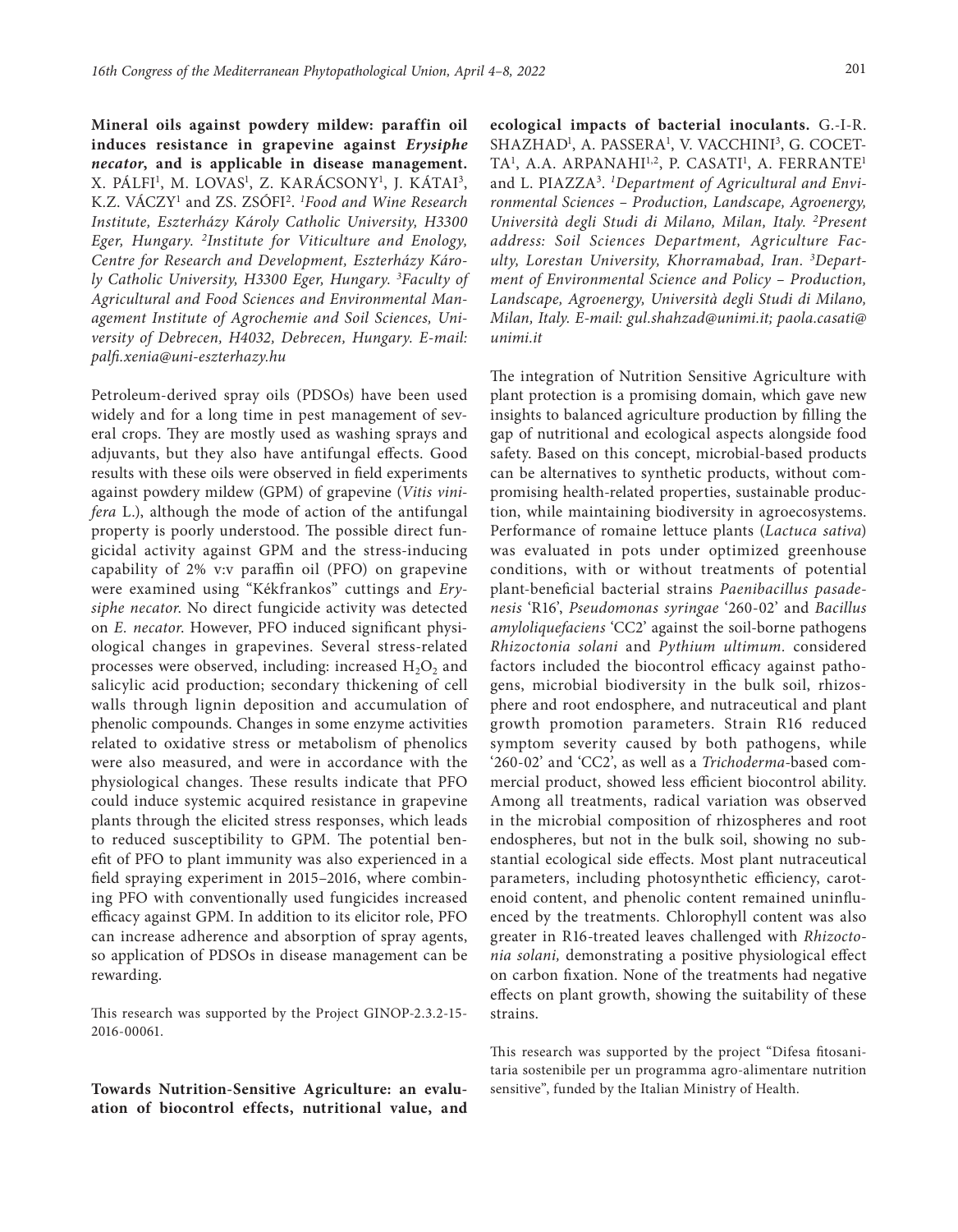## **Integrated disease management**

**SDHI fungicide has potential to reduce storage rot in sugar beet caused by** *Botrytis cinerea* **in USA.** M.F.R. KHAN1,2 and M.Z.R. BHUIYAN1 . *1 Department of Plant Pathology, North Dakota State University, Fargo, ND 58108, USA. 2 University of Minnesota, St. Paul, MN, USA. E-mail: [Mohamed.khan@ndsu.edu](mailto:Mohamed.khan@ndsu.edu)*

*Botrytis cinerea* Pers. affects more than 200 plant species, and causes significant economic losses to sugar beet industries in regions where beet roots are stored for up to 9 months. The pathogen is typically present as a characteristic gray mold on roots, causing increased respiration rates that reduce recoverable sucrose by up to 60 to 80%. There are many fungicides that are extensively used for sugar beet production, but relatively few have been evaluated for control of storage rot of sugar beet. Penthiopyrad, a new SDHI fungicide labelled for sugar beet, was evaluated for reducing the activity of *B. cinerea*  on sugar beet roots in storage conditions. Harvested roots were washed, dried and sprayed or dipped in different concentrations of the fungicide. Harvested sugar beet roots were washed, dried, and sprayed and dipped in different concentrations (10, 20, 40 or 80 mL  $L^{-1}$ ), followed by inoculation with mycelium plugs of *B. cinerea*. The treated beets were then kept at 4°C and their respiration rates were measured at 0, 30, 60, 90 and 120 days post-inoculation. Penthiopyrad at 20 mL L-1 or greater reduced respiration rate  $(CO<sub>2</sub>)$  in treated beets, and has potential for use to reduce storage losses caused by *B. cinerea* on sugar beet in long term storage.

**Multilocus-sequencing–based genetic composition and DMI fungicide resistance in** *Erysiphe necator* **popu**lations in Hungary. M.Z. NÉMETH<sup>1</sup>, A. PINTYE<sup>1</sup>, O. MOLNÁR<sup>1</sup>, F. MATOLCSI<sup>1,2</sup>, Á.N. HORVÁTH<sup>1</sup>, V. BÓKONY1 , ZS. SPITZMÜLLER3, K.Z. VÁCZY3, L. KISS4 and G.M. KOVÁCS1,2. *1Plant Protection Institute, Centre for Agricultural Research, ELKH, Herman Ottó út 15., 1022 Budapest, Hungary. 2Department of Plant Anatomy, Institute of Biology, Eötvös Loránd University, Pázmány Péter sétány 1/C, 1117 Budapest, Hungary. 3 Food and Wine Research Centre, Eszterházy Károly Catholic University, Leányka utca 6., 3300 Eger, Hungary. 4Centre for Crop Health, Institute for Life Sciences and the Environment, University of Southern Queensland, 487-535 West Street, 4350 Toowoomba, Queensland, Australia. E-mail: [matolcsi.fruzsina@atk.hu](mailto:matolcsi.fruzsina@atk.hu) (presenter), [nem](mailto:nemeth.mark@atk.hu)[eth.mark@atk.hu \(](mailto:nemeth.mark@atk.hu)corresponding author)*

Grapevine powdery mildew (GPM) caused by *Erysiphe necator* is usually controlled by sterol demethylation inhibitor (DMI) fungicides, but long-term use of these agents has resulted in resistance in GPM to these fungicides. A common marker of resistance is the A495T nucleotide substitution in the *CYP51* gene. The GPM populations in Europe can be divided into two groups, which may differ in their seasonality and fungicide resistance. We sampled GPM in Hungary to describe genetic composition of these populations, and investigate the prevalence of the A495T-marker, and the relationships between its occurrence, fungicide treatments, sampling sites and years, and *E. necator* genetic groups. Sampling was conducted in six wine regions for 3 years. Fragments of four genes were sequenced. Occurrence of A495T was determined by sequencing or real-time PCR, and the probability of A495T occurrence was analysed with a generalized linear model. Fourteen haplotypes of *E. necator* were obtained, of which eight were previously unknown. These included haplotypes which represented SNPs characteristic to both genetic groups, and might represent recombinants. A495T was detected in all wine regions, in ≈16% of the samples. Differences in occurrence of A495T were found among several wine region and cultivar combinations, and between study years. Occurrence of A495T was not significantly different between treated and untreated sites, neither between seasons nor between genetic groups. These results indicate that in Hungary, *E. necator* populations consist of diverse haplotypes, including recombinants. These frequently harbour the A495T mutation, occurrence of which is mainly influenced by wine region and cultivar, and the sampling year.

This research was supported by the János Bolyai Research Scholarship of the Hungarian Academy of Sciences, and by the Széchenyi 2020 Programme, the European Regional Development Fund and the Hungarian Government (GINOP-2.3.2- 15-2016-00061) and partly by the ELTE Thematic Excellence Program 2020 (TKP2020-IKA-05) of the National Research, Development and Innovation Office.

**Development of cost-effective methods for detection of the DMI fungicide resistance marker A495T of the grapevine powdery mildew fungus** *Erysiphe neca*tor. M.Z. NÉMETH<sup>1</sup>, A. PINTYE<sup>1</sup>, O. MOLNÁR<sup>1</sup>, F. MATOLCSI<sup>1,2</sup>, Á.N. HORVÁTH<sup>1</sup>, ZS. SPITZMÜLLER<sup>3</sup>, K.Z. VÁCZY3 and G.M. KOVÁCS1,2. *<sup>1</sup> Plant Protection Institute, Centre for Agricultural Research, ELKH, Herman Ottó út 15., 1022 Budapest, Hungary. 2Department of Plant Anatomy, Institute of Biology, Eötvös Loránd University, Pázmány Péter sétány 1/C, 1117 Budapest,*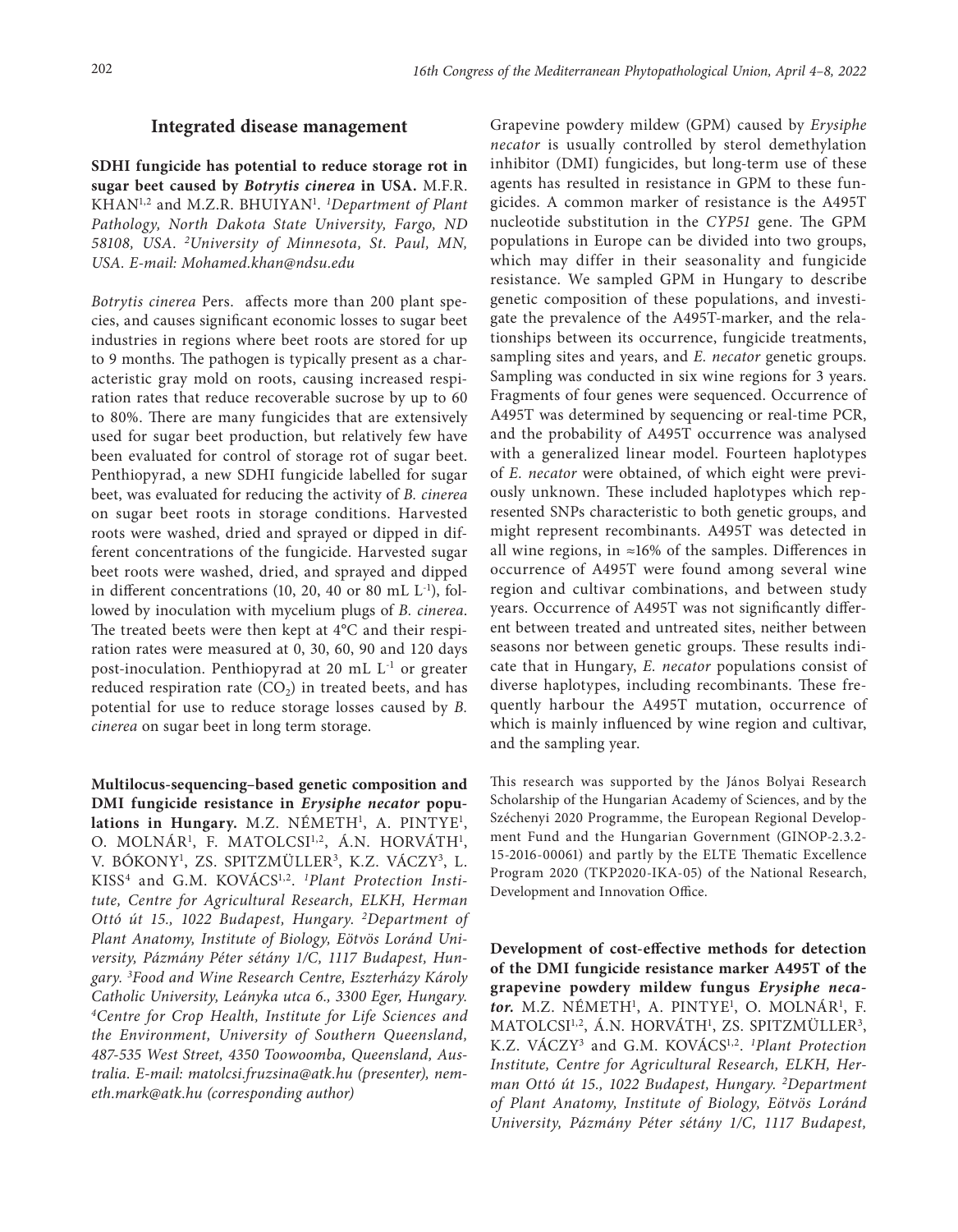*Hungary. 3 Food and Wine Research Centre, Eszterházy Károly Catholic University, Leányka utca 6, 3300 Eger, Hungary. E-mail: [nemeth.mark@atk.hu](mailto:nemeth.mark@atk.hu)*

Demethylase inhibitor (DMI) fungicides applied to control *Erysiphe necator*, which causes grapevine powdery mildew, are integral for disease management in grapevine cultivation. Intensive application of DMIs resulted in fungicide resistance in some *E. necator* populations. Resistance is most commonly caused by a point mutation, A495T in the *CYP51* gene, resulting in an amino acid change in the CYP51 protein, rendering the fungus resistant to DMIs. Monitoring fungicide resistance is essential for effective disease control. This study aimed to develop cost-effective methods for detection of the A495T point mutation. A simple protocol was optimized for DNA extraction from *E. necator*. This is based on crushing single chasmothecia in extraction medium, and the resulting extract is directly used for direct PCR amplification of the gene region containing A495T. A quantitative real-time PCR (qPCR) assay was also adapted to detect A495T. To further simplify diagnostics, utility of loop mediated isothermal amplification (LAMP) for detection of A495T was tested. Primers were designed for detection of A495T. The developed qPCR and LAMP protocols combined with the rapid DNA extraction are suitable for cost-effective genotyping of *E. necator* for the A495T mutation.

This research was supported by the János Bolyai Research Scholarship of the Hungarian Academy of Sciences, and by the Széchenyi 2020 Programme, the European Regional Development Fund and the Hungarian Government (GINOP-2.3.2- 15-2016-00061) and partly by the ELTE Thematic Excellence Program 2020 (TKP2020-IKA-05) of the National Research, Development and Innovation Office.

**Role of early season control on Botrytis bunch rot epidemics in vineyards.** G. FEDELE1 , E. GONZÁLEZ-DOMÍNGUEZ<sup>2</sup> and V. ROSSI<sup>1</sup>. *<sup>1</sup>Department of Sustainable Crop Production (DIPROVES), Università Cattolica del Sacro Cuore, via Emilia Parmense, 84, 29122, Piacenza, Italy. 2 Horta srl, via Egidio Gorra, 55, 29122, Piacenza, Italy. E-mail: [vittorio.rossi@unicatt.it](mailto:vittorio.rossi@unicatt.it)*

Botrytis bunch rot (BBR) is an important disease affecting grapevines, which requires adequate control, often based on routine application of fungicides at the end of flowering (A), pre- bunch closure (B), veraison (C), and before harvest (D). This simple, calendar-based scheduling of fungicides is at odds with the complexity of the *Botrytis cinerea* life cycle and existence of different infec-

tion pathways. A mechanistic model has shown that early-season development of *B. cinerea* determines the severity of BBR on ripe bunches, because of latent infection of young berries and saprophytic colonisation of bunch floral debris (or bunch trash). A meta-analysis of 116 studies confirmed that BBR control at growth stage A is more effective than at B, with control at B being useful only under high disease pressure when the full A, B, C and D strategy is needed for effective BBR control. The combination of control at A, C and D provides good and additive control of the early-season infection pathways and the multiple infection events during berry ripening. Following an integrated BBR management approach, early-season use of alternative products (e.g., biological control agents and botanicals) based on model predictions provides effective BBR management in vineyards.

**Development and evaluation of a weather-driven, mechanistic model for predicting blossom blight caused by** *Monilinia laxa* **and** *M. fructicola* **on stone fruits.** V. ALTIERI, I. SALOTTI and V. ROSSI. *Department of Sustainable Crop Production (DIPROVES), Università Cattolica del Sacro Cuore, via Emilia Parmense, 84, 29122, Piacenza, Italy*. *E-mail: [vittorio.rossi@unicatt.it](mailto:vittorio.rossi@unicatt.it)*

*Monilinia laxa, M. fructicola,* and *M. fructigena* are closely related fungi that affect blossoms, twigs and fruit, and can cause substantial economic damage to stone fruit production. Blossom blight is mainly caused by *M. laxa* and *M. fructicola*. Disease control generally relies on fungicide sprays, but spray programmes often provide inconsistent disease control. This may be due to poor spray timing, or may result in unjustified sprays when the conditions are not suitable for infection. To improve decision making in disease control, a mechanistic, weather-driven model was developed that is based on the available knowledge on processes leading to blossom infection by *M. laxa* and *M. fructicola*. A systematic literature review and systems analysis was used to retieve, analyze and synthesize a relational diagram, which considers the following compartments: i) production of conidia on mummified fruits; ii) release and deposition of the conidia produced on mummies; iii) infection caused by conidia on stone fruit blossoms; and iv) incubation and disease onset. The model is driven by weather-dependent mathematical equations developed based on literature information. Model validation is ongoing by comparing model predictions *vs.* independent (i.e., not used in model development) observed data. Different cropping systems and stone fruit hosts are being consid-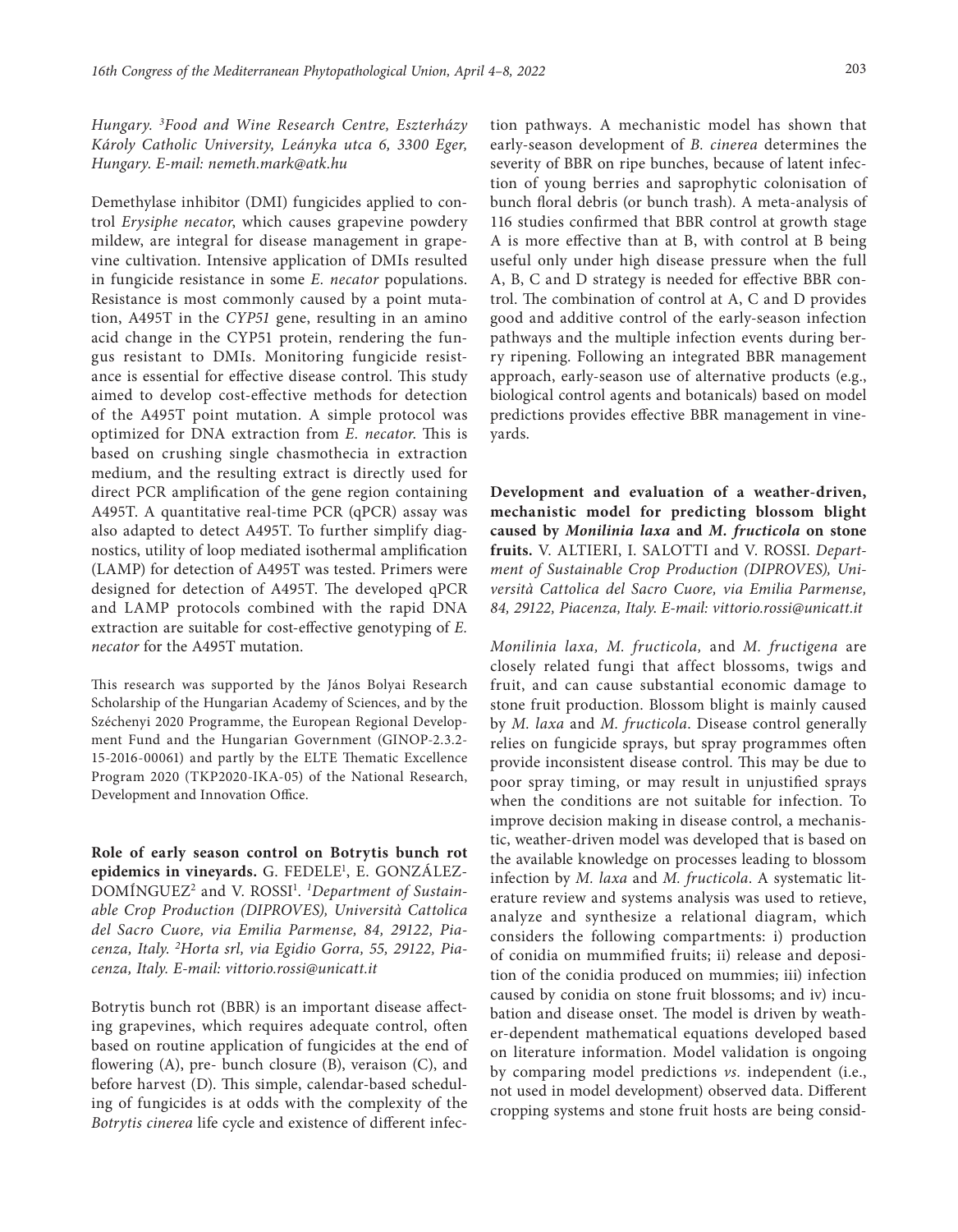ered to evaluate the model's accuracy and robustness in a wide range of conditions.

**Evaluation of epiphytic grape yeasts for the control of** *Aspergillus carbonarius* **and ochratoxins in grapes.**  M.K. ILIADI, E.G. POULAKI, C.K. KAVROUMATZI, M.F. VARVERI, D.N. PERIVOLARIS, S.E. TJAMOS, E.J. PAPLOMATAS and D.I. TSITSIGIANNIS. *Department of Crop Science, Laboratory of Plant Pathology, Agricultural University of Athens, Greece. E-mail: [dimtsi@aua.gr](mailto:dimtsi@aua.gr)*

Yeasts are considered ideal biological control agents, as they are able to survive in a wide range of environmental conditions, grow rapidly with simple nutritional requirements, can colonize plant surfaces even under prolonged dry conditions, and do not secrete toxic substances for humans. These fungi have been widely used against plant pathogens at pre- or post-harvest levels. This study aimed to discover effective endemic yeasts as biocontrol agents against the black rot of grapes, caused by *Aspergillus carbonarius*. This pathogen adversely affects the organoleptic characteristics of wine, and produces carcinogenic ochratoxins. Grapevine yeasts were assessed from the collection of Laboratory of Phytopathology (AUA), as well as new isolates from different grapevine varieties and regions in Greece. Several strains were tested *in vitro* for inhibition of conidium production by the ochratoxigenic strain *A. carbonarius* Ac-29 on Yeast Malt Agar. Antagonism and ochratoxin inhibition bioassays were also carried out on detached grape berries. Yeasts with high antagonistic properties against *A. carbonarius* were selected for field trials on the Greek white grape varieties Savatiano and Asyrtiko. Results of these experiments were presented. Discovery of endemic yeast strains that inhibit ochratoxin production and are acclimated and adapted to local physical and biological environments may lead to development of novel biocontrol products.

This research was co-financed by the European Regional Development Fund of the European Union, and Greek national funds through the Operational Program Competitiveness, Entrepreneurship and Innovation, under the call RESEARCH – CREATE – INNOVATE (project code: T1EDK‐04747). [http://](http://www.oenovation.aua.gr/) [www.oenovation.aua.gr](http://www.oenovation.aua.gr/)

**Modelling potential climatic suitability for olive vascular diseases in southern Spain**. L.F. ARIAS-GIRAL-DO, B.B. LANDA and J.A. NAVAS-CORTÉS. *Department of Crop Protection, Institute for Sustainable Agriculture (IAS), Spanish National Research Council (CSIC),*  *Alameda del Obispo s/n, 14004 Córdoba, Spain. E-mail: [lfarias@ias.csic.es](mailto:lfarias@ias.csic.es)*

Andalusia in Southern Spain is the main world olive oil producing region, 1.6 million ha of olive trees. Verticillium wilt (VW) caused by soil-borne *Verticillium dahliae* (*Vd*) and the olive quick decline syndrome, caused by *Xylella fastidiosa* (*Xf*) are currently the main threats for olive production. *Vd* occurs widely in Southern Spain, causing severe yield losses in some areas. In contrast, *Xf*  is not known to be present in this region, but represents a threat since this pathogen has been detected in Spain. This study carried out a risk analysis that may help to prevent the spread of *Vd* to avoid the establishment of *Xf*  in Andalusia. Species distribution modelling was used to determine relationships between sample location for the two pathogens with associated environmental variables, and estimate the ecological requirements for particular species. Bio5 and Bio15 were identified as the main climatic factors that determine the potential distribution of *Vd* in Andalusia, with the areas along the Guadalquivir River showing the greatest suitability, which agrees with the current known *Vd* distribution in the region. The model also identified extensive areas with moderate to high suitability in regions where olive plantations are currently expanding. Suitable areas for *Xf* are mainly characterized by warm temperatures during summerdry periods, mild winters, and a well-defined rainy seasons, with the eastern part of Andalusia being at greatest risk. The developed models would allow better management of VW by identifying the risk levels for established and new plantations, and for prioritizing surveillance programmes for *Xf*, based on the level of risk from this pathogen*.*

This research was funded by Projects P18-RT-4184 from Junta de Andalucía and FEDER, E-RTA2017-00004-C06-02 from AEI-INIA, Spain, and by the Spanish Olive Oil Interprofessional

**Strategic management of fungicide resistant** *Cercospora beticola* **in sugar beet using a holistic management strategy in the climate change era**. M.F.R. KHAN. *Department of Plant Pathology, North Dakota State University, Fargo, ND 58108; and University of Minnesota, St. Paul, MN, USA. E-mail: [Mohamed.khan@](mailto:Mohamed.khan@ndsu.edu) [ndsu.edu](mailto:Mohamed.khan@ndsu.edu)*

*Cercospora beticola* causes Cercospora leaf spot (CLS), a damaging foliar disease of sugar beet grown in warm and humid regions. Since the 1970s, growers have become dependent on fungicides for effective control of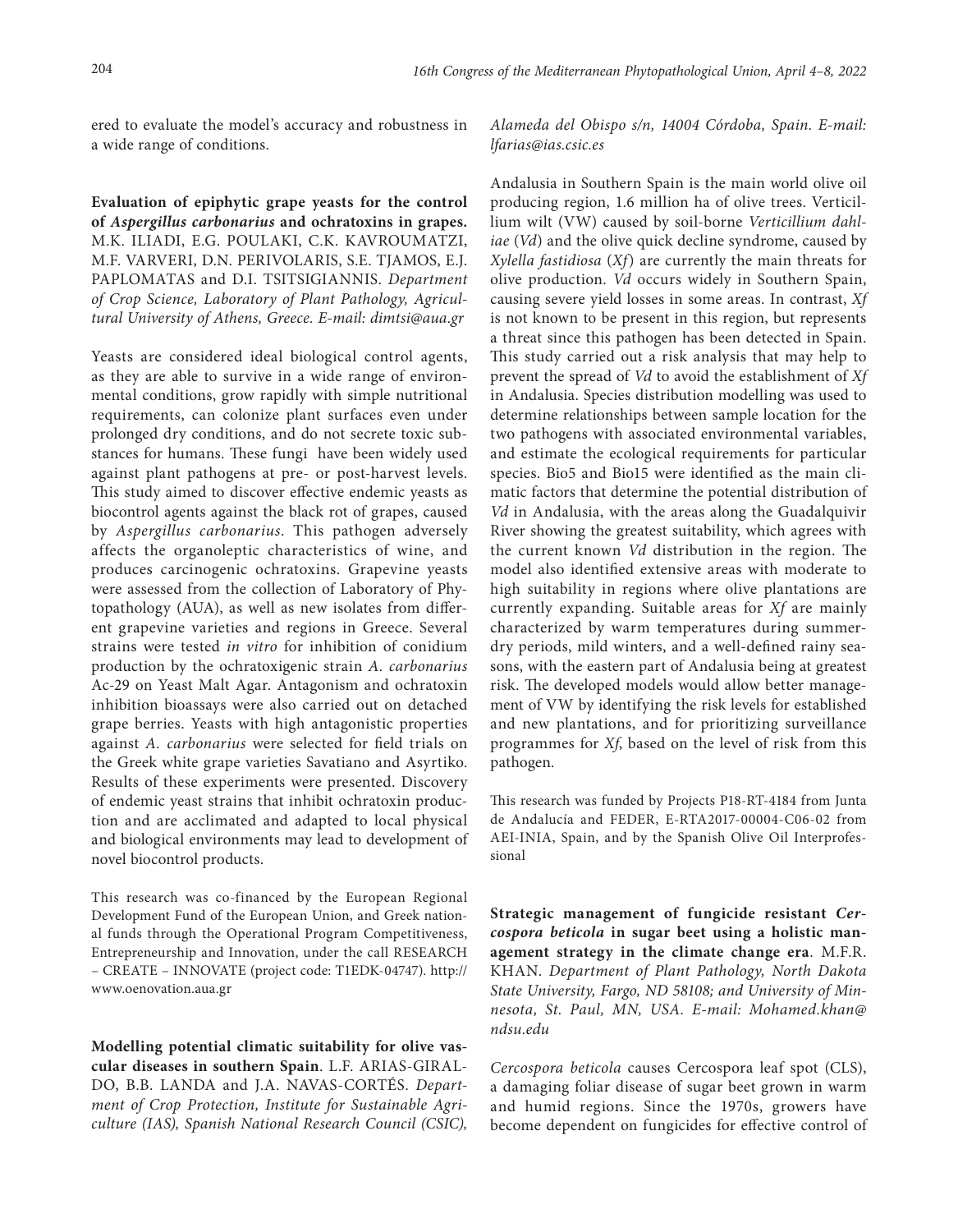CLS. Fentin acetate and triphenyltin hydroxide, benzimidazoles, demethylation inhibitors (DMIs), and quinone outside inhibitors (QoIs) have been used with varying levels of success for control of *C. beticola*. The pathogen produces large numbers of conidia and multiple generations during each host growing season, and has developed resistance to most of the fungicides used for its control. In 2016, growers in the United States of America lost >\$200 million because of QoI resistance and a CLS epidemic. Few fungicides currently provide effective control of *C. beticola*, when used alone, and there are very few effective alternating partners. Recently developed varieties (CR+) with improved resistance to *C. beticola* had better resistance to the pathogen than the best currently approved varieties. Fungicides were applied on a calendar basis, and only when required when symptoms and favourable environmental conditions occurred. CR+ varieties with and without fungicide applications resulted in similar or increased higher recoverable sucrose compared to similarly treated older varieties. Strategies including incorporating infected crop debris, crop rotation, planting away from previously infected fields, use of CR+ varieties, and judicious use of fungicide mixtures will be necessary for sustainable and economic production of sugar beet.

**Modelling the airborne inoculum of** *Polystigma amygdalinum***, which causes red leaf blotch of almond in**  Catalonia, Spain. G. PONS-SOLÉ<sup>1</sup>, E. LÁZARO<sup>2</sup>, A. VICENT2 and J. LUQUE1 . *1 Sustainable Plant Protection Program, Institut de Recerca i Tecnologia Agroalimentàries (IRTA), Ctra. de Cabrils km 2, 08348 Cabrils, Spain. 2 Institut Valencià d'Investigacions Agràries (IVIA), Ctra. CV-315 km 10.7, 46113 Moncada, Spain. E-mail: [gemma.pons@irta.cat](mailto:gemma.pons@irta.cat)*

Red leaf blotch (RLB) of almond, caused by *Polystigma amygdalinum*, is the main foliar disease affecting almond orchards in the Mediterranean Basin. The pathogen overwinters in leaf litter, and ascospores are released from perithecia in spring to infect new almond leaves. RLB is characterized by a long incubation period, and fungicide sprays should be scheduled during the period of ascospore release. Airborne *P. amygdalinum* ascospores were monitored from 2019 to 2021 (February to September each year), by placing a 7-day volumetric spore trap (Hirst type) in two RLB-affected almond orchards in Catalonia. Exposed tapes were collected weekly, and were analysed with real-time qPCR to quantify *P. amygdalinum* trapped ascospores on a daily basis. Hierarchical Bayesian beta regression models were developed to fit the dynamics of accumulated ascospore catches to several environmental variables for both locations. The best model included accumulated degree-days (ADDs) and ADDs considering both rainfall and vapour pressure deficit (ADDwet) as fixed factors, and year as the random factor. For this model, the linear regression of the median posterior predictive distribution against observed values accounted for 78% of the total variance, with a mean absolute error of 0.1415 and a root mean square error of 0.1799. A Decision Support System using this model is currently under development to schedule fungicide sprays and optimize control of almond RLB.

This research was funded by Instituto Nacional de Investigación y Tecnología Agraria y Alimentaria (INIA), and Agencia Estatal de Investigación (AEI), Spain, with projects RTA2017-00009-C04-01 and PID2020-114648RR-C31, respectively. GP is supported by a predoctoral grant from Ministerio de Ciencia e Innovación, Spain. JL is supported by CERCA, Generalitat de Catalunya.

**The consequences of co-infection by** *Cucumber green mottle mosaic virus* **and** *Pythium* **species under dif**ferent environmental conditions. O. FRENKEL<sup>1</sup>, A.M. PHILOSOPH<sup>1,2</sup>, Y. ELAD<sup>1</sup>, A. KOREN<sup>3</sup>, N. MOR<sup>4</sup> and A. DOMBROVSKY1 . *1 Department of Plant Pathology and Weed Research, ARO, Volcani Center, Rishon LeZion POB 15159, Israel. 2 Department of Plant Pathology and Microbiology, The Robert H. Smith Faculty of Agriculture, Food and Environment, The Hebrew University of Jerusalem, POB 12, Rehovot, 76100, Israel. 3 Hishtil Nurseries, Moshav Nehalim, 4995000, Israel. 4Extension Service, Ministry of Agriculture and Rural Development Rishon LeZion, IL 7505101, Israel; E-mail: [omerf@volcani.agri.gov.il](mailto:omerf@volcani.agri.gov.il)*

Plant pathology studies have mainly focused on the one host/one pathogen paradigm, but pathosystems can also involve co-infections by several pathogen species. Coinfections may produce symptoms dissimilar to infections by each pathogen alone, and may increase host damage. This study described the synergistic effects of co-infection by *Cucumber green mottle mosaic virus*  (CGMMV) and *Pythium* spp. Late-wilting has increased in cucumber greenhouses during CGMMV outbreaks. As wilting occurs in defined patches accompanied by root rot, we hypothesized that the disease is caused by co-infections of soilborne pathogen/s and CGMMV. A field survey showed that 69% of the wilting plants were colonized simultaneously by *Pythium* spp. and CGM-MV, whereas only 20% of the wilting plants were colonized only by *Pythium* spp. and 6.6% were infected with CGMMV. Artificial inoculations of cucumber plants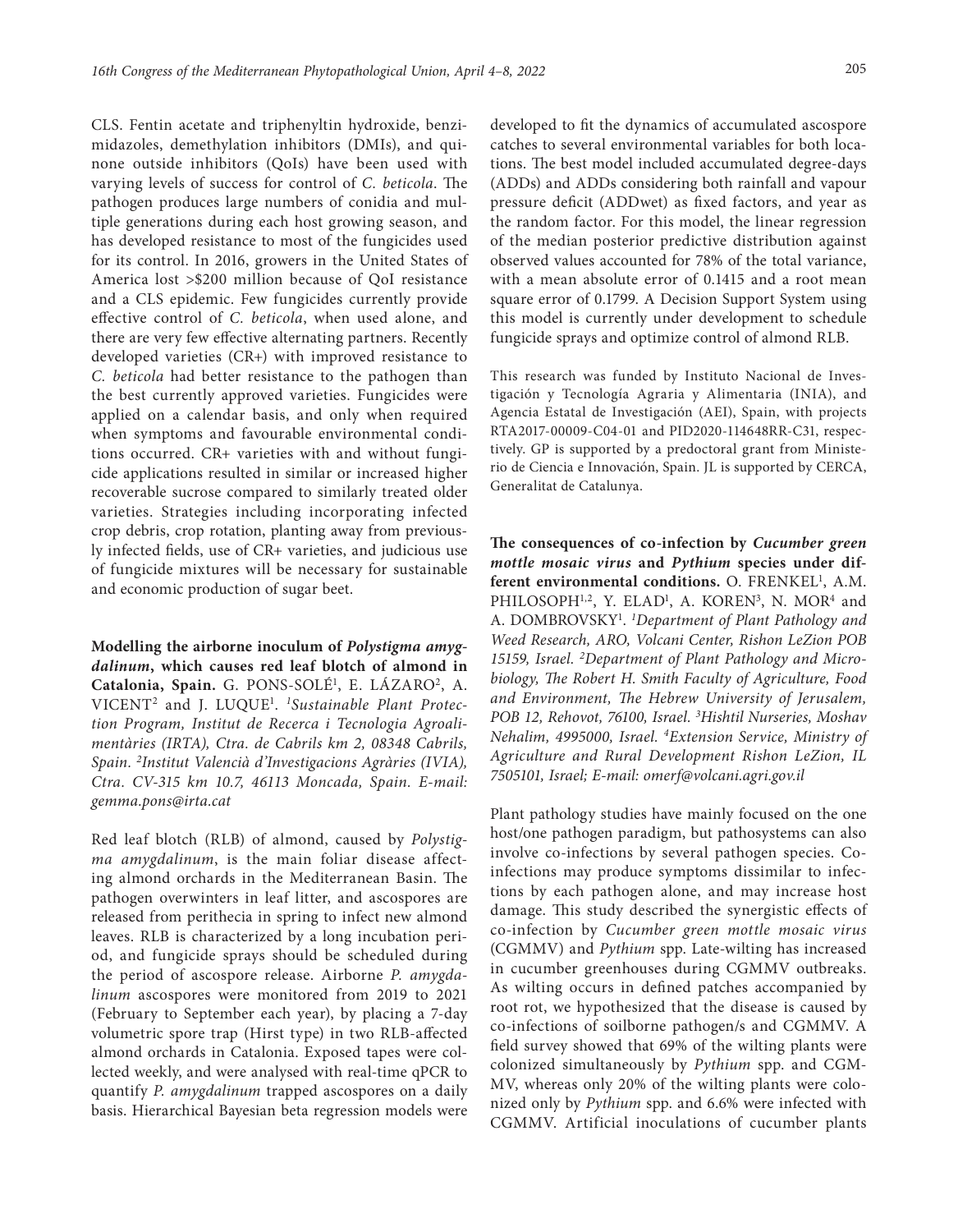showed that co-infection with *P. spinosum* and CGMMV gave a synergistic wilting effect and reduced host growth parameters. This synergism was detected under a wide range of (optimal and suboptimal) temperatures, and *P. spinosum*, Which mostly prevails in mild temperatures, caused high mortality at an extended temperature range and even at 32°C**.** This study has demonstrated the complexity of pathosystems involving co-infections by two pathogens, and encourages a broader perspective of the complexity of agricultural diseases so appropriate disease management can be applied.

This research was financially supported by The Chief Scientist of the Ministry of Agriculture and Rural Development, Israel. Project no.1321925.

**A mechanistic weather-driven model for** *Ascochyta rabiei* **infection and disease development in chickpea.**  I. SALOTTI and V. ROSSI. *Department of Sustainable Crop Production (DIPROVES), Università Cattolica del Sacro Cuore, via Emilia Parmense, 84, 29122, Piacenza, Italy*. *E-mail: [vittorio.rossi@unicatt.it](mailto:vittorio.rossi@unicatt.it)*

Ascochyta blight, caused by *Ascochyta rabiei*, is an important disease of chickpea (*Cicer arietinum* L.). The available knowledge on *A. rabiei* was retrieved from literature, analysed and used to develop a mechanistic, weather-driven model for the prediction of Ascochyta blight epidemics. Using systems analysis, the pathogen life cycle was used to draw the model structure, and published quantitative information was used to develop algorithms driving model variables. The model was validated using data from literature and a field trial performed in Southern Italy in 2019. The ability of the model to predict primary infections was evaluated using data from Washington (United States of America) in 2004 and 2005, Israel in 1996 and 1998, and in Spain from 1988 to 1992. The model showed good accuracy and specificity. The probability of correctly predicting infections was 0.838, and that there was no infection when not predicted was 0.776. The model failed to predict some real infections, which caused very low amounts (8.1%) of total disease. Model capability to predict the disease progress during a growing season was evaluated using data collected in Australia from 1996 to 1998 and in Southern Italy in 2019. Significant linear regression  $(R<sup>2</sup> = 0.904, P<0.001)$  between predicted and observed data was obtained, indicating that the model is accurate and robust for predicting infections and dynamics of Ascochyta blight epidemics. The model could then be used to support control of this disease.

This research was financially supported by the LIFE AGRES-TIC project. This project has received funding from the LIFE Programme of the European Union (grant agreement LIFE17 CCM/IT/000062). Irene Salotti carried out this research within the Doctoral School on the Agro-Food System (Agrisystem) of the Università Cattolica del Sacro Cuore (Italy).

#### **Microbiomes and their role in plant health**

**Rhizosphere-enriched microbes as a pool to design synthetic communities with beneficial effects on**  plant fitness and health. M.-D. TSOLAKIDOU<sup>1</sup>, I.A. STRINGLIS<sup>2</sup>, N. FANEGA-SLEZIAK<sup>1</sup>, S. PAPAGEOR-GIOU<sup>1</sup>, A. TSALAKOU<sup>1</sup> and I.S. PANTELIDES<sup>1</sup>. *1 Department of Agricultural Sciences, Biotechnology and Food Science, Cyprus University of Technology, Lemesos, Cyprus. 2 Plant-Microbe Interactions, Department of Biology, Science4Life, Utrecht University, Utrecht, the Netherlands. E-mail: [iakovos.pantelides@cut.ac.cy](mailto:iakovos.pantelides@cut.ac.cy)*

Suppressive composts are an environmentally friendly approach to combat soilborne plant pathogens and improve plant growth. In a previous study, the microbial nature of the suppressiveness of a compost was demonstrated. The compost-derived microbial communities enriched in the rhizosphere of plants were identified and characterized for *in vitro* antifungal activity against soilborne fungal pathogens, and for their potential to change plant growth parameters. In the present study, two simplified microbial synthetic communities (Syn-Coms) were designed with different composition, using representative bacteria from the rhizosphere community, to provide evidence of their beneficial effects on plant fitness and health. SynCom1, consisting of bacterial strains reflecting their relative abundance in the rhizosphere community, displayed a negative effect on *Arabidopsis in vitro*, but promoted tomato growth in pot experiments. SynCom2, consisting only of *Bacillus*  strains, did not affect *Arabidopsis* growth but increased tomato growth and suppressed disease symptoms caused by *Fusarium oxysporum* f. sp. *lycopersici*. These results demonstrate that the composition of complex microbial communities can affect plant phenotypes, and these effects can be host-dependent. Identification and characterization of their traits could facilitate design of novel synthetic microbial communities, that could be used as inoculants with defined and controllable properties, conferring consistent beneficial effects towards plants.

**Detailed survey of fungal communities of four vineyards containing different cultivars, located in the**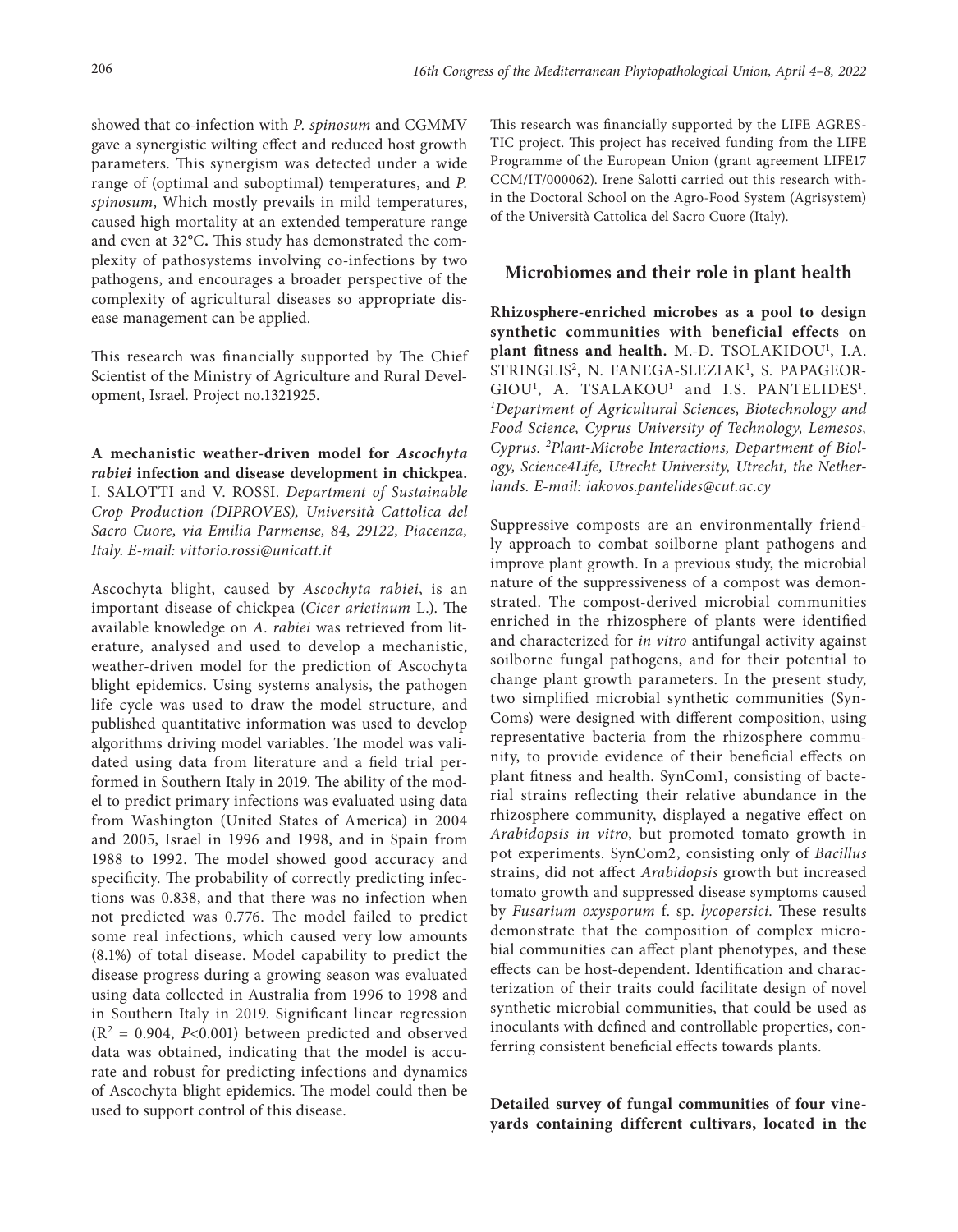**Palava region (Czech Republic).** A. BERRAF-TEB-BAL<sup>1</sup>, D. TEKIELSKA<sup>1</sup>, J. PECENKA<sup>1</sup>, M. SPETIK<sup>1</sup>, A.E. MAHAMEDI<sup>2</sup>, K. STUSKOVA<sup>1</sup>, J. WOHLMUTH<sup>1</sup>, D. CERNOHORSKA<sup>3</sup>, E. PENAZOVA<sup>1</sup>, J. CECHOVA<sup>1</sup>, M. BARANEK<sup>1</sup>, R. POKLUDA<sup>1</sup>, D. GRAMAJE<sup>4</sup> and A. EICHMEIER1 . *1 Faculty of Horticulture, Mendeleum-Institute of Genetics, Mendel University in Brno, Valticka 334, 69144 Lednice, Czech Republic. <sup>2</sup> Laboratoire de Biologie des Systèmes Microbiens (LBSM), Département des Sciences Naturelles, Ecole Normale Supérieure de Kouba, Alger BP 92, Vieux-Kouba, Alger, Algeria. <sup>3</sup> Vinařství Plenér s.r.o., třída 1. máje 3414/11c, 690 02 Břeclav, Czech Republic. 4Instituto de Ciencias de la Vid y del Vino (ICVV), Consejo Superior de Investigaciones Científicas, Universidad de la Rioja-Gobierno de La Rioja, Ctra. de Burgos Km. 6, 26007 Logroño, Spain. E-mail: [ales.eich](mailto:ales.eichmeier@mendelu.cz)[meier@mendelu.cz](mailto:ales.eichmeier@mendelu.cz)*

Grapevine cultivars are differentially vulnerable to infections caused by fungal trunk disease (TD) pathogens. This study examined the total mycoflora (including TD pathogens) in four vineyards containing different cultivars located in the Palava region, the most famous winegrowing region in the Czech Republic. Ten plants each of cultivar Blaufränkisch, Palava, Pinot Noir and Welschriesling, showing symptoms of TD, were collected in each vineyard in July 2019. Fungal communities were examined using traditional isolation on artificial media and high-throughput amplicon sequencing (HTAS) of the internal transcribed spacer (ITS2) region. HTAS increased the resolution of the fungal community analysis and revealed a highly diverse and complex mycoflora from grapevine wood, compared to the classical isolation approach. According to symptom severity evaluated in 2020 and 2021, Pinot Noir was the most sensitive cultivar to TD pathogens. This observation correlated with the results of fungal detection assays. The most prevalent fungi detected by the classical approach were *Diaporthe* and *Phaeoacremonium*, and this was comparable with the HTAS results. This study provides important and practically useful insights into fungal communities among the four cultivars, and is the first to examine fungal communities on grapevine plants by using MiniSeq, 2- channel sequencer combined with classical isolation. The study also provides the most comprehensive survey of TD pathogens in Czech vineyards, and of grapevine tolerance against TD pathogens in the Palava region.

This research was supported by the project EFRR "Multidisciplinary research to increase application potential of nanomaterials in agricultural practice" (No. CZ.02.1.01/0.0/0.0/16\_025/0 007314), and by the project no. TJ02000096.

**Changes in grapevine-associated plant pathogenic fungal communities are greater among intraindividual microhabitats and terroirs than among healthy and**  Esca-diseased plants. A. GEIGER<sup>1,2</sup>, Z. KARÁCSONY<sup>1</sup>, R. GOLEN1 , K.Z. VÁCZY1 and J. GEML1,3. *<sup>1</sup> Food and Wine Research Centre, Eszterházy Károly Catholic University, Leányka u. 6. H-3300, Eger, Hungary. 2Doctoral School of environmental Sciences, Hungarian University of Agriculture and Life Sciences, Páter Károly u. 1. , H-2100, Gödöllő, Hungary. 3 ELKH-EKKE Lendület Environmental Microbiome Research Group, Eszterhazy Károly Catholic University, Leányka u. 6. H-3300, Eger, Hungary. E-mail: [geml.jozsef@uni-eszterhazy.hu](mailto:geml.jozsef@uni-eszterhazy.hu)*

Grapevine is vulnerable to numerous diseases including grapevine trunk disease (GTD), which is a threat in wine industries, causing serious losses due to the premature vine decline and yield losses. Several studies have examined causes of GTD, but key questions on emergence and severity of the disease remain unanswered, including possible differences in plant pathogenic fungal communities of asymptomatic and symptomatic grapevines. Fungal DNA metabarcoding data were generated from bark, perennial wood, and soil samples from symptomatic and asymptomatic grapevines from three terroirs. Larger compositional differences in plant pathogenic fungi were found among different plant parts within, than among, grapevine plants. GTD-related fungi were dominant in perennial woody tissues, while non-GTD pathogens were found in soil. Asymptomatic plants did not differ from symptomatic plants. These result indicate that fungi generally associated with Esca disease belong to the core grapevine microbiome, and are likely to be commensal endophytes and/or latent saprotrophs, some of which can act as opportunistic pathogens on stressed plants. In addition, compositional differences were found among sampling sites, particularly in soil, which suggest influence of local edaphic and mesoclimatic factors on communities of plant pathogenic fungi. Differences among terroirs in plant pathogenic fungal communities were also detected in grapevine woody parts, which indicates that environmental factors are important for the development of Esca disease. Further research is required to determine effects of abiotic conditions on fungal compositional dynamics in Escaaffected plants.

This research was financially supported by the Lendület Programme No. 96049 (Eötvös Loránd Research Network and Hungarian Academy of Sciences) to JG, PhD. scholarship (Hungarian University of Agriculture and Life Sciences) to AG, the European Regional Development Fund (ERDF), János Bolyai Research Scholarship (Hungarian Acad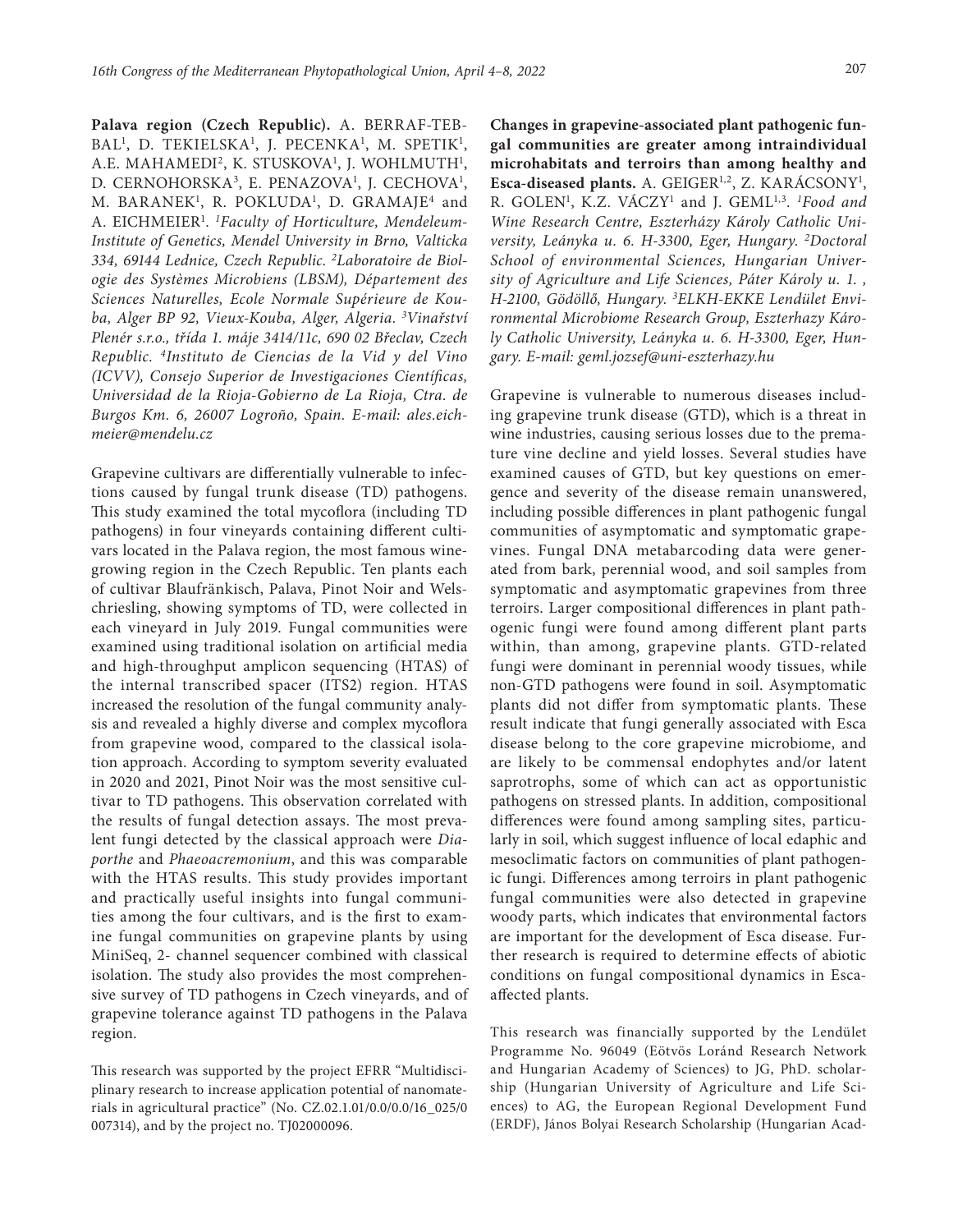emy of Sciences) to KZV, and the Széchenyi 2020 Programme GINOP-2.3.2-15-2016-00061 (the European Regional Development Fund and the Hungarian Government).

### **Fungus-bacterium interactions in grapevine wood: consequences for plant health**

R. HAIDAR<sup>1,2</sup>, A. YACOUB<sup>1,2</sup>, S. COMPANT<sup>3</sup>, A. LOQUET<sup>5</sup>, E. ATTARD<sup>1</sup>, M. CHRYSOVERGI<sup>4</sup>, R. GUY-ONEAUD1 and P. REY1,2. *<sup>1</sup> Université de Pau et des Pays de l'Adour/E2S UPPA/ CNRS, Institut des Sciences Analytiques et de Physicochimie pour l'Environnement et les Matériaux - UMR 5254, IBEAS Avenue de l'Université, Pau, 64013, France. 2Bordeaux Sciences Agro, UMR1065 SAVE, Université de Bordeaux, ISVV, F-33140 Villenave d'Ornon, France. 3AIT Austrian Institute of Technology GmbH, Bioresources Unit, Konrad-Lorenz-Straße 24, Tulln 3430, Austria*. *4Israel Institute of Biblical Studies, Ramat-Gan, Israel*. 5 *Institut de Chimie et Biologie des Membranes et des Nanoobjets, CNRS, Université de Bordeaux, 33077 Bordeaux, France*. *E-mail: [rana.haidar@](mailto:rana.haidar@univ-pau.fr) [univ-pau.fr](mailto:rana.haidar@univ-pau.fr)*

Viticulture is confronted with heavy economic losses caused by Grapevine Trunk Diseases (GTDs). Fungi have been described as the main causes of GTDs, but bacterium diversity is very high in grapevine wood. The function of these wood-inhabiting bacteria is relatively unknown, with only limited established knowledge of their interactions with grapevines or their wood-inhabiting fungi. Using different bacterial strains isolated from wood of Bordeaux grapevines, and three major GTD pathogens, bacterial-fungal interactions were shown to range from synergism to antagonism, depending on the species of bacteria and fungi involved. Screening of bacterial strains against *Neofusicoccum parvum*, *Phaeomoniella chlamydospore (Pch)* and *Fomitiporia mediterranea*, showed that some strains inhibited the growth of these fungi, and reduced severity of the wood necroses caused by *N. parvum* and *Pch* in young grapevines. In contrast, synergistic relationships were observed for other bacterial strains and *N. parvum* or *F. mediterranea.* Some strains independently destroyed grapevine wood components (cellulose and hemicellulose) and fungus ability to degrade wood structures was strongly influenced by bacteria inhabiting wood. A newly described bacterium *Paenibacillus xylinteritus* displayed synergism with *F. mediterranea*, and promoted wood degradation compared to that caused by *F. mediterranea* alone. These results raise question the functional diversity of the bacterial communities colonizing grapevine wood, and their direct or indirect involvement in GTDs.

This work was supported by the Industrial Chair GTDfree

funded by ANR (French National Research Agency) and Jas Hennessy & Co.

**Characterization of endophytic** *Alternaria* **species isolated from grapevine (***Vitis vinifera***) shoots.** A. MOL-NÁR<sup>1</sup>, D.G. KNAPP<sup>2</sup>, G. TÓTH<sup>2,3</sup>, I. BOLDIZSÁR<sup>2,4</sup>, K.Z. VÁCZY1 and G.M. KOVÁCS2. *1Food and Wine Research Centre, Eszterházy Károly Catholic University, Leányka utca 6, Eger 3300, Hungary*. *2Department of Plant Anatomy, Institute of Biology, Eötvös Loránd University, Pázmány Péter sétány 1/C, Budapest 1117, Hungary*. *<sup>3</sup> Department of Pharmaceutical Chemistry, Semmelweis University, Hőgyes Endre u. 9, Budapest, 1092, Hungary*. *4Department of Pharmacognosy, Semmelweis University,* Üllői út *26, Budapest, 1085, Hungary*. *E-mail*: *[molnar.anna@uni-eszterhazy.hu.](mailto:molnar.anna@uni-eszterhazy.hu)*

Grapevine is associated with diverse endophytic fungal communities affecting the health status and productivity of the host plants. Previous research has shown that several *Alternaria* spp. are common endophytes inhabiting different grapevine varieties, and these fungi have been studied primarily because of their challenging taxonomy and abilities to produce a variety of secondary metabolites. However, data are limited on well-identified species in Hungarian vineyards, and their secondary metabolites. Molecular identification was determined for endophytic *Alternaria* species colonizing aboveground grapevine tissues, and the metabolite profiles of the *Alternaria* isolates were assessed. Based on the internal transcribed spacer (ITS) region of the nuclear ribosomal DNA, the *Alternaria* species in *Alternaria* sect. *Alternaria* predominated in isolates from asymptomatic leaves and clusters. Since species-level discrimination within the *Alternaria* sect. *Alternaria* is not adequate using only the ITS region, the isolates were subjected to combined analyses of five additional genomic loci (RPB2, ALTA1, endoPG, OPA10-2 and KOG1058). The metabolite profiling was carried out using ultra-high performance liquid chromatography (UHPLC)-highresolution mass spectrometry (HRMS). This indicated that the endophytic fungi from healthy grapevine shoots of were of two distinct lineages, the *A. alternata* and *A. arborescens* species complexes, and that numerous compounds characteristic to the genus occur in the different *Alternaria* lineages.

This project was supported by the National Research, Development and Innovation Office, Hungary (grants: OTKA NKFIH K-135712, EFOP-1.8.0-VEKOP-17-2017-00001, ELTE Thematic Excellence Programme 2020, TKP2020-IKA-, the János Bolyai Research Scholarship of the Hungarian Academy of Sci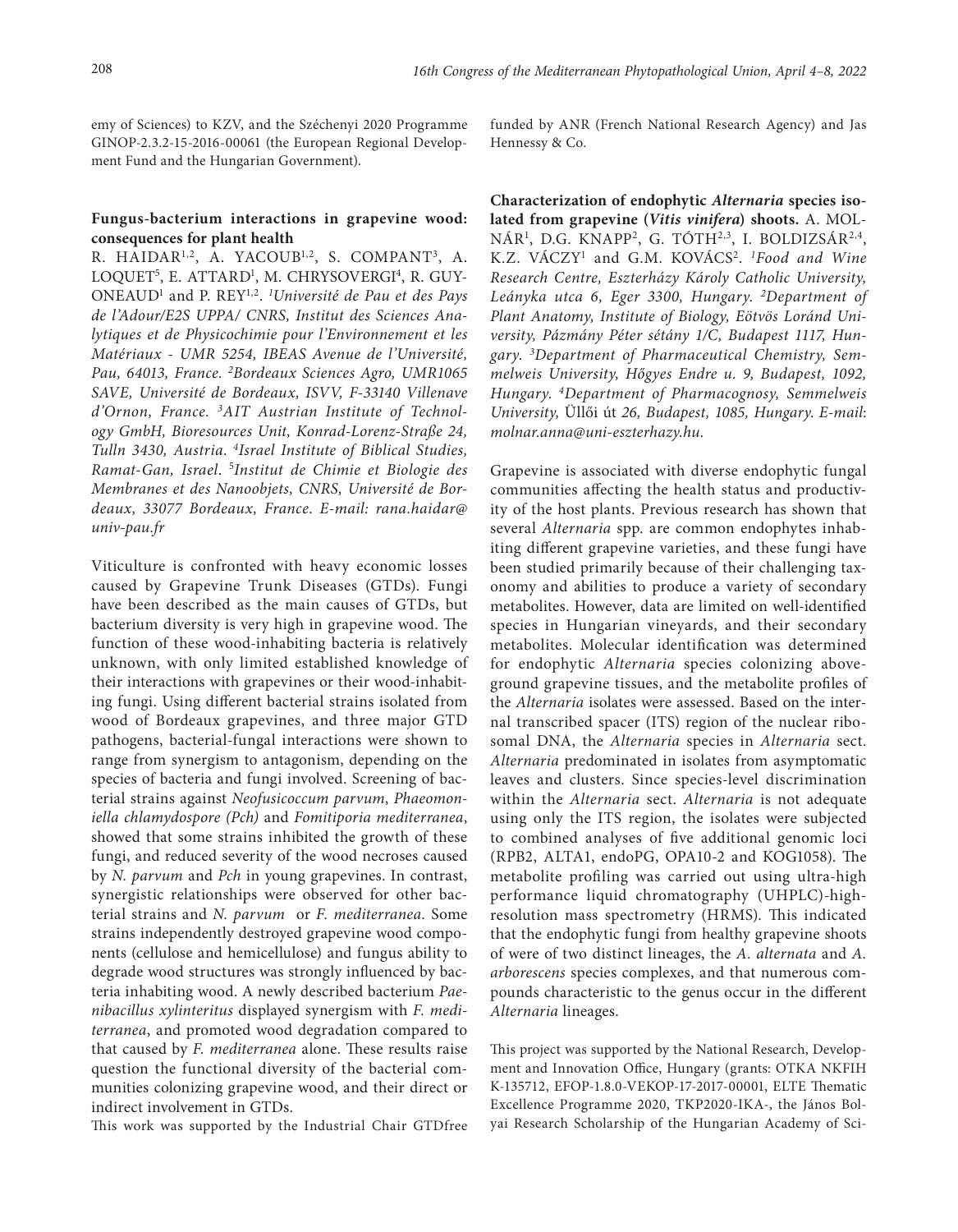ences (D.G. Knapp, G. Tóth, K.Z. Váczy), and the Bolyai+ New National Excellence Program of the Ministry for Innovation and Technology (D.G. Knapp, G. Tóth, K.Z. Váczy).

**Fungal diversity in necrotic wood of** *Prunus* **trees in Germany.** U. DAMM1 and S. BIEN2. *<sup>1</sup> Senckenberg Museum of Natural History Görlitz, PF 300 154, 02806 Görlitz, Germany. 2Department of Forest Protection, Northwest German Forest Research Institute, 37079 Göttingen, Germany. E-mail: [ulrike.damm@senckenberg.de](mailto:ulrike.damm@senckenberg.de)*

Wood diseases of fruit trees have far-reaching ecological and economic consequences. Lack of knowledge of the diversity and taxonomy of wood disease fungi impedes effective and targeted control measures in cases of sudden disease outbreaks. A survey was conducted in orchards of *Prunus avium*, *P. cerasus* and *P. domestica*  in three important fruit production areas in Germany. More than 1000 fungus isolates were obtained from symptomatic host wood, and at least 172 species (mostly *Ascomycota*) were identified, based on ITS and LSU sequence data. *Aposphaeria corallinolutea* (*Dothideomycetes*) and *Pallidophorina paarla* (*Leotiomycetes*) were most frequently detected, from all three host species and from all sampling regions. Based on the number of nucleotide differences to reliable reference sequences, species were identified with high certainty and and 20 species with low certainty. The first group included 14 taxa that were analysed in-depth within this project, of which eight species (*Arboricolonus simplex*, *Collophorina badensis*, *C. germanica*, *C. neorubra*, *Cadophora prunicola*, *Ca. ramosa*, *Minutiella pruni-avium*, *M. simplex* and *Proliferodiscus ingens*) and two genera (*Arboricolonus* and *Pallidophorina*) were newly described. A further 69 taxa could not be assigned to any species, and were regarded as potential new species. Reduced conidiogenous cells and a yeast-like phases were frequently observed (e.g. in *P. paarla*, and *Collophorina* and *Minutiella* species), and are likely to adaptations to living within host wood.

This research contributes to the German Barcode of Life project, funded by the Federal Ministry of Education and Research of Germany.

#### **Mycotoxins: prevention and control**

*Fusarium tricinctum* **species complex members are emerging pathogens in several crops: the case of apple.**  M.T. SENATORE<sup>1</sup>, R. SOLDESTI<sup>1</sup>, M. CALI<sup>21</sup>, E. CAP-PELLETTI<sup>1</sup>, M. SULYOK<sup>2</sup> and A. PRODI<sup>1</sup>. *<sup>1</sup>Department* 

*of Agricultural and Food Sciences, Alma Mater Studiorum University of Bologna, Viale Fanin, 44, 40127 Bologna, Italy. 2 Department of Agrobiotechnology (IFA-Tulln), University of Natural Resources and Applied Life Sciences, Vienna (BOKU), Konrad Lorenz Strasse, 20, A-3430, Tulln. E-mail: [antonio.prodi@unibo.it](mailto:antonio.prodi@unibo.it)*

Members of the *Fusarium tricinctum* species complex (FTSC) are polyphagous and widespread pathogens, although some are considered of secondary importance on several crops. However, their presence has increased in crops such as wheat, barley, ryegrass, redcurrant, box and apple, causing yield losses, quality reduction and mycotoxin contamination. FTSC members have been reported as emerging pathogens on apple fruits and wood. This study analysed FTSC fungi isolated from Italian apple wood compared with isolates from different crops. The abilities of the FTSC isolates to produce mycotoxins such as Enniatins and Beauvericin (ENNs and BEA) was also assessed, through molecular detection of *Esy1n* gene, and this was confirmed in all isolates examined. Phylogenetic analysis based on the TEF-1α gene was conducted, and this assigned the the analysed isolates into four phylospecies: FTSC 2 (*F. acuminatum*), FTSC 3 (*F. tricinctum*), FTSC 4 (*F. avenaceum*) and FTSC 14. One isolate did not cluster with any of the reference sequences representing a potential novel species in the population. Pathogenicity and mycotoxin production of *F. acuminatum* and *F. avenaceum* strains was evaluated by artificial fruit inoculation on the apple cultivars Golden Delicious and Fuji. Although patulin has been the main mycotoxin problem for apple production, with *Fusarium* threatening wet apple cores, the problem is extended to emerging mycotoxins such as ENNs and BEA.

**Biocontrol by atoxigenic** *Aspergillus* **strains and**  *Trichoderma* **spp.** C. ALTOMARE and A. LOGRIECO. *Istituto di Scienze delle Produzioni Alimentari, Consiglio Nazionale delle Ricerche, Via Amendola 122/O, 70126 Bari, Italy. E-mail: [claudio.altomare@ispa.cnr.it](mailto:claudio.altomare@ispa.cnr.it)*

Aflatoxins are produced *Aspergillus* from infections of agricultural crops and spoilage of stored food and feeds. These compounds are carcinogenic, mutagenic and hepatotoxic, and are found in cereals, oilseeds, spices, tree nuts, maize, peanuts, pistachios, dried fruit and figs, and their derived products. Studies of genetic and aflatoxigenic diversity in *A. flavus* have led to development of a biological control strategy based on competitive exclusion, which relies on the inundative introduction of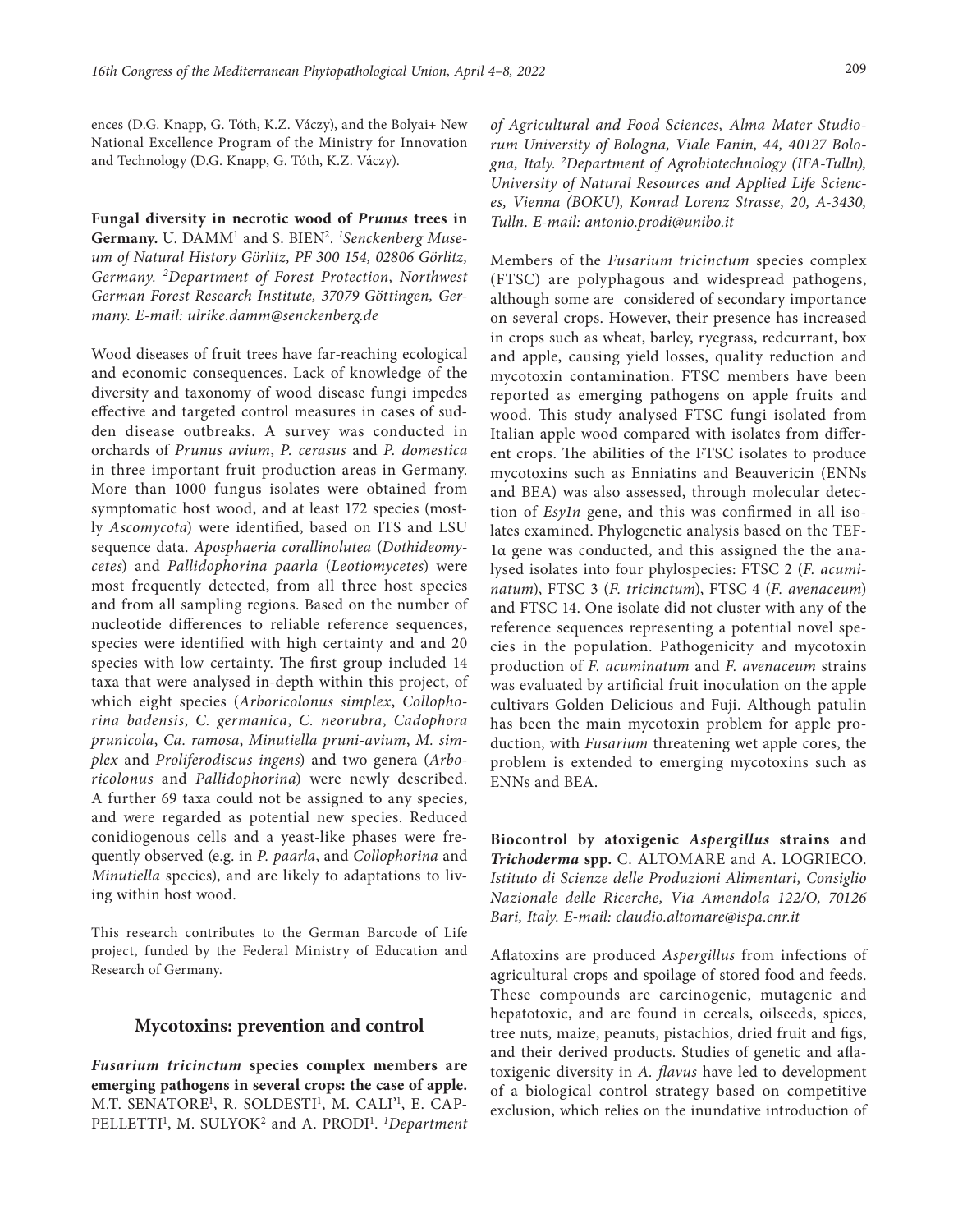non-toxigenic strains, that displace native aflatoxigenic genotypes. This has been effective for reducing aflatoxin contamination by more than 90% in maize, peanuts, pistachios and cottonseed. However this strategy limits and drawbacks. Non-aflatoxigenic *A. flavus* strains may not be non-pathogenic, and can crop cause diseases and yield losses. Capability to produce aflatoxins may be transferred to progeny of non-toxigenic strains by mating with aflatoxigenic strains. Other toxic metabolites beside aflatoxins may be still produced by non-aflatoxigenic *A. flavus* strains. The capability of members the biocontrol genus *Trichoderma* to control *A. flavus* and reduce aflatoxins biosynthesis has been recently highlighted, is raising increasing interest. Using *Trichoderma* spp. for biocontrol of aflatoxigenic fungi may overcome some limits, and provide advantages compared to use of non-aflatoxigenic *A. flavus* strains. As broadspectrum biocontrol agents, *Trichoderma* can also protect plants from other pathogens other than *A. flavus*. *Trichoderma* strains also have indirect favourable effects of enhancement of plant resilience to drought stress and prevention of insect pest damage, which are factors that facilitate aflatoxin occurrence, particularly in climate change and global warming scenarios. An overview was presented of current technologies based on non-aflatoxigenic strains, and of prospects for the use of *Trichoderma* spp. for biological control of *A. flavus* and mitigation of aflatoxins risk.

## **Wood diseases in fruit crops**

**Fungal pathogens associated with grapevine trunk diseases in Cyprus**. G. MAKRIS, M. CHRISTODOULOU, S. SOLONOS, L.I. KANETIS and M. CHRISTOFOROU. *Department of Agricultural Sciences, Biotechnology, and Food Science, Cyprus University of Technology, Limassol, 3036, Cyprus. E-mail: [loukas.kanetis@cut.ac.cy](mailto:loukas.kanetis@cut.ac.cy)*

Grapevine trunk diseases (GTDs) are major concerns for grape industries. In Cyprus, there has been no comprehensive study of the pathogen population structure and aetiology of this important disease complex. During 2017, 182 fields were surveyed in the main grape-producing areas of the country (Limassol and Paphos). Wood pieces from three to five selected vines exhibiting typical GTDs symptoms per field, were excised for fungal isolations. Samples were collected from of 24 grapevine cultivars, although 62% were from the two most prevalent, indigenous wine cultivars Mavro and Xinisteri. More than 600 samples were processed and approx. 750 fungal strains were isolated. Molecular identification based

on ITS sequences identified more than 60 species or genera. GTD-related pathogenic species genera identified were *Phaeomoniella*, *Phaeoacremonium*, *Neofusicoccum*, *Botryosphaeria*, *Diplodia*, *Eutypa*, *Eutypella*, *Diaporthe*, *Cryptovalsa*, *Cytospora*, *Neofabraeae*, *Seimatosporium*, *Kalmusia*, and *Paraconiothyrium*. Phylogenetic analyses of these, using species-specificmarkers, identified *P. chlamydospora* (14.5% od isolates), *Phaeoacremonium minimum* (4.4%), *Diplodia seriata* (4%), *Botryosphaeria dothidea* (3.5%), and *Eutypa lata* (3.2%) as the predominant GTD-related species. Isolates of *Alternaria*, *Cladosporium, Fusarium*, *Neosetophoma*, *Ulocladium*, *Paecilomyces,* and *Penicillium*, commonly associated with grapevine microbiomes, were also detected. Pathogenicity tests were carried out using wood inoculation of young potted grapevine plants. Symptoms were recorded and re-isolations were confirmed, based on morphological characteristics, thus fulfilling Koch's postulates. This is the first systematic study of GTDs in Cyprus.

This research was supported by the Cyprus University of Technology Start-up Grant EX200120 to Loukas Kanetis, and LIFE Green Grapes LIFE16 ENV / IT / 000566.

*In vitro* **effects of cell density on development and metabolism of** *Phaeomoniella chlamydospra***, a pathogen causing Esca disease of grapevine.** Z. KARÁCSO-NY and K.Z. VÁCZY. *Food and Wine Research Institute, Eszterházy Károly Catholic University, Leányka str. 6/G, Eger, H3300, Hungary***.** *E-mail: [karacsony.zoltan@uni](mailto:karacsony.zoltan@uni-eszterhazy.hu)[eszterhazy.hu](mailto:karacsony.zoltan@uni-eszterhazy.hu)*

*Phaeomoniella chlamydospora* is an important pathogen causing esca disease of *Vitis vinifera*. Esca belongs to the group of grapevine trunk diseases (GTDs) caused by fungal infections of vascular tissues, leading to symptoms both perennial (wood necroses) and annual tissues (stunted shoots, foliar chloroses and necroses) of host plants. The pathogenesis processes of GTDs have still to be fully defined. Uneven expression of external symptoms on infected plants and the lack of correlation between pathogen abundance in hosts and occurrence of symptoms suggest that external factors and unique events can affect disease development. Critical pathogen cell population density within hosts, which shift otherwise harmless fungi to pathogenic behaviour, can be important. Microorganisms perceive cell populations by the "quorum sensing" mechanism, which affects the virulence of several bacterial and fungal pathogens. Results in this study have indicated that cell population density is important for development and metabo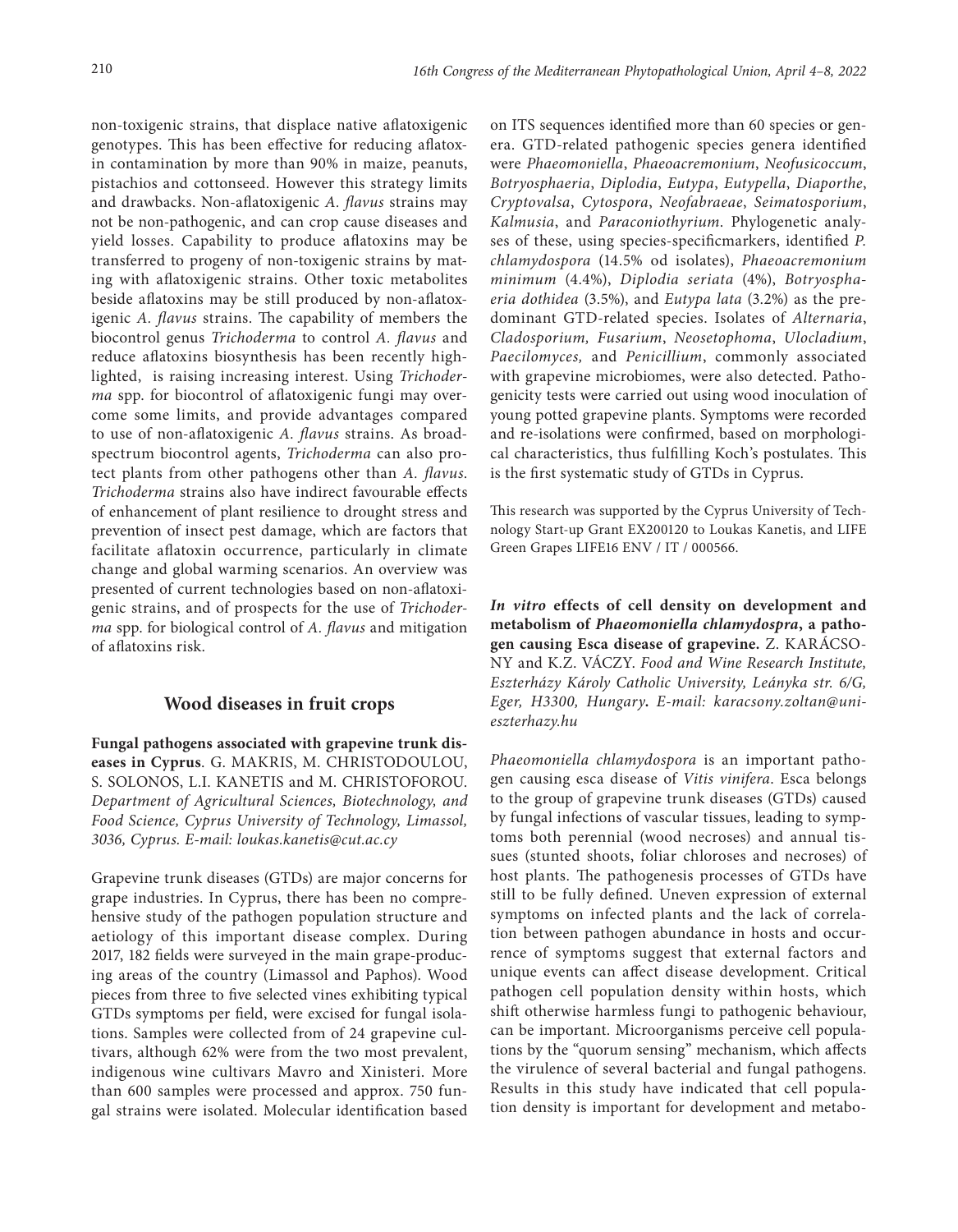lism *P. chlamydospora*. Experiments in solid medium cultures indicate large cell populations promote germination of conidia and later the formation of polysaccharide-rich mycelium patches, which are indicators of biofilm formation. High cell population densities promoted colony pigmentation and synthesis of antibacterial compound(s), indicating a shift towards secondary metabolism. These phenomena may also occur in infected plants, leading to disease development.

This work was supported by the European Union and the Hungarian Government (project ID: GINOP-2.3.2-15-2016- 00061).

**Aetiology and management of trunk and scaffold canker diseases of almond in California.** L.A. HOLLAND, F.P. TROUILLAS, M.T NOURI, D.P. LAWRENCE and R. TRAVADON. *Department of Plant Pathology, University of California, Davis, 95616 Davis, CA, USA. E-mail: [flotrouillas@ucanr.edu](mailto:flotrouillas@ucanr.edu)*

Trunk and scaffold canker diseases (TSCD) caused by fungal pathogens are destructive diseases of almond trees. Common TSCD symptoms include sunken bark lesions, wood discolouration and gummosis in trunks and branches. Recent surveys showed the occurrence of four major canker diseases in California, including *Botryosphaeriaceae* cankers, Ceratocystis canker, and Cytospora and Eutypa cankers. Up to 21 fungal pathogens were found to be associated with TSCD of almond. Pruning wounds made for scaffold selections and maintenance pruning were common entry sites for canker pathogens. Strategies were investigated for prevention of pruning wound infections. Fungicide trials were carried out to determine the best products for the protection of pruning wounds. These indicated superior efficacy of thiophanate-methyl against several canker pathogens. Additionally, the biocontrol agent *Trichoderma atroviride* SC1 provided excellent pruning wound protection, allowing sustainable control solutions against canker diseases. Additional studies were investigated seasonal susceptibility of pruning wounds and duration of pruning wound susceptibility, in relation to time (month) of pruning. These showed that duration of pruning wound susceptibility was least when pruning is carried out in January. Overall wound susceptibility declined substantially after 1 to 2 weeks following pruning. This research has indicated that one application of pruning wound protectant such as with the conventional fungicide thiophanate-methyl or the biocontrol agent *T. atroviride* SC1, following late pruning in January, can reduce risks of infection of pruning wounds by canker pathogens.

This research was financially supported by the Almond Board of California (ABC).

*Botryosphaeriaceae* **species as fungal pathogens associated with olive trunk diseases in southern Italy.** A. CARLUCCI, F. LOPS and M.L. RAIMONDO. *Department of Agriculture, Food, Natural resources and Engineering (DAFNE), University of Foggia, Via Napoli 25, 71122 Foggia, Italy. E-mail: antonia.carlucci@unifg.it*

*Botryosphaeriaceae* fungi have cosmopolitan distribution and a wide plant host range, including olive trees. Olive cultivation in southern Italy is important, with large areas and high yields. Different *Botryosphaeriaceae* have been associated with olive trunk diseases, causing cankers, dieback and olive decline. Several wood samples collected over 15 years from olive trees showing symptoms yielded a collection of fungal isolates, many of which were in this family. A phylogenetic study, carried out on representative strains and combining sequences from internal transcribed spacer region and translation elongation factor 1-α gene, allowed identification of four *Neofusicoccum* species such as *N. luteum*, *N. mediterraneum*, *N. parvum* and *N. vitisifusiforme*, and *Botryosphaeria dothidea*. Conidium size, colour and shape confirmed the molecular identifications. This study highlighted that the symptomatic olive wood analyzed was mainly infected by *Neofusicoccum* species. In particular, *Neofusicoccum* species above mentioned resulted all to be severe pathogens for olive by pathogenecity test carried out in vivo conditions.

**Effects of extreme weather conditions on incidence**  and spread of grapevine trunk diseases. A. CSÓTÓ<sup>1</sup>, P. BALLING<sup>2</sup>, N. RAKONCZÁS<sup>1</sup>, C.S. KOVÁCS<sup>3</sup>, A. NAGY1 and E. SÁNDOR1 . *1 University of Debrecen, Faculty of Agricultural and Food Sciences and Environmental Management, Debrecen, Hungary. 2Research Institute for Viticulture and Oenology, Tokaj, Hungary. 3 National Agricultural Research and Innovation Centre Fruitculture Research Institute Development Institute of Újfehértó, Hungary. E-mail: [csoto.andras@agr.unideb.hu](mailto:csoto.andras@agr.unideb.hu)*

Grapevine trunk diseases (GTDs) are important in viticulture. This disease complex may cause decay and death of grapevine arms and whole trunks with a wide range of symptoms. Losses of vines year by year accelerate the economic aging, so vineyards become prema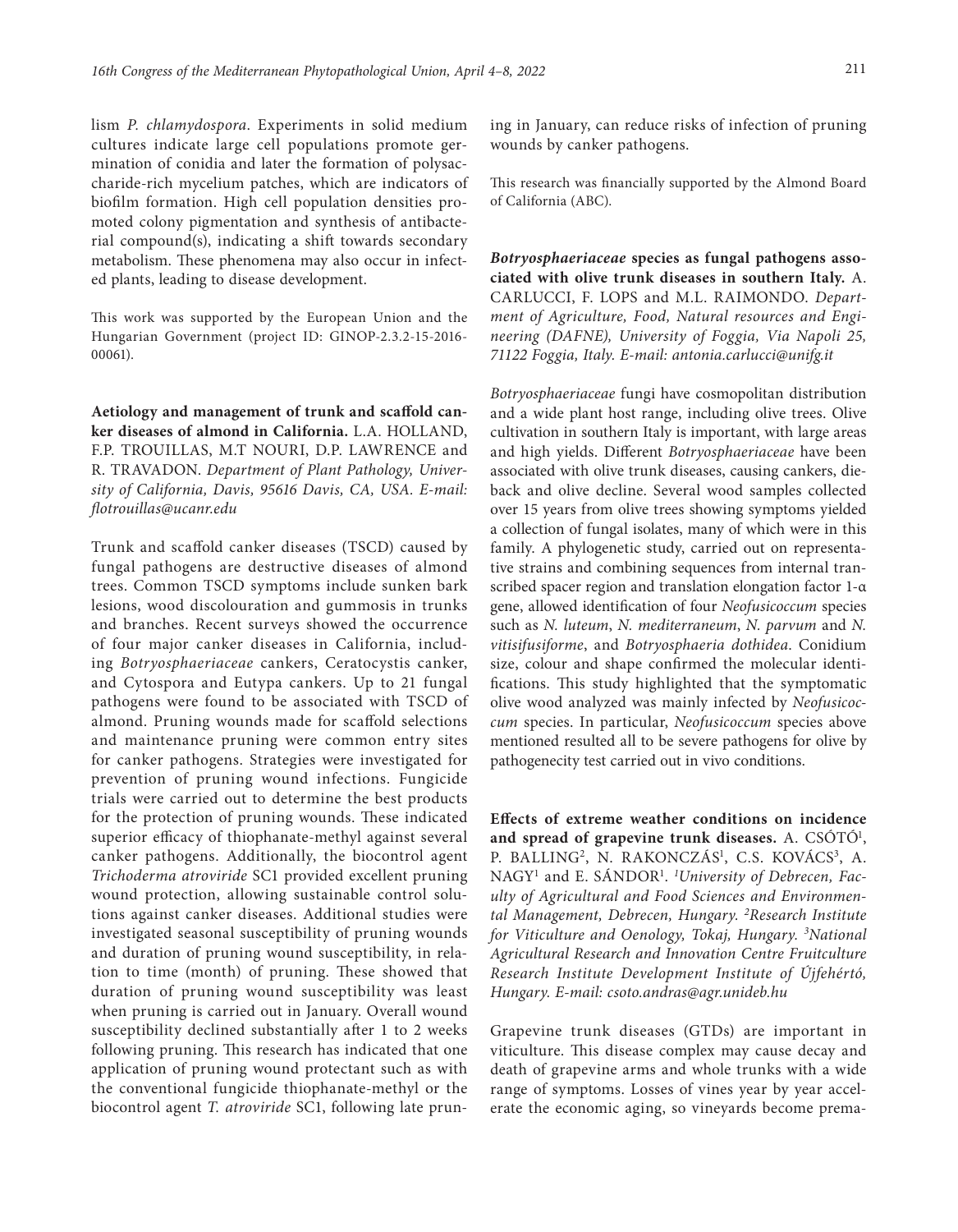turely unproductive. There are no effective preventative or curative treatments or agronomic practices against these diseases, because of the diversity of GTD pathogens, their protected niches within host woody tissues, which are difficult to reach with chemicals, and effects of abiotic factors on GTD incidence and symptom development. The present study aimed to determine the environmental parameters that may have significant influences on GTD development and spread. Determination of incidence patterns of different diseases within plantations, and the effects of climate and other environmental factors, require long time data collection. More than 3-year surveys were carried out in the Tarcal and in Pallag regions of Hungary, to detect incidence of GTDs and isolate fungi from cordon woody tissues. Results indicate that uneven rainfall, late spring frosts, high groundwater levels, and soil erosion have all increased GTD incidence. Species of *Botryosphaeriaceae* were the most common GTD pathogens in the examined plantations, based on isolations and isolate morphology and molecular identifications.

**Exploration of the non-enzymatic wood degradation pathway for** *Fomitiporia mediterranea,* **the historical Esca agent.** S. MORETTI<sup>1</sup>, M.L. GODD-ARD<sup>1,2</sup>, J. LALEVÉE<sup>3</sup>, S. DI MARCO<sup>4</sup>, L. MUGNAI<sup>5</sup>, C. BERTSCH1 and S. FARINE1 . *1 Laboratoire Vigne Biotechnologies et Environnement UPR-3991, Université de Haute Alsace, 33 rue de Herrlisheim, 68000 Colmar, France. 2Laboratoire d'Innovation Moléculaire et Applications, Université de Haute-Alsace, Université de Strasbourg, CNRS, LIMA, UMR 7042, 68093 Mulhouse cedex, France*. *<sup>3</sup> Université de Haute-Alsace, CNRS, IS2M UMR 7361, F-68100 Mulhouse, France. 4Institute of BioEconomy, National Research Council, Bologna, Italy. 5 Plant Pathology and Entomology Section, Department of Agricultural, Food, Environmental and Forestry Science and Technology (DAGRI), University of Florence, Florence, Italy. E-mail: [samuele.moretti@uha.fr](mailto:samuele.moretti@uha.fr)*

*Fomitiporia mediterranea* (Fmed) is a white rot agent that has been associated with esca in grapevines, but it's the biomolecular mechanisms of wood degradation by this fungus are not fully understood. Like all white rot agents, Fmed has an enzymatic pool (laccases, manganese peroxidases, endoglucanases and β-glucosidases) that can attack and depolymerizing cellulose, hemicellulose and lignin components of lignocellulosic biomass. Comparative genomics studies and experimental observations on the importance of iron in Fmed pathogenesis, retrieved from the literature, allowed formulation of the hypothesis that Fmed could utilize non-enzymatic and enzymatic mechanisms for wood degradation in grapevine. This hypothesis is based on the Chelator Mediated Fenton (CMF) model, proposed in the late 1990s for brown rot fungi. Present study results, under appropriate experimental conditions and as close as possible to the physiological conditions of grapevine wood, have demonstrated the *in vitro* ability of Fmed to: *i*) produce low molecular weight chelating metabolites, *ii*) reduce ferric iron to ferrous iron, and *iii*) produce radical species such as the hydroxyl radical, thus satisfying all the conditions supporting non-enzymatic wood degradation mechanisms. The CMF model is also likely to be strain-dependent in Fmed. Further research is ongoing to study this model *in lignum* and *in planta*.

This research was financially supported by Université de Haute-Alsace.

**Induction of grapevine defence mechanisms by the oomycete** *Pythium oligandrum***, against** *Neofusicoccum parvum,* **a pathogenic fungus involved in Esca.**  A. YACOUB<sup>1,2</sup>, R. HAIDAR<sup>1,2</sup>, J. GERBORE<sup>3</sup>, M.C. DUFOUR1,2 and P. REY1,2. *<sup>1</sup> Université de Pau et des Pays de l'Adour/E2S UPPA/ CNRS, Institut des Sciences Analytiques et de Physicochimie pour l'Environnement et les Matériaux - UMR 5254, IBEAS Avenue de l'Université, Pau, 64013, France. 2Bordeaux Sciences Agro, UMR1065 SAVE, Université de Bordeaux, ISVV, F-33140 Villenave d'Ornon, France. 3 Université de Bordeaux, ISVV, Unité de recherche* Œnologie *EA 4577, USC 1366 INRA, Bordeaux INP, F-33140 Villenave d'Ornon, France. 3BIOVITIS, 15400 Saint Etienne de Chomeil, France. E-mail: [amira.](mailto:amira.yacoub@univ-pau.fr) [yacoub@univ-pau.fr](mailto:amira.yacoub@univ-pau.fr)*

Grapevine trunk diseases (GTDs) are increasing in vineyards. Many pathogens (e.g. *Phaeomoniella chlamydospora* and *Neofusiccoccum parvum*) are involved in these diseases, and there are no chemical treatments available for their control. Biocontrol of GTD pathogens using microorganisms has been developed. These include the oomycete *Pythium oligandrum*, strains of which naturally colonized grapevine roots in vineyards in several countries. The ability of *P. oligandrum* to induce grapevine resistance against *N. parvum* was evaluated. Two greenhouse assays showed that necrosis of Cabernet Sauvignon cuttings caused by *N. parvum* was reduced by 65% when *P. oligandrum* colonized the root systems of young vines. Expression levels of a set of 96 genes ("NeoViGen96"chip) involved in grapevine defence pathways were assessed by real-time PCR in grapevine trunks, to determine plant responses after inoculation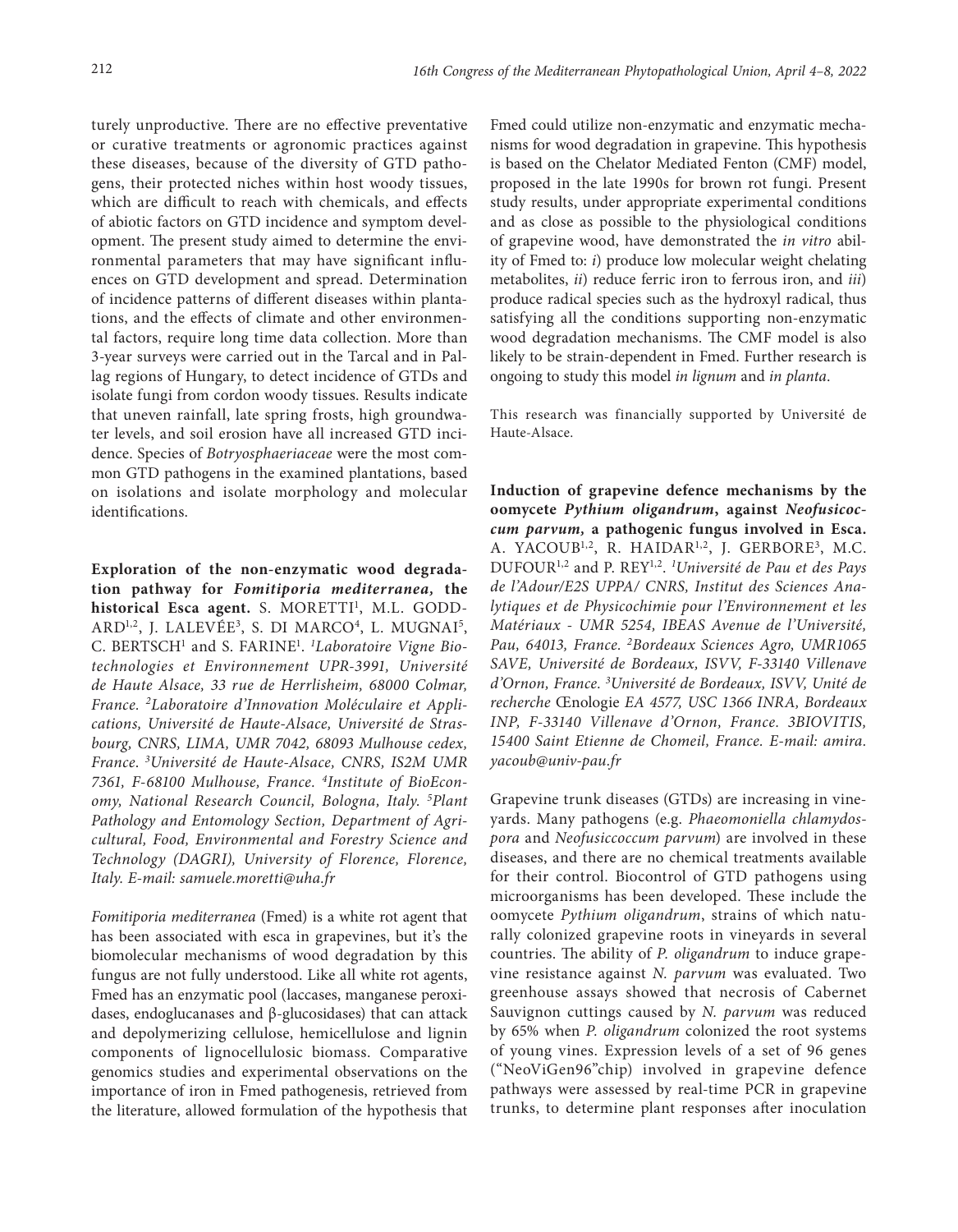by *P. oligandrum* and/or *N. parvum*, at three different sampling time points. This showed that sampling time affected gene expression for all the treatments. At each sampling time, specific host responses to the different treatments (control, *P. oligandrum*, *N. parvum*, *P. oligandrum* + *N. parvum*) were also differentiated. When *P. oligandrum* colonizes grapevine root systems, infection with this pathogen is associated with intense upregulation of PR protein and signalling pathway genes. A priming effect of the host defence system was induced in presence of *P. oligandrum*.

This research was supported by the Industrial Chair GTDfree, funded by ANR (French National Research Agency) and Jas Hennessy & Co.

**Structure analysis of the ribosomal intergenic spacer (IGS) region as a putative marker for** *Phaeoacremonium* **phylogeny.** M.L. RAIMONDO, F. LOPS and A. CARLUCCI. *Department of Agriculture, Food, Natural resources and Engineering (DAFNE), University of Foggia, Via Napoli 25, 71122 Foggia, Italy. E-mail: marialuisa. raimondo@unifg.it*

Most species of *Phaeoacremonium* are associated with wood diseases of various plants, including *Vitis vinifera*, *Olea europaea* and *Prunus* species. The increasing recognition of novel *Phaeoacremonium* species (to date 63), and their recent taxonomic reassignment through phylogeny based on the β-tubulin and actin genes, have highlighted the presence of paraphyly, intraspecific variation, and incongruence of some *Phaeoacremonium* species. The entire IGS region of a collection of 57 *Phaeoacremonium* strains was amplified, sequenced and subjected to phylogenetic analysis. A detailed analysis of the structure of IGS region was carried out for *Phaeoacremonium italicum* strains as a model, and compared with those of the closest related species, *P. alvesii* and *P. rubrigenum*. This showed five categories of repeat elements that were organized into distinct patterns. The comparison of the trees (IGS, and β- tubulin and actin) indicated that the intergenic spacer rDNA region distinguished intraspecific and interspecific variations. Preliminary studies of phylogenetic informativeness suggested that IGS could be a useful marker to resolve shallow divergence in *Phaeoacremonium* genus. Further molecular studies are required to determine if intergenic spacer sequences can improve precision in defining *Phaeoacremonium* phylogeny, and prevent misidentification and the introduction of vague species boundaries for the genus.

## **POSTER SESSIONS**

**Pathogenesis-related proteins of** *Arabidopsis thaliana* **in response to combination of abiotic (salinity) and biotic (fungus gnats and dodder) stresses.** L. ZAGORCHEV, D. TEOFANOVA, K. GEORGIEVA and A. ATANASOVA. *Department of Biochemistry, Faculty of Biology, Sofia University "St. Kliment Ohridski", 1164, 8 Dragan Tsankov blvd., Sofia, Bulgaria E-mail: [lzagorchev@biofac.uni-](mailto:lzagorchev@biofac.uni-) sofia.bg*

This study was assessed the response of *Arabidopsis thaliana* L. to a combination of abiotic and biotic stresses, including: 1) salinity; 2) fungus gnat (Sciaridae) herbivores; and 3) parasitic plants *– Cuscuta campestris* Yunck. (dodder), as well as the indirect effect on the dodder. The major pathogenesis-related protein classes chitinases and proteases were profiled under single, double or triple stresses in directly and indirectly affected host organs. Enzymes were studied by zymography analyses after separation on polyacrylamide gel electrophoreses, and data were analyzed by ANOVA and principal component analysis. All stress factors affected the number of isoforms and the relative activity of both enzyme groups, with the effect of fungus gnats being the most pronounced. The combination of stresses leads to mostly antagonistic effects in roots and cumulative effects in leaves. Salt stress caused similar effects to parasitism, a differential effect in comparison to herbivores, and did not interact with biotic stresses. Herbivores and parasitism affected the PR-proteins differentially, but interacted strongly. Salinity and herbivores, applied to the host plants, also affected the parasitic plants.

This research was financially supported by grant KP-06-N31/10 of the National Science Fund, Ministry of Education and Science, Bulgaria.

**Genome-wide characterization of WD40 protein family in** *Monilinia fructigena***.** A. ZAMBOUNIS and A. XANTHOPOULOU. *Institute of Plant Breeding and Genetic Resources, HAO 'Demeter', Thermi, Thessaloniki, 57001, Greece. E-mail: [antonios.zamb@gmail.com](mailto:antonios.zamb@gmail.com)*

The ascomycete *Monilinia fructigena* is among the most serious causal agents of brown rot in deciduous fruit trees. The pathogen genome is available, providing novel genomic resources for thorough characterization of particular gene families. WD40 proteins are scaffolding molecules in protein interactions, and although these proteins were extensively characterized in other organ-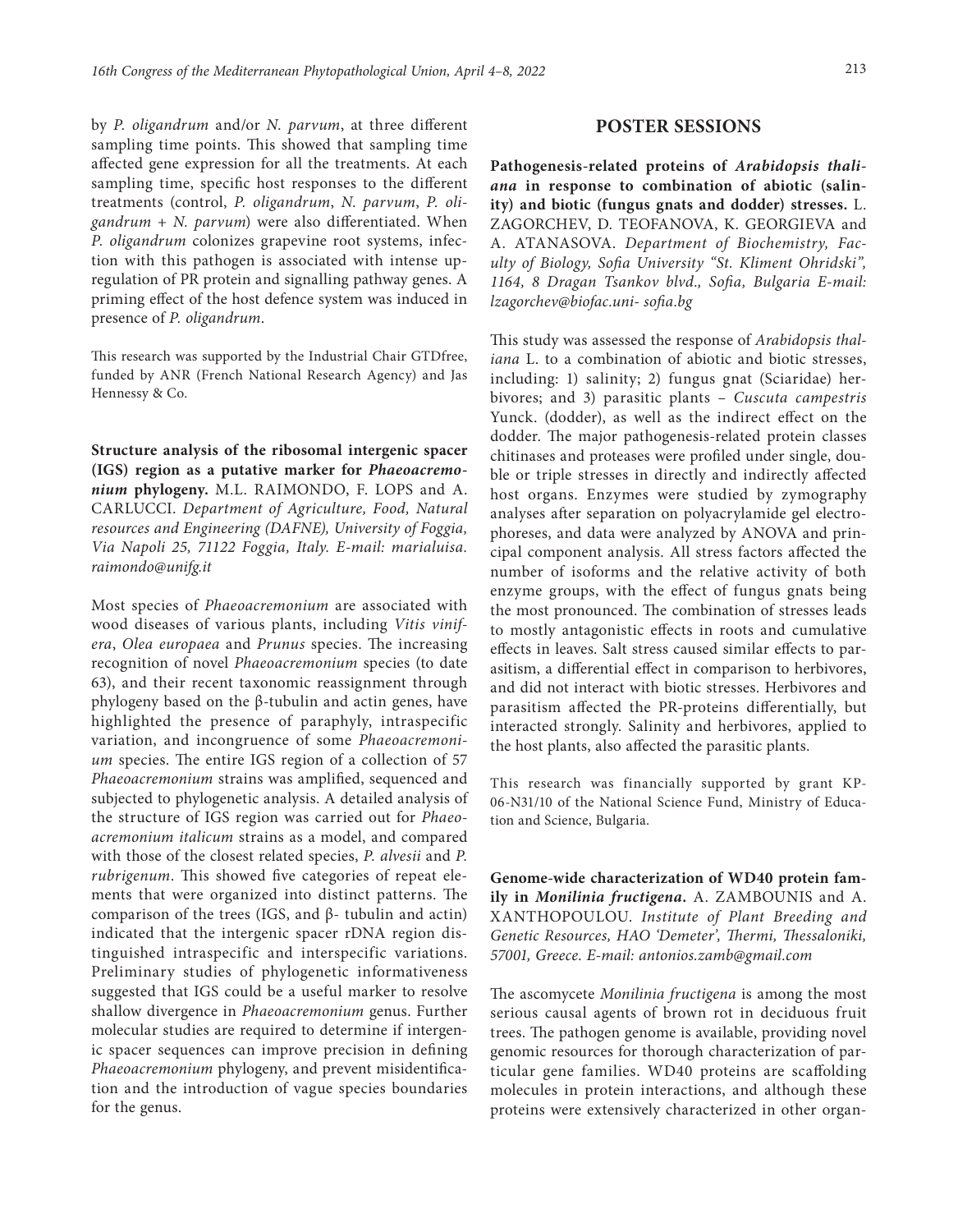isms, little is known in phytopathogenic fungi of their expansion and structural patterns, as well evolutionary selective pressures acting upon their WD40 repeats. Sixty-two WD40 proteins were identified in the *M. fructigena* genome (MfWD40s), and based on their phylogenetic classification and domain architectures they were categorized into five clusters and 17 classes, indicating their diverse expansion. Gene ontology analysis revealed that MfWD40s participate in protein binding and are involved in various biological processes. RNAseq data showed that the greatest number of MfWD40s genes had stage-specific expression profiles, with most being highly expressed during germination of conidia. The evolutionary signatures acting upon their WD40 repeats were accurately assessed. These results indicate existence of purifying selection acting across their phylogenies. However, a majority of amino acid residue sites were positively selected and were localized widely across the WD40 repeats, putatively affecting their ligand-binding specificities. These results will allow further deciphering of the diverse functions of the WD40 gene family in *M. fructigena*.

This research was supported by Hellenic Agricultural Organization HAO 'Demeter', Greece.

**RNA sequencing-based transcriptional profiling of kiwifruit during infection by** *Botrytis cinerea.* A. ZAMBOUNIS<sup>1</sup>, I. GANOPOULOS<sup>1</sup>, D. VALASIADIS<sup>2</sup>, L. KARAPETSI<sup>3</sup> and P. MADESIS<sup>3</sup>. *<sup>1</sup>Institute of Plant Breeding and Genetic Resources, HAO 'Demeter' Thermi, Thessaloniki, 57001, Greece. 2Laboratory of Pomology, Department of Agriculture, Aristotle University of Thessaloniki, 54124, Thessaloniki, Greece. 3 Institute of Applied Biosciences, CERTH, Thermi, Thessaloniki, 57001, Greece. E-mail: [antonios.zamb@gmail.com](mailto:antonios.zamb@gmail.com)*

*Botrytis cinerea* is a widespread plant pathogen, which causes gray mould, and infects many economically important hosts, including kiwifruit. To decipher the induced defence mechanisms upon infection in kiwifruit, an RNA sequencing (RNA-Seq) approach was used to explore the transcriptome of mature affected fruits at 12, 24, and 48 h after infection (HAI). Eighteen cDNA libraries were produced generating 978,286,445 base pair-end reads. A total of 2,795 differentially expressed genes (DEGs) were identified, with most being up-regulated at late stages across a broad and time-dependent transcriptional reprogramming during infection. Suppression of photosynthesis-related pathways was detected at 12 h HAI, whereas DEGs involved in specific cell

wall modification processes may have facilitated early pathogen colonization. A strong shift towards defence responses and an induced transcriptional reprogramming was triggered but not earlier than 24 HAI. The majority of DEGs were up-regulated mainly at 48 HAI, and were predominately involved in the induction of biosynthesis of secondary metabolites, pattern-triggered immunity and signalling transduction cascades, activation of pathogenesis-related proteins, membrane-localized receptor-like kinases, transcription factors, and various transporters. A subset of *B. cinerea* genes that are linked to pathogen growth or manipulation of particular plant defence responses were also induced. These data provide novel insights into kiwifruit-*B. cinerea* compatible interactions, providing new knowledge for efficient management of this pathogen.

**Infection and colonization of grapevine propagation material by pathogens associated with young grapevine decline in Greece.** C. TSOUKAS, A.K. TZIMA, A. TRIANTAFYLLOPOULOU and E.J. PAPLOMATAS. *Laboratory of Plant Pathology, Agricultural University of Athens, Iera Odos 75, Athens, Greece. E-mail: [epaplom@](mailto:epaplom@aua.gr) [aua.gr](mailto:epaplom@aua.gr)*

Colonization of grapevine propagation material by young grapevine decline-associated pathogens, was investigated in eighty canes sampled (in July 2018) from four different varieties of mature mother plants ("Ksinomavro", "Agiorgitiko", "Asirtiko", or "Roditis"). In December 2018, forty 4-month-old vines ("Soultanina") grafted on rooted rootstocks (R110 or 41B) were also collected. Nested PCR reactions based on amplifications of the ITS region and species-specific primers showed that grafted young vines were heavily infected by the young grapevine decline-associated pathogens. Fourteen (35%) of 40 grafted cuttings were infected by *Phaeomoniella chlamydospora* and 35 (88%) were infected by Black Foot disease- associated pathogens. Multiplex PCR assays revealed that the dominant species was *Dactylonectria macrodidyma*. In July, pathogens could not be detected by PCR at the bases of growing season canes used for grafting. For the colonization studies, a *P. chlamydospora* isolate was transformed with the green fluorescent protein gene (*gfp*) using *Agrobacterium tumefaciens*-mediated transformation. Twenty four 4-month-old grafted vines were inoculated with either with the GFP *P. chlamydospora* strain or the wild type, and then kept in a greenhouse for 3 months. Fluorescence microscopy showed that, at 3 months post inoculation, the pathogen had colonized the cells around the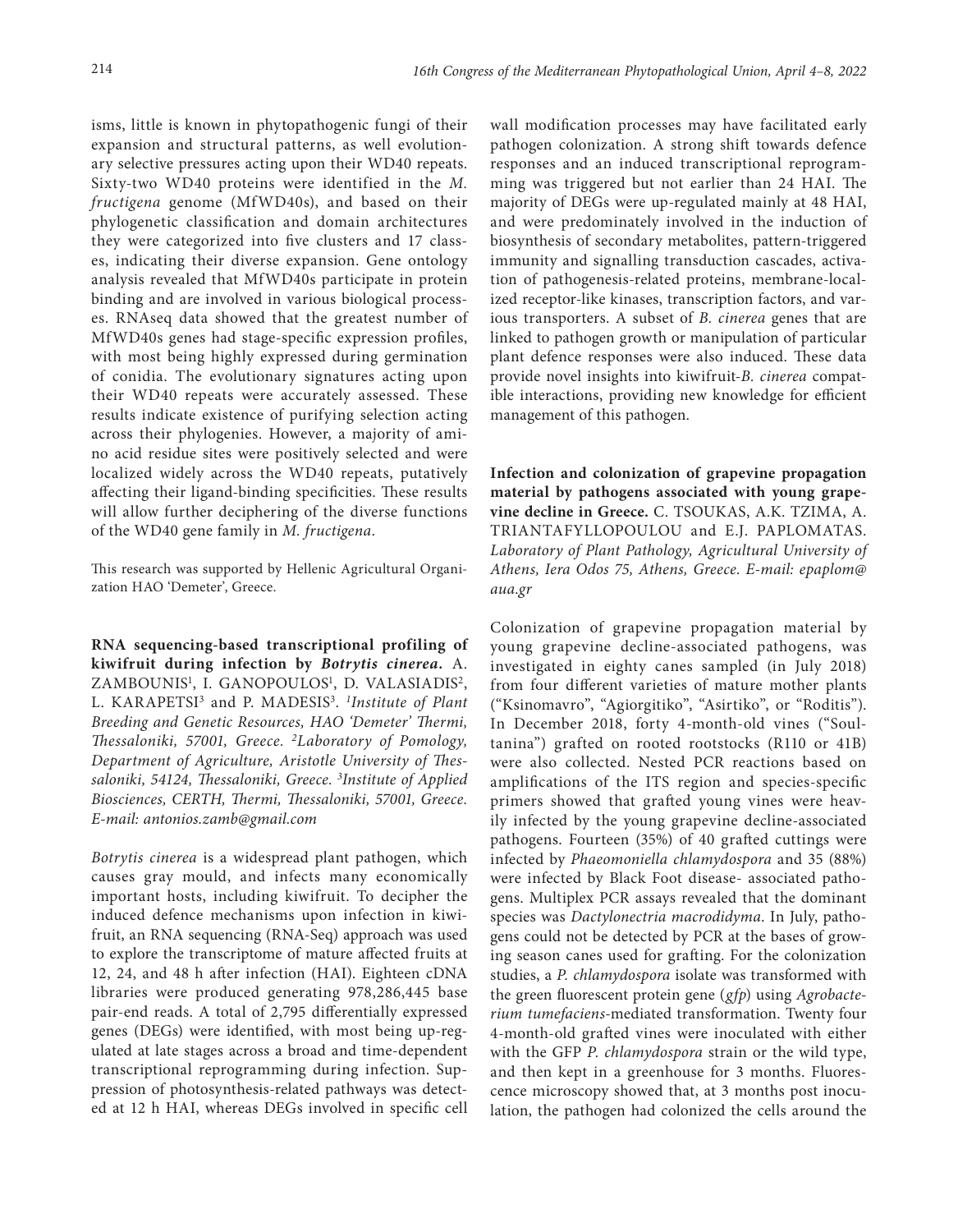xylem vessels, parenchyma cells and primary xylem, but had not advanced more than 2 cm above or below the inoculation points.

**Investigation of the disease-associated role, cellular localization and secretion of the thermo unstable translation elongation factor (Ef-tu) encoded by the vascular wilt fungus** *Verticillium dahliae*. G. PATSIS1 , A. TRIANTAFYLLOPOULOU<sup>1</sup>, D. GKIZI<sup>2</sup>, S. KANG<sup>3</sup>, A. TZIMA<sup>1</sup> and E. PAPLOMATAS<sup>1</sup>. *<sup>1</sup>Laboratory of Plant Pathology, Agricultural University of Athens, 75 Iera Odos, 11855 Athens, Greece. 2[Department of Food Sci](https://www.uniwa.gr/spoydes/scholes-kai-tmimata/ffs/fst/)[ence and Technology,](https://www.uniwa.gr/spoydes/scholes-kai-tmimata/ffs/fst/) University of West Attica, 28 Agioy Spiridonos, 12243 Aigaleo, Greece. 3 Department of Plant Pathology and Environmental Microbiology, [Pennsylva](https://scholar.google.com/citations?view_op=view_org&hl=en&org=380362116364043272)[nia State University](https://scholar.google.com/citations?view_op=view_org&hl=en&org=380362116364043272), University Park, PA 16802, United States. E-mail: [aliki@aua.gr](mailto:patsis.georgios@gmail.com)*

Besides its crucial role in protein synthesis, thermo unstable translation elongation factor (Ef-tu) plays other multiple other roles (moonlighting effect) in procaryotes and eucaryotes. The phytopathogenic bacterial Eftu triggers plant immune systems Pathogen-Associated-Molecular-Pattern (PAMP), recognized by the specific receptor EFR. Subcellular localization of the orthologous protein was investigated in *V. dahliae* (Vtu) to determine whether it is translocated to cell membranes or is extracellular to interact with host plants. The vtu gene was fused with the enhanced green fluorescent protein (*egfp*) gene under the control of a strong fungal promoter. This construct was used to transform *V. dahliae* race 1 strain 70V via *Agrobacterium tumefaciens*-mediated transformation. Localization of Vtu-Egfp was detected using confocal microscopy, which showed that the Vtu protein was localized in the host cytoplasm and vacuoles. Measurement of the vtu transcript level in various transformants with qPCR showed that integration of additional copies of the vtu gene in *V. dahliae* may have activated the RNA silencing mechanism in some transformants. Selected *V. dahliae* transformants expressing Vtu-Egfp will be tagged with a different fluorescent protein gene to investigate whether the Vtu-Egfp protein is secreted during host infection.

*Bactrocera oleae* **as a transmitting agent of olive drupes anthracnose caused by** *Colletotrichum acutat*um. P. ADAMI<sup>2</sup>, P. VELAETI<sup>1</sup>, C. TSOUKAS<sup>1</sup>, S. DER-VISOGLOU<sup>2</sup>, E.J. PAPLOMATAS<sup>1</sup> and D. PERDIKIS<sup>2</sup>. *1 Laboratory of Plant Pathology, Agricultural University of Athens, Iera Odos 75, Athens, Greece.* <sup>2</sup>*Laboratory of*  *Agricultural Zoology and Entomology, Agricultural University of Athens, Iera Odos 75, Athens, Greece. E-mail: [epaplom@aua.gr](mailto:epaplom@aua.gr)*

To investigate possible transmission of *Colletotrichum acutatum* by the olive fruit fly *Bactrocera oleae*, thus contributing to disease spread, pupae and healthy olive drupes were collected in October 2021 from olive orchards in Greece. The drupes were artificially inoculated by an aqueous suspension of  $10^6$  conidia mL<sup>-1</sup> of the pathogen, while control drupes were sprayed with  $ddH<sub>2</sub>O$ . Seven days later after incubation under appropriate conditions, the drupes were transferred for 2 d into separate entomological cages containing adult flies that had emerged from the collected pupae. All drupes were subsequently discarded and replaced by new sterilized drupes that remained for 2 days with the flies. Thereafter, molecular detection of *C. acutatum*, on flies and on drupes, was performed using Real-Time PCR assays based on TaqMan chemistry, with *C. acutatum*specific primers targeting the HIS-3 gene. Pathogen DNA was detected in all artificially inoculated drupes and in some of the flies. Fungus DNA could not be detected in negative control drupes, while pathogen DNA was detected in drupes that remained for 2 d with adult flies previously caged with artificially inoculated fruits. To investigate the possibility that fungal spores were carried passively by the flies, adult insects were superficially sterilized using either hexane or water. Besides detection in non-sterilized flies, DNA of the pathogen was also detected in surface sterilized flies. These results indicate that *B. oleae* could be a vector of *C. acutatum* anthracnose on olive drupes.

**Manipulation of ACC (1-aminocyclopropane-1-carboxylic acid) deaminase gene in** *Verticillium dahliae*  **revealed a binary role for ACC in regulating virulence and plant defence: two sides of the same coin.** M.-D. TSOLAKIDOU<sup>1</sup>, I.S. PANTELIDES<sup>1</sup>, A.K. TZIMA<sup>2</sup>, S. KANG<sup>3</sup>, E.J. PAPLOMATAS<sup>2</sup> and D. TSALTAS<sup>1</sup>. <sup>1</sup>Cyprus *University of Technology, Department of Agricultural Sciences, Biotechnology and Food Science, 3603 Limassol, Cyprus. 2Agricultural University of Athens, Laboratory of Plant Pathology, 75 Iera Odos, 11855, Athens, Greece. 3Department of Plant Pathology & Environmental Microbiology, The Pennsylvania State University, University Park, PA 16802, USA. E-mail: [maria.tsolakidou@cut.ac.cy](mailto:maria.tsolakidou@cut.ac.cy)*

Some microorganisms that promote plant growth can manipulate the level of ethylene in plants by decreasing ACC, an ethylene precursor, using ACC deaminase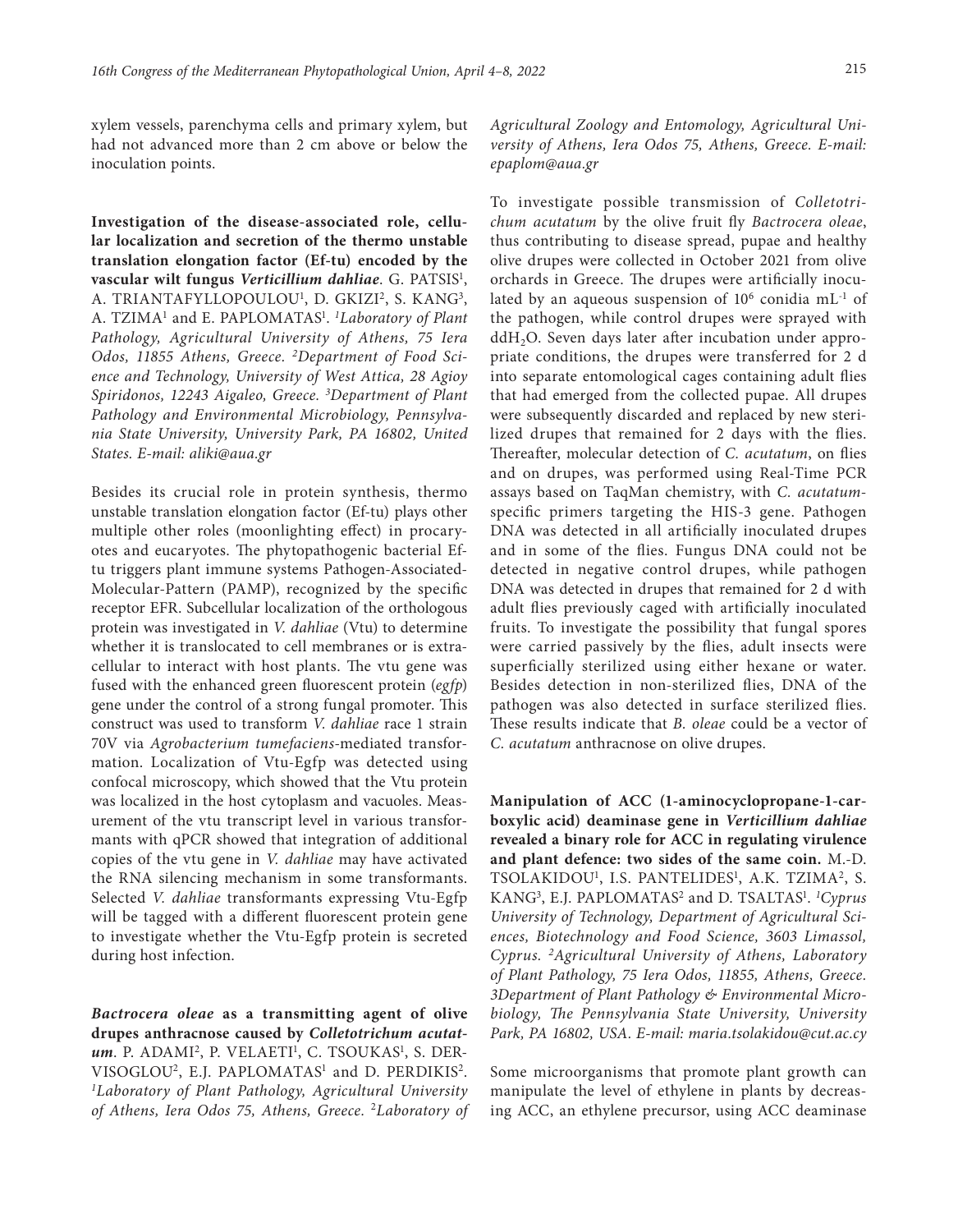(ACCd), Increasing host resistance to abiotic and biotic stresses. Despite the beneficial effect of ACCd-producing microorganisms, the role of ACCd in phytopathogens has been little studied. whether ACCd of the soil-borne pathogen *Verticillium dahliae* was involved in pathogenesis and ethylene production was investigated. Overexpression and deletion mutants of the *V. dahliae* gene (ACCd) encoding this enzyme produced more ethylene than the wild type strain, with deletion mutants producing more ethylene than overexpression strains at most time points of observation. However, overexpression of the ACCd gene increased virulence of the pathogen in tomato, while disruption of ACCd resulted in reduced disease severity. ACC holds a key position in many plant physiological processes, with its main role as direct precursor of ethylene. Recent studies have shown that ACC may act as a potential signalling molecule independent from ethylene. To investigate whether the pathogenicity phenotype observed was due to ACC regulation, roots of WT and Never Ripe (Nr) tomato plants and Col-0 and etr1-1 *Arabidopsis* plants were treated with ACC prior to *V. dahliae* inoculation. Plants pre-treated with ACC displayed less severe symptoms than untreated controls. ACC application to roots of Col-0 and etr1-1 plants *in vitro* triggered root hair formation and induced hormone-dependent defence responses. These results suggest a novel role of ACC as a regulator of plant defence and pathogen virulence.

This research was financially supported by funds from the State Scholarships Foundation of Greece and the Operational Program "Education and Lifelong Learning" of the European Social Fund (ESF) within the National Strategic Reference Framework (2007–2013) awarded to Maria-Dimitra Tsolakidou and Dr. Dimitris Tsaltas' Startup Fund from the Cyprus University of Technology.

**Phenotypic and molecular responses of potato genotypes to infection by pathotype 18(T1) of** *Synchytrium endobioticum* **(Schilb.) Perc.** T. MARGARITOPOU-LOU, I. THEOLOGIDIS, D. KIZIS, N. VAKIRLIS, C. KRITIKOS, D. TSIROGIANNIS and I. VLOUTO-GLOU. *Benaki Phytopathological Institute, Scientific Department of Phytopathology, Laboratory of Mycology, 8 St. Delta Street, 145 61 Kifissia, Attica, Greece. E-mail: [i.vloutoglou@bpi.gr](mailto:i.vloutoglou@bpi.gr)*

The obligate biotrophic pathogen *Synchytrium endobioticum* causes potato wart, and si an important quarantine pest of cultivated potato (*Solanum tuberosum*. As chemical control is not effective in eradicating the pathogen, strict phytosanitary measures combined with the use of

resistant potato varieties are the only successful strategies to prevent the disease from spreading. The pathogen can overcome host resistance by developing new pathotypes. More than 40 pathotypes have been reported, of which pathotypes  $2(G1)$ ,  $6(O1)$  and  $18(T1)$  are the most aggressive and widespread in Europe. Previous studies conducted under natural and controlled environment conditions have shown that only two of 50 tested European potato genotypes exhibited phenotypic resistance to pathotype 18(T1), which occurs in Greece. The potato varieties Kuba (resistant), Novano (tolerant) and Spunta (very susceptible) were selected to further study their molecular response to infection by pathotype 18(T1), using RNA-Seq transcriptomic analysis. Raw data genome-guided transcriptome assembly was carried out using STAR2.5.3.a and HTSeq. Differential Gene [removed]DGE) was used in R using DESeq2 1.32.0, followed by functional DEGs classifications using topGO in R and G-profiler. Many genes related to cell division, lipid catabolism, hormone transportation and peroxidase function were identified. GO-term analysis revealed enrichment regarding terms related to pathogen resistance, membrane bound organelle, cell cycle, defence response, structural molecule activity and response to external biotic stimulus, in intra- and inter-variety (infected or not) comparisons.

We acknowledge support of this work by the project "Upgrading the Plant Capital (PlantUp)" (MIS 5002803), which is implemented under the Action "Reinforcement of the Research and Innovation Infrastructure", funded by the Operational Program "Competitiveness, Entrepreneurship and Innovation" (NSRF 2014–2020) and co- financed by Greece and the European Union (European Regional Development Fund).

*BAM3* **plays a significant role in host resistance against**  *Fusarium oxysporum.* E.N. KALOGEROPOULOU1, K.A. ALIFERIS<sup>2</sup>, M.D. LYKOGIANNI<sup>1,2</sup>, S.E. TJAMOS<sup>3</sup>, I. VLOUTOGLOU1 and E.I. PAPLOMATAS3. *<sup>1</sup> Benaki Phytopathological Institute, Scientific Directorate of Phytopathology, Laboratory of Mycology, 8 St. Delta str., GR-145 61 Kifissia, Athens, Greece. 2Agricultural University of Athens, Laboratory of Pesticide Science, 75 Iera Odos,*  GR-118 55 Athens, Greece. <sup>3</sup>Agricultural University of Ath*ens, Laboratory of Plant Pathology, 75 Iera Odos, GR-118 55 Athens, Greece. E-mail: [e.kalogeropoulou@bpi.gr](mailto:e.kalogeropoulou@bpi.gr)*

Fusarium wilt, caused by phytopathogenic strains of the soil-borne *Fusa-rium oxysporum* (*Fo*) species complex, is responsible for serious yield losses in >120 economically important crops. Because of the soil-borne nature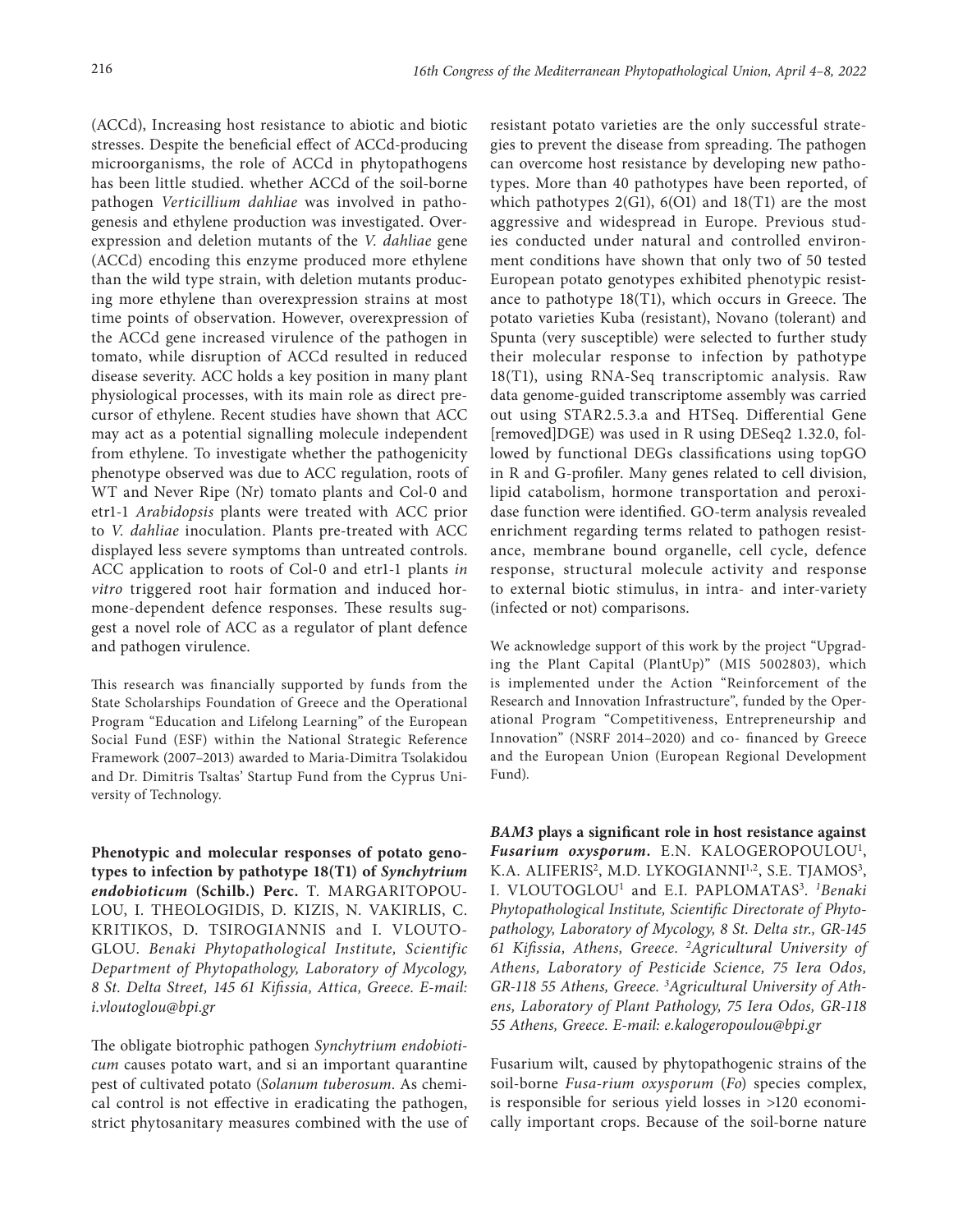and the wide host range of the pathogen, Fusarium wilt management is difficult. Breeding for resistance has shown positive results in reducing the pathogen spread and increasing crop yields. The role of β-amylase (*BAM*) genes in host resistance to the *F. oxysporum* complex was investigated *in planta* using *Arabidopsis thaliana* ecotype Columbia-0 (wild-type, wt) and its mutants *bam1*, *bam2*, *bam3* and *bam4*, and their combinations, inoculated with *F. oxysporum* f. sp*. raphani.* The pathogenicity tests showed that *bam3* plants were less susceptible to infection than the wt plants. Disease intensity and fungal biomass in the host vascular system, as quantified by qPCR, were lower in *bam3* mutants compared to the wt plants. Τranscriptomic and metabolomic analyses carried out using, respectively, DNA microarrays and gas chromatography-mass spectrometry (GC-MS), showed that the resistant phenotype of bam3 plants is associated with differential gene expression and differential production of metabolites related to the cell wall integrity, carbohydrate metabolism, amino acids, and plant hormones.

This research was financially supported by the Benaki Phytopathological Institute.

**Evaluation of foliar resistance of Greek wine grape varieties to downy mildew by phenotyping methods and comparative transcriptomic and proteomic analyses.** E.N. KALOGEROPOULOU1 , D. TSIROGIANNIS1 , G. TSIOLAS<sup>3</sup>, D. KIZIS<sup>1</sup>, E. BAIRA<sup>2</sup>, I. THEOLOGID-IS<sup>2</sup>, E. MARGARITIS<sup>1</sup>, C. KRITIKOS<sup>1</sup>, P. BATAKIS<sup>2</sup>, A. ARGIRIOU<sup>3</sup>, E. MARKELLOU<sup>2</sup> and I. VLOUTOGLOU<sup>1</sup>. *1 Benaki Phytopathological Institute, Scientific Directorate of Phytopathology, Laboratory of Mycology, 8 St. Delta Street, 145 61 Kifissia, Attica, Greece. 2Benaki Phytopathological Institute, Scientific Directorate of Pesticides' Control & Phytopharmacy, Laboratory of Toxicological Control of Pesticides, 7 Ekalis Street, 145 61 Kifissia, Attica, Greece. 3Centre for Research and Technology Hellas, Institute of Applied Biosciences, 6th km Charilaou-Thermi Road, P.O. Box 60361, Thessaloniki, Greece. E-mail: [i.vloutoglou@bpi.gr](mailto:i.vloutoglou@bpi.gr)[; e.markellou@bpi.gr;](mailto:e.markellou@bpi.gr) [d.kizis@bpi.gr](mailto:d.kizis@bpi.gr)*

The obligate biotrophic oomycete *Plasmopara viticola* (Berk & Curt.) Berl. & de Toni, the causal agent of grapevine downy mildew (DM), is a serious threat to viticulture. Sustainable and environmentally friendly DM management strategies rely mainly on host resistance. No information is available on the response of Greek winegrape varieties to *P. viticola* infections. The resistance level of 11 native wine grape varieties was assessed using leaf disc bioassays. The responses of the

grape varieties to DM was evaluated based on the host necrotic reactions and the intensity of pathogen sporulation during 15 d post-inoculation (dpi). The host varieties exhibited different responses to DM, while none were resistant. The least susceptible and the most severely affected varieties were selected for transcriptomic and proteomic analyses, to gain an insight into the molecular aspects of the host-pathogen interactions. Libraries prepared from total RNA and protein extracts from grapevine leaf disc samples (inoculated and non-inoculated) collected 5 dpi were analyzed, respectively, with the Illumina Nexteq500 and the Thermo Q-Exactive Orbitrap nanoHPLC-HRMS/MS platforms. Transcriptomic analysis was performed according to the "New Tuxedo" pipeline. Differential expression and functional classifications of the DEGs revealed genes involved in disease resistance, modulation of pathogen defence and leaf cell death, downy mildew-specific resistance, and plant hormone regulation. Proteomic analysis conducted using R programming revealed significant differences between the two varieties.

We acknowledge support of this work by the Project Flagship Initiative in the Field of Agri-Food "Graperoutes", funded by the General Secretariat for Research and Innovation (GSRI), Greece.

**Exploring the selective signatures upon LRR-containing genes towards their functional diversification…**  the cases of cherries and mulberries. A. ZAMBOUNIS<sup>1</sup>, I. GANOPOULOS<sup>1</sup>, A. TSAFTARIS<sup>2</sup> and P. MADESIS<sup>3</sup>. *1 Institute of Plant Breeding and Genetic Resources, HAO 'Demeter', Thermi, Thessaloniki, 57001, Greece. 2Perrotis College, American Farm School. Thessaloniki, 57001, Greece. 3 Institute of Applied Biosciences, CERTH, Thermi, Thessaloniki, 57001, Greece. E-mail: [antonios.zamb@](mailto:antonios.zamb@gmail.com) [gmail.com](mailto:antonios.zamb@gmail.com)*

Cherry (*Prunus avium*) and mulberry (*Morus notabilis*) crops are affected by several phytopathogenic fungi. Gene families that contain leucine-rich repeat (LRR) domains are key components of plant immune responses. The subfamily of LRR receptor-like serine threonine kinases plays a pivotal role in defence responses against phytopathogenic fungi. Resistance gene analogues (RGAs), which are closely related to the resistance (R) genes, are widely employed as functional molecular markers in breeding programmes towards host disease resistance against pathogens. The evolutionary profiles of these genes (173 RGAs of cherry and the 142 LRR receptor-like serine threonine kinases of mulberry) were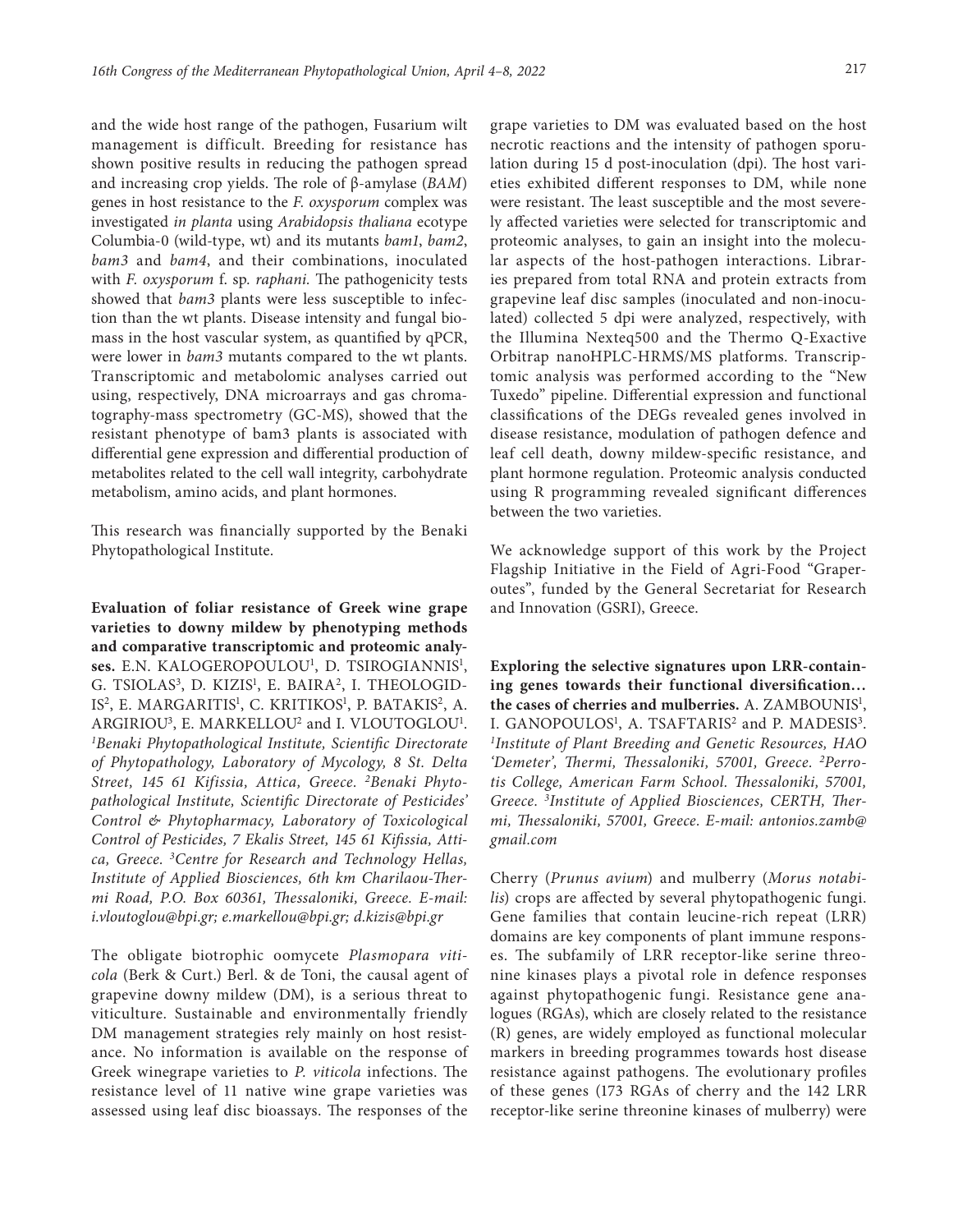assessed to determine if successive episodes of diversifying selection contributed to acquisition of novel pathogen recognition repertoires. These genes were subjected to strong positive selection, while the majority of the positively selected amino acid residues were localized widely across gene sequences. These residues could have originally conferred specificity to a hypothetical ligand which was repeatedly altered to provide novel binding functions. The clustered distribution of these genes could give high birth and death rates, with diversifying episodes acting on their functional domains, putatively affecting their ligand-binding specificities. These evolutionary insights indicate how these genes are evolving, making them the foremost surveillance mechanism for durable resistance against rapidly evolving pathogens.

This research was financially supported by the European Union (ESF) and the Hellenic Operational Program "Education and Lifelong Learning" of the National Strategic Reference Framework (NSRF).

**Genetic and structural diversity of disease resistance genes through whole genome re-sequencing of sweet**  cherry (Prunus avium L.) cultivars. A. ZAMBOUNIS<sup>1</sup>, I. GANOPOULOS<sup>1</sup>, A. TSAFTARIS<sup>2</sup>, P. MADESIS<sup>3</sup>, A. MOLASSIOTIS4 and A. XANTHOPOULOU1 . *1 Institute of Plant Breeding and Genetic Resources, HAO 'Demeter' Thermi, Thessaloniki, 57001, Greece. 2Perrotis College, American Farm School. Thessaloniki, 57001, Greece. 3 Institute of Applied Biosciences, CERTH, Thermi, Thessaloniki, 57001, Greece. 4Laboratory of Pomology, Department of Agriculture, Aristotle University of Thessaloniki, Thessaloniki 54124, Greece. E-mail: [antonios.zamb@gmail.com](mailto:antonios.zamb@gmail.com)*

Sweet cherry is affected by many pathogens that are major threats to fruit production. As climate change affects the susceptibility of sweet cherry cultivars to rapidly evolved and emergent pathogens, it is important to thoroughly investigate the repertoire of high impact structural variations in disease resistance genes among cultivars, to facilitate selection of superior host genotypes. Whole-genome resequencing (WGRS) of 21 sweet cherry cultivars, representing the majority of wild and cultivated Greek germplasm, was employed to characterize genetic and structural variation among 119 defencerelated genes (such as RPM1, RPP13, RGA2 homologues). A total of 2,468 structural variants were mapped on 107 disease resistance genes. The majority of the variants were heterozygous and were assigned as missense or synonymous variants. Forty-four NBS-LRR genes had single nucleotide polymorphism mutations in their coding sequences, with high impacts across the sweet cherry genotypes. These data of this genome-wide analysis provide promising resources for expanding knowledge of diversity and evolution of variations in disease resistance genes across in different sweet cherry cultivars. As well, screening and genetic analyses of these genes would facilitate identification of functional variations contributing to variations in host resistance. This approach would facilitate evaluation of natural resistance resources, towards increasing durable disease resistance against sweet cherry pathogens.

This research was financially supported by the Hellenic Foundation for Research and Innovation (HFRI) and the General Secretariat for Research and Technology (GSRT), under grant agreement No. 148.

**Transcriptome analysis and gene expression profile in response to drought stress in** *Citrus macrophylla*  stem tissues. M. SILVA<sup>1</sup>, P.I.S. PINTO<sup>1</sup>, A. DUARTE<sup>2</sup>, S. DANDLEN<sup>2</sup>, R. GUERRA<sup>3</sup>, D. POWER<sup>1</sup> and N.T. MARQUES3. *<sup>1</sup> Comparative Molecular and Integrative Biology, Centro de Ciências do Mar, Universidade do Algarve, Campus de Gambelas, 8005-139 Faro, Portugal. 2Mediterranean Institute for Agriculture, Environment and Development (MED), Faculdade de Ciências e Tecnologia, Universidade do Algarve, Campus de Gambelas, 8005-139 Faro, Portugal. 3Center for Electronics, Optoelectronics and Telecommunications (CEOT), Universidade do Algarve, Campus de Gambelas, 8005-139 Faro, Portugal. E-mail: [nmarques@ualg.pt.](mailto:nmarques@ualg.pt)*

Drought is a major abiotic stress with adverse effects on citrus. In grafted plants, drought tolerance is mainly determined by the rootstock. *Citrus macrophylla* Wester, a rootstock used in the Mediterranean region, is known to confer greater drought tolerance than other rootstocks. Transcriptional changes of *C. macrophylla* under water deficit was studied by Illumina RNA-seq technology, and responsive genes were identified. A total of 2745 differentially expressed transcripts (DETs, fold changes >2), were identified, of which 631 (23%) were up-regulated and 2114 (77%) were down-regulated. Gene ontology analysis identified "phenylpropanoid biosynthesis", "amino sugar and nucleotide sugar metabolism" and "photosynthesis" as greatly down-regulated in response to drought stress. Up-regulated processes were soluble carbohydrates and amino acids, which contribute to osmotic balance and protect against oxidative damage. Glycolysis and photorespiration were also strongly up-regulated in *C. macrophylla* as well as transcripts for low molecular weight proteins such as late embryogenesis abundant protein. Citrus plants face abiotic and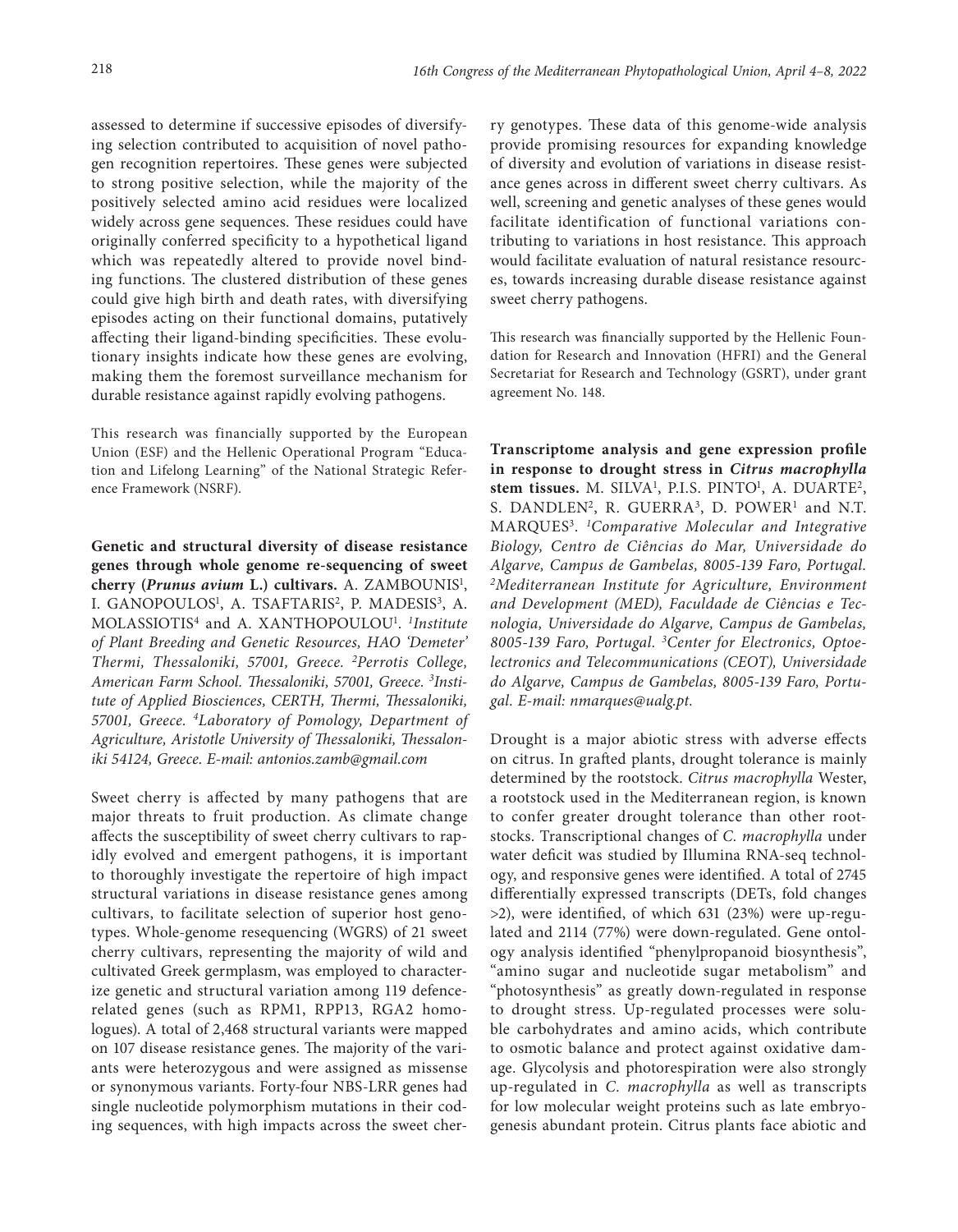biotic stresses. To assess the interplay of drought stress and Citrus tristeza virus (CTV) infection, twelve genes were profiled by quantitative PCR (qPCR) analysis, in control and CTV-infected *C. macrophylla* plants, with or without drought stress. The twelve analysed transcripts were correlated ( $r = 0.82$ ;  $P < 0.001$ ) with the RNA-Seq results, and gave insight into the response of *C. macrophylla* to drought and/or infection with CTV. Transcriptome results showed highly responsive genes to drought stress in stem tissues, indicating potential candidates for genetic selection of highly drought tolerant *C. macrophylla* plants.

This research was financially supported by a Project with refs. PTDC/BAA-AGR/30957/2017 (Fundação para a Ciência e a Tecnologia, FCT, Portugal) and ALG-01-0145-FED-ER-30957 [European Regional Development Fund (ERDF)] through Portugal 2020 – Programa Operacional Regional do Algarve (CRESC 2020). This study was partially funded by UIDB/00631/2020 CEOT.

**Efficiency of different proactive measures in the management of Verticillium wilt of potato in Lebanon.** F. BAROUDY<sup>1</sup>, L. SAADÉ<sup>2</sup>, Z. MAHFOUZ<sup>3</sup>, C. SAAB<sup>1</sup>, E. GERGES<sup>1</sup> and W. HABIB<sup>1,\*</sup>. *<sup>1</sup>Laboratory of Mycology*, *Department of Plant Protection, Lebanese Agricultural Research Institute, P.O. Box 90-1965, Fanar, Lebanon. 2 Faculty of Agricultural Engineering and Veterinary Medicine, Lebanese University, P.O. Box 55530, Dekwaneh, Lebanon. 3Faculty of Agricultural and Food Sciences, Holy Spirit University of Kaslik, P.O. Box 446, Jounieh, Lebanon. \*W. HABIB current affiliation: Centro di Ricerca, Sperimentazione e Formazione in Agricoltura – Basile Caramia (CRSFA), Via Cisternino 281, Locorotondo, 70010 Bari, Italy. E-mail: whabib@lari.gov.lb*

Verticillium wilt, caused by *Verticillium dahliae* Kleb., is an economically important disease producing severe losses in Lebanese potato crops. Management of the disease is difficult, and requires integration of several methods because the pathogen can survive in soil as microsclerotia for up to 15 years. Two field experiments were carried in artificially inoculated soil over 2 years, to evaluate effects of different control methods on wilt incidence and severity, soil inoculum density, tuber yields and plant height. In the first trial, the fumigant allyl-isothiocyanate reduced microsclerotium population by 41% and wilt incidence by 18%. Application of fungicides (azoxystrobin + mefenoxam) at planting reduced wilt incidence by 20%. In the second trial, inoculum population density was reduced (58%) by soil solarization and integration of solarization and incorporation of broccoli residues (57%). Soil solarization decreased disease severity by 25%, and integration of fresh broccoli residues and soil solarization reduced disease incidence by 23%. Although incorporation of fresh broccoli residues before sowing did not significantly affect the disease parameters in both trials, this promoted average total tuber yield by 15.1 t ha<sup>-1</sup> compared to 7.9 t ha<sup>-1</sup> in the untreated controls. The results from both experiments indicate that integration of control methods, particularly soil solarization and incorporation of fresh broccoli residues are promising for management of Verticillium wilt of potato in Lebanon.

**Endophytic bacteria as potential biocontrol agents against** *Phaeomoniella chlamydospora***, the dominant causal agent of Petri disease in grapevines.** C. TSOUK-AS, A.K. TZIMA and E.J. PAPLOMATAS. *Department of Crop Science, Laboratory of Plant Pathology, Agricultural University of Athens, Greece. E-mail: [epaplom@aua.gr](mailto:epaplom@aua.gr)*

Petri disease is most destructive disease of grapevines, and its occurrence in grapevine nurseries is widely reported. Due to the lack of agrochemicals to control the disease, utilization of effective biological control agents (BCAs) becomes important. The grapevine root bacteriome was assessed for biocontrol potential against the fungal pathogen *Phaeomoniella chlamydospora*, to further develop microbial communities capable of suppressing the disease. Bacteria were isolated from roots derived from vines of different ages (5 to >50 years) with no symptoms of trunk diseases. ITwenty-three bacterial isolates were selected, based on colony morphology. The antagonistic abilities of the strains was assessed in *in vitro* experiments, using a modified dual culture technique. Inhibition was estimated as proportion (%) of mycelial growth compared with experimental controls. Four isolates significantly inhibited growth of *P. chlamydospora*, compared to the rest of the isolates. Sequencing of the 16S rRNA region showed that one strain was *Bacillus halotolerans* while the other three were *Bacillus sp*. To develop efficient microbial communities, interaction assays between the most effective bacterial strains based on antagonism is underway. These preliminary results have shown that, the endophytic microbiome has the potential to be utilized in control of grapevine trunk disease.

This research has been financially supported by the General Secretariat for Research and Technology – Greece. RESEARCH-CREATE-INNOVATE national call: "IMPRO-VITO".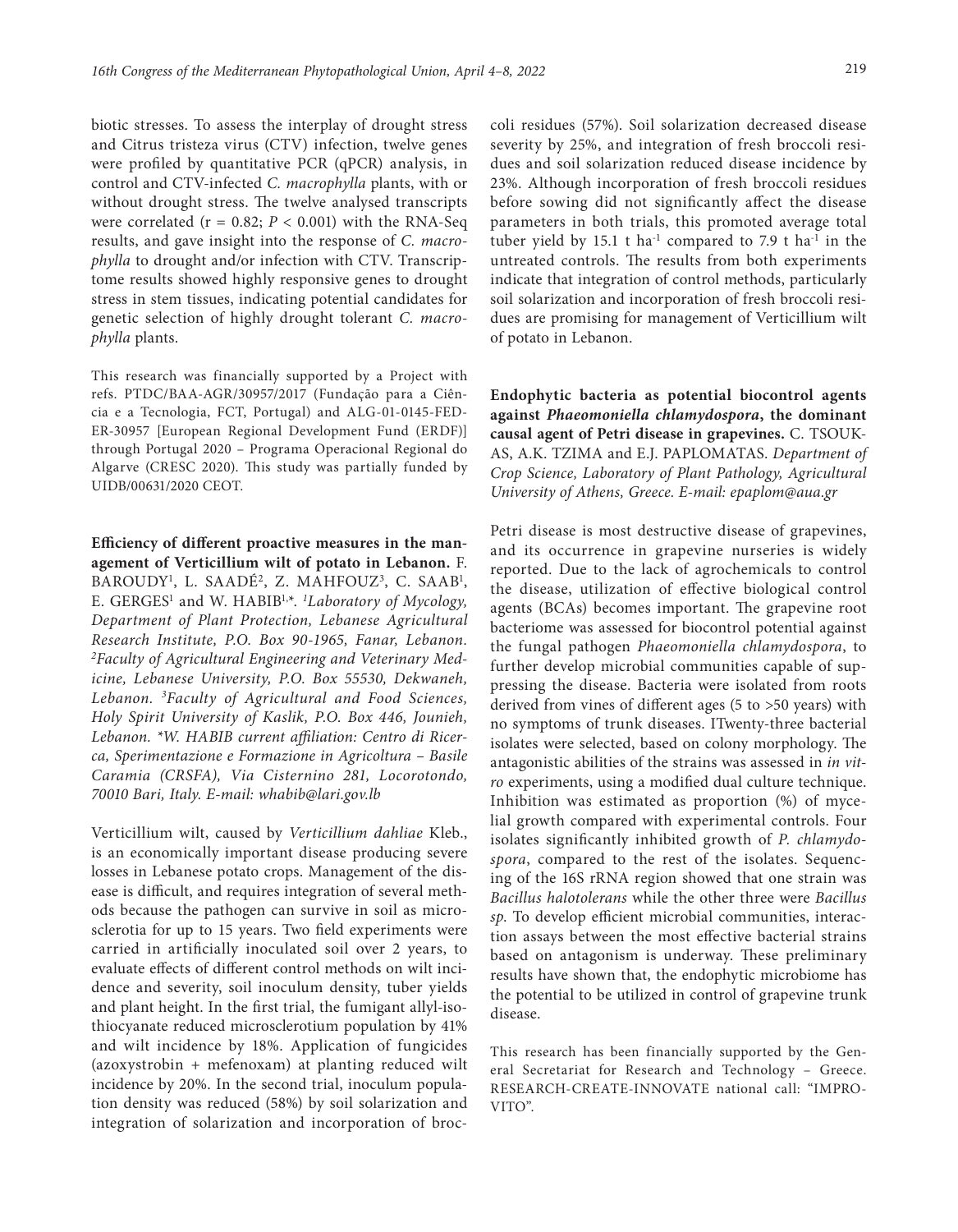**Monitoring of Copper persistence on Plants by Active Thermography.** M. RIPPA<sup>1</sup>, V. BATTAGLIA<sup>2</sup>, M. CER-MOLA2, P. MORMILE1 and E. LAHOZ2. *<sup>1</sup> Institute of Applied Sciences and Intelligent Systems "E. Caianiello" of CNR, 80072 Pozzuoli (Na), Italy. 2Research center for Cereal and Industrial Crops - Council for Agricultural Research and Economics (CREA-CI) Via Torino 3, 81100 Caserta (CE). E- mail: [valerio.battaglia@crea.gov.it](mailto:valerio.battaglia@crea.gov.it)*

Optimization of agricultural practices is important. Copper (Cu) has been used as a fungicide in agriculture for more than a century, playing a key role in integrated disease management. Because of Cu accumulation in soil, use needs to be monitored and controlled, using modern technologies to minimize Cu use. We propose a novel approach based on the Active Thermography (AT) to monitor the persistence of Cu on leaf surfaces, and the use of a new polysaccharide-based adjuvant to prolong the persistence of Cu fungicides. Thermal responses were monitored after different treatments of grapevine and tobacco plants over a 3-week period. Spatial maps of leaf thermal recovery times were calculated and compared. These assessments showed that the adjuvant prolonged persistence of the fungicide on the leaves. The measurements were used to estimate the amount of the Cu on the leaves. Maximum difference in the amount of Cu between the plants treated with Cu alone or with  $Cu +$  adjuvant (after 2 weeks) was approx. 29% for grapevine and 32% for tobacco. These results demonstrate that an approach based on AT can effectively evaluate in real-time the presence of Cu on treated plants, allowing optimization of use of these fungicides in the agricultural practice.

This research was financially supported by the DI.BIO Project "Riduzione di input di ordine extra-aziendale per la DIfesa delle coltivazioni BIOlogiche"- WP 5 "Strategie alternative all'uso del Rame in viticoltura in funzione dei cambiamenti climatici" – CUPROSUP funded by the Ministry of Policies Agricultural, Food and Forestry (Mipaaf) of Italy.

**Fungicide resistance of** *Botrytis fabae* **population isolated from faba bean in Morocco.** S. AOUZAL1**,**2, S. TOFFOLATTI<sup>3</sup>, H. ERRATI<sup>1,2</sup>, R. MENTAG<sup>4</sup>, H. HOU-MAIRI2 and S. KRIMI BENCHEQROUN1 . *1National Institute of Agricultural Research, (INRA, CRRA- Settat), P.O. Box 589, Settat, Morocco. 2 University of Hassan 1st, Faculty of Science and Technology, P.O. Box 577, Settat, Morocco. 3 Department of Agricultural and Environmental Sciences, Milan, Italy. 4Biotechnology Research Unit, National Institute of Agricultural Research, (INRA, CRRA-Rabat), Morocco. E-mail: [sanae.](mailto:sanae.krimibencheqroun@inra.ma) [krimibencheqroun@inra.ma](mailto:sanae.krimibencheqroun@inra.ma)*

Chocolate spot, caused by *Botrytis spp*., is one of the most economically important diseases of faba bean. Management of this disease in Morocco largely depends on chemical treatments using several classes of fungicides, especially with pathogen site-specific fungicides. *Botrytis spp*. have high risks for the development of resistance to fungicides. Sensitivity was assessed of *Botrytis fabae* populations to fludioxonil, fenhexamid and boscalid, which are currently used for disease control in Morocco. Thirty-one isolates of *B. fabae* were collected from seven bioclimatic regions, where faba bean production is important. The sensitivity of the isolates to fludioxonil, fenhexamid and boscalid was evaluated with an automated quantitative test, using 96-well microtitre plates. Growth inhibition percentage (GIP) of pathogen was determined, using absorbance data (at 492 mm) after 72h of incubation, to determine sensitive isolates to each fungicide. The results showed that isolates with resistance to fludioxonil and boscalid were widespread. Seven resistant profiles were determined in the population (FluRFenRBosR, FluSFenSBosS, FluRFenRBosS, FluRFenSBosR, FluRFenSBosS, FluSFenSBosR and FluS-FenRBosR). Among these, FluRFenRBosR was widely distributed and present in 58% of the isolates, in almost all of the assessed locations. The prevalence of resistant profiles found in this study will be useful in designing appropriate management of chocolate spot of faba bean in Morocco.

**Ιntegrated management of** *Aspergillus carbonarius*  **and ochratoxins in vineyards in Greece.** M.K. ILI-ADI, C.S. LAGOGIANNI, M.D. KAMINIARIS, E-F.N. VARVOUNI, M.N. VARVERI, E.G. POULAKI, C.K. KAVROUMATZI, A.X. VARYMPOPI, E.I. MARGA-RITIS, N.S. MASTRODIMOS, K.E. POLITIS and D.I. TSITSIGIANNIS. *Department of Crop Science, Laboratory of Plant Pathology, Agricultural University of Athens, Athens, Greece*. *E-mail: [dimtsi@aua.gr](mailto:dimtsi@aua.gr)*

*Aspergillus* spp. can cause severe pre- and post-harvest berry rots in grapevines, including sour rot of grapes. *Aspergillus carbonarius* is responsible for ochratoxin A production, a carcinogenic mycotoxin which affects humans and animals. Control of *Aspergillus* spp. is difficult, as application of many fungicides, including systemic compounds, is required in vineyards. The increasing use of pesticides in grapevine cultivation during the last decade, combined with low maximum residue levels, requires development of sustainable methods to control sour rots and ochratoxin A contamination in vineyards. This study aimed to develop an integrated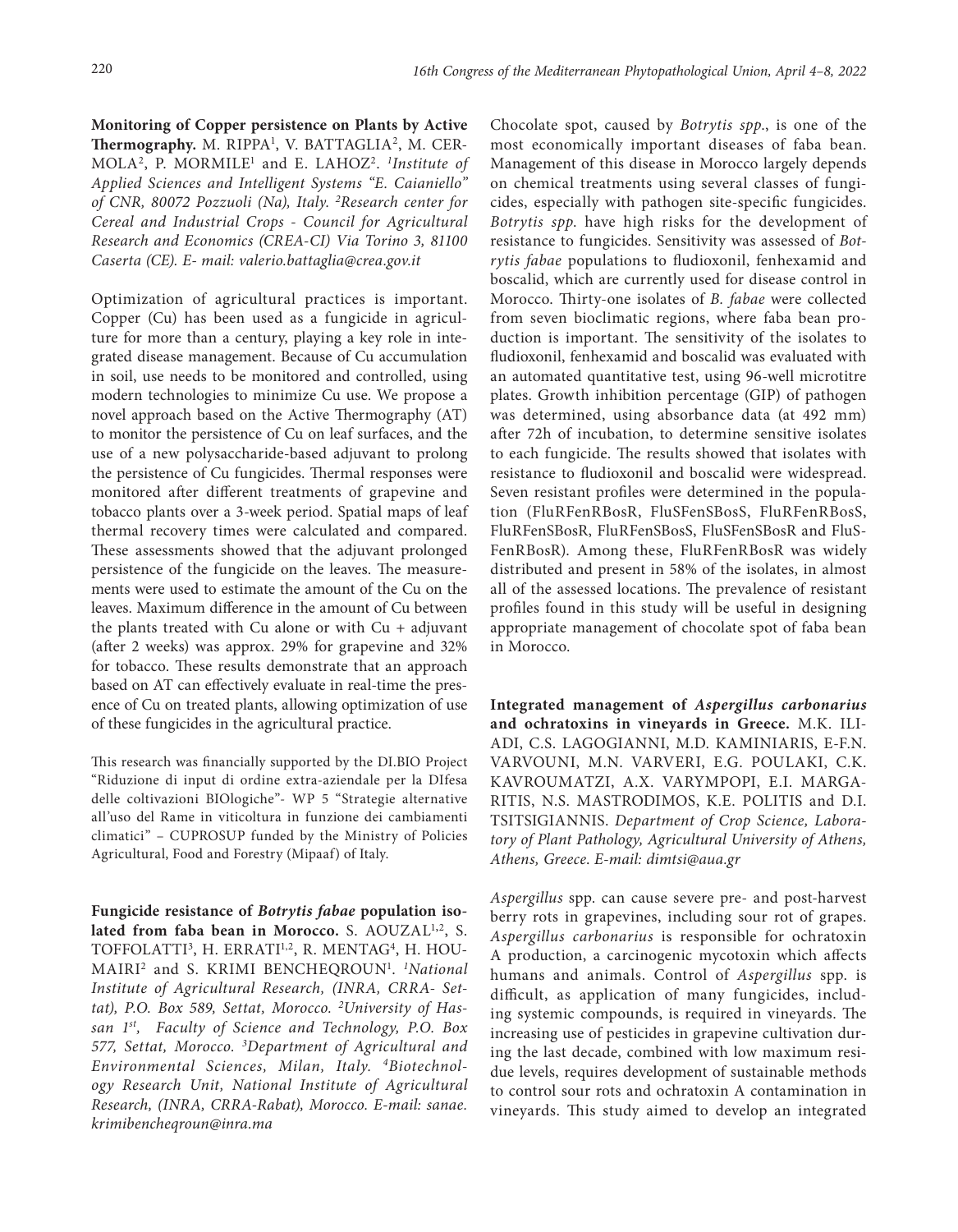Aspergillus sour rot and ochratoxin A production. Biological and chemical plant protection products were evaluated for control of sour rot and OTA production. These were: 1) Grape yeasts (isolated from Greek vineyards) from the collection of the Laboratory of Plant Pathology of Agricultural University of Athens, 2) Botector®, 3) Trianum®, 4) Tusal®, 5) Serenade Max®, 6) Vacciplant®, 7) EM-Effective Microorganisms®, 8) Remedier®, 9) Mevalone®, 10) Switch®, 11) Quadris®, 12) Geoxe®, 13) Chorus®, 14) Cantus®, and 15) Scala®. Experiments were carried out in commercial vineyards for four years (2016–2019) on the two Greek grapevine varieties Malagousia and Savvatiano. A successful integrated ochratoxin management system combining biological and synthetic fungicides was developed.

Mrs M. Iliadi was supported by the Scholarship Program of the Alexander S. Onassis Public Benefit Foundation. This project has received funding from the European Union's Horizon 2020 Research and Innovation Program under grant agreement No 778219. Further information: https:/[/www.ochravine.eu/](http://www.ochravine.eu/)

**IKOPROTECTA - Agricultural composted products as**  plant protection and growth regulators. M. VARVERI<sup>1</sup>, A. BAKOS<sup>1</sup>, P. GIANNIOTIS<sup>2</sup> and D.I. TSITSIGIAN-NIS1 . *1 Department of Crop Science, Laboratory of Plant Pathology, Agricultural University of Athens***,** *Greece*. *2 IKORGANIC, Greece. E-MAIL: [dimtsi@aua.gr](mailto:dimtsi@aua.gr)*

Composts are natural products known for beneficial properties in plant nutrition by enriching soil with organic matter and nutrients. Composts contain high microbe populations, that are mainly non-pathogenic, and studies have highlighted their capacity to suppress or control plant diseases. This study assessed the biopotential of two composted products, (IKORGANIC), using disease assessments in greenhouse and *in vitro* experiments. The bacterial/fungal strains that were isolated from the composted products were evaluated for their ability to inhibit growth of phytopathogenic fungi and bacteria, including *Verticillium dahliae*, *Colletotrichum acutatum* and *Pseudomonas syringae* pv. *tomato*. The *in vitro* antagonistic activity of the isolates was investigated using a dual culture technique. Subsequently, the plant growth promotion and disease severity reduction efficiency of the composted products against the three pathogens was evaluated in a greenhouse on tomato plants, and in planta on olive fruits, according to the host of each pathogen. Results of the *in vitro* experiments and the comparative study of the two composted products for ability to control foliar and soil-borne plant diseases was presented.

This research has been financed by the General Secretariat for Research and Technology - Greece. RESEARCH–CREATE-INNOVATE national call: "IKOPROTECTA".

**Investigation of DMI-fungicide sensitivity and resistance in grape powdery mildew (***Erysiphe necator***)**  populations in Hungary. Z. SPITZMÜLLER<sup>1</sup>, X. KARÁCSONY-PÁLFI<sup>1</sup>, A. PINTYE<sup>2</sup>, O., MOLNÁR<sup>2</sup>, M. Z. NÉMETH<sup>2</sup>, Á.N. HORVÁTH<sup>2</sup>, L. KISS<sup>2,3</sup>, G.M. KOVÁCS2,4 and K.Z. VÁCZY1 . *1 Eszterházy Károly Catholic University, Food and Wine Research Institute, Leányka str. 6., Eger H3300, Hungary. 2Centre for Agricultural Research, Plant Protection Institute, P.O. Box 102, Budapest H-1525, Hungary. 3Centre for Crop Health, University of Southern Queensland, Toowoomba, QLD 4350, Australia. 4Eötvös Loránd University, Institute of Biology, Department of Plant Anatomy, Pázmány Péter sétány 1/C. 1117 Budapest, Hungary. E-mail: [spitzmuller.zsolt@](mailto:spitzmuller.zsolt@uni-eszterhazy.hu) [uni-eszterhazy.hu](mailto:spitzmuller.zsolt@uni-eszterhazy.hu)*

Powdery mildew caused by *Erysiphe necator* is a widespread disease of grapevine (*Vitis vinifera* L.). Continuous and intensive use of sterol demethylation inhibitor (DMI) fungicides has resulted in gradual development of insensitivity to these fungicides by alterations in several genes. Occurrence of resistant *E. necator* populations is generally low, and pathogens with reduced sensitivity to one DMI compound be sensitive to other DMIs. This study aimed to detect single nucleotide polymorphisms (SNPs) in genes causing DMIs resistance, and to determine fungicide sensitivity of Hungarian populations of *E. necator*. A commonly used method was adapted to determine sensitivity to propiconazole, tebuconazole, myclobutanil or penconazole of *E. necator* conidia collected from the vineyard of Eszterházy Károly Catholic University. . The fungicides were tested at different concentrations as triplicates. The ratios of the germinating and non-germinating conidia and their germtube lengths were determined. Reduced sensitivity was detected to propiconazole, tebuconazole and myclobutanil, but not to penconazole. With gene sequence analysis, conserved nucleotide variation was detected in the coding region of 14 alfa-demethylase (CYP51), the target of the commonly used DMI fungicides. SNP in CYP51 causing tyrosine to phenylalanine substitution at amino acid position 136 (Y136F) of the protein is associated with DMI resistance in *E. necator*. Further studies will test fungicides with other mechanism of action.

This work was founded by the Széchenyi 2020 program, the European Regional Development Fund and the Hungarian Government (GINOP-2.3.2-15-2016-00061).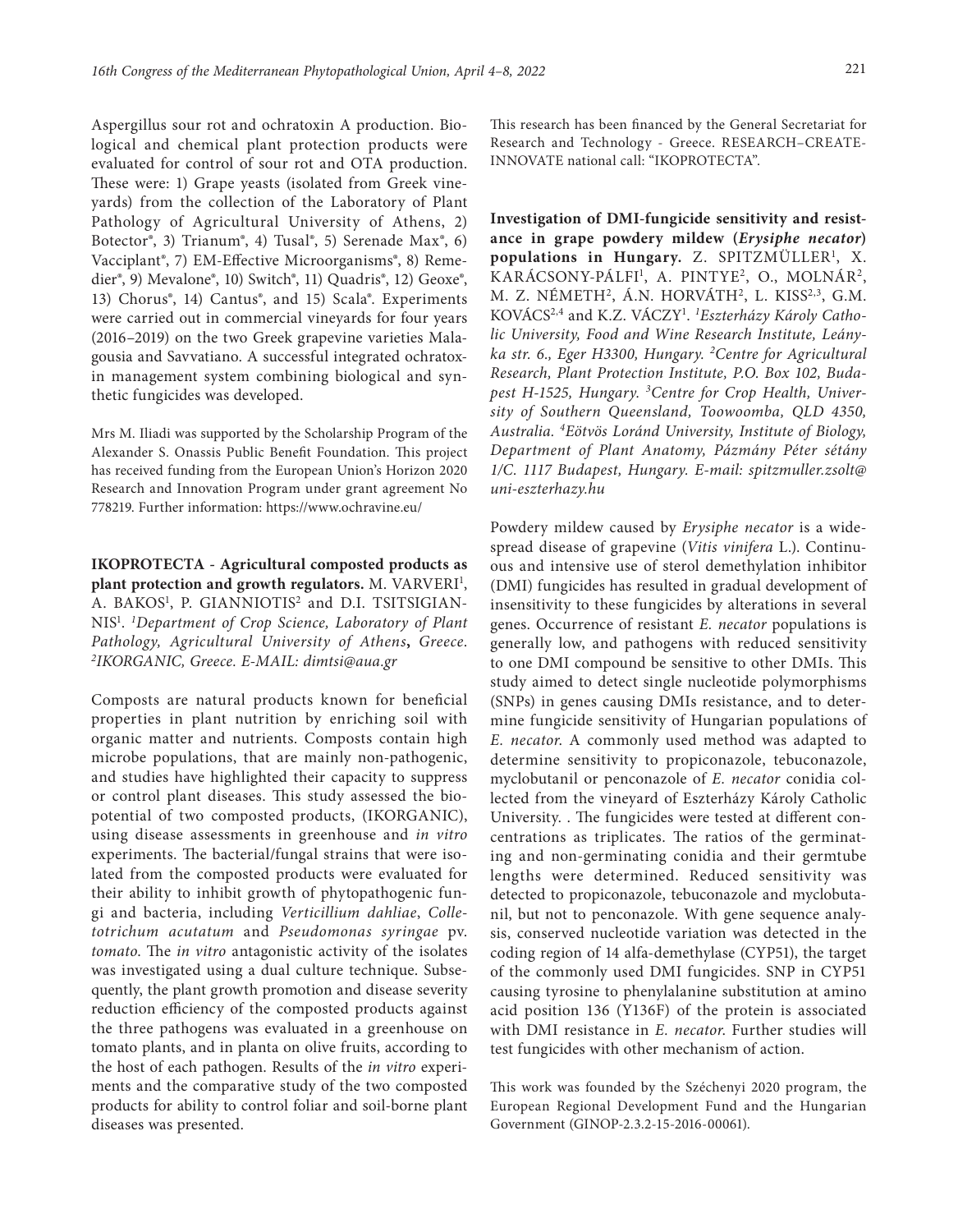**Markers of resistance to succinate dehydrogenase inhibitor fungicides in** *E. necator* **populations in**  Hungary. D. SERESS<sup>1</sup>, F. MATOLCSI<sup>1,2</sup>, O. MOLNÁR<sup>1</sup>, A. PINTYE<sup>1</sup>, A.N. HORVÁTH<sup>1</sup>, G.M. KOVÁCS<sup>1,2</sup> and M.Z. NÉMETH1 . *1 Plant Protection Institute, Centre for Agricultural Research, ELKH, Herman Ottó út 15, 1022 Budapest, Hungary. 2Department of Plant Anatomy, Institute of Biology, Eötvös Loránd University, Pázmány Péter sétány 1/C, 1117 Budapest, Hungary. E-mail: [seress.](mailto:seress.diana@atk.hu) [diana@atk.hu](mailto:seress.diana@atk.hu) (presenter), [nemeth.mark@atk.hu](mailto:nemeth.mark@atk.hu) (corresponding author)*

Succinate dehydrogenase inhibitor fungicides (SDHIs) are widely used to control grapevine powdery mildew, caused by *Erysiphe necator*. Resistance to SDHIs was observed in *E. necator*, and is often caused by mutations in the genes encoding subunits of the succinate dehydrogenase enzyme (*sdhB*, *sdhC*, *sdhD*). To effectively manage downy mildew, knowledge of fungicide resistance is crucial. This study assessed whether markers of SDHI resistance were present in *E. necator* populations in Hungary. Powdery mildew infected grapevine leaves were collected from two Hungarian wine regions (Eger and Szekszárd) in 2018 and 2019. DNA was extracted from field samples, and from newly established *in vitro E. necator* isolates, and the sdhB and sdhC genes were amplified and sequenced. The presence of two mutations indicating resistance to SDHIs was confirmed. An A-G nucleotide change (A794G) was identified at position 794 of the coding region of the sdhB gene, which results in an amino acid substitution in the protein (H242R). This mutation is the marker of resistance to boscalid, a commonly used SDHI. A G-A nucleotide change (G724A) was also identified in nucleotide position 724 of the coding region of the sdhC gene, resulting in an amino acid substitution (G169D). This mutation has not been reported previously from Hungary. This mutation leads to reduced efficacy of several different SDHIs (e.g., boscalid, fluopyram, fluxapyroxad). The monitoring of fungicide resistance is fundamental for the successful management of grapevine powdery mildew, and for long-term maintenance of SDHI effectiveness.

This work was supported by the János Bolyai Research Scholarship of the Hungarian Academy of Sciences, and by the Széchenyi 2020 Programme, the European Regional Development Fund and the Hungarian Government (GINOP-2.3.2- 15-2016-00061) and partly by the ELTE Thematic Excellence Program 2020 (TKP2020-IKA-05) of the National Research, Development and Innovation Office.

**Expression of** *Tomato spotted wilt virus* **genes in antisense orientation affects virus progression in** *Nicotiana benthamiana.* V. PIRES1,§, S.A. DANDLEN2.§, G. NOLASCO<sup>2</sup>, M.R. FÉLIX<sup>3</sup>, P. MATERATSKI<sup>4</sup>, C. VAR-ANDA4 and N. MARQUES1 . *1 CEOT Centro de Eletrónica, Optoeletrónica e Telecomunicações, Universidade do Algarve, Campus de Gambelas, 8005-139 Faro. 2MED Instituto Mediterrâneo para a Agricultura, Ambiente e Desenvolvimento, Universidade do Algarve, Campus de Gambelas, 8005-139 Faro, Portugal. 3 MED-Instituto Mediterrâneo para a Agricultura, Ambiente e Desenvolvimento & Departamento de Fitotecnia, Escola de Ciências e Tecnologia, Universidade de Évora, Pólo da Mitra, Ap. 94, 7006-554 Évora, Portugal. 4MED - Instituto Mediterrâneo para a Agricultura, Ambiente e Desenvolvimento, Instituto de Investigação e Formação Avançada, Universidade de Évora, Pólo da Mitra, Ap. 94, 7006-554 Évora, Portugal. E-MAIL: [nmarques@ualg.pt.](mailto:nmarques@ualg.pt) § Both authors contributed equally to this work*

Tomato spotted wilt virus (TSWV) (Tospoviridae) infects a wide range of hosts. The TSWV genome has three linear negative-sense or ambisense RNA segments. Segment S RNA encodes the silencing suppressor NSs, and the nucleocapsid protein N. Segment mRNA encodes the cell-to-cell movement protein NSm and two glycoproteins (Gn and Gc). Antisense transcripts of the N, NSs and M viral genes were expressed in leaves of *Nicotiana benthamiana* infected with TSWV to assay for their ability to silence virus progression. Constructs in the binary vector pK7WG2 were transiently co-expressed with p7WG2-GFP in *N. benthamiana* leaves through agroinfiltration, followed by inoculation with TSWV after 48h. Inoculated leaves were harvested 5 d after agroinfiltration for RNA extraction. Antisense transcripts of partial sequences of the three genes were also expressed throughout the host tissues, using the Tobacco rattle virus viral vector (pTRV). New leaves were harvested 10 d after agroinfiltration of the pTRV viral vector. TSWV detection and absolute quantification was carried out using a TaqMan real-time RT-PCR assay. Leaves inoculated only with TSWV and new leaves showed had low virus titre, indicating host resistance to TSWV infection. In both assays, antiviral M mRNA transcripts limited TSWV genomic RNA accumulation and propagation compared to antiviral transcripts of N or NSs genes. These results indicate that the M gene transcripts in the antisense orientation is a suitable target for limiting virus progression in *N. benthamiana* plants.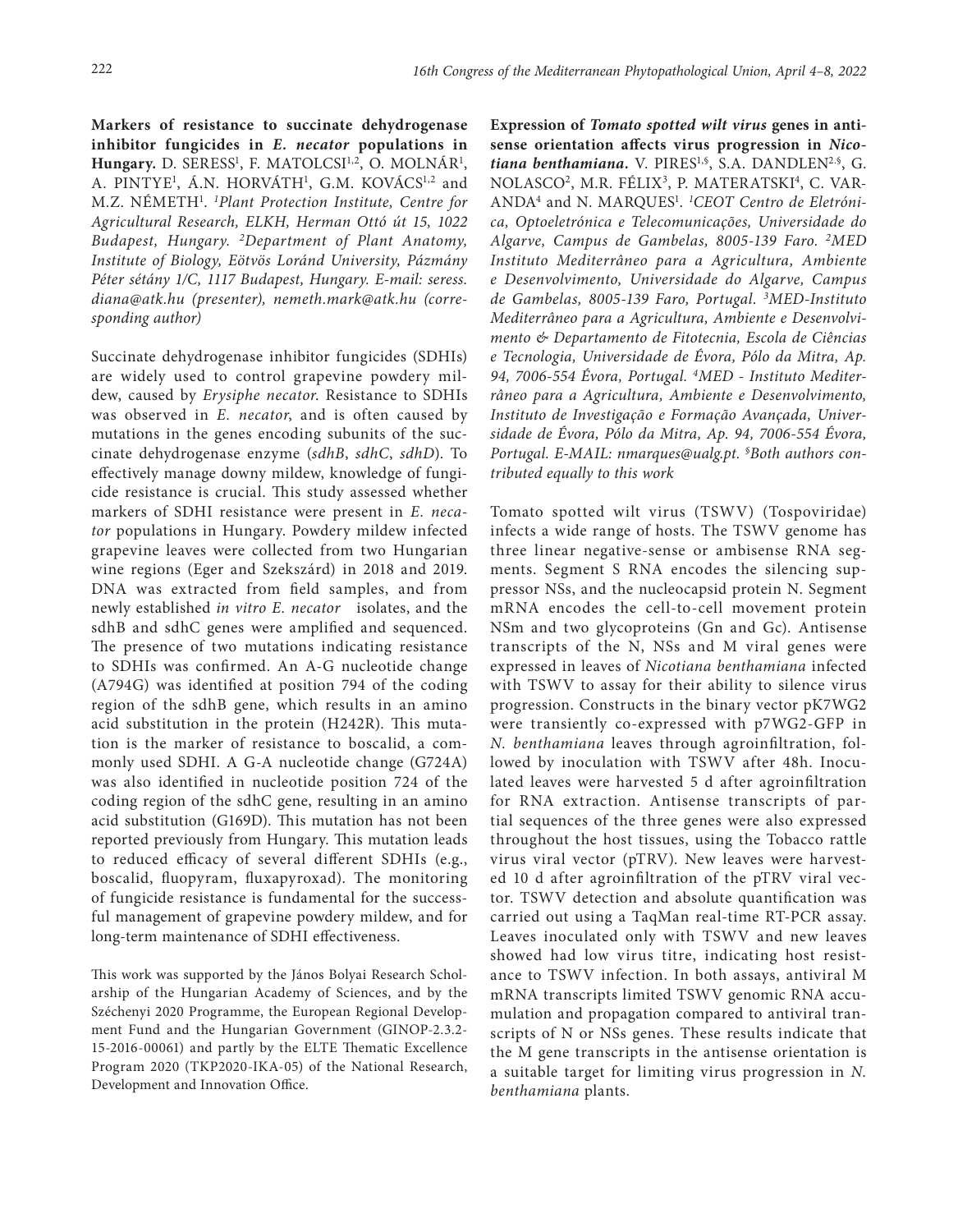This research was financially supported by National Funds through FCT under the projects PTDC/ASP-PLA/28266/2017 and PTDC/ASP-PLA/28263/2017, and by the European Union through the European Regional Development Fund, under the ALENTEJO 2020 (Regional Operational Program of the Alentejo), ALGARVE 2020 (Regional Operational Program of the Algarve) through projects ALT20-03-0145-FEDER-028266 and ALT20-03-0145-FEDER-028263. This study was also supported by FCT through Project UIDB/04326/2020 CEOT BASE.

**Polysaccharides and plant protection against** *Verticillium dahliae.* P. NEOFYTOU, D. GKIZI, and S.E. TJA-MOS. *Agricultural University of Athens, School of Crop Science, Laboratory of Plant Pathology. Iera Odos 75, 11855, Athens, Greece. E-mail:* [sotiris@aua.gr](mailto:sotiris@aua.gr)

*Verticillium dahliae* is a widely distributed and destructive soil fungus, infecting many economically important crops. The lack of efficient chemically based disease management strategies has focused research on the development of resistant cultivars or root stocks, biological control agents, or compounds to induce host plant resistance. Plant protective activity of starch and cellulose were investigated against Verticillium wilt of eggplants. Both polysaccharides reduced symptom development compared to controls. In a split root system experiments, starch and cellulose treated plants were less infected than controls. Transcriptomic analysis showed greater expression levels of PR1 and PR4 in the cellulose treated plants compared to the controls at 5 d post inoculation (dpi) with *V. dahliae*. Starch treated plants exhibited greater PR4 expression levels than controls at 10 dpi. Pathogenicity experiments on plants grown in sterilised soil demonstrated the efficacy of starch and cellulose to protect plants against *V. dahliae*, while the polysaccharides failed to protect plants in a split root system. These results indicate that starch and maltose may positively affect microbial population that trigger ISR in plants, and that starch and cellulose could direct effects against *V. dahliae*.

**Soil solarisation and biological control of soil borne**  pathogens in strawberry plantations. A. TZIONIS<sup>1</sup>, I. KEFALOGIANNI<sup>2</sup>, I. CHATZIPAVLIDIS<sup>2</sup> and S.E. TJAMOS1 . *1 Laboratory of Plant Pathology, Agricultural University of Athens, School of Crop Science, Iera Odos 75, 11855, Athens, Greece. 2 Laboratory of General & Agricultural Microbiology, Agricultural University of Athens, School of Crop Science, Iera Odos 75, 11855, Athens, Greece. E-mail: [sotiris@aua.gr](mailto:sotiris@aua.gr)*

Soil solarization is a suitable method for control of soilborne pathogens in Mediterranean countries. Strawberry is a high value crop that is susceptible to fungus and oomycete pathogens. Soil fumigants have low efficacy against soilborne pathogens. Next generation polyethylene foils for soil solarization were assessed in strawberry plantations under greenhouse conditions. A totally impermeable 7-layer film (KRITIFIL® TIF, Plastika Kritis SA) was the most efficacious among the tested soil disinfection films. The main soil pathogens were *Verticillium dahliae*, *Fusarium oxysporum* f. sp. *fragariae, Phytophthora* sp.*, Rhizoctonia solani* and *Macrophomina phaseolina*. In the TIF covered soil there were 4–10 times fewer diseased plants less than in metam sodium treated soil. Analysis of the microbial community of the different treatments showed the presence of 18 prevailing and distinct bacteria. Dual culture tests showed that six of the isolated bacteria reduced growth of *V. dahliae* and *Fusarium oxysporum*. The six isolates were tested as single and mixed treatments against Verticillium wilt of eggplants. The consortium of the isolates was the most efficacious treatment. Further analysis of the six isolates showed that they had biocontrol and plant growth promoting traits, including cellulolytic activity, indole acetic acid and siderophore production, phosphorus dissolving activity and swarming motility.

**The multiple effects of the biocontrol agent** *Pseudomonas putida* **Z13 against** *Botrytis cinerea* **in tomato fruits.** L. AMPNTELNOUR, E.G. POULAKI and S.E. TJAMOS. *Agricultural University of Athens, School of Crop Science, Laboratory of Plant Pathology. Iera Odos 75, 11855, Athens, Greece. E-mail: [litsaabd@gmail.com](mailto:litsaabd@gmail.com)*

Gray mold, caused by *Botrytis cinerea*, is an important postharvest disease of fresh-market tomatoes. Although fungicide treatments have been a major method for controlling gray mold, there is increasing international concern over the heavy use of fungicides on crops because of the possible harmful effects on human health and the emergence of pathogen resistance to fungicides. Therefore, there is requirement for alternative disease control methods, including the use of beneficial microorganisms. *Pseudomonas* includes species with biocontrol activity against various plant pathogens. Recently, we reported the isolation and identification of strain *Pseudomonas putida* Z13, a potent biocontrol agent against *Verticillium dahliae*. *Pseudomonas putida* is commonly used in environmental studies because it can degrade many aromatic compounds, cellulose and chitin, and also produces many antibiotics. The biocontrol activ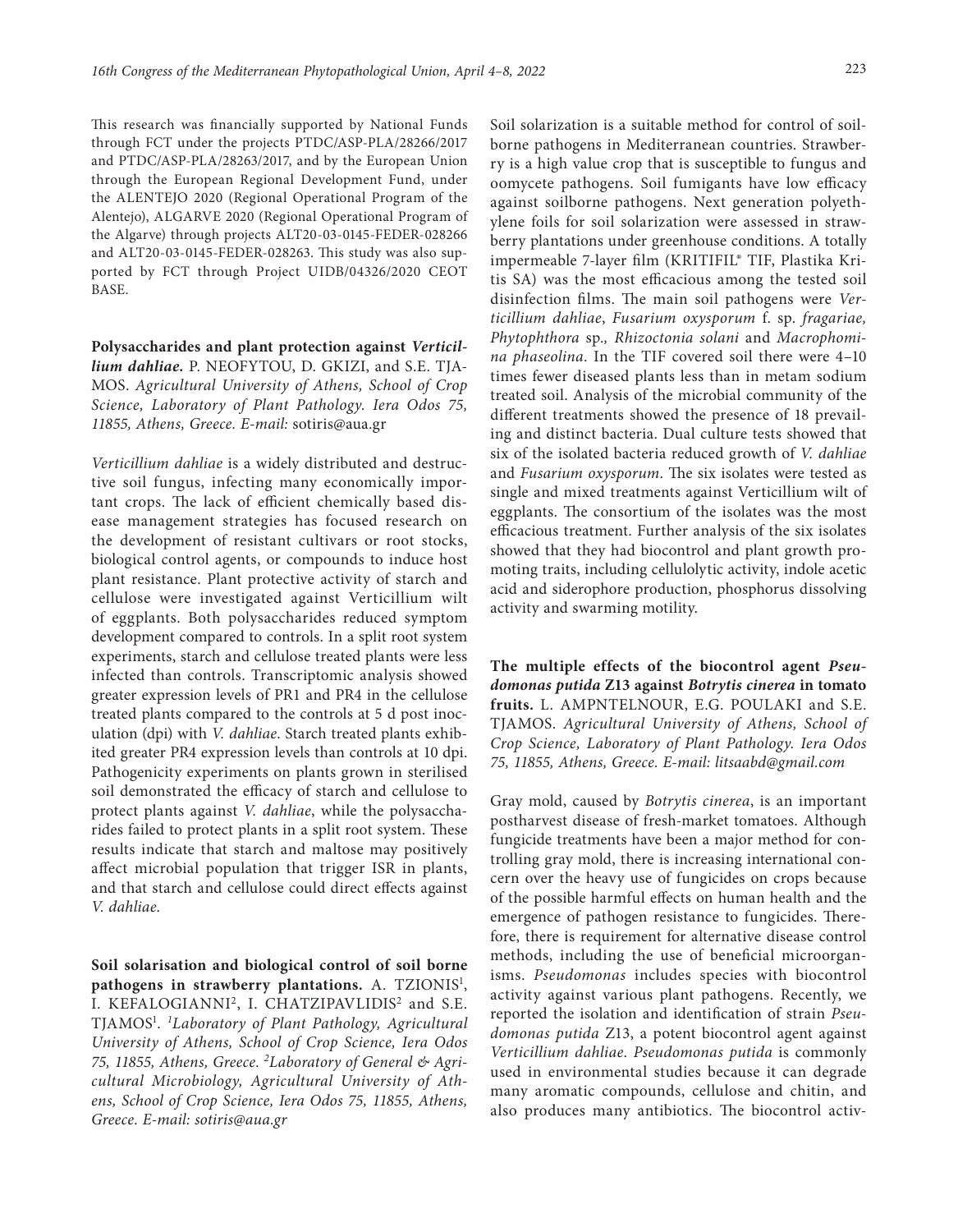ity of strain Z13 was assessed against *Botrytis cinerea* in tomato fruits. Application of Z13 to tomato fruits reduced disease severity and incidence by 50% compared to controls. This protective activity can be attributed to antibiotic production, since Z13 reduced *in vitro* growth of *B. cinerea* and also primed plant defence responses. qPCR analyses showed that expression of the defence associated genes PR1 and WRKY70 was upregulated in the Z13 treated fruit, and the upregulation was most prominent after *B. cinerea* infection. These results indicate that Z13 was a potential biocontrol agent targeting multiple pathogens in different host plants, as experiments have shown activity against *V. dahliae* and *B. cinerea* in, respectively, fruits of eggplant and tomato.

**Characterization of rhizobacteria from Cyprus indigenous wine grape cultivars bearing antagonistic traits against grapevine trunk pathogens**. C. OPLOS, S. EFSTATHIOU and L. I. KANETIS. *Department of Agricultural Sciences, Biotechnology, and Food Science, Cyprus University of Technology, Limassol, 3036, Cyprus. E-mail: [loukas.kanetis@cut.ac.cy](mailto:loukas.kanetis@cut.ac.cy)*

The Cyprus wine industry has increasingly focused on exploitation of indigenous grapevine varieties. Grapevine trunk diseases (GTDs) are the most destructive biotic complex, limiting vineyard productivity and longevity. Based on recent data, Cyprus vineyards are seriously affected by GTDs. The present study was the first attempt to describe rhizobacteria communities from the indigenous varieties, *Vitis vinifera* "Giannoudi", "Maratheftiko", "Promara", and "Xinisteri", to select effective biocontrol agents (BCAs) that could be used for GTD management. Antagonistic activities of 499 bacterial isolates were assessed *in vitro* against the important GTD pathogens *Phaeomoniella chlamydospora, Diplodia seriata, Neofusicoccum parvum, Eutypa lata, Ilyonectria liriodendri, Dactylonectria alcacerensis*, and *Dactylonectria torresensis*. Eighty-two isolates exhibiting  $\geq 40\%$ fungal inhibition were selected and further characterized. Based on 16S sequencing, isolates were assigned to *Acinetobacter* (1.2%), *Bacillus* (17.1%), *Bordetella* (2.4%), *Chryseobacterium* (3.7%), *Paenibacillus* (1.2%), *Pantoea* (6.1%), *Pseudomonas* (19.5%), *Olivibacter* (2.4%), *Rhizobium* (14,6%), *Serratia* (22%), *Streptomyces* (2.4%) and *Variovorax* (7.4%). Enzymatic traits of the selected isolates related to antifungal activities were also examined. Activities were detected for lipase (in 42% of isolates), esterase (63%), protease (78%), amylase (37%), xylanase (37%), pectinase (37%), cellulase (46%), chitinase (32%), HCN activity (11%), and biofilm formation (34%

of isolates). Assessments for antibiotic production, VOC activity and growth promotion traits are underway to complete characterization of a pool of promising novel, indigenous BCAs for GTD management.

This research was supported by the Cyprus University of Technology Start-up Grant EX200120 to Loukas Kanetis.

**A newly reported bacteriophage against** *Pseudomonas syringae* **pv. tomato and its plant protective activity.** P. PAPAZOGLOU<sup>1</sup>, D. SKLIROS<sup>1</sup>, E.G. PARASKEVO-POULOU<sup>1</sup>, D. GKIZI<sup>4</sup>, D.E. GOUMAS<sup>3</sup>, S.E. TJAMOS<sup>2</sup> and E. FLEMETAKIS1 . *1Agricultural University of Athens, Biotechnology Department, Lab of Molecular Biology. 2Agricultural University of Athens, Crop Science Department, Lab of Phytopathology. 3 Hellenic Mediterranean University, School of Agricultural Sciences, Department of Agriculture, Lab of Phytopathology. 4 University of West Attica, Department of Wine, Vine and Beverage Sciences. E-mail: polyxenipapazoglou@gmail.com*

Bacteriophages have been extensively studied to explore new and environmentally friendly methods for managing phytopathogenic bacteria. *Pseudomonas syringae* pv. *tomato* (*Pst*) causes bacterial speck in tomato plants, with symptoms of black or brown spots with chlorotic margins on leaves and fruits. The most common disease management strategy is applications of copperbased pesticides. Biological control of *Pst* with bacteriophages could be an alternative environmentally-friendly approach to reduce damage from *PSt* in tomato crops. Potential preventive efficacy of the lysogenic bacteriophage Medea1 was investigated in Medea1 has been isolated from a tomato crop and has been characterized. This is a ds-DNA bacteriophage with a genome of 58,919 bp, having strong lytic activity against many strains of *Pst*, and ability to suppress bacterial populations *in vitro* for at least 10 h. The efficacy of Medea1 against *Pst* was further evaluated *in planta*, under greenhouse conditions. The *Pst* and Medea1 populations were monitored at 1 and 3 d post-infection, using RT qPCR. Host gene expression patterns involved in defence against *Pst* were also assessed. The bacterial population was reduced by up to 85%, and disease symptoms were delayed by up to 6-fold. These results indicate that the Medea1 phage could be an effective alternative control for *Pst* in greenhouse tomato crops. Further isolation of bacteriophages against *Pst*, and design of a phage-based cocktail, could provide an efficient bacterial speck management strategy.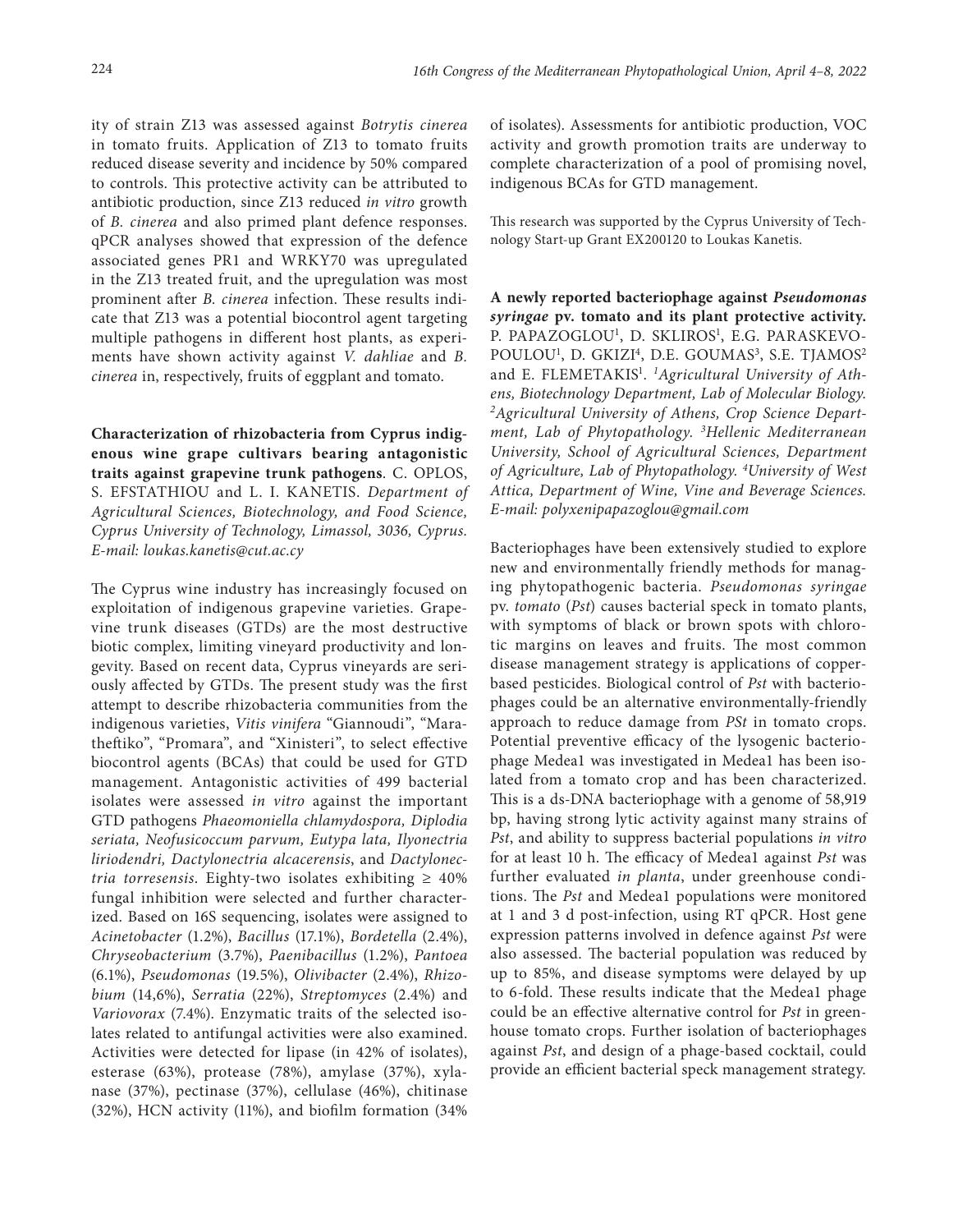**Evaluation of biological and synthetic plant protection products for the management of Alternaria leaf blight in carrots.** C.K KAVROUMATZI, M.K. ILIADI, D. AKRIVOPOULOU, E.G. POULAKI and D.I. TSIT-SIGIANNIS. *Department of Crop Science, Laboratory of Plant Pathology, Agricultural University of Athens, Greece. E-mail: [dimtsi@aua.gr](mailto:dimtsi@aua.gr)*

*Alternaria dauci* causes Alternaria leaf blight, an important foliar disease in carrot production. The disease commonly occurs when carrots are cultivated during moderate temperatures, and the leaves are exposed to prolonged periods of wetness due to rainfall, dew, or sprinkler irrigation. Severe epidemics have been reported to reduce carrot yields by 40–60%. Under high disease pressure, no single control measure is sufficient to adequately manage the disease. Disease management relies on the combination of applications of synthetic plant protection products (PPPs), use of partially resistant varieties, and monitored disease prediction models. Efficacy of several commercial biopesticides, plant resistance inducers and synthetic PPPs against Alternaria leaf blight in carrots was evaluated under greenhouse conditions in two experiments. For the pathogenicity trials, an intermediately resistant and a susceptible variety were used, and these were inoculated with conidium suspensions of *A. dauci* 2 d after the application of PPPs. All the tested PPPs successfully controlled Alternaria leaf blight. Among the synthetic PPPs, *Luna Sensation*®, *Signum*® and *Dagonis*® consistently decreased disease severity on both cultivars. *LBG-01F34*®, *Trianum*® and *Sonata®* were the most efficient bio-PPPs on both hybrids. Results from the comparative study of the different PPPs were presented.

This project has received funding from the European Union's Horizon 2020 Research and Innovation Program under grant agreement No 773718. Further information: [http://optima](http://optima-h2020.eu/)[h2020.eu/](http://optima-h2020.eu/)

**Antifungal and phytotoxic properties of essential oil from three spontaneous** *Lamiaceae* **species from Morocco, against the main chickpea pathogens.** A. ENNOURI<sup>1,2</sup>, L. ET-TAZY<sup>1,2</sup>, H. ERRATI<sup>1,2</sup>, A. LAMIRI<sup>2</sup> and S. KRIMI BENCHEQROUN<sup>1</sup>. *<sup>1</sup>National Institute of Agriculture Research (INRA, CRRA-Settat), P.O. Box 589, Settat, Morocco. 2 University Hassan 1st, Faculty of Science and Techniques, Laboratory of Applied Chemistry and Environment, P.O. Box 577, Settat, Morocco. E-mail: [sanae.krimibencheqroun@inra.ma](mailto:sanae.krimibencheqroun@inra.ma)*

Development of biological products is important for health and environmental reasons. This study deter-

mined the chemical composition of some aromatic *Lamiaceae*, and their antifungal activity against the causal pathogens of Ascochyta blight and Fusarium wilt of chickpea. Three plant species that grow spontaneously in Morocco were selected: *Origanum compactum*, *Thymus vulgaris,* and *Mentha pulegium*. Oregano was the most effective against *Fusarium oxysporum* (MIC =  $0.5 \mu L$  mL<sup>-1</sup>) for inhibiting mycelium growth and conidium germination, followed by thyme and pennyroyal (MIC = 1.5 µL mL-1). Complete inhibition of *Ascochyta rabiei* was also observed using oregano at 0.15 µL mL<sup>-1</sup>. No phytotoxic effects of the oregano and thyme oils at low doses were observed on chickpea seed germination, but the pennyroyal oil reduced seed germination. Thymol and carvacrol were the major compounds of oregano and thyme oil as indicated by GC/MS analyses, and these compounds are likely to be the main active ingredient for pathogens control. Greenhouse experiments were carried out to evaluate the efficacy of oregano and thyme oils against *A. rabiei* as a protective or curative treatments. In curative treatments,  $0.15 \mu L \text{ m} L^{-1}$  of oregano oil decreased  $(P < 0.05)$  Ascochyta blight severity by 66%, similar to the fungicide azoxystrobin at 250 g  $L^{-1}$ . The thyme oil at  $0.5 \mu L L^{-1}$  also reduced disease severity by 53%. These essential oils or their major components could be investigated as natural antifungal products against chickpea pathogens.

**Effects of the leafy liverwort extract on plant pathogenic fungi causing olive fruit rot and gray mold of**  strawberry. J. LATINOVIC<sup>1</sup>, M. SABOVLJEVIC<sup>2</sup>, M. VUJICIC<sup>2</sup>, N. LATINOVIC<sup>1</sup> and A. SABOVLJEVIC<sup>2</sup>. *1 University of Montenegro, Biotechnical Faculty, Mihaila Lalica 1, 81000 Podgorica, Montenegro. 2 University of Belgrade, Institute of Botany and Botanical Garden, Faculty of Biology, Takovska 43, 11000 Belgrade, Serbia. E-mail: [jelenalat@ucg.ac.me](mailto:jelenalat@ucg.ac.me)*

Bryophytes were among the first land plants and they faced harsh terrestrial environments, and have interacted with different organisms during their long evolutionary history. They cope well with fungal cohabitants in mutualistic, parasitic or neutral relationships. Due to interesting chemical contents, they are assumed not readily infected by fungi. This feature was used to assess effects of selected bryophyte extracts on plant pathogenic fungi. Methanol extract of leafy liverwort (*Scapania nemorea* (L.) Grolle) was assessed for growth inhibition of *Botryosphaeria dothidea* isolated from rotted olive fruits and *Botrytis cinerea* isolated from diseased strawberries. Extract treatments containing 5, 10 or 15 µL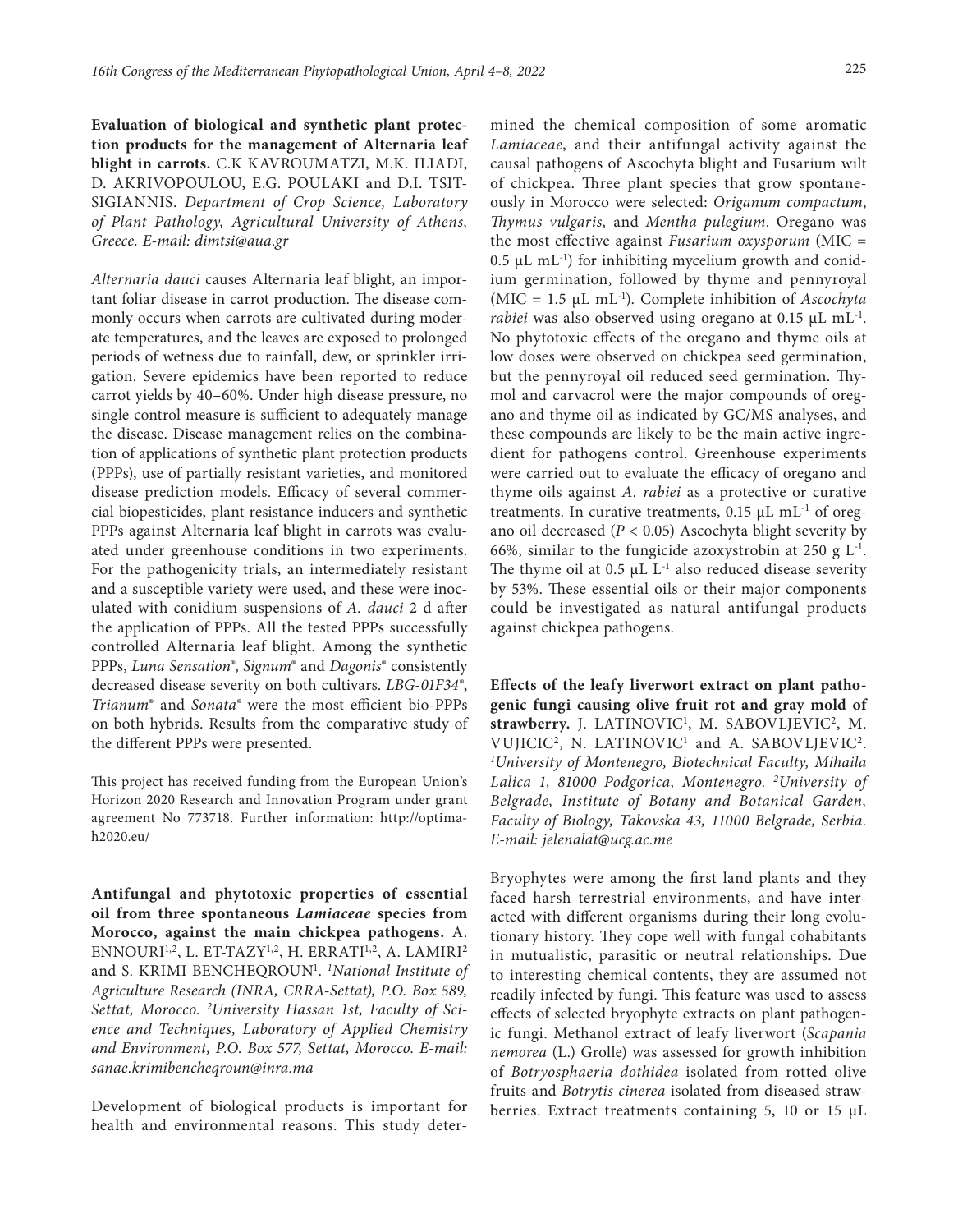were assessed, while distilled water served as experimental controls. The bryophyte extracts reduced growth of *B. dothidea* and *B. cinerea*. The extract applied at 15 µL inhibited mycelium growth (*P* < 0.01) of *B. cinerea*, and at 10 or 15 μL Inhibited growth of *B. dothidea*. These inhibitory effects indicate potential for bryophytes as sources of natural active substances that could be used for development of environmentally-friendly alternatives as controls for important plant diseases.

This research was financially supported by the Serbia-Montenegro bilateral project "From Plantation to Table: Improving the Process of Berry and Stone Fruit Production by Biotreatment with Bryo-Extracts to Reduce Risk of Pesticide Use and Obtain a Healthy Product" 2019–2020 and by the project "Study on biological efficacy of newly synthesized compounds and plant extract to the most important diseases of grapevine in Montenegro (BIOEXTRA) 2018–2020.

**The phenolic responses in callus to scion sanitary status and disinfectants in biological grapevine nurseries in Slovenia.** D. RUSJAN, S. GAČNIK and M. MIKULIČ PETKOVŠEK. *Chair for fruit growing, viticulture and vegetable, Department of Agronomy, Univeristy of Ljubljana, Jamnikarjeva 101, 1000 Ljubljana, Slovenia. E-mail: [denis.rusjan@bf.uni-lj.si](mailto:denis.rusjan@bf.uni-lj.si)*

Effects were assessed of sanitary status of the scions infected by grapevine trunk diseases (GTD) and five different disinfectants (one combined with thermotherapy (TT) on the phenolics in callus during grapevine propagation. The study included scions from healthy vines (HLT), GTD-infected asymptomatic vines (ASYM) and GTD-infected symptomatic vines (SYM), of Cabernet Sauvignon. Scions were treated separately with Beltanol, Serenade, sodium bicarbonate, Remedier, BioAction or with Beltanol plus TT. Calluses were assessed soon after callusing and later after classification in autumn. Different sanitary status of the scions affected the content of phenolic compounds in callus. After callusing the greatest contents of TAP (363–378 μg  $g^{-1}$  FW), flavanols (FLA; 297-310 μg  $g^{-1}$  FW) and stilbenes (STB; 25.7–27.0  $\mu$ g g<sup>-1</sup> FW) in callus was measured from SYM and ZDR scions, while in autumn the greatest contents of TAP, FLA and STB were measured in callus from ASYM scions. However, the greatest content of TAP (599–783  $\mu$ g g<sup>-1</sup> FW) was measured in callus from ZDR and SYM scions treated with Bio-Action. In autumn, the contents of TAP (6951–7110 μg  $g<sup>-1</sup>$  FW) were measured in callus from ASYM scions treated with Remedier or Beltanol, from ZDR scions (3231–3262 μg  $g<sup>-1</sup>$  FW) treated with Remedier and

sodium bicarbonate, and from SYM scions (5024  $\pm$  40  $\mu$ g g<sup>-1</sup> FW) treated with sodium bicarbonate. This study contributes to the knowledge of the impacts of biocontrol agents on alteration of phenolics in the callus from scions with different GTD status.

This research was financially supported by the programme Horticulture P4-0013-0481, funded by the Slovenian Research Agency.

*Melia azedarach* **induces the expression of marker genes involved in tomato defence responses against**  nematodes. A. KROKIDA<sup>1</sup>, D. KIZIS<sup>2</sup>, M. SAMARA<sup>3</sup> and N. NTALLI3**.** *<sup>1</sup> Scientific Directorate of Phytopathology, Benaki Phytopathological Institute, 8 Stefanou Delta Street, 14561, Kifissia, Athens, Greece. 2Laboratory of Mycology, Scientific Directorate of Phytopathology, Benaki Phytopathological Institute, 8 Stefanou Delta Street, 14561, Kifissia, Athens, Greece. 3 Laboratory of Biological Control of Pesticides, Scientific Directorate of Pesticides' Control & Phytopharmacy, Benaki Phytopathological Institute, 8 Stefanou Delta Street, 14561, Kifissia, Athens, Greece. E-mail: [n.ntalli@bpi.gr](mailto:n.ntalli@bpi.gr)*

Tomato is an important food crop, Root-Κnot Nematodes (RKN) are important tomato pests. Environmental and health concerns influence the use of plant secondary metabolites as ecofriendly alternatives to the conventional nematicides. Previous research showed that ripe fruits of *Melia azedarach* yielded nematicidal extracts against *Meloidogyne* sp., with substantial activity under field conditions, and that these extracts triggered plant defence mechanisms in cucumber. However, the molecular processes by which these extracts activate plant defence against RKN remain largely unclear. qRT-PCR was used to monitor the expression of selected key defence genes and the  $H_2O_2$  degrading enzymes of catalase and ascorbate peroxidase in tomato rootsat 5 and 30 d after RKN inoculation. *Melia azedarach* aqueous extract induced the expression of salicylic acid pathway genes (*PR-1*, *PR-5*), the *Mi1* gene that confers resistance against RKNs, and the proteinase inhibitor *Pi1*. Overexpression of *ACO* and *RAB18* genes, markers of, respectively, the ethylene and ABA signalling pathways, was also observed. Low induction of jasmonic acid pathway genes (*LOXD* and *SAM*) was detected, and expression of *CCD7*, involved in strigolactones biosynthesis, was reduced at 30 d after RKN inoculation. The expression profiles of catalase and ascorbate peroxidase genes were altered 30 d after RKN inoculation. These results provide evidence that *M. azedarach* extract can modulate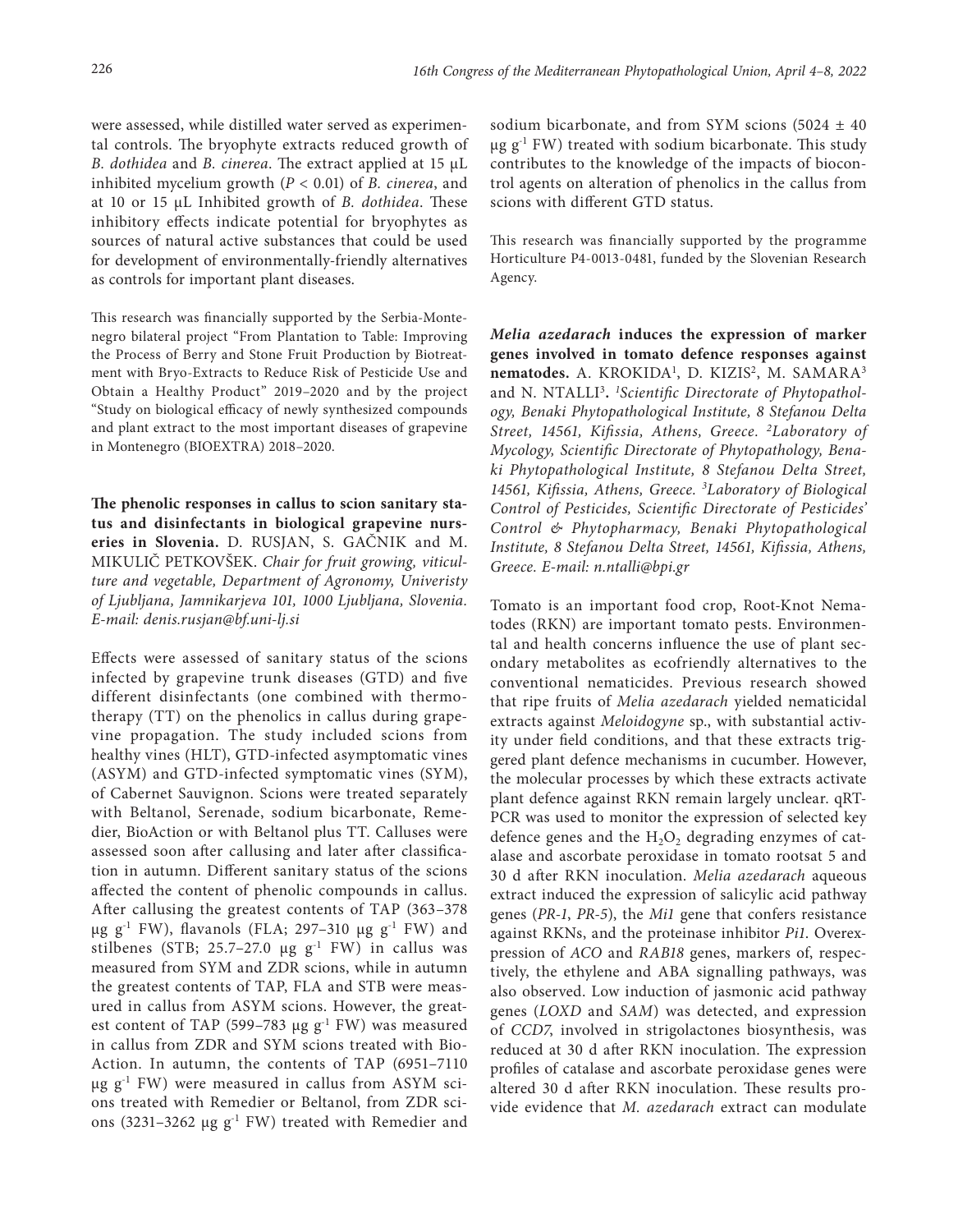the expression of genes and metabolites associated with plant defence responses in tomato.

This research supported by the project "Upgrading the Plant Capital (PlantUp)" (MIS 5002803) which is implemented under the Action "Reinforcement of the Research and Innovation Infrastructure", funded by the Operational Program "Competitiveness, Entrepreneurship and Innovation" (NSRF 2014–2020), and co-financed by Greece and the European Union (European Regional Development Fund).

*In vitro* **and** *in vivo* **antifungal properties of thymol against** *Ascochyta rabiei.* F.Z. IBN EL MOKHTAR1,2, H. ERRATI<sup>1</sup>, H. HOUMAIRI<sup>1</sup> and S. KRIMI BENCHEQROUN2. *<sup>1</sup> University Hassan 1st, Faculty of Science and Techniques, P.O. Box 577, Settat, Morocco. 2National Institute of Agriculture Research (INRA, CRRA-Settat), P.O. Box 589, Settat, Morocco. E-mail: [san](mailto:sanae.krimibencheqroun@inra.ma)[ae.krimibencheqroun@inra.ma](mailto:sanae.krimibencheqroun@inra.ma)*

Ascochyta blight, caused by *Ascochyta rabiei* (Pass.) Labr., is an economically important disease of chickpea. With increasingly used organic farming practices, there is requirement for reduced chemical inputs in agricultural systems, and to develop new effective biological products. Thymol is a natural monoterpenoid phenol, found mainly in the essential oil from thyme *(Thymus vulgaris*) and other aromatic and medicinal plants. The antifungal properties of thymol against *A. rabiei* were evaluated *in vitro* and *in vivo.* The *in vitro* test was carried out on chickpea malt extract medium amended with six concentrations of thymol (0 to 0.3  $\mu$ L mL<sup>-1</sup>). Minimum inhibitory concentrations (MIC) were estimated by calculating the percentage of inhibition of mycelium growth (MGI). The fungistatic or fungicidal properties of thymol were determined using the Thompson method. Greenhouse experiments were also carried out to evaluate the efficacy of thymol as a curative or preventive treatment for Ascochyta blight control*.* Radial growth of the pathogen was completely inhibited by thymol at low concentration (MIC =  $0.15 \mu L \text{ mL}^{-1}$ ). Thymol was fungicidal against *A. rabiei* at >0.3 µL mL-1. Application of thymol to plants was effective for control of the disease as preventive or curative treatments at 0.4 µL  $mL^{-1}$  by reducing the mean disease index by 39% (preventive treatment) and 32% (curative). Thymol can be investigated as a natural antifungal product for management of Ascochyta blight.

**Potential of microbial agents for biocontrol of early blight of potato and tomato.** Ž. IVANOVIĆ, T. ŽIVKOVIĆ and D. ŽEŽELJ. *Institute for Plant Protection and Environmnet, Teodora Drajzera 9, 11010 Belgrade, Serbia. E-mail: zarko.ivanovic@yahoo.com*

Biological control for management of plant diseases has been extensively investigated as an alternative to chemical pesticides. Use of antagonistic microorganisms could reduce environmental pollution avoid pesticide resistant plant pathogens. Early blight of *Solanaceae*, caused by *Alternaria* pathogens, is economically important, and is responsible for severe damage of production from these crops. Although the disease can be partially controlled by fungicides, *Alternaria* strains resistant to the compounds cause problems for early blight management. Thirty-nine bacterial isolates were obtained from rhizospheres and phyllospheres of field-grown potato and tomato plants. All the isolates displayed the antagonistic activity towards *Alternaria solani* and *A. tomatophila*, producing inhibition zones in dual culture assays of at least 5 mm. Based on 16S rDNA sequencing, the isolates with greatest antagonistic potential were identified as *Bacillus velezensis, Bacillus safensis, Bacillus subtilis* or *Bacillus amyloliquefaciens.* Although potential for these bacteria as biological control agents has been demonstrated, they need to be further studied using *in planta*  experiments.

This research was financially supported by the Ministry of Education, Science and Technological Development of the Republic of Serbia (Contract No. 451-03-9/2021-14/200010).

**BIOVEXO: a BBI-JU-H2020 project on biocontrol of**  *Xylella* **and its vector in olive trees, for integrated pest management.** S. COMPANT1 and BIOVEXO Consortium2. *1AIT Austrian Institute of Technology, Center for Health and Bioresources, Bioresources Unit, Tulln, Austria. 2 BIOVEXO Consortium: RTDS Group (Austria), AIT Austrian Institute of Technology (Austria), CNR – Istituto per la protezione sostenibile delle piante (Italy), Centro di Ricerca, Sperimentazione e Formazione in Agricoltura "Basile Caramia" (Italy), Universidad de Sevilla (Spain), Universiteit Antwerpen (Belgio), Globachem NV (Belgium), Domca SA (Spain), Acies Bio (Slovenia), Aimerit SL (Spain) and ASAJA (Spain). E-mail: [stephane.com](mailto:stephane.compant@ait.ac.at)[pant@ait.ac.at](mailto:stephane.compant@ait.ac.at)*

*Xylella fastidiosa* is increasingly causing diseases on olive trees and other crops in the Mediterranean region. This pathogen destroyed a number of olive groves in Italy and Spain in only a few years. The climate of the southern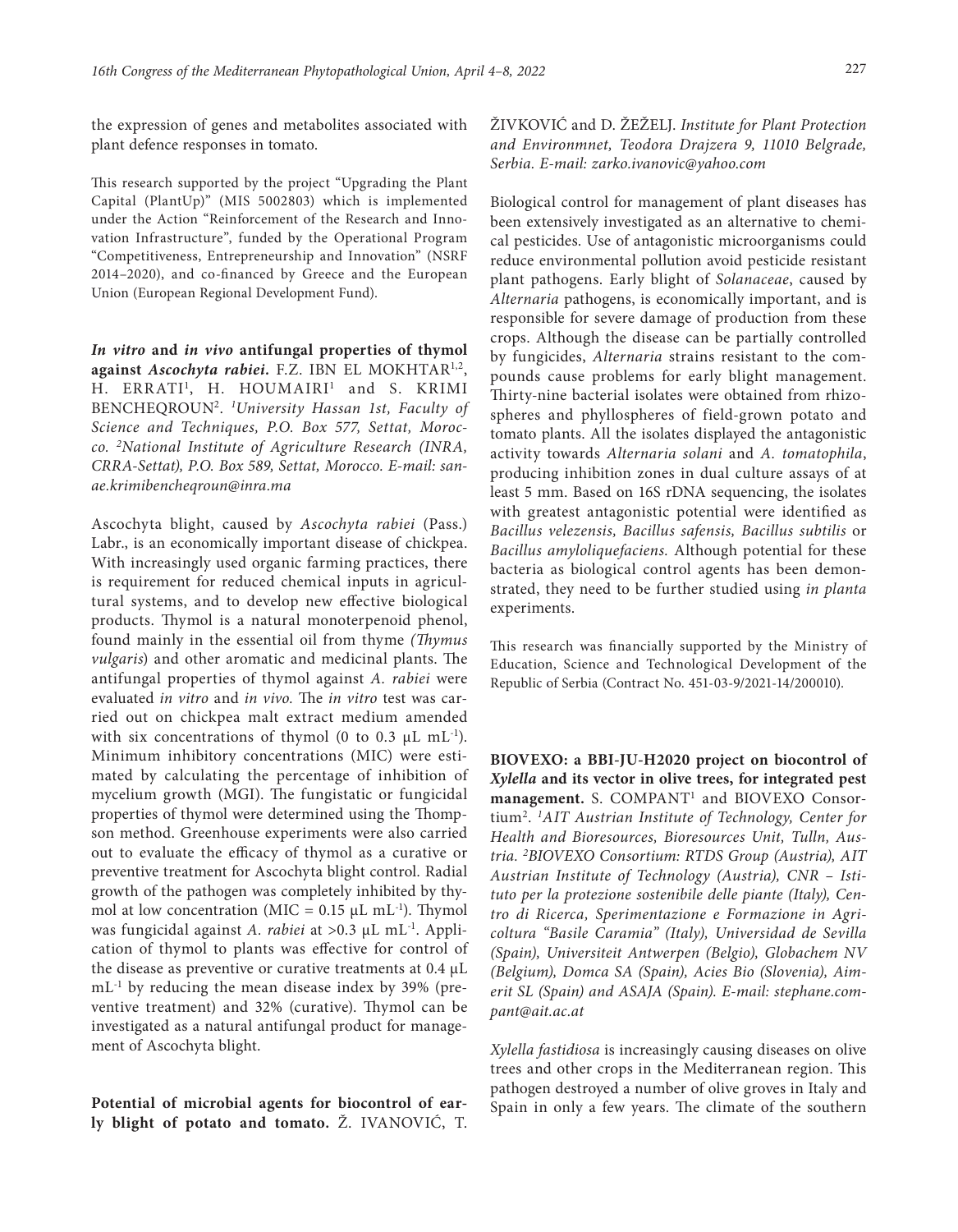European Union is ideal for *Xylella*. Due to rapid transmission across cultivation areas, *X. fastidiosa* is projected to cause yield losses of 35–70% in olive harvests and 13% in almond harvests. There are no products available against *X. fastidiosa*, which is spread by xylem-feeding insects, particularly the spittlebug *Philaenus spumarius*  which occurs in many countries and in different climatic conditions. Only chemical insecticides are authorized to control xylem sap-feeding insects, but these are not permitted in organic crop production. In the BBI JU-H2020 project BIOVEXO, 11 partners from five countries, and belonging to industries, SMEs, RTOs and universities, aim to develop environmentally sustainable and economically viable plant protection solutions that can be used for integrated management of *X. fastidiosa* and its spittlebug vector. At least two best performing solutions will be progressed closer to market at the end of the project (Technical Readiness Level 7-8). Integrated pest management measures will be applied to existing and the newly established orchards during large-scale pilots in Apulia (Italy) and Mallorca (Spain), two most important *Xylella* outbreak regions of Europe. An overview of BIOVEXO was presented, including objectives and research plans. For more information about the BIO-VEXO project: [www.biovexo.eu.](http://www.biovexo.eu/)

This project received funding from the Bio Based Industries Joint Undertaking (JU) under grant agreement No. 887281. The JU receives support from the European Union's Horizon 2020 research and innovation programme.

**An emerging threat to chestnut nuts:** *Gnomoniopsis*  castanea in the Northern Apennines. E. SCALI<sup>1</sup>, C. AGLIETTI<sup>1</sup>, S. PINI<sup>1</sup>, A. GUIDOTTI<sup>3</sup>, P. CAPRETTI<sup>1</sup> and L. GHELARDINI<sup>1,2</sup>. <sup>1</sup>Department of Agriculture, *Food, Environment and Forestry (DAGRI), Plant Pathology and Entomology section, University of Florence, Piazzale delle Cascine 28, I-50144, Firenze, Italy. 2 Institute for Sustainable Plant Protection (IPSP), National Research Council of Italy (CNR), Via Madonna del Piano 10, 50019 Sesto Firentino, Italy. 3 Regione Toscana, Servizio Fitosanitario, Via Alessandro Manzoni 16, 50121 Firenze, Italy E-mail: [luisa.ghelardini@unifi.it](mailto:luisa.ghelardini@unifi.it)*

*Gnomoniopsis castanea* (syn. *Gnomoniopsis smitholgivyi*) is an emerging pathogen that damages nuts of sweet chestnut (*Castanea sativa*) nuts, and may cause twig and leaf necroses on sweet chestnut and hazelnut (*Corylus avellana*). Nut rot of sweet chestnut has long been observed in Northern Italy, but was only recently associated with presence of *G. castanea*, which is considered responsible for heavy pre- and post-harvest nut losses

that chestnut growers are experiencing in the Northern Appenines. Little is known of the epidemiology of this fungus, which is often reported as a natural endophyte in chestnut and was found associated with galls of the Asian gall wasp *Dryocosmus kuriphilus*. Presence of *G. castanea* was investigated in the Northern Apennines (Liguria and Toscana regions), where sweet chestnut has historically been grown for nut production and as coppices. Nuts and wasp galls were sampled, and *G. castanea* was isolated with high frequency from all sites including those where symptoms were moderate, revealing common and broad presence of the fungus. Temperature responses for mycelium growth and spore germination of the pathogen were assessed to assist modelling of disease spread and incidence at sites with different climatic conditions. Since application of management strategies relies on accurate and rapid identification of the pathogen before occurrence of symptoms, a specific diagnostic assay is also being developed based on Loop mediated isothermal AMPlification (LAMP) technology. This will be used as a field-deployable tool for helping risk assessment, damage prevention and disease control.

This research received funding from the Agreement for Scientific Cooperation between Regione Toscana and the University of Florence – DAGRI, on quarantine organisms harmful to agriculture and forestry.

**Wheat rust monitoring in Tuscany and Sicily: reemergence of stem rust on durum and common wheat**  cultivars. M. NOCENTINI<sup>1</sup>, B. RANDAZZO<sup>2</sup>, M.S. HOVMOLLER<sup>3</sup>, M. PATPOUR<sup>3</sup>, A.F. JUSTESEN<sup>3</sup> and L. MUGNAI1 . *1 Department of Agriculture, Food, Environment and Forestry (DAGRI), University of Florence, Piazzale delle Cascine 28, I-50144, Firenze, Italy. 2As.A.R. – Ciminna, Palermo, Italy. 3Department of Agroecology, Aarhus University, Flakkebjerg 4200, Denmark. E-mail: marco.nocentini@unifi.it*

Wheat stem rust had not been reported in Western Europe for several decades, but in the last 10 years an outbreak occurred in central Europe, first, mainly in Germany, and then sporadically, in Denmark, Sweden and the United Kingdom. The presence of *Puccinia graminis* f. sp. *tritici*, which causes wheat stem rust, was also recorded in Sicily with an epidemic outbreak in 2016. Stem rust symptoms were also reported in Tuscany during the last 2019, 2020 and 2021, and during the 2021 crop season all monitored wheat varieties showed symptoms. In Sicily, stem rust was found in 13 of 14 monitored sites. Monitoring and sampling wheat varieties is important to provide understanding of epidemics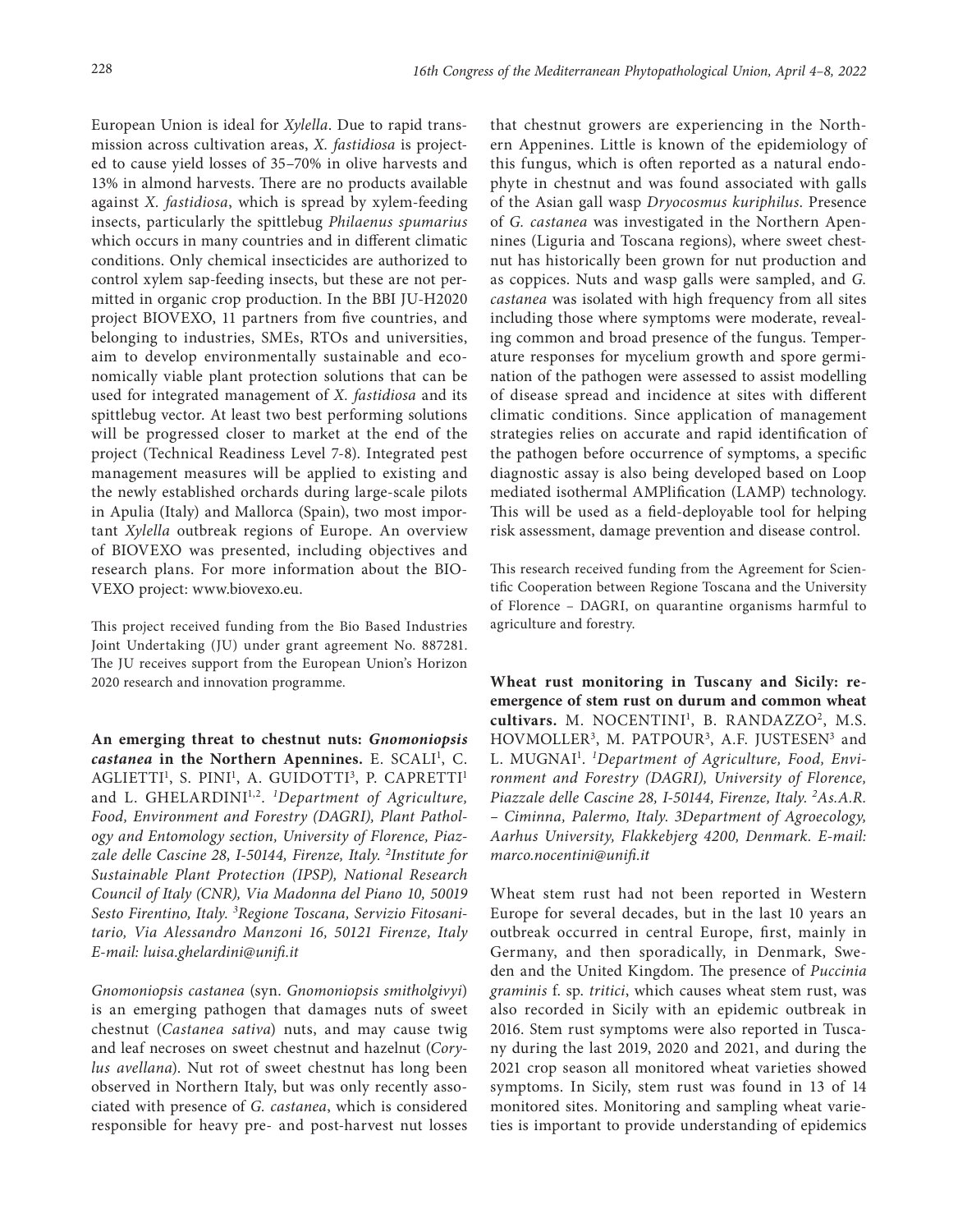and detect the rust races present in the different countries and regions. For this purpose, some varieties were sown in Tuscany and Sicily to: 1) follow the appearance of rust symptoms in different climatic and soil conditions; 2) evaluate an early warning system coordinated between Tuscany and Sicily, where symptom appearance occurs well ahead of the central-northern regions; and 3) assess the races present on the same varieties in different regions. First results from molecular analyses of collected samples from both regions showed that clades III-B and IV-F occurred in both regions, and that race TTRTF (clade III-B) and race TKKTF (clade IV-F) were detected in Sicily.

**Diversity of dangerous fungus and fungus-like pathogens of fruit and berry crops in Russia**. YU. TSVETK-OVA1,2, D. SHUKHIN1 and A. KUZNETCOVA1 . *1 FGBU All-Russian Plant Quarantine Centre. Moscow region, Ramensky district, Bykovo, Pogranichnaya st. 32, 140150 Russian Federation. 2Lomonosov Moscow State University, 119234 Moscow, Russi*a. *E-mail: [yutska@mail.ru](mailto:yutska@mail.ru)*

Production of fruit and berry crops is important in Russian agriculture, but production of planting material in Russia is not sufficient to meet demands. Import of propagation material of horticultural crops in 2018 was estimated to be 19.8 million pieces (excluding grape). Fruit and berry crops are susceptible to fungal diseases, especially in humid conditions within the main zones of fruit production. Pathogen diversity in Russia is influenced by pathogens imported with the planting material. This study provided an overview of quarantine and other fungal pathogens found in imported berry fruit production material and fungal pathogens that are widespread in Russia. Anthracnose of strawberry, caused by *Colletotrichum acutatum*, was detected on strawberries samples in 2018–2019. The species *C. acutatum* species complex affecting strawberries, and species found on other fruit crops, were separated. Species of the *Colletotrichum gloesporioides* complex have also been studied. Several harmful prevailing pathogens have been identified on strawberries, including: *Pilidium concavum*, *Pestalotia longisetula*, *Diplocarpon earliana*, *Phytophthora cactorum*, and *Phytophthora nicotianae*. Bown rot, caused by *Monilinia* spp., was also important. *Monilinia fructigena* and *M. laxa* are present in the Russian Federation. *Monilinia laxa* causes damage to stone fruits, while *M. fructigena* damages pome fruits. Plant samples were collected in different regions of the European part of Russia and from the Far East. Fungi were isolated on PDA, and identifications were carried using cultural and morphological characters, and analyses of nucleotide sequences of ITS regions.

**Characterization and distribution of** *Pseudomonas syringae* **pv.** *syrinae* **on wheat in Syria.** M. KASSEM1 , N. ASAAD<sup>2</sup>, S.G. KUMARI<sup>3</sup> and A.R. MOUKAHEL<sup>3</sup>. *1Plant Protection Department, Faculty of Agriculture, University of Aleppo, Aleppo, Syria. 2General Commission for Scientific Agricultural Research (GCSAR), Al-Ghab, Hama, Syria. 3 International Center for Agricultural Research in the Dry Areas (ICARDA), Terbol Station, Beqa'a, Zahle, Lebanon. E-mail: [s.kumari@cgiar.org](mailto:s.kumari@cgiar.org)*

Bacterial leaf blight, caused by *Pseudomonas syringae*, threaten wheat production in many regions. Approximately 500 wheat leaf samples showing symptoms suggestive of bacterial infections were collected from 107 fields in north, central and coastal areas of Syria during the 2021 growing season. Disease symptoms consisted of watersoaked dark green to brown lesions on expanding leaves which became necrotic and turned from grey-green to tanwhite. A total of 56 isolates were selected using a semiselective medium, and were characterized further using morphological, biochemical (LOPAT), and pathogenicity tests to identify the virulent properties of isolates, and molecular characterization with PCR using specific primers for the syringomycin production gene. Field observations showed that leaf blight severity was approx. 54%, whereas the coastal area isolates gave high disease severity (61.5%), followed by the central area isolates (56%). The pathogenicity tests showed that all the isolates were pathogenic to wheat under greenhouse conditions, with 63% of ranked as highly virulent. The PCR results confirmed that the isolates were *P. syringae* pv. *syringae.* This study increased understanding of the ecology, distribution and severity of the microbial wheat communities in Syria.

*Diatrype stigma* **and** *D. whitmanensis* **associated with canker and dieback of Russian olive (***Elaeagnus angustifolia***) trees in Iran.** F. AHMADYOUSEFI-SARHADI, H. MOHAMMADI and S. PANAHANDEH. *Department of Plant Protection, Faculty of Agriculture, Shahid Bahonar University of Kerman, P.O.Box: 76169-14111, Kerman, Iran. E-mail: [saleh.panahandeh@yahoo.com](mailto:saleh.panahandeh@yahoo.com)*

Russian olive (*Elaeagnus angustifolia*, *Elaeagnaceae*) is a shrub or small deciduous tree that can grow in various provinces of Iran. During 2018−19, surveys for fungi associated with canker and dieback of Russian olive trees were conducted in Southern provinces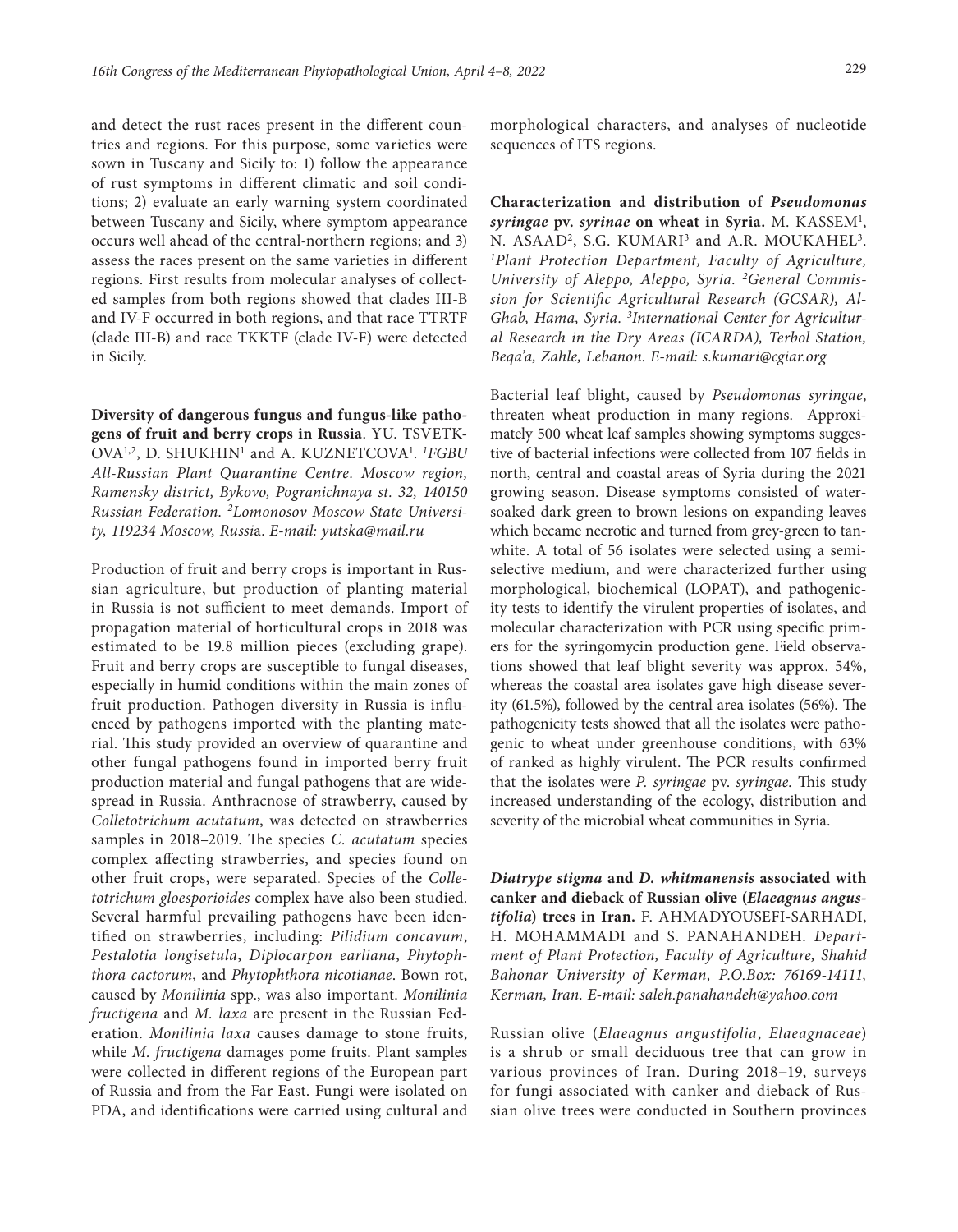of Iran. Samples were collected from branches of trees showing disease symptoms, and fungal isolations were made from necrotic wood tissues onto potato dextrose agar (PDA) supplemented with streptomycin sulphate. Fifteen isolates of Diatrypaceous fungi were obtained from the symptomatic branches. Isolates were placed onto 2% water agar amended with autoclaved pine needles and incubated under a 12 h daily photoperiod for 3–5 weeks to induce sporulation. Based on morphological characteristics and phylogenetic analysis of the internal transcribed spacer (ITS) nrDNA and a partial sequence of the β-tubulin gene, isolates were identified as *Diatrype stigma* (eight isolates) and *D. whitmanensis* (seven isolates). Pathogenicity of these species was assessed by inoculation of detached shoots of Russian olive trees under controlled conditions. Both species were pathogenic and caused significant wood discolourations on inoculated shoots 40 d postinoculation. *Diatrype stigma* was more virulent than *D. whitmanensis*, based on the mean lengths of wood discolourations. This is the first report on the occurrence and pathogenicity of *D. stigma* and *D. whitmanensis* on Russian olive trees.

**Identification of** *Venturia asperata* **on scab-resistant apple cultivars in South Tyrol, Italy.** S. OETTL. *Research Centre Laimburg I-39040 Auer/Ora (BZ), Italy. E-mail: [sabine.oettl@laimburg.it](mailto:sabine.oettl@laimburg.it)*

Reports of atypical fruit spots on *Vf*-resistant cultivars from South Tyrolean apple orchards increased in August 2020. Symptoms were similar to apple scab, caused by *Venturia inaequalis*, but the spots were less pronounced and light grey. Microscope examination of mycelia scraped off the spots from the fruit peels revealed rounded-tip conidia of 10–14 µM length, and were morphologically assigned to *Venturia asperata*. Molecular analyses of the ITS regions using species-specific primers resulted in amplicons only for the atypical scab lesions, but not for typical leaf or fruit spots caused by *V. inaequalis*. Sequence analysis of the amplicons confirmed the presence of *V. asperata*. To date, the atypical scab symptoms were observed only on *Vf*-resistant cultivars, such as Bonita, Topaz, CIVM49 and Ipador, where low-impact plant protection strategies were applied. Further monitoring of the occurrence of *V. asperata* is necessary to develop targeted fungicide management, and identification of scab-resistant cultivars, to prevent emergence of new fungal diseases.

**Occurrence of** *Monilinia* **species in South Tyrolean (Italy) sweet cherry orchards.** U. SPITALER, A. PFEIF-ER, S. HAUPTKORN, E. DELTEDESCO and S. OETTL. *Research Centre Laimburg, Laimburg 6, 39040 Auer/Ora (BZ), Italy. E-mail: [urban.spitaler@laimburg.it](mailto:urban.spitaler@laimburg.it)*

Sweet cherry could be a niche crop for small farmers in the mountainous province of South Tyrol (Italy), and commercial orchards have increased during the decade to 2020. The most important fungal pathogens of stone fruit are *Monilinia fructigena*, *M. laxa* and *M. fructicola,*  causing brown rot. However, these species have not been found in South Tyrol. Thus, in 2020 a collection of fruit mummies from 17 orchards in the main cherry growing areas was analyzed using modified real-time PCR. On 30% of the mummified fruit samples at least one *Monilinia* sp. was detected. *Monilinia laxa* was the most common species, detected on 22 % of the samples, while *M. fructigena* as the single species was identified only on 4 % of the samples. Mixed infections with these species were identified on 6% of the samples. *Monilinia fructicola* was found on four samples from two bordering cherry orchards. This is the first detection of the former quarantine organism *M. fructicola* in South Tyrolean sweet cherry orchards.

**Chemical management of** *Colletotrichum acutatum*  **causing olive anthracnose.** M. VARVERI, M.K. ILI-ADI, C.K. KAVROUMATZI and D.I. TSITSIGIANNIS. *Department of Crop Science, Laboratory of Plant Pathology, Agricultural University of Athens***,** *Greece*. *E-mail: [dimtsi@aua.gr](mailto:dimtsi@aua.gr)*

Infections of olive fruit (*Olea europaea*) by *Colletotrichum* are very frequent and destructive. *Colletotrichum acutatum* is considered to be the causal agent of olive anthracnose (OA) in Greece. This fruit rot leads to fruit drop or mummification, resulting in significant yield losses and degradation of oil quality. Control of olive anthracnose is difficult, and is usually achieved through a combination of methods including chemical control. Several chemical plant protection products (PPPs) were evaluated for the control of *C. acutatum* in the two Greek olive varieties, "Koroneiki" and "Kalamon", using 12 commercial fungicides. Fruits were surface sterilized and then immersed in a solution of each PPP according to the maximum certified dose for each fungicide. Two days later, treated fruits were sprayed with a conidium suspensions of a Greek *C. acutatum* isolate. Several of the PPPs inhibited colonization and sporulation of *C. acutatum* on olive fruits. Nine *C. acutatum* strains from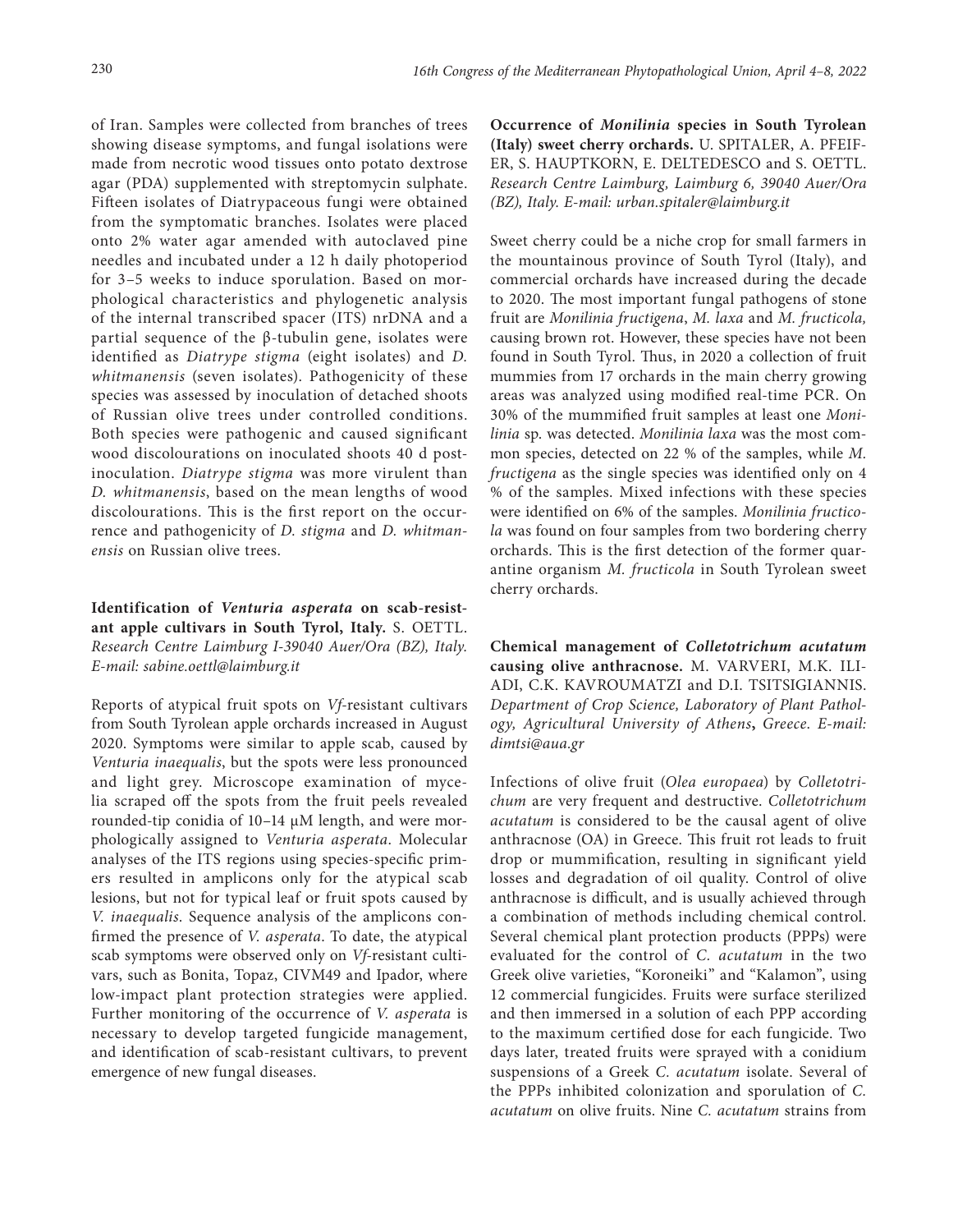different regions of Greece were characterized, *in vitro*, for sensitivity/resistance to the active ingredients of the most effective fungicides. All isolates were sensitive to the selected sterol-inhibiting fungicides (SBIs), while most of the isolates were resistant to copper compounds.

This research has been financed by Greek national funds through the Public Investments Program (PIP) of the General Secretariat for Research & Technology (GSRT), under the Emblematic Action "The *Οlive* Road" (project code: 2018ΣΕ01300000).

**Fungicide sensitivity and genetic diversity of** *Botrytis cinerea* **populations from conventional and organic tomato and strawberry fields in Cyprus and Greece**. G. MAKRIS1 , A. SAMARAS2, N. NIKOLOUDAKIS**?** , G.S. KARAOGLANIDIS2 and L.I. KANETIS1 . *1 Department of Agricultural Sciences, Biotechnology, and Food Science, Cyprus University of Technology, Limassol, 3036, Cyprus. 2Plant Pathology Laboratory, Faculty of Agriculture, Forestry and Natural Environment, Aristotelian University of Thessaloniki, POB 269, 54124, Thessaloniki, Greece. E-mail: [loukas.kanetis@cut.ac.cy](mailto:loukas.kanetis@cut.ac.cy)*

*Botrytis cinerea* is a complex species prone to fungicide resistance and characterized by broad genetic diversity. Unravelling pathogen population diversity facilitates development of efficient disease management schemes. During 2016–2017, 360 *B. cinerea* isolates were collected from conventional and organic tomato or strawberry farms in Greece and Cyprus, to analyze the genetic diversity and population structure of *B. cinerea* from different hosts and farming systems, in terms of agrochemical-inputs. Results highlighted widespread fungicide resistance, with 61.9% of the isolates found to be resistant to at least one botryticide, while 15.5% of isolates from conventional farms, and 85.1% from organic farms, were sensitive to all the tested active ingredients. Resistance frequencies of the isolates collected from conventional and organic fields were, respectively, 67.7 and 8.2% to boscalid, 65.9 and 29.1% to cyprodinil, 7.3 and 0% to fludioxonil, 18.6 and 3% to fenhexamid, 18.6 and 0% to iprodione, 67.3 and 9.7% to pyraclostrobin, and 61.4 and 15.7% to thiophanate-methyl. Fludioxonil and fenhexamid resistance were not detected in any of the tomato farms or countries, while resistance to iprodione was not recorded from organic fields. Multiple fungicide resistance was common, with fungicide sensitivity classes ranging from >3 for conventional farms and <1 for organic farms. Lambda measure of association showed showed a symmetric value  $(0.563 \pm 0.065)$ ; *P* < 0.001), indicating that farming systems correlated

with fungicide resistance, across crops and countries. The *B. cinerea* populations were also genotyped using a set of seven microsatellite markers. *Botrytis pseudocinerea* was not detected, while the populations exhibited high genetic diversity and mixed modes of reproduction. Genetic variance among strawberry and tomato populations was evident, ranking host specificity higher than other selection forces. AMOVA suggested significant associations of population structure and resistance to thiophanate-methyl, pyraclostrobin, boscalid, and cyprodinil.

**Protection of grapevine pruning wounds against natu**ral infections by trunk disease fungi. R. BUJANDA<sup>1</sup>, B. LÓPEZ-MANZANARES<sup>1</sup>, S. OJEDA<sup>1</sup>, O. ONEKA<sup>2</sup>, L.G.  $SANTESTEBAN<sup>2</sup>$ , J. PALACIOS<sup>3</sup> and D. GRAMAJE<sup>1</sup>. *1 Instituto de Ciencias de la Vid y del Vino (ICVV), Consejo Superior de Investigaciones Científicas, Universidad de la Rioja - Gobierno de La Rioja, Ctra. LO-20 Salida 13, Finca La Grajera, 26071 Logroño, Spain. 2Dpto de Agronomía, Biotecnología y Alimentación, Universidad Pública de Navarra (UPNA), Campus Arrosadia, 31006 Pamplona, Spain. 3Viticultura Viva S.L., Cabmesado 4, 31390 Olite, Spain. E-mail: [david.gramaje@icvv.es](mailto:david.gramaje@icvv.es)*

Infection of grapevines by grapevine trunk disease (GTD) fungal pathogens primarily occurs through annual pruning wounds made during the host dormant season. Efficacy was evaluated (in two field trials over one growing season) of liquid formulation fungicide (pyraclostrobin + boscalid) and paste treatments, as well as biological control agents (*Trichoderma atroviride* SC1, *T. atroviride* I- 1237, or *T. asperellum* ICC012 + *T. gamsii* ICC080), for their potential to prevent natural infections of grapevine pruning wounds by trunk disease fungi. The vineyards were in Samaniego, Northern Spain (19-years-old; "Tempranillo") and Madiran, Southern France (24-years-old; "Cabernet Franc"). Wound treatments were applied immediately after pruning in February 2020. Untreated controls were treated with sterile distilled water. In February 2021, canes were harvested from vines and brought to the laboratory for *Trichoderma* spp. and fungal trunk pathogen assessments. A total of 1,848 isolates were collected from the Samaniego vineyards, and 1,179 were from Madiran vineyards, associated with five GTDs. In some cases, it was not possible to establish statistically significant differences between treatments due to the low incidence of some GTDs in the untreated control treatments. The efficacy of each product varied according to the GTD fungi and the grape production region.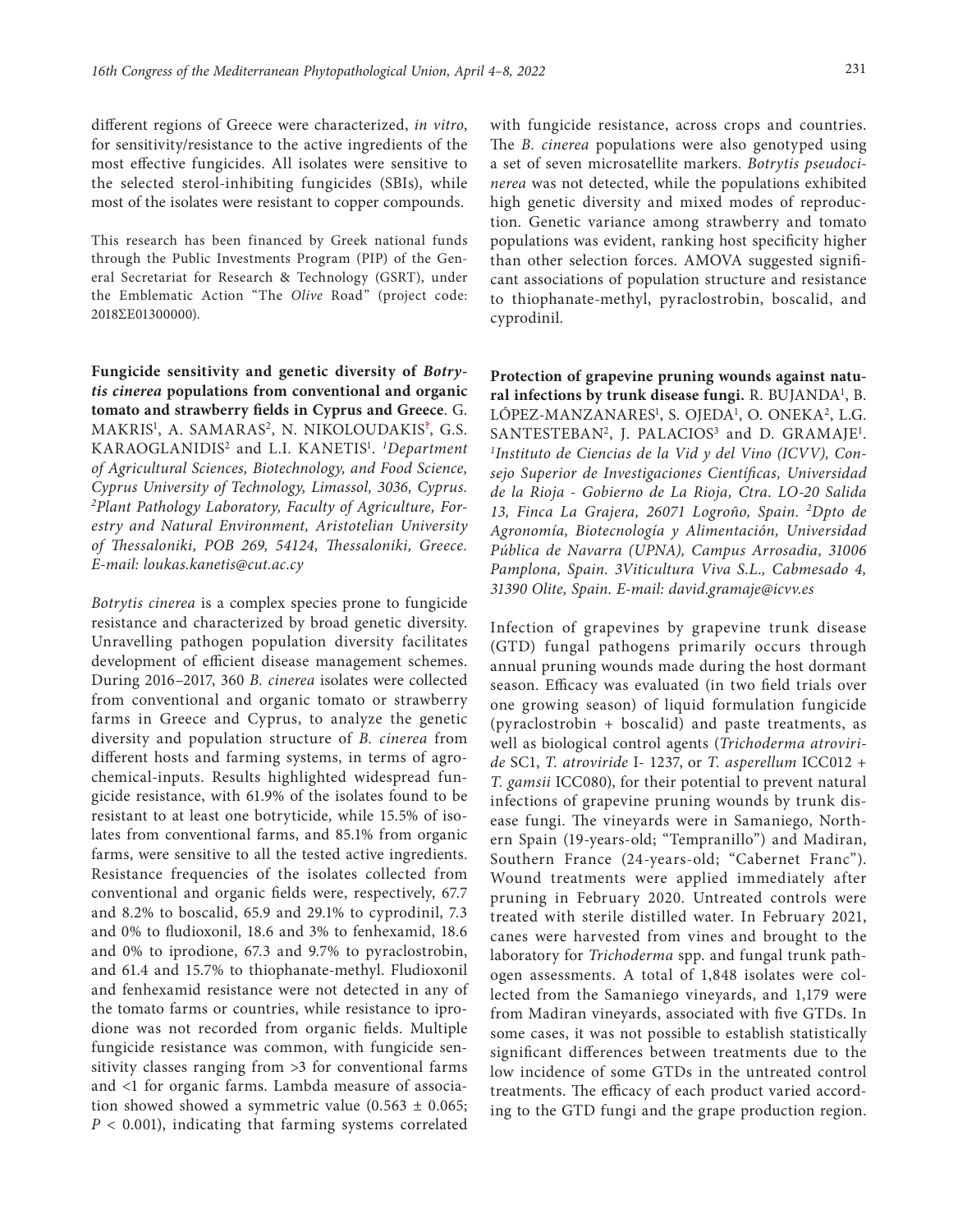*Trichoderma* recovery percentages ranged from 16.7 to 67.5% from Samaniego, and from 32.5 to 89.6% from Madiran. The experiment will be repeated during the 2021–2022 season.

This research was financially supported by the Project EFA 324/19 – VITES QUALITAS, which has been 65% cofinanced by the European Regional Development Fund (ERDF) through the Interreg V- A Spain-France-Andorra program (POCTEFA 2014–2020)

**Fungal trunk pathogens associated with** *Juglans regia*  **in the Czech Republic.** J. PECENKA<sup>1</sup>, M. SPETIK<sup>1</sup>, T. NECAS<sup>2</sup>, I. ONDRASEK<sup>2</sup>, J. ARMENGOL<sup>3</sup>, M. LEÓN<sup>3</sup>, C. BERLANAS<sup>4</sup>, D. GRAMAJE<sup>?</sup> and A. EICHMEIER<sup>1</sup>. *1Mendel University in Brno, Faculty of Horticulture, Mendeleum - Institute of Genetics, Valticka 334, 69144, Lednice, Czech Republic. 2Mendel University in Brno, Faculty of Horticulture, Department of Fruit Growing, Valticka 337, 69144, Lednice, Czech Republic. 3 Instituto Agroforestal Mediterráneo, Universitat Politècnica de València, Camino de Vera S/N, 46022 Valencia, Spain. 4Instituto de Ciencias de la Vid y del Vino (ICVV), Consejo Superior de Investigaciones Científicas, Universidad de la Rioja-Gobierno de La Rioja, Ctra. de Burgos Km. 6, 26007 Logroño, Spain. E-mail: [jakub.pecenka@men](mailto:jakubpecenka@gmail.com)[delu.cz](mailto:jakubpecenka@gmail.com)*

The spectra of fungal trunk pathogens associated with wood necrosis of the English walnut trees in the Czech Republic was assessed in field surveys during 2016, in Moravia region. Branches of the walnut trees showing the typical symptoms of dieback were selected for the sampling. In total, 138 of the fungal isolates were obtained from six orchards. Based on the morphology and sequencing data, the isolates were identified in 10 species of trunk pathogens including: *Cadophora novi-eboraci*, *Cadophora spadicis*, *Cryptovalsa ampelina*, *Diaporthe eres*, *Diplodia seriata*, *Dothiorella omnivora*, *Eutypa lata*, *Eutypella* sp., *Peroneutypa scoparia*, and *Phaeoacremonium sicilianum*. The most predominant fungal taxon was *Cadophora* followed species of *Botryosphaeriaceae* and *Diatrypaceae*. Pathogenicity tests showed that isolates of *Cadophora* spp. and *Eutypa lata*  were virulent to the walnut branches.

The research was supported by the project EFRR "Multidisciplinary research to increase application potential of nanomaterials in agricultural practice" (No. CZ.02.1.01/0.0/0.0/16\_025 /0007314)

**Preliminary observations on the interaction among**  *Neocosmospora solani* **(syn.** *Fusarium solani***),** *Neofusicoccum batangarum* **and** *Opuntia ficus-indica.*  S. BURRUANO<sup>1</sup>, S. GIAMBRA<sup>1</sup>, G. GUSELLA<sup>2</sup>, G. CONIGLIARO<sup>1</sup> and G. SURICO<sup>3</sup>. <sup>1</sup>Dipartimento di Sci*enze Agrarie, Alimentari Ambientali (SAAF), Università degli Studi di Palermo, Viale delle Scienze 2, 90128 Palermo, Italy. 2Dipartimento di Agricoltura, Alimentazione e Ambiente (Di3A), Università degli Studi di Catania, Via S. Sofia 100, 95123 Catania, Italy. 3 Department of Agricultural, Food, Environmental and Forestry Science and Technology (DAGRI), Plant Pathology and Entomology Section, Università degli Studi di Firenze, Piazzale delle Cascine, 28, 50144 Firenze, Italy. E-mail: [santella.burru](mailto:santella.burruano@unipa.it)[ano@unipa.it](mailto:santella.burruano@unipa.it)*

*Opuntia ficus-indica* (L.) Mill. (*Cactaceae*) is a xerophilous plant native to Mexico and naturalized throughout the Mediterranean Basin, where it is a common landscape species. This plant *O. ficus-indica* is also cultivated on many continents. In Italy, production is mostly concentrated in some hilly Sicilian areas. A severe disease of cactus pear was reported on the minor Sicilian islands of Lampedusa and Linosa (Pelagie archipelago), Favignana (Aegadian archipelago), and Ustica. The disease was named "scabby canker", and its causal agent was identified as *Neofusicoccum batangarum*, (*Botryosphaeriaceae*, *Ascomycetes*). Scabby cankers appear as radially expanding, concentric, necrotic cankers on cladodes. They first appear in April each year, following first rains, and continue to develop during summer. Occasionally, *Neocosmospora solani* isolates have been associated with symptomatic cladodes. Interactions between *N. solani* and *N. batangarum*, and between the two fungi and *O. ficus-indica*, were studied *in vitro* and *in planta*. Dual growth *in vitro* assays showed *N. solani*  overgrowing *N. batangarum*, and dark reaction zones were observed at points of contact of the two colonies, suggesting antagonism. *In planta* assays carried out by inoculating cladodes with *N. solani*, individually or in association with *N. batangarum* (which was applied after 30 d) never showed lesions. Lesions were clearly visible on the cladodes after inoculations *N. batangarum* only, or simultaneously with *N. solani*. *In vitro* and *in planta* observations indicated that *N. solani* has a neutral interaction with *O. ficus-indica,* and that it has antagonistic activity towards *N. solani*. Furthermore *N. batangarum* is confirmed as the only causal agent of scabby cankers.

This research is dedicated to the memory of Dr Gaetano Conigliaro.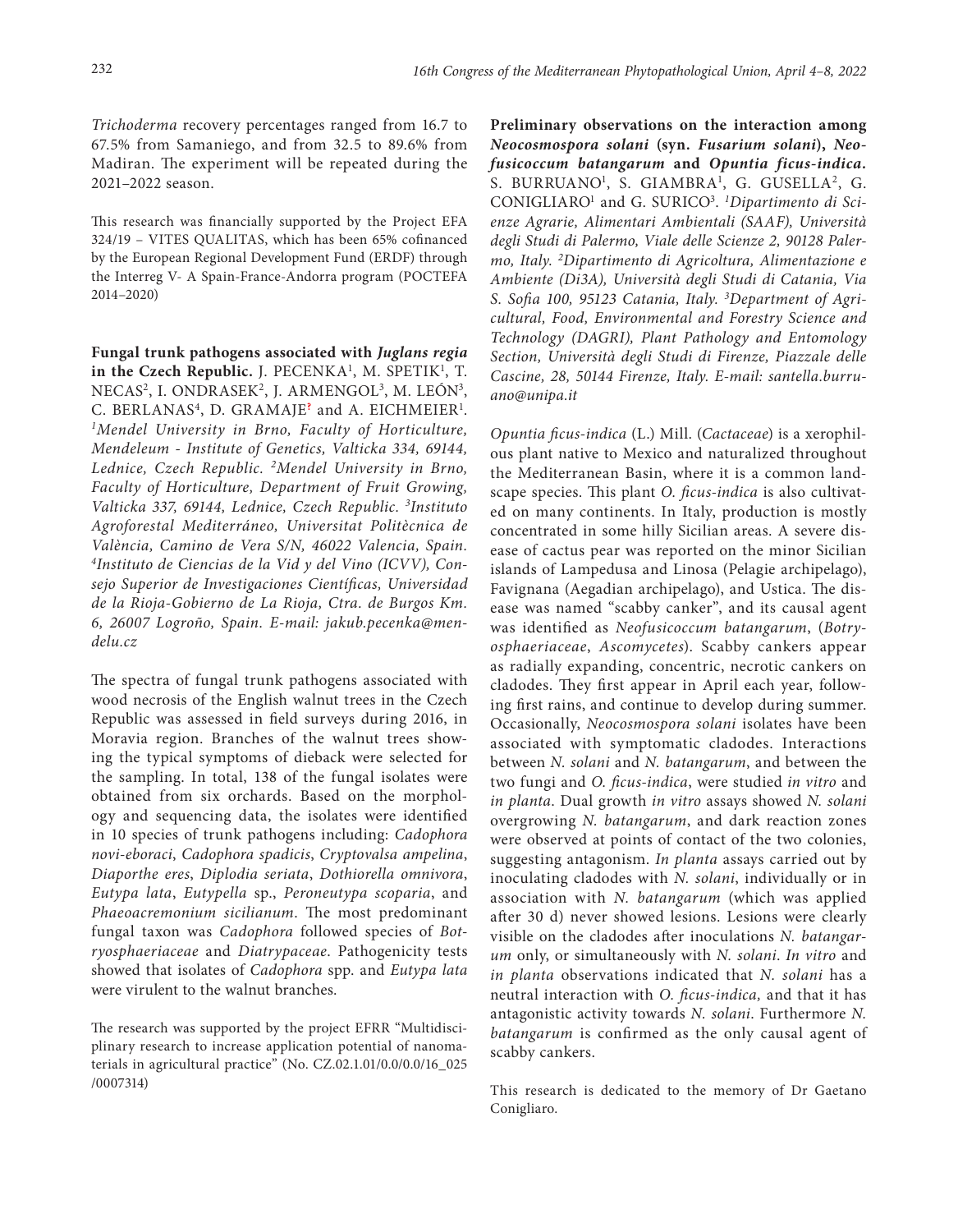**An innovative protocol for the monitoring and onsite detection of** *Erwinia amylovora* **in Sicily.** F. VALEN-TINI, F. SANTORO, M. GALLO, L. OUALGUIRAH and A. M. D'ONGHIA. *Centre International des Hautes Etudes Agronomiques Méditerranéennes – Mediterranean Agronomic Institute of Bari, Via Ceglie 9, 70010 Valenzano (BA), Italy. E-mail: [valentini@iamb.it](mailto:valentini@iamb.it)*

*Erwinia amylovora* (*Ea*), which causes fire blight of pomefruits, remains a quarantine agent (list A2), despite widespread occurrence in the European Union. Effective control of the bacterium is based on the use of resistant varieties, the application of reliable tests for pathogen detection, knowledge of climatic conditions that can promote infections, and adoption of specific agronomic practices (e.g. pruning) and/or chemical treatments to reduce the inoculum of the pathogen. This study aimed to develop an effective protocol for monitoring *Ea*, to detect infections early before onset of symptoms, without moving infected plant material from infection outbreak areas. Infections were monitored in pomefruit groves in the *Ea* outbreak of Sicily. Visual inspections for fire blight symptoms and detection of the pathogen using real-time LAMP with an onsite device were carried out during two vegetative seasons (March-October, 2018 and 2019). The results were correlated to parameters measured at an agroclimatic station located in the study area, thus implementing the Maryblight model. The combination of the forecasting model and onsite pathogen detection by real time LAMP is an innovative approach for official monitoring of this pathogen.

This research was financially supported by the Project Multitrace - Advanced Information Technologies and Systems for Traceability in Phytopathology (PON MISE H2020). We thank Dr. Rosario D'Anna and Dr. Filadelfo Greco of the Regional Phytosanitary Service of Sicily, Italy.

**Development of reagent kits for the identification of**  *Candidatus* **Phytoplasma mali and** *Candidatus* **Phytoplasma pyri using Real-time PCR.** I.G. BASHKI-ROVA<sup>1,5</sup>, G.N. BONDARENKO<sup>1,5</sup>, A.A. SHVARTSEV<sup>2</sup>, Ya.I. ALEXEEV2,3,4 and S.A. BLINOVA2*. 1All-Russian Plant Quarantine Center, 140150 Bykovo, Ramenskoe, Moscow Region, Russia. 2LLC SYNTOL, 127434 Moscow, Russia. 3 Federal State Institution of Science Russian National Research Institute Viticulture and Winemaking "Magarach", 298600 Yalta, the Republic of Crimea, Russia. 4Institute for Analytical Instrumentation of the Russian Academy of Sciences, 198095 St. Petersburg, Russia. 5 Peoples' Friendship University of Russia, 117198, Moscow, Russia. 6Russian Timiryazev State Agrarian Univer-*

*sity, Moscow Timiryazev Agricultural Academy, 127434, Moscow, Russia. E-mail: [bashkirovaid@mail.ru,](mailto:bashkirovaid@mail.ru) [syntol@](mailto:syntol@syntol.ru) [syntol.ru.](mailto:syntol@syntol.ru)*

The apple proliferation group phytoplasmas (16SrX) were included in the List of Quarantine Objects A2 of the European and Mediterranean Plant Protection Organization (EPPO), as well as in The Uniform list of quarantine objects of the Eurasian Economic Union. Kits of reagents were required to enable fast and accurate identification of these pathogens in plant material. The main and most susceptible hosts of *Candidatus* Phytoplasma mali and *Candidatus* Phytoplasma pyri are *Rosaceae* plants, species of *Pyrus*, *Malus*, *Cydonia* and *Prunus*. Phytoplasma DNA extraction was carried out using methods recommended by the EPPO, with modifications. Real-time PCR was carried out using four instruments: CFX-96 (BIO-RAD, USA), Rotor-Gene (QiaGen, USA), ANK (IAI RAS, Russia), and DTprime (DNA-Technology, Russia). The mplification programme was: hot start at 95°C for 5 min, then 50 cycles each of 95°C for 15 sec and 60°C for 40 sec. Primers and probes were designed for the *dihydrolipoamide acetyltransferase*  (*aceF*) gene. Specificity of the reagent kits was tested on 37 samples of related objects, and DNA cultures were obtained from the DSMZ-GmbH, CIRM-CFBP, All-Russian Plant Quarantine Center and other collections. There were no false-negative results of analyses of plant samples containing phytoplasma DNA, nor false-positive results of analyses of plant DNA and bacterial DNA. Analytical sensitivity of the developed reagent kit for Candidatus *Phytoplasma* mali was ≤14.0 × 103 copies of DNA per milliliter of sample, and for the *Candidatus* Phytoplasma pyri kit was  $\leq 6.0 \times 103$  copies of DNA  $mL^{-1}$ .

**Development of an algorithm of recognition for automatic reading of nitrocellulose membranes processed by Direct Tissue Blot Immunoassay**. S. GUALANO, E. PANTALEO, F. SANTORO, D. FRASHERI and A. M. D'ONGHIA1. *Centre International des Hautes Etudes Agronomiques Méditerranéennes – Mediterranean Agronomic Institute of Bari, Via Ceglie 9, 70010 Valenzano (BA), Italy. E-mail: [gualano@iamb.it](mailto:gualano@iamb.it)*

Serological tests are simple and rapid methods of detecting plant pathogens. Enzyme- Linked ImmunoSorbent Assay (ELISA) and Direct Tissue Blot ImmunoAssay (DTBIA) are commonly used for screening large numbers of plant samples with efficiency for most pathogens. Compared to ELISA, DTBIA is easy to use, shorter and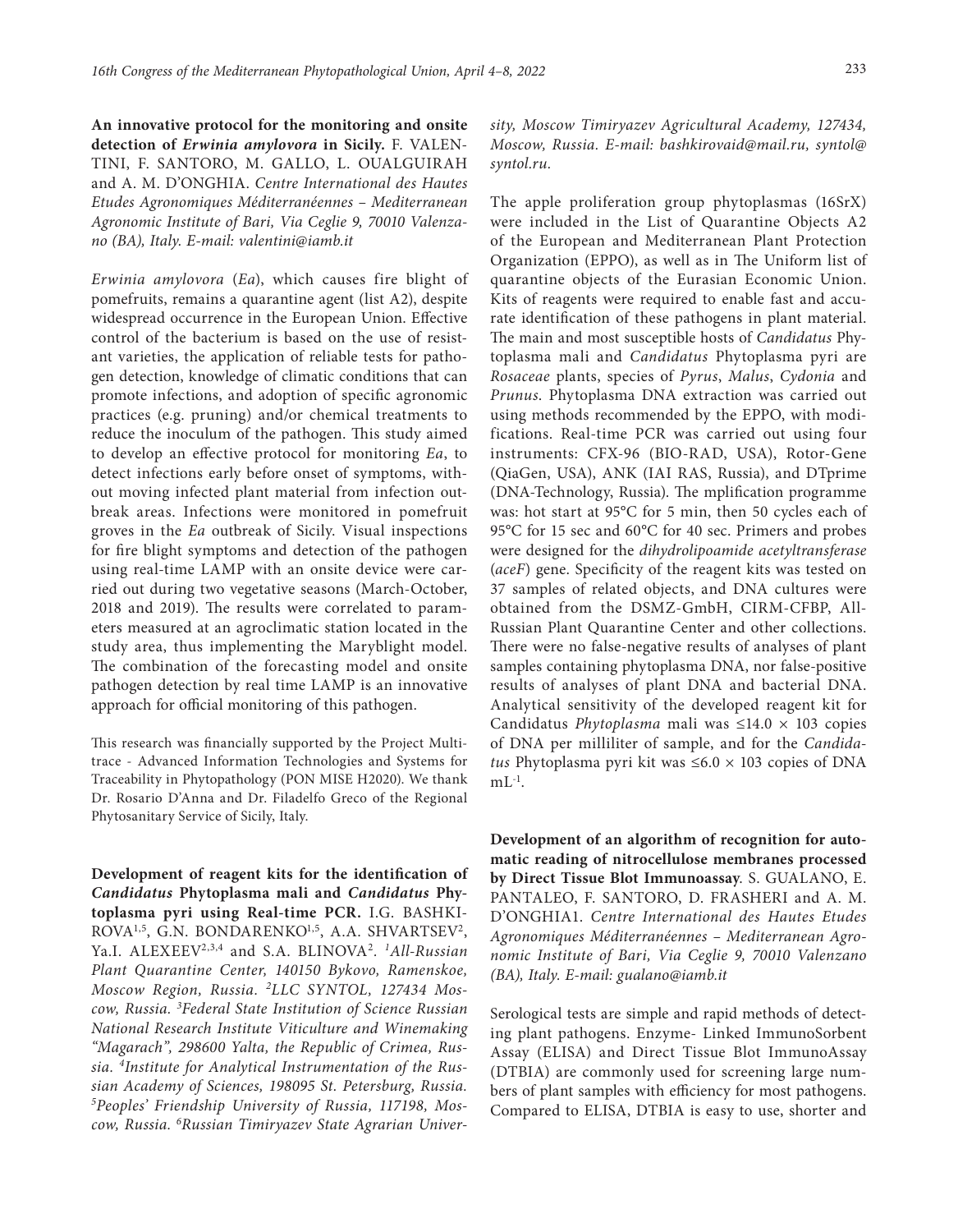cheaper, and can also be used as on-site tests. However, the reading phase of the DTBIA under stereomicroscope is longer and manual, while an automatic optical reader is available for the ELISA plates. In this study, the first approach was, therefore, to develop an automatic reading procedure for the DTBIA. The main components of variability of the processed membranes (e.g. the membrane commercial brand, the storage period of the processed membrane) were analysed for print colour and membrane background using plant material infected by Citrus tristeza virus or *Xylella fastidiosa.* Significant reading variability correlated to some components was observed, confirmed by the optical characteristics. On the basis of these results, an algorithm was developed for recognition of positive prints using normalized highresolution images.

This research was financially supported by the Project Multitrace - Advanced Information Technologies and Systems for Traceability in Phytopathology (PON MISE H2020).

**Phenometabolomics of olive quick decline syndrome, using nuclear magnetic resonance, hyperspectral reflectance and integrative chemometrics analysis.** F. SAN-TORO<sup>2</sup>, A. ELHUSSEIN M.F.M.H.<sup>1,2</sup>, S. GUALANO<sup>2</sup>, B. MUSIO1 , A.M. D'ONGHIA2 and V. GALLO1,3. *<sup>1</sup> Department of Civil, Environmental, Land, Building Engineering and Chemistry (DICATECh), Polytechnic University of Bari, Via Orabona, 4, I-70125, Bari, Italy. 2 International Centre for Advanced Mediterranean Agronomic Studies of Bari (CIHEAM Bari), Via Ceglie 9, 70010, Valenzano (BA), Italy. 3 Innovative Solutions S.r.l. – Spin-off company of Polytechnic University of Bari, Zona H 150/B, 70015, Noci (BA), Italy. E-mail: [fsantoro@iamb.it](mailto:fsantoro@iamb.it)*

*Xylella fastidiosa* (*Xf*) subsp. *pauca* (sequence type ST53) has severely affected olive groves in the Apulia region of Southern Italy, infecting approx. 11 million olive trees in more than 50,000 ha. Disease caused by *Xf* (olive rapid decline syndrome (OQDS)) causes phenotypic and metabolomic changes in host plants. The control strategy currently uses destruction of infected plants, that are detected on the basis of symptoms and positive diagnostic tests. Detection of infections before symptoms develop can provide an advantage against spread of the disease, allowing preventive action. The combination of hyperspectral reflectance (HSR) and nuclear magnetic resonance (NMR) can offer a non-destructive method to detect the host phenotypic and metabolic fluctuations caused by *Xf*. Young plants of the susceptible olive variety Cellina di Nardò, artificially infected with *Xf*, were

grown in a temperature-controlled environment, and were co-inoculated with additional xylem-inhabiting fungi. Asymptomatic leaves were exposed to HSR acquisition, and their extracts were subjected to an untargeted metabolomic study, to select diagnostic signals and wavelengths associated with *Xf*-infected plants. Covariance matrices between these methods were then used assess linkage between HSR spectral features and NMR and HRMS diagnostic signals. These matrices showed that different wavelength ranges were associated with different levels of association with particular metabolites, with a few regions within the visual range of 420– 520 nm, 570–720 nm, and more within the near-infrared range of 1000–1830 nm.

**Evaluation of resistance of grape varieties to** *Aspergillus carbonarius* **and ochratoxin contamination.** M.K. ILIADI and D.I. TSITSIGIANNIS. *Laboratory of Plant Pathology, Department of Crop Science, Agricultural University of Athens, Iera Odos 75, 118 55 Athens, Greece*. *E-mail: [dimtsi@aua.gr](mailto:dimtsi@aua.gr)*

*Aspergillus carbonarius* causes grape berry rots in vineyards, and is responsible for production of the mycotoxin ochratoxin A (OTA), which affects organoleptic characteristics of wine and grape and wine quality and safety. OTA poses a serious risk to consumer safety because it is nephrotoxic, hepatotoxic and carcinogenic. The present study assessed 21 Greek grapevine varieties (Razaki, Mandilaria, Roditis, Malagouzia, Savatiano, Fraoula, Athiri, Sideritis, Mavrodafni, Asyrtiko, Xinomavro, Debina, Agianiwtiko, Pavlos, Agiorgitiko, Aidini, Lagorthi, Limnio, Georgiana, Kydonitsa and Stafida) for their resistance to *A. carbonarius* rots and OTA contamination. *In vitro* artificial inoculations were carried out on grape berries from each of the varieties, using a mixture of four ochratoxigenic strains of *A. carbonarius* isolated from Crete, Peloponnese, Attica or Macedonia. Evaluations of resistance were by assessment of *A. carbonarius* grape rot spots, conidim production and OTA production in berries. The results showed significant variation in these parameters among the grape varieties.

Mrs M. Iliadi was supported by the Scholarship Program of the Alexander S. Onassis Public Benefit Foundation. This research was financed by Greek national funds through the Public Investments Program (PIP) of the General Secretariat for Research & Technology (GSRT), under the Emblematic Αction "The Vineyards Road" (project code: 2018ΣΕ01300000).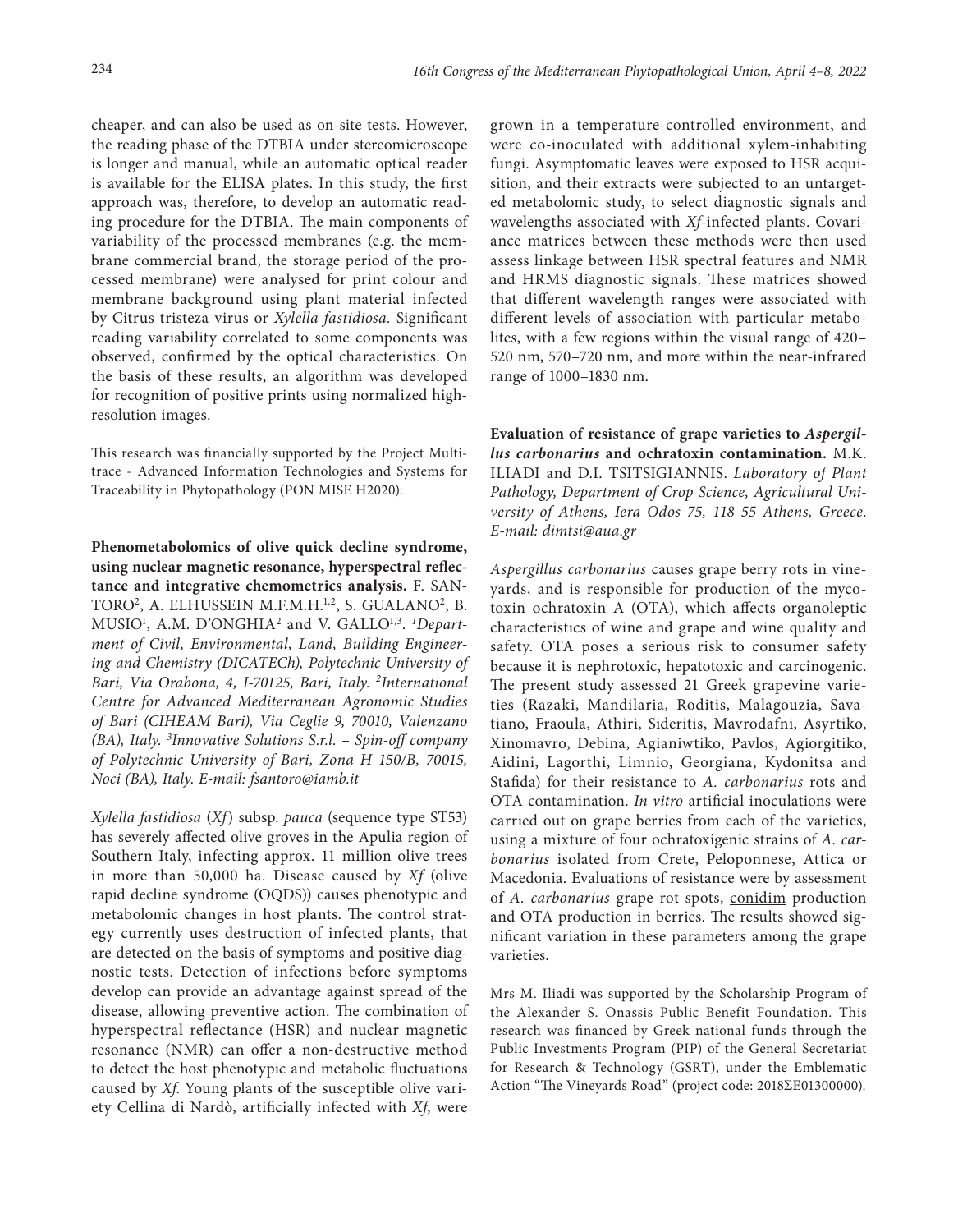**Characterization of** *Alternaria* **species associated with black point of wheat kernels in Lebanon**. M. MASIEL-LO<sup>1</sup>, W. HABIB<sup>2,\*</sup>, R. EL GHORAYEB<sup>3</sup>, E. GERGES<sup>2</sup>, C. SAAB<sup>2</sup>, A. SUSCA<sup>1</sup>, G. MECA<sup>4</sup>, J.M. QUILES<sup>4</sup>, A.F. LOGRIECO2 and A. MORETTI2. *<sup>1</sup> Institute of Science of Food Production - ISPA, Research National Council – CNR, Via Amendola, 122/O, 70126 Bari, Italy. 2 Laboratory of Mycology, Department of Plant Protection, Lebanese Agricultural Research Institute, P.O. Box 90-1965, Fanar, Lebanon. 3Faculty of Agricultural and Food Sciences, Holy Spirit University of Kaslik, P.O. Box 446, Jounieh, Lebanon. 4Department of Preventive Medicine, Nutrition and Food Science Area, University of Valencia, Avenida Vicent Andres Estelles s/n, 46100 Burjassot, Valencia, Spain. \*W. HABIB current affiliation: Centro di Ricerca, Sperimentazione e Formazione in Agricoltura – Basile Caramia (CRSFA), Via Cisternino 281, Locorotondo, 70010 Bari, Italy. E-mail: [mario.masiello@ispa.cnr.it](mailto:mario.masiello@ispa.cnr.it)*

*Alternaria* commonly infects wheat crops, pre- and postharvest decay of wheat grains and symptoms on heads, such as dark brown discolouration (black point disease) of grain embryos. Several *Alternaria* species can produce a range of mycotoxins, associated with different toxicities to humans and animals. The aims of the present study were to: i) assess the incidence of black point disease of wheat in Lebanon and isolate the *Alternaria*  species causing the disease; ii) evaluate the levels of contamination by *Alternaria* mycotoxins in 33 grain samples; and iii) to identify the main occurring *Alternaria*  species, using a molecular approach, and study their phylogenetic relatedness. The disease occurred at the majority (97%) of sampled sites, with the greatest average incidence in Akkar district (55%) and least (2%) in Baalbeck. Chemical analyses, using HPLC-DAD, showed that altenuene, alternariol, alternariol monomethyl ether, and tenuazonic acid were not detected in any sample. The phylogenetic analyses, based on DNA sequences of *β-tubulin*, *glyceraldehyde-3-phosphate dehydrogenase*, *allergen alt-a1*, and *calmodulin* genes, showed that isolates were in two main clades: 37 strains belonged to section *Infectoriae* and 42 strains to section *Alternaria*. This study showed that although black point disease of wheat kernels is widespread in Lebanon, the risks of contamination by *Alternaria* mycotoxins remains low.

**Cultivar-dependent differences in the phyllosphereassociated mycobiome of grapevine (***Vitis vinifera***).** A.  $MOLNAR<sup>1</sup>$ , J. GEML<sup>1,4</sup>, A. GEIGER<sup>1,3</sup>, C. M. LEAL<sup>3,4</sup>, G.M. KGOBE<sup>3,4</sup>, A.M. TÓTH<sup>2</sup>, S.Z. VILLANGÓ<sup>2</sup>, L. MÉZES1 , A.M. CZEGLÉDI1 ans Z.S. ZSÓFI2. *1Food* 

*and Wine Research Centre, Eszterházy Károly Catholic University, Leányka u. 6, Eger 3300, Hungary*. 2*Institute for Viticulture and Enology, Eszterházy Károly Catholic University, Leányka u. 6, Eger 3300, Hungary*. *<sup>3</sup> Doctoral School of Environmental Sciences, Hungarian University of Agricultural and Life Sciences, Páter K. u. 1, Gödöllő 2100, Hungary*. *4ELKH – EKKE Lendület Environmental Microbiome Research Group, Eszterházy Károly Catholic University, Leányka u. 6, Eger 3300, Hungary*. *E-mail: [molnar.anna@uni-eszterhazy.hu](mailto:molnar.anna@uni-eszterhazy.hu)*

Grapevines naturally host reservoirs of fungi affecting grape production and quality, and plant health. Aboveground host tissues, the phyllosphere, is a dynamic and harsh habitat for microbial colonizers, due to exposure to environmental factors. An important question is, what drivers shape the phyllosphere fungal composition, thereby contributing to plant health and possibly to crop quality and quantity? This study investigated potential differences of phyllosphere-associated mycobiomes inhabiting healthy leaves and berries of the three grapevine cultivars *V. vinifera* "Furmint", "Kadarka" and "Syrah", grown under very similar environmental conditions in the Eger wine region. The study assessed whether the grapevine cultivars affected richness, relative abundance and composition of the fungal phyllosphere communities, using high-throughput DNA sequencing. To better clarify the background community differences, host physiological parameters, macro- and micro-element composition of leaf samples, and sugar content of berries were also assessed. While richness and relative abundance of fungal functional groups did not statistically differ among the cultivars, strong compositional differences were detected among the cultivars. In contrast, The cultivar berry samples differed in community richness and relative abundance, but not in community composition, suggesting the existence of a core grape microbiome at least at terroir level.

This project was supported by the Lendület Programme No. 96049 (Eötvös Loránd Research Network and Hungarian Academy of Sciences) to JG, PhD. scholarship (Hungarian University of Agriculture and Life Sciences) to AG, Stipendium Hungaricum scholarships (Tempus Foundation) to CML and GMK.

**Selecting strawberry and melon germplasm toler**ant to *Macrophomina phaseolina*. S.A. YOUSSEF<sup>1</sup>, N. DAI<sup>3</sup>, R. COHEN<sup>4</sup>, S. FREEMAN<sup>2</sup> and A.A. SHALABY<sup>1</sup>. *1 Plant Pathology Research Institute, Agricultural Research Center, 9 El-Gamma St., Giza, Egypt. 2Department of Plant Pathology and Weed Research, ARO, Volcani Cent-*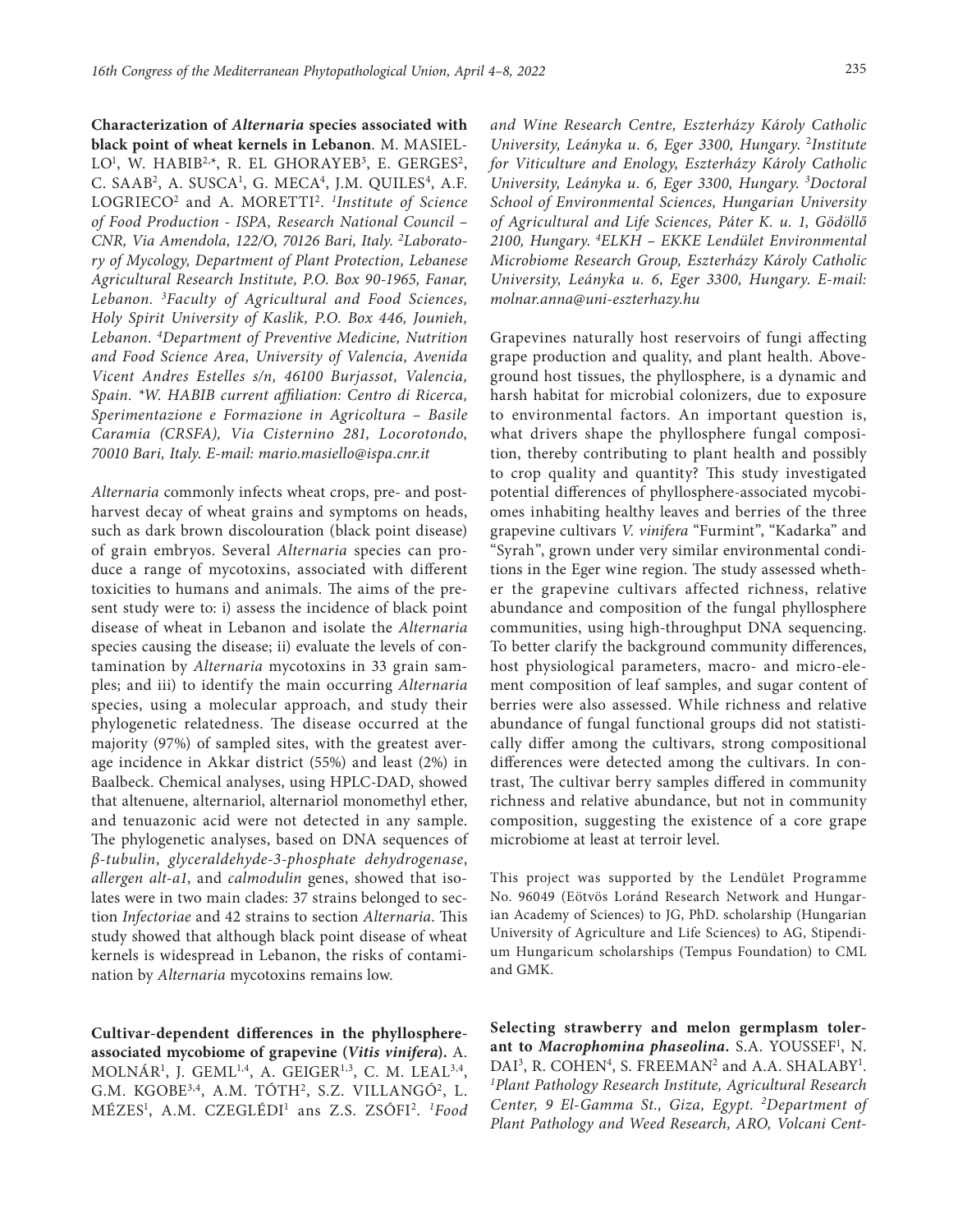*er, RishonLeZion, IL 7505101, Israel. 3 Unit of Vegetable and Field Crops, ARO, Volcani Center, RishonLeZion, IL 7505101, Israel. 4Department of Plant Pathology, ARO, NeweYa'ar Research Center, Ramat Yishay, 3009500, Israel. E-mail: saharyoussef@gmail.com.*

*Macrophomina phaseolina* is a soilborne pathogen causing crown and root rot of strawberry and vine decline of melons, is a destructive pathogen of strawberry and melon in the Mediterranean region. This fungus was isolated from different cultivars of strawberry showing crown rot, foliage wilting, charcoal rot and plant death, as well as vine wilting and death of of melon. Similar disease symptoms were recorded in melon and strawberry cultivation areas in Egypt and Israel. Effective management of these diseases on resistant host germplasm selected using reliable techniques. Pathogenicity tests of representative *M. phaseolina*  isolates were carried out to determine virulence and viability using the toothpick method, whereby microsclerotia are produced aseptically on toothpicks that are subsequently used to inoculate stem and crown tissues of tested plants. In addition, artificial soil inoculation was also assessed by inserting plants in pots containing a soil mixed with  $2.5 \times 103$  sclerotia mL<sup>-1</sup>. All inoculated plants were grown at 30°C in greenhouse conditions. In strawberry, complete plant mortality was observed approx. 3 weeks after inoculation. However, microsclerotium inoculation was gave more rapid development of disease symptoms at 2 weeks after inoculation. Using the microsclerotia method, disease symptoms progressed more rapidly and faster in the susceptible cultivar `Festival` compared to the more resistant `Fortuna`, which had the least disease progress. In melon, disease symptoms following toothpick inoculations in the greenhouse and field produced similar symptoms to those for plants growing in naturally infested soils. The toothpick method was reliable for differentiating between susceptible and resistant melon germplasm in but not for strawberry. Disease screening of host germplasm resistant *M. phaseolina* should rely on an accurate and reliable inoculation technique.

This research was financially supported by the Project No. SIS70018GR35001, Middle East Regional Cooperation Programme (MERC).

**Identification and characterization of** *Fusarium solani*  **and** *Dematophora necatrix* **on hemp (***Cannabis sati*va) in southern Italy. R. SORRENTINO<sup>1</sup>, V. BATTAG-LIA<sup>1</sup>, F. RAIMO<sup>1</sup>, D. CERRATO<sup>1</sup>, G. PICCIRILLO<sup>2</sup>, A.

MEROLA1 and E. LAHOZ1 . *1 Research center for Cereal and Industrial Crops - Council for Agricultural Research and Economics (CREA-CI) Via Torrino 3, 81100 Caserta, Italy. 2Servizi di saggio di Agrotecniche (SESAT) Via IX Novembre, 81055 Santa Maria Capua Vetere (CE) Italy. E-mail: [roberto.sorrentino@crea.gov.it](mailto:roberto.sorrentino@crea.gov.it)*

Since 2016, cultivation of industrial hemp is allowed in Italy according to Law no. 242/2016. Industrial hemp can be grown for production of fibre, seed, oil, or cannabinoids. In a survey commencing in 2018, two new diseases were highlighted as affecting hemp crops. The soil-borne pathogens *Fusarium solani* in indoor crops, and *Dematophora necatrix* in outdoor crops were identified. *Fusarium solani* caused development, at soil line, of brownish to dark brown areas along the main host stems, followed by wilting and shedding of leaves. In correspondence with the lesions, the stems swelled to create cankers. Removal of the bark of affected plants revealed that the inner cortices were also affected. *Dematophora necatrix* caused root rot followed by host death that generally occurred within 2 to 3 weeks after symptoms appeared, with approx. 10% of plants showing yellowing, canopy wilt, and roots covered with white fan-like mycelium under the bark. These were the first records for both pathogens in Europe. Since interest in hemp production is increasing, appropriate management tools are required for these two pathogens.

This research was financially supported by the Project PSR PROHEMPIL B21 I1800029002 (Regione Campania Law 5/2016).

**Behaviour characterization of durum wheat varieties to distinct strains of** *Pyrenophora tritici- repentis* **(tan**  spot) in field and controlled conditions. S. TISSAOUI<sup>1</sup>, A. MOUGOU-HAMDANE<sup>1</sup>, N. OMRI-BENYOUSSEF<sup>2</sup> and B. NASRAOUI<sup>1</sup>. <sup>1</sup>LR14AGR02 Laboratory of Bio*aggressors and Integrated Pest Management in Agriculture, National Agronomic Institute of Tunisia, University of Carthage, Tunis, Tunisia. 2Field Crop Laboratory, National Agronomic Research Institute of Tunisia, Tunisia. E-m[ail: salmatissaoui2@gmail.com](mailto:salmatissaoui2@gmail.com)*

Tan spot of wheat, caused by *Pyrenophora triticirepentis,* is of economic importance, and an emerging disease in Tunisia. Necrosis with chlorosis, and chlorosis on wheat leaves were distinct symptoms induced. The necrotrophic pathogen produces host-specific toxins responsible for symptom variation on susceptible genotypes. The reaction of 14 durum wheat varieties to *P. tritici-repentis* was evaluated in field and controlled con-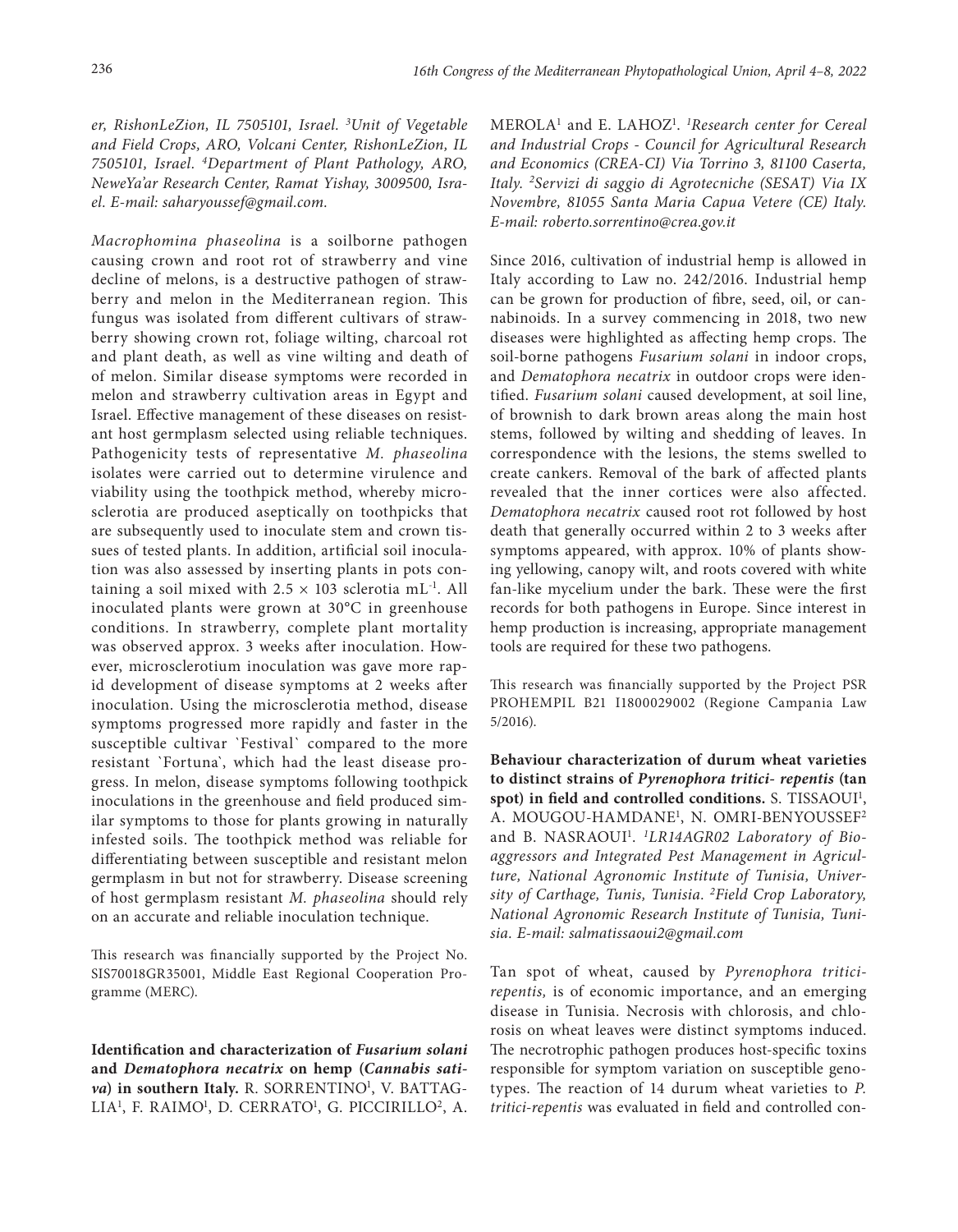ditions, by inoculating with three characterized pathotypes. Susceptibility of commonly grown varieties was determined by percentage of leaf area infections. Tan spot lesions developed on all the inoculated wheat genotypes, which showed response variations in the two trial conditions. Differences (P<0.05) in strain virulence were recorded. The varieties also differed disease reaction to different pathogen strains. The most virulent was strain I1 induced chlorosis on varieties which showed reaction variation. The varieties Khiar, Sculture and Monastir were moderately resistant in controlled conditions, but susceptible in the field. A statistically significant isolate × variety interaction was detected, which demonstrated specificity between strains and varieties. The overall reaction of varieties indicated that the most resistant was Monastir, while the most susceptible varieties were Maali and Razzak. The use of distinct pathotypes could assist evaluation wheat varieties in order to select resistant lines for develop tan spot management.

This research was financially supported by Laboratory of Bio-aggressors and Integrated Pest Management in Agriculture, National Agronomic Institute of Tunisia.

**Effects of rootstock and viroid infections on yield and composition of essential oil from skins of Tunisian sweet orange (***Citrus sinensis***) "Maltaise".** G. ZOUAGHI<sup>1</sup>, A. NAJAR<sup>2</sup>, A. AYDI<sup>3</sup>, C CLAUMANN<sup>4</sup>, A. ZIBETTI<sup>5</sup>, A JEMMALI<sup>2</sup>, F. MOUSSA<sup>6</sup>, M ABDER-RABBA1 and N. CHAMMEM7 . *1 Laboratory materials, molecules, applications, IPEST (Preparatory Institute for Scientific and Technical Studies), University of Carthage, La Marsa 2070, Tunis, Tunisia. 2Laboratory of plant protection, National Institute of Agronomic Research of Tunisia, University of Carthage Rue Hédi Karray, 1004 El Menzah, Tunisia. 3 Department of Chemical and Materials Engineering, College of Engineering, Northern Border University, P.O. Box 1321, Saudi Arabia. 4Laboratorio de Controle de Processos, Departments of Chemical Engineering and Food Engineering, Universidade Federal de Santa Catarina (UFSC), P.O. Box 476, Florianópolis, SC,Brazil. 5 Department of Informatics and Statistics (INE), Universidade Federal de Santa Catarina (UFSC), P.O. Box 476, Florianópolis, SC, Brazil. 6Laboratory for the study of molecular analysis techniques and instruments, IUT d'Orsay - Moulon plateau - Building 602 - 91400 ORSAY. 7Laboratory of Microbial Ecology and Technology, Department of Biological and Chemical Engineering, National Institute of Applied Sciences and Technology (INSAT), Carthage University, B.P. 676, 1080 Tunis, Tunisia. E-mail: [asmanajara@yahoo.fr](mailto:asmanajara@yahoo.fr)*

Beside agronomic performance, attention is given to yield and composition of essential oils (EO) from citrus peels by some industries. Citrus bioactive components are reported to be influenced by environmental factors. Effects of host rootstocks were assessed in presence or absence of viroid infections for yield or peel EO composition differences in the the Tunisian sweet orange Maltaise. *Citrus exocortis viroid* (CEVd) and *Hop stunt viroid*  (HSVd ) or Cachexia viroid were inoculated to eight host rootstocks. Preliminary results showed that yields varied between 0.4 and 0.8%. However, infections with CEVd and Cachexia reduced by 50% for *Citrumelo swingle* but did not affect other rootstocks. Regarding the composition of EO, healthy *Citrus macrophylla* gave the 17% more oxygenated monoterpenes than infected plants. CEVd infections enhanced this class of monoterpenes in *Citrus macrophylla* by 32%, in *C. volkameriana* by 11%, and in *Citrange carrizo* by 22%, while infections by Cachexia infection in *C. macrophylla* caused monoterpene reductions of 17 to 3%.

This research is part of PRF (Federated Research Project) on Citrus, entitled "Principal Citrus Viruses: Characterization and Integrated Management" and was financially supported by Ministry of Higher Education and Scientific Research of Tunisia (MESRST.

**Decision Support Systems to improve crop protection, productivity and sustainability: piloting and interna**tionalization. M. RUGGERI<sup>1</sup>, P. MERIGGI<sup>1</sup>, A. KART-SIAFLEKIS<sup>2</sup> and S.E. LEGLER<sup>1</sup>. <sup>1</sup>Horta srl, Spin-off Uni*versità Cattolica Sacro Cuore, Piacenza, Italy. 2 Fondagro, Larissa, Greece. E-mail: [s.legler@horta-srl.com](mailto:s.legler@horta-srl.com)*

Since 2008, Horta has implemented Decision Support Systems (DSSs) for sustainable crop management, following the "super consultant" approach for achieving acceptance by agricultural stakeholders. Horta's DSSs are web-based platforms that collect real-time sitespecific weather and crop data, through remote and proximal sensors, organize these data in cloud systems and analyse them via advanced modelling and big data techniques, provide automated agronomic interpretation of model outputs, and produce alerts and decision supports. Process-based mathematical models are the core of the DSSs. These provide advice to decision makers for overall crop management including: pest/disease management, weed control, fertilization, and irrigation. The DSSs support (but not replace) farmers in practical implementation of Integrated Crop Management. Benefits are related to all sustainability pillars including: economic (e.g., reduction of directs costs); environ-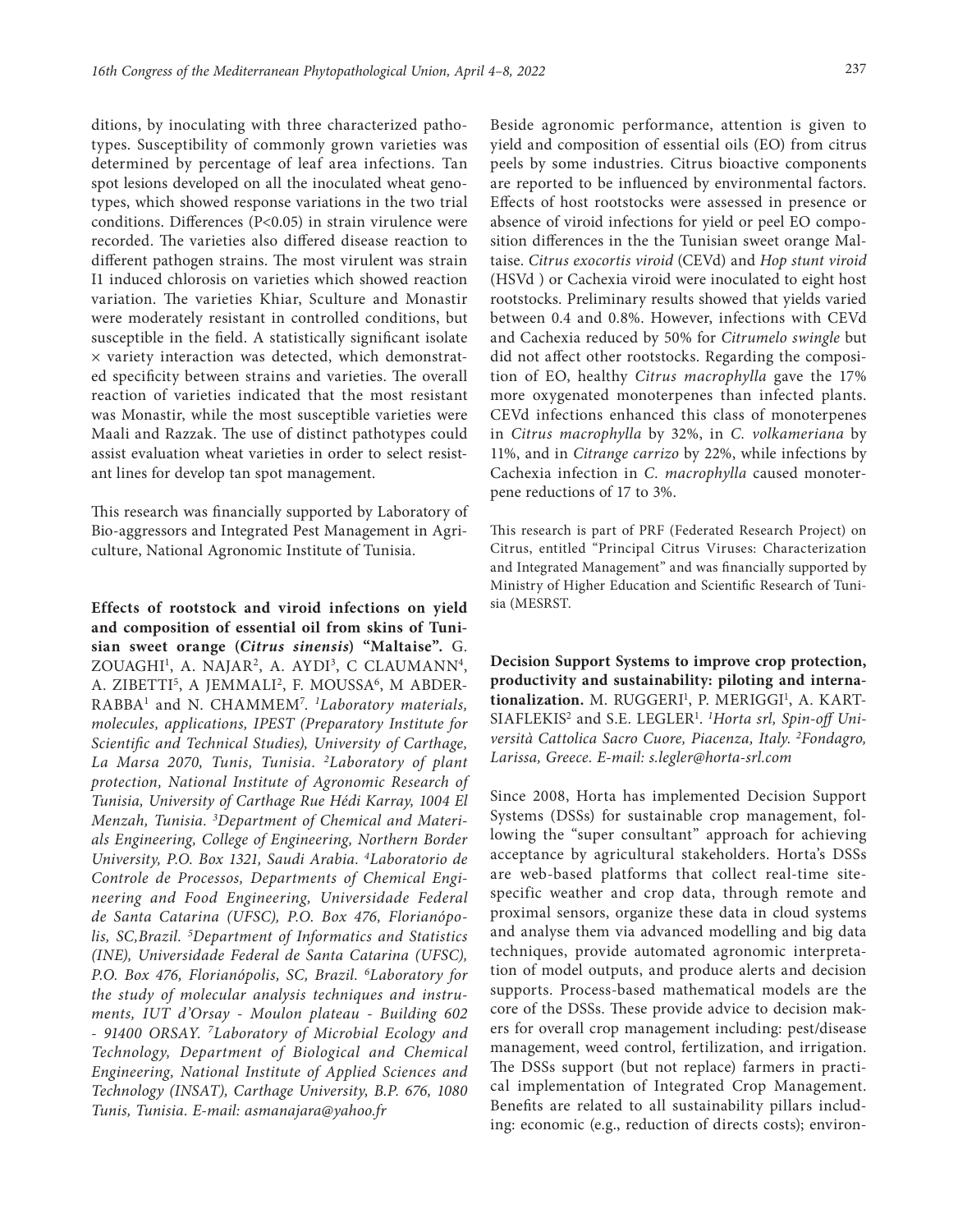mental (e.g., reduction of GHG emissions); and social (e.g., reduction of exposure to pesticides, workers' satisfaction). To date, DSSs are available for wheat, barley, wine and table grapes, olives, legumes, tomatoes, corn, potatoes, while others are in-progress. Users are farmers, technicians, private/public advisors, producer organizations, and agri-food companies. The DSSs are used in Italy and, increasingly, in other countries. For instance, vite.net® (grapevine) is widespread in Spain, grano.net® (wheat) and orzo.net® (barley) in Greece and Bulgaria, and mais.net® (corn) in Hungary. To quantify, the DSS for wheat and barley in Europe was used by more than 6,300 farms, yielding more than 575,100 tons of grains in 2019. Internationalization of DSSs is a resourcesdemanding process, which includes customization for each country and demonstration of the multifold benefits to local stakeholders from DSSs in relevant agricultural contexts.

**Metagenomics analyses of fungal communities associated with postharvest diseases in pear fruits.** A. ZAMBOUNIS<sup>1</sup>, I. GANOPOULOS<sup>1</sup> and P. MADESIS<sup>2</sup>. *1 Institute of Plant Breeding and Genetic Resources, HAO 'Demeter', Thermi, Thessaloniki, 57001, Greece. 2Institute of Applied Biosciences, CERTH, Thermi, Thessaloniki, 57001, Greece*. *E-mail: [antonios.zamb@gmail.com](mailto:antonios.zamb@gmail.com)*

An amplicon metagenomic approach was employed to identify the composition of fungal communities associated with postharvest diseases of pear fruits. Fruits were harvested at an orchard using routine management practices involving different fungicides, and were transferred to a storage packinghouse. Effective tag sequences clustered into OTUs and Ascomycota were the dominant phyla (83.4%), followed by Basidiomycota (15.8%). Pear fruits supported a high diversity of microbes, but *Penicillium*, *Rhodotorula*, *Alternaria* and *Cladosporium*  were the most abundant, representing 59–95% of the relative abundance of all effective sequences. Pear fruits displayed different fungal communities, according to diversity analyses among untreated and treated samples. Interruption of chemical treatments for 1 month before harvest gave significant modifications in the structure of the fruit fungal communities. It is assumed that various antagonistic episodes occurred among the detected fungal genera in the fruit carpospheres, and relative abundances were affected by fungicide treatments.

This research was supported by the Hellenic Agricultural Organization HAO 'Demeter', Greece.

**DNA-based comparisons of plant pathogenic fungi between grapevine and wild woody** *Rosaceae* **with, a**  focus on trunk diseases. L.A. LEPRES<sup>1,2</sup>, J. GEML<sup>1,3</sup>, Z. KARÁCSONY<sup>1</sup>, A. GEIGER<sup>1,2</sup>, A. TÁNCSICS<sup>2</sup> and K.Z. VÁCZY1 . *1 Food and Wine Research Center, Eszterházy Károly Catholic University, 3300 Eger, Leányka u. 6., Hungary. 2 Doctoral School of Environmental Sciences, Hungarian University of Agriculture and Life Sciences, 2100 Gödöllő, Páter Károly u. 1., Hungary. 3 ELKH-EKKE Lendület Environmental Microbiome Research Group***,**  *Eszterházy Károly Catholic University, 3300 Eger, Leányka u. 6., Hungary. E-mail: lucalepres.agrar@gmail.com*

Grapevine (*Vitis vinifera*) is a major cultivated plant, which is naturally colonized by commensal, beneficial or pathogenic microorganisms. Many of these can influence plant health and disease incidence and severity. Grapevine microbiome studies have primarily focused on plant parts and rhizosphere, while the influence of semi-natural ecosystems on the composition of the grapevine microbiome is practically unknown. This study focused on trunk diseases that can be caused by a variety of fungi, e.g., species of *Phaeoacremonium*, *Phaeomoniella*, *Eutypa*, or *Diplodia*. Many fungi in these genera can also infect wild and cultivated fruitproducing hosts, particularly *Rosaceae*, and can cause symptoms that are similar to those of grapevine trunk diseases. Possible connections were explored between the grapevine microbiome and that of wild woody *Rosaceae* present in surrounding landscapes. The compositional overlap was assessed for pathogenic fungi associated with grapevine and nearby wild *Rosaceae* shrubs and trees. Plant samples were taken from living trunks of the studied plants, with or without symptoms of trunk diseases. Several pathogens were present in all studied plants, including species of *Botryosphaeria*, *Phaeoacremonium*, and *Phaeomoniella* that are known to cause trunk diseases in vineyards. This overlap suggests that wild *Rosaceae* fruit species living near vineyards may be inoculum sources of plant pathogenic fungi capable of infecting grapevines.

This research was financially supported by the Lendület Programme No. 96049 (Eötvös Loránd Research Network and Hungarian Academy of Sciences) to JG, PhD. scholarships (Hungarian University of Agriculture and Life Sciences) to LL and AG, the European Regional Development Fund (ERDF) János Bolyai Research Scholarship (Hungarian Academy of Sciences) to KZV, and the Széchenyi 2020 Programme GINOP-2.3.2-15-2016-00061 (the European Regional Development Fund and the Hungarian Government).